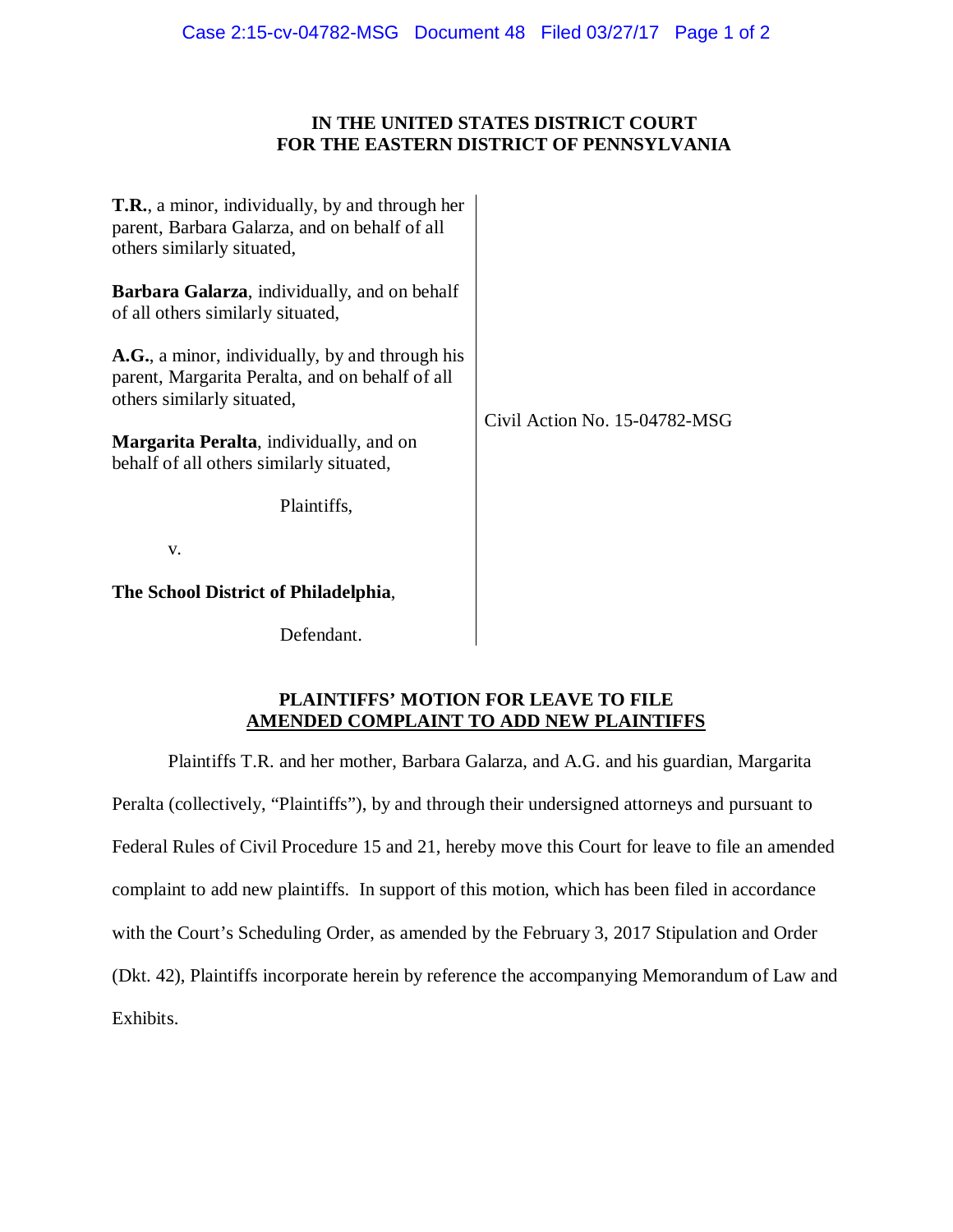Michael Churchill (I.D. No. 04661) Dan Urevick-Ackelsberg (I.D. No. 307758) PUBLIC INTEREST LAW CENTER 1709 Benjamin Franklin Parkway Second Floor Philadelphia, PA 19103 Telephone: (215) 627-7100 Facsimile: (215) 627-3183 mchurchill@pilcop.org dackelsberg@pilcop.org

Maura McInerney (I.D. No. 71468) EDUCATION LAW CENTER 1315 Walnut Street, 4th Floor Philadelphia, PA 19107 Telephone: 215-238-6970 mmcinerney@elc-pa.org

Dated: March 27, 2017 Respectfully submitted,

s/ Paul H. Saint-Antoine

Paul H. Saint-Antoine (I.D. No. 56224) Chanda A. Miller (I.D. No. 206491) Carol F. Trevey (I.D. No. 312087) Lucas B. Michelen (I.D. No. 318585) DRINKER BIDDLE & REATH LLP One Logan Square, Suite 2000 Philadelphia, PA 19103-6996 Telephone: (215) 988-2700 Facsimile: (215) 988-2757 paul.saint-antoine@dbr.com chanda.miller@dbr.com carol.trevey@dbr.com lucas.michelen@dbr.com

*Attorneys for Plaintiffs*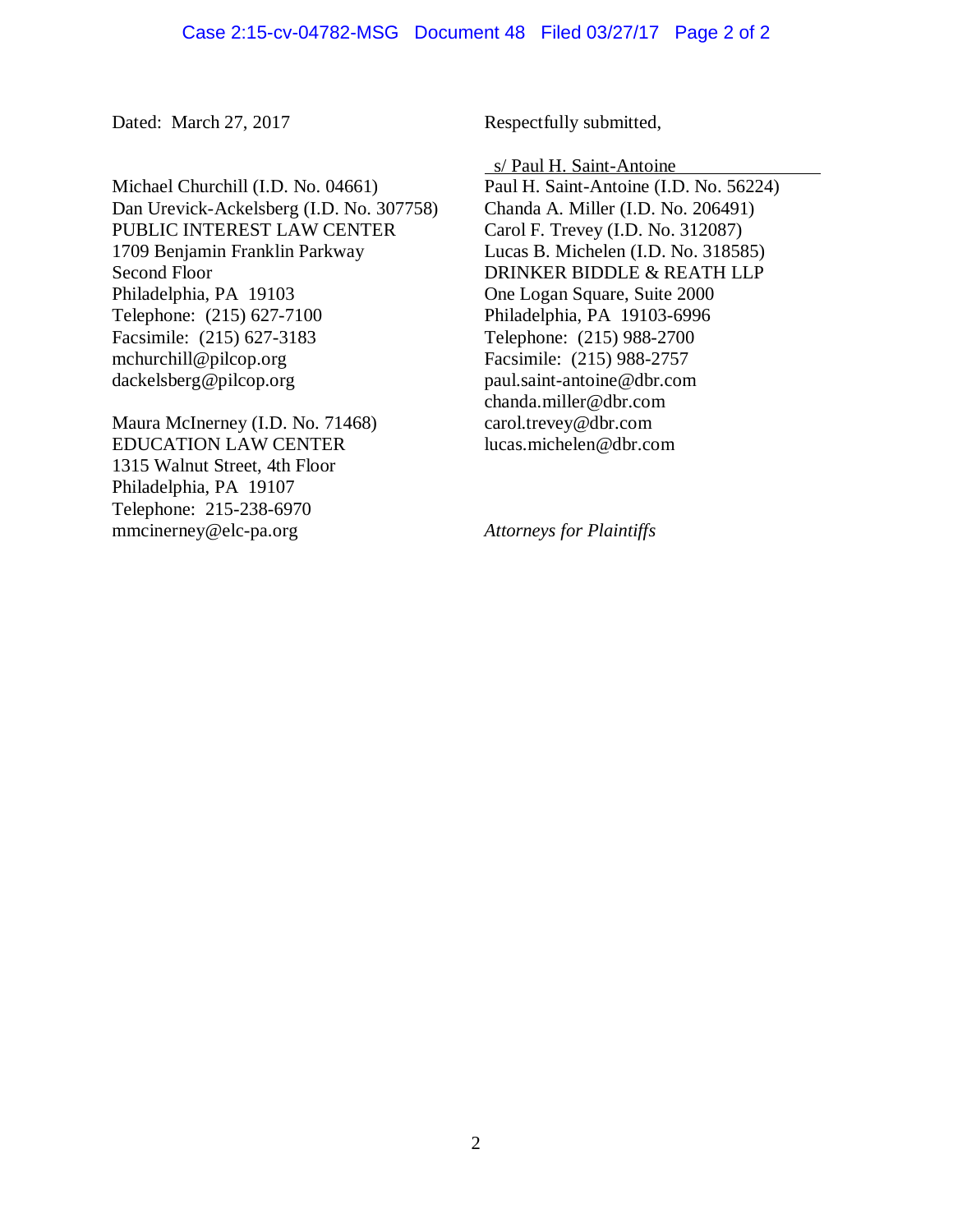# **IN THE UNITED STATES DISTRICT COURT FOR THE EASTERN DISTRICT OF PENNSYLVANIA**

| <b>T.R.</b> , a minor, individually, by and through her<br>parent, Barbara Galarza, and on behalf of all<br>others similarly situated, | Civil Action No. 15-04782-MSG |
|----------------------------------------------------------------------------------------------------------------------------------------|-------------------------------|
| <b>Barbara Galarza</b> , individually, and on behalf<br>of all others similarly situated,                                              |                               |
| A.G., a minor, individually, by and through his<br>parent, Margarita Peralta, and on behalf of all<br>others similarly situated,       |                               |
| <b>Margarita Peralta</b> , individually, and on<br>behalf of all others similarly situated,                                            |                               |
| Plaintiffs,                                                                                                                            |                               |
| V.                                                                                                                                     |                               |
| The School District of Philadelphia,                                                                                                   |                               |
| Defendant.                                                                                                                             |                               |

# **MEMORANDUM OF LAW IN SUPPORT OF PLAINTIFFS' MOTION FOR LEAVE TO FILE AMENDED COMPLAINT TO ADD NEW PLAINTIFFS**

Plaintiffs submit this memorandum of law in support of their Motion for Leave to File

Amended Complaint to Add New Plaintiffs, pursuant to Rules 15(a) and 21 of the Federal Rules

of Civil Procedure.<sup>1</sup> The proposed additional Plaintiffs are J.R., D.R., L.R., and their mother,

Madeline Perez, and R.H. and his mother, Manqing Lin.

As with Plaintiffs T.R. and A.G., the four new "Student Plaintiffs" have been students in

the School District of Philadelphia with disabilities who are entitled to an Individualized

<sup>&</sup>lt;sup>1</sup> The proposed First Amended Complaint with exhibits is attached hereto as Exhibit A, and a redline comparison to the original Complaint is attached hereto as Exhibit B. On Friday, March 24, 2017, Plaintiffs requested the District's consent to this motion for leave and provided counsel with a copy of the proposed Amended Complaint today. Counsel for the District has not yet stated its position on whether it consents or not to this motion for leave.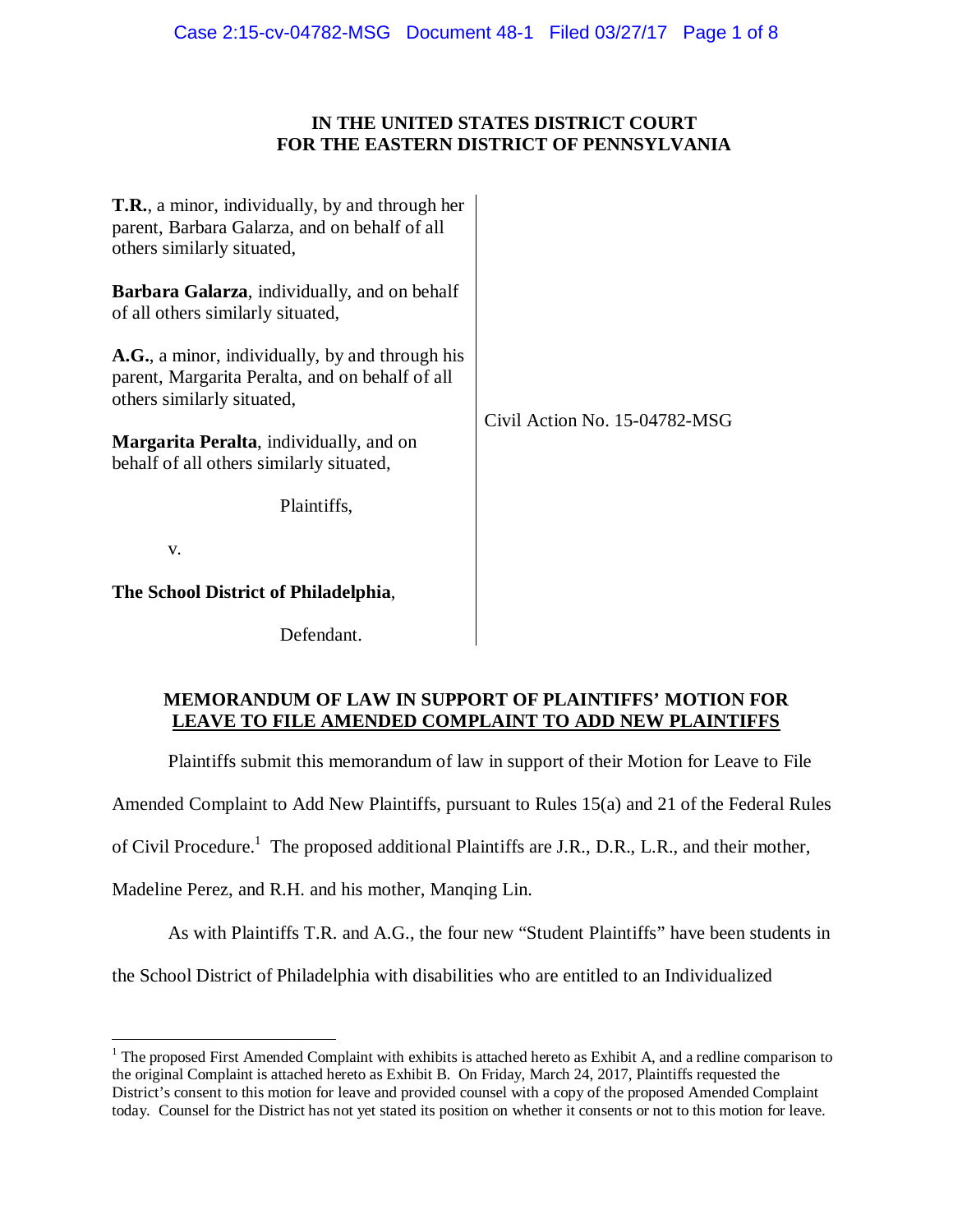# Case 2:15-cv-04782-MSG Document 48-1 Filed 03/27/17 Page 2 of 8

Education Program ( "IEP") pursuant to the Individuals with Disabilities Education Act ("IDEA"), 20 U.S.C. § 1400 *et seq.* Both of the new "Parent Plaintiffs" are Limited English Proficient (or "LEP"). As with Plaintiffs Barbara Galarza and Margarita Peralta, the Defendant School District of Philadelphia (the "District") has systematically failed to provide adequate translation and interpretation services to meet the needs of Madeline Perez and Manqing Lin, including during the IEP process, and therefore deprived them both of their rights to participate meaningfully in the process of developing an IEP for their children. The proposed additional Plaintiffs seek to assert on behalf of themselves and others similarly situated in this action the same claims as the original Plaintiffs under the IDEA and under other federal and state laws.

This Motion has been filed within the deadline set by the Court for "[a]ll motions to amend the Complaint and to join or add additional parties," *see* Stipulation and Proposed Order 2, Feb. 3, 2017, ECF No. 42, and there is no undue prejudice to the District. Accordingly, Plaintiffs respectfully request leave to file the proposed First Amended Class Action Complaint ("Amended Complaint") to add the six new Plaintiffs.

## **PROCEDURAL HISTORY**

On August 21, 2015, the original Plaintiffs, on behalf of themselves and others similarly situated, brought this action against the School District of Philadelphia (the "District") to address its alleged system-wide failure to provide certain legally mandated translation and interpretation services. In particular, the Plaintiffs seek injunctive relief, pursuant to Rule 23(b)(2) of the Federal Rules of Civil Procedure, to ensure that parents who have limited English proficiency can participate meaningfully in the IEP process for their children with disabilities, as mandated by the IDEA. In the initial Complaint, Plaintiffs requested such injunctive relief for members of a proposed "Parent Class" and a proposed "Student Class," based on seven causes of action: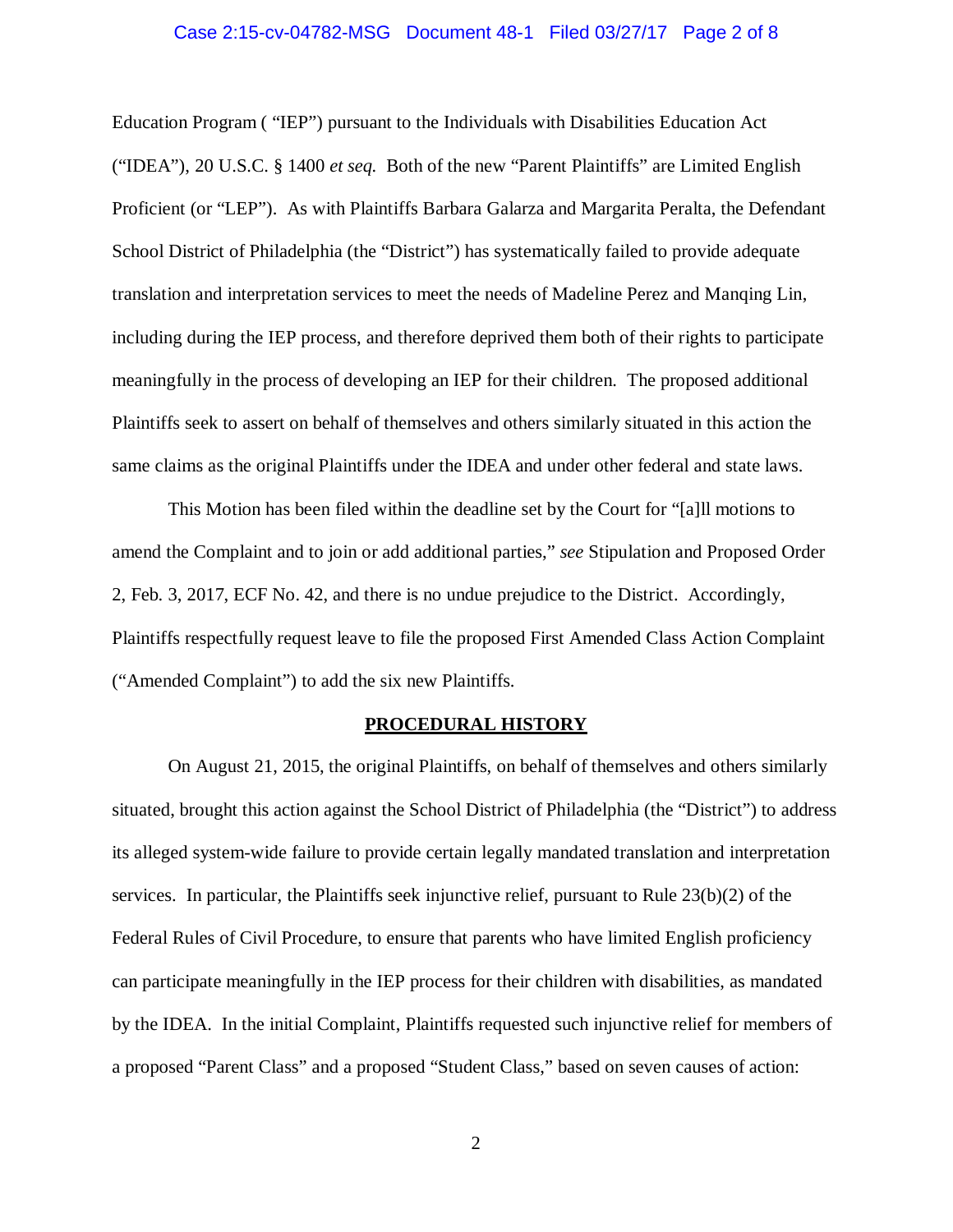# Case 2:15-cv-04782-MSG Document 48-1 Filed 03/27/17 Page 3 of 8

Counts I and II (IDEA); Count III (Section 504 of the Rehabilitation Act); Count IV (Equal Education Opportunity Act); Count V (Title VI of the Civil Rights Act of 1964); Count VI (22 Pennsylvania Code Chapter 14); and Count VII (22 Pennsylvania Code Chapter 15).<sup>2</sup>

The District moved to dismiss each of the Plaintiffs' claims, based in part on the argument that the putative members of the Student Class and the Parent Class had failed to exhaust their administrative remedies. On November 30, 2016, following briefing and oral argument, the Court denied in its entirety the District's motion to dismiss the Complaint. As to the exhaustion argument, the Court held that: "at this stage, the Complaint's allegations must be accepted as true and, viewed in this light, there are adequate allegations of a systemic violation of the IDEA. As such, the members of the Parent and Student Class will be excused from exhausting their administrative remedies." Mem. Op. 11, ECF No. 30.

The District filed its Answer, Affirmative Defenses, and Counterclaims to Plaintiffs' Complaint on December 30, 2016, and the Plaintiffs filed their response to the Counterclaims on January 20, 2017.

On January 26, 2017, following a preliminary pretrial conference, the Court issued its Scheduling Order (ECF No. 40) in this action. The Order provides that fact discovery on class and/or merits issues shall close on October 25, 2017. By Stipulation and Order, dated February 3, 2017, the Court amended paragraph two of the Scheduling Order and extended the deadline to March 27, 2017 to file a motion to amend the Complaint and to join or add additional parties.

#### **STANDARD OF REVIEW**

Rule  $15(a)(2)$  of the Federal Rules of Civil Procedure allows a plaintiff to amend its complaint with the opposing party's consent or the court's leave, and "[t]he court should freely

<u>.</u>

<sup>&</sup>lt;sup>2</sup> On January 16, 2016, the United States of America, pursuant to 28 U.S.C. § 517, filed a statement of interest with respect to the Plaintiffs' Title VI and EEOA claims.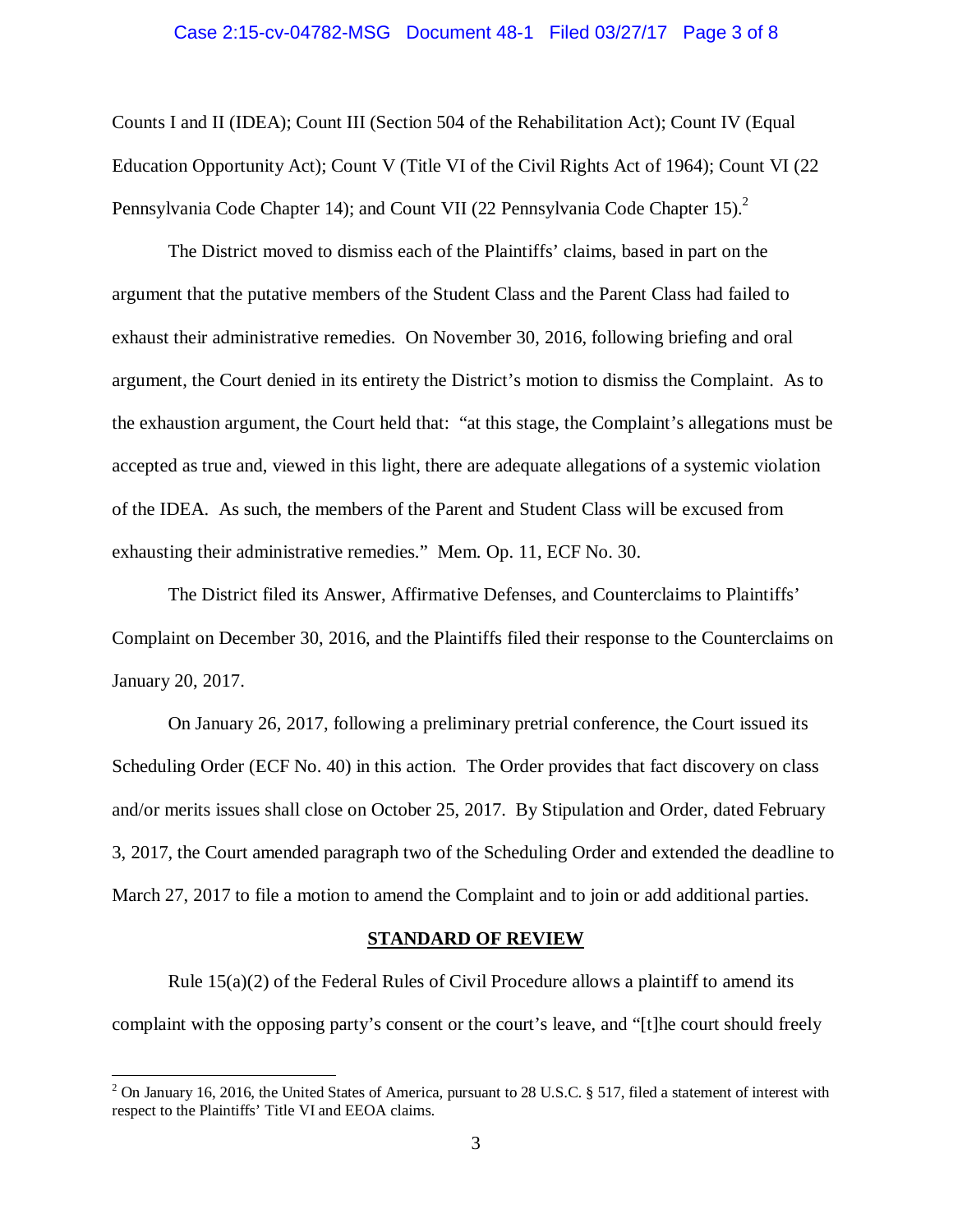## Case 2:15-cv-04782-MSG Document 48-1 Filed 03/27/17 Page 4 of 8

give leave when justice so requires." The U.S. Supreme Court held that, absent evidence of "undue delay, bad faith or dilatory motive on the part of the movant, repeated failure to cure deficiencies by amendments previously allowed, undue prejudice to the opposing party by virtue of allowance of the amendment, futility of amendment, etc.," leave to amend should be granted. *Foman v. Davis*, 371 U.S. 178, 182 (1962); *see also Arthur v. Maersk, Inc.*, 434 F.3d 196, 202 (3d Cir. 2006) ("Federal Rule of Civil Procedure 15 embodies a liberal approach to pleading.").

Federal Rule of Civil Procedure 21 also provides that: "On motion or on its own, the court may at any time, on just terms, add or drop a party."<sup>3</sup>

## **ARGUMENT**

# **I. THE PROPOSED NEW NAMED PLAINTIFFS ASSERT THE SAME SYSTEMIC CLAIMS AGAINST THE DISTRICT FOR LANGUAGE SERVICES.**

As described in greater detail below, the proposed new Student Plaintiffs are all enrolled in the District but are younger than the original Student Plaintiffs, T.R. and A.G., and in the case of proposed new Parent Plaintiff Manqing Lin and her son, R.H., speak a different language (Mandarin Chinese) than the original Plaintiffs do (Spanish). However, as LEP parents of children with disabilities, the new Parent Plaintiffs assert the same allegations of a systemic failure on the part of the District to provide adequate translation and interpretation services, which has deprived them of their right to participate meaningfully in the IEP process and has deprived the new Student Plaintiffs of their right to a Free and Appropriate Public Education ("FAPE"). No new counts have been added to the proposed First Amended Complaint; the legal

-

<sup>3</sup> Rule 15(a) amendments can include the addition, the substitution, or the dropping of parties. *See* 6 Charles Alan Wright & Arthur F. Miller, Federal Practice and Procedure § 1474 (3d ed. 2008) ("[A] party may make a Rule 15(a) amendment to add, substitute, or drop parties to the action."). The same standard for such amendments under Rule 15(a) applies to adding or dropping parties under Rule 21. *See, e.g.*, *Jackson v. Rohm & Haas Co.*, No. CIV.A. 05- 4988, 2006 WL 3761981, at \*1 (E.D. Pa. Dec. 19, 2006) ("Rule 15(a) and Rule 21 employ the same standard for determining whether leave should be granted.").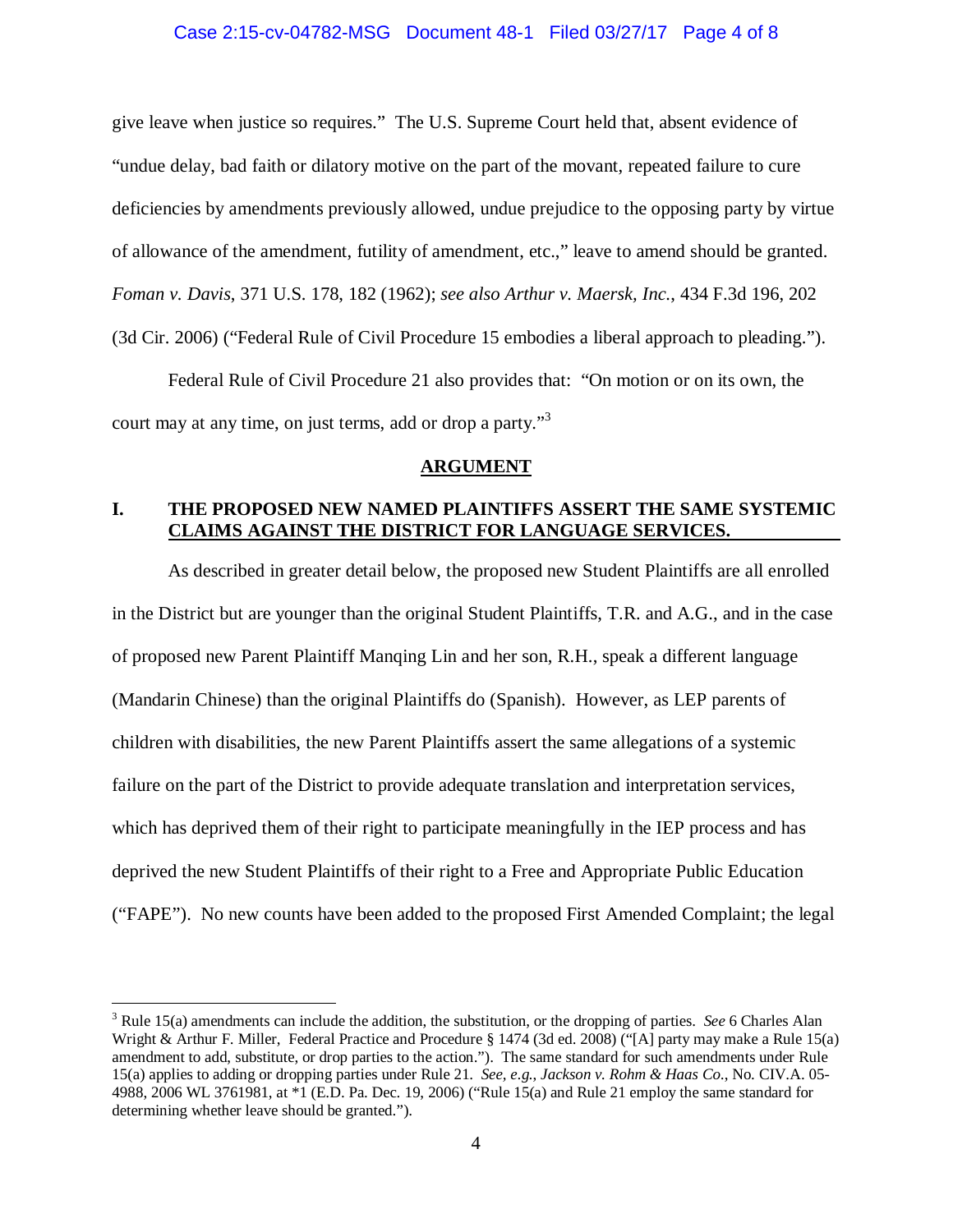## Case 2:15-cv-04782-MSG Document 48-1 Filed 03/27/17 Page 5 of 8

claims and legal theories of the proposed new Plaintiffs are the same as those of the original Plaintiffs.

## **A. Madeline Perez and Her Children, J.R., D.R., and L.R.**

Proposed new Parent Plaintiff Madeline Perez has limited English proficiency and can only read simple words or phrases in English. Ex. A, Proposed Am. Compl. ¶¶ 27, 90. Ms. Perez has three children with disabilities; they are the proposed new Student Plaintiffs J.R. (age 13), D.R. (age 14), and L.R. (age 16). *Id.* ¶¶ 24–27. After moving to Philadelphia from Puerto Rico in 2012, J.R., D.R., and L.R. enrolled in schools in the District. *Id.* ¶¶ 87, 89, 91. Despite Ms. Perez's requests for translations of her children's evaluation reports and educational plans into Spanish, the District has failed to do so and has informed Ms. Perez that it is unable to translate more than the section headings of these documents. *Id.* ¶¶ 88–89, 92–94. Because of the insufficiency of the District's translation and interpretation services, Ms. Perez has not been able to understand the services her children are receiving and has been unable to participate meaningfully in the IEP process. *Id.* ¶¶ 90, 95–96.

Ms. Perez is a member of the putative "Parent Class," as defined in paragraph 41(A) of the Complaint and paragraph  $51(A)$  of the proposed First Amended Complaint. Her three children, J.R., D.R. and L.R., are members of the putative "Student Class," as defined in paragraph 41(B) of the Complaint and paragraph 51(B) of the proposed First Amended Complaint. As members of, respectively, the Parent Class and the Student Class, Ms. Perez and her children are excused from exhausting their administrative remedies, because plaintiffs in IDEA cases may bypass the administrative process where exhaustion would be "futile or inadequate." *See Honig v. Doe*, 484 U.S. 305, 327 (1988). In this case, the Hearing Officer for the original Plaintiffs expressly found and this Court previously held that the administrative process does not provide an adequate remedy for the alleged systemic deficiencies in language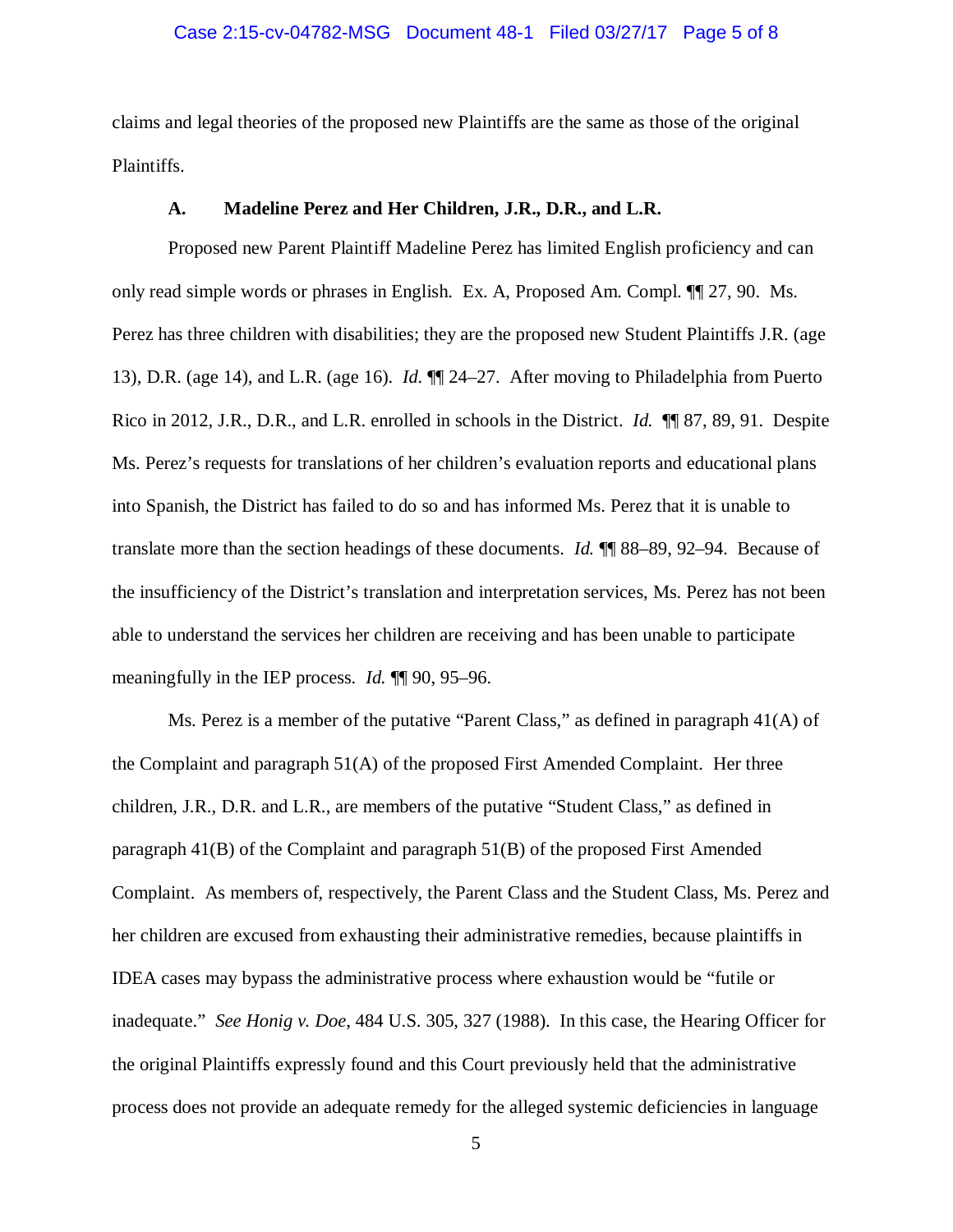## Case 2:15-cv-04782-MSG Document 48-1 Filed 03/27/17 Page 6 of 8

services. *See* Mem. Op. 11 n.7 ("The Hearing Officer's finding provides additional support for my conclusion that the administrative process is an inadequate mechanism for resolving the supposedly systemic deficiencies Plaintiffs have identified." (citing *Komninos by Komninos v. Upper Saddle River Bd. of Educ.*, 13 F.3d 775, 778 (3d Cir. 1994))).

#### **B. Manqing Lin and Son, R.H.**

Proposed new Parent Plaintiff Manqing Lin is the parent of proposed new Student Plaintiff R.H. (age 5), a Kindergarten student with disabilities, including autism, and a gift for mathematics. Ex. A, Proposed Am. Compl. ¶¶ 28–29, 97, 99. For the non-verbal portion of the Kaufman Brief Intelligence test, R.H.'s scores placed him in the 99.9% superior range for aptitude in math. *Id.* ¶¶ 28, 99. Ms. Lin speaks and reads Mandarin Chinese and has limited English proficiency; additionally, R.H.'s father understands very little spoken English and neither reads nor writes English. *Id.* ¶¶ 29, 100. Since R.H. transitioned to Kindergarten from early intervention services, the District has failed to provide Ms. Lin with complete translations of forms, evaluations, and educational plans into Mandarin. Am. Compl. ¶¶ 100–05. Most recently, the District has refused to translate proposed evaluation reports or to translate more than the section titles of proposed educational plans, claiming that it had agree only to translate "final" documents for her. *Id.* ¶¶ 104–05. Without fully translated proposed evaluations or educational plans, Ms. Lin is unable to meaningful participate in IEP meetings and ensure that the District addresses R.H.'s special education needs. *Id.* ¶ 106.

Ms. Lin is a member of the putative Parent Class, R.H. is a member of the putative Student Class, and for the reasons discussed above they are both excused from exhausting their administrative remedies.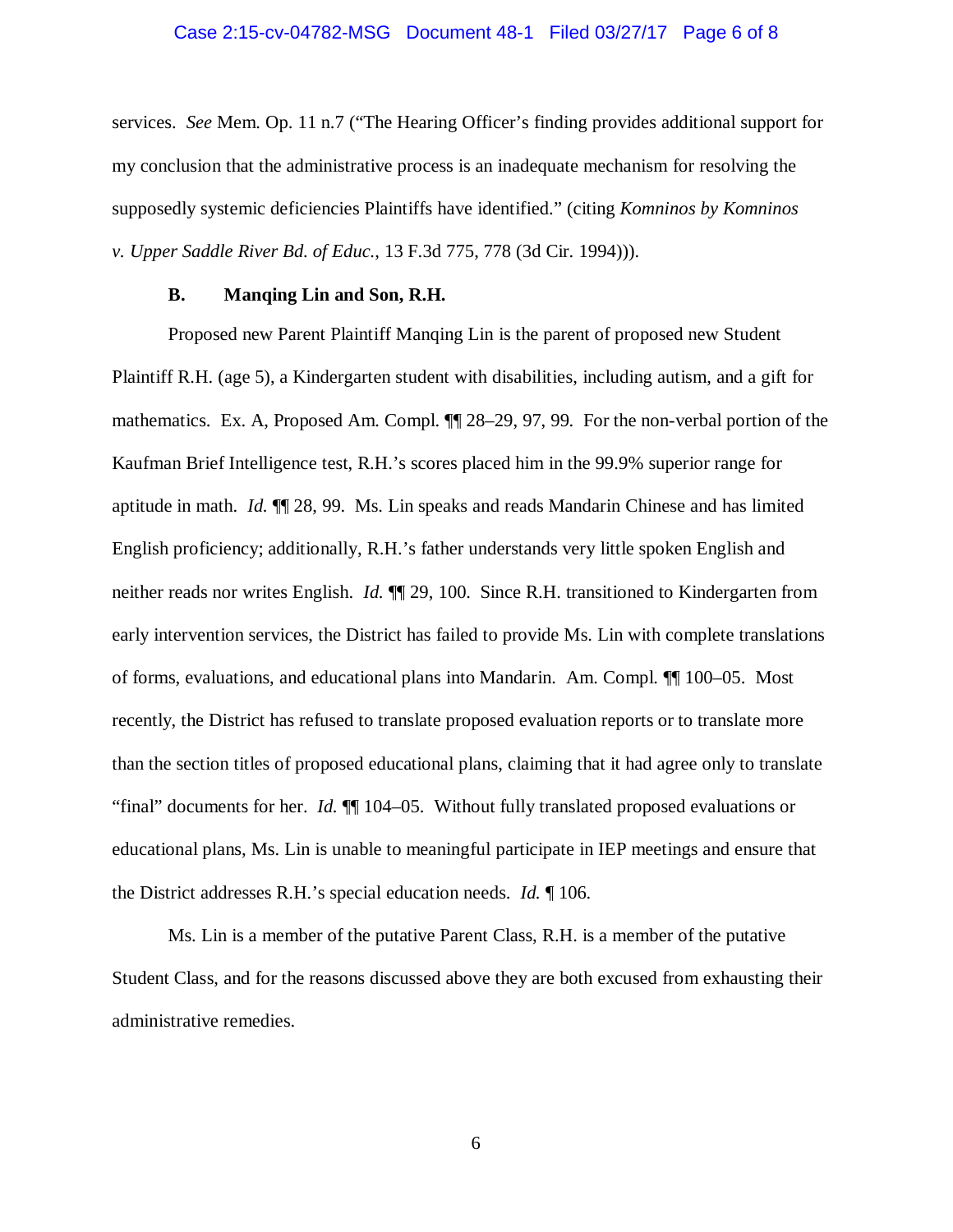# **II. THE MOTION FOR LEAVE IS TIMELY AND DOES NOT PREJUDICE THE DISTRICT \_\_\_**

The proposed amendment to the Complaint will not cause any prejudice to the District. The parties are in the early stages of fact discovery. The District served their responses to the Plaintiffs' written discovery on March 8, 2017, and they are still in the process of collecting responsive documents. The Plaintiffs' discovery responses are currently due on April 14, 2017, and they will promptly supplement any responses with the addition of the new Plaintiffs.

Nor will the proposed amendment cause any delay in the resolution of the action.

Plaintiffs are not seeking any adjustment in the overall fact or expect discovery schedules as part of their motion for leave to file the Amended Complaint, and they do not foresee any reason why the addition of the new Parent Plaintiffs and Student Plaintiffs would require such an adjustment.

## **CONCLUSION**

For the foregoing reasons, Plaintiffs respectfully request that this Court grant their

Motion for Leave to File Amended Complaint to Add New Plaintiffs.

Michael Churchill (I.D. No. 04661) Dan Urevick-Ackelsberg (I.D. No. 307758) PUBLIC INTEREST LAW CENTER 1709 Benjamin Franklin Parkway Second Floor Philadelphia, PA 19103 Telephone: (215) 627-7100 Facsimile: (215) 627-3183 mchurchill@pilcop.org dackelsberg@pilcop.org

Maura McInerney (I.D. No. 71468) EDUCATION LAW CENTER 1315 Walnut Street, 4th Floor Philadelphia, PA 19107 Telephone: 215-238-6970 mmcinerney@elc-pa.org

Dated: March 27, 2017 Respectfully submitted,

 s/ Paul H. Saint-Antoine Paul H. Saint-Antoine (I.D. No. 56224) Chanda A. Miller (I.D. No. 206491) Carol F. Trevey (I.D. No. 312087) Lucas B. Michelen (I.D. No. 318585) DRINKER BIDDLE & REATH LLP One Logan Square, Suite 2000 Philadelphia, PA 19103-6996 Telephone: (215) 988-2700 Facsimile: (215) 988-2757 paul.saint-antoine@dbr.com chanda.miller@dbr.com carol.trevey@dbr.com lucas.michelen@dbr.com

*Attorneys for Plaintiffs*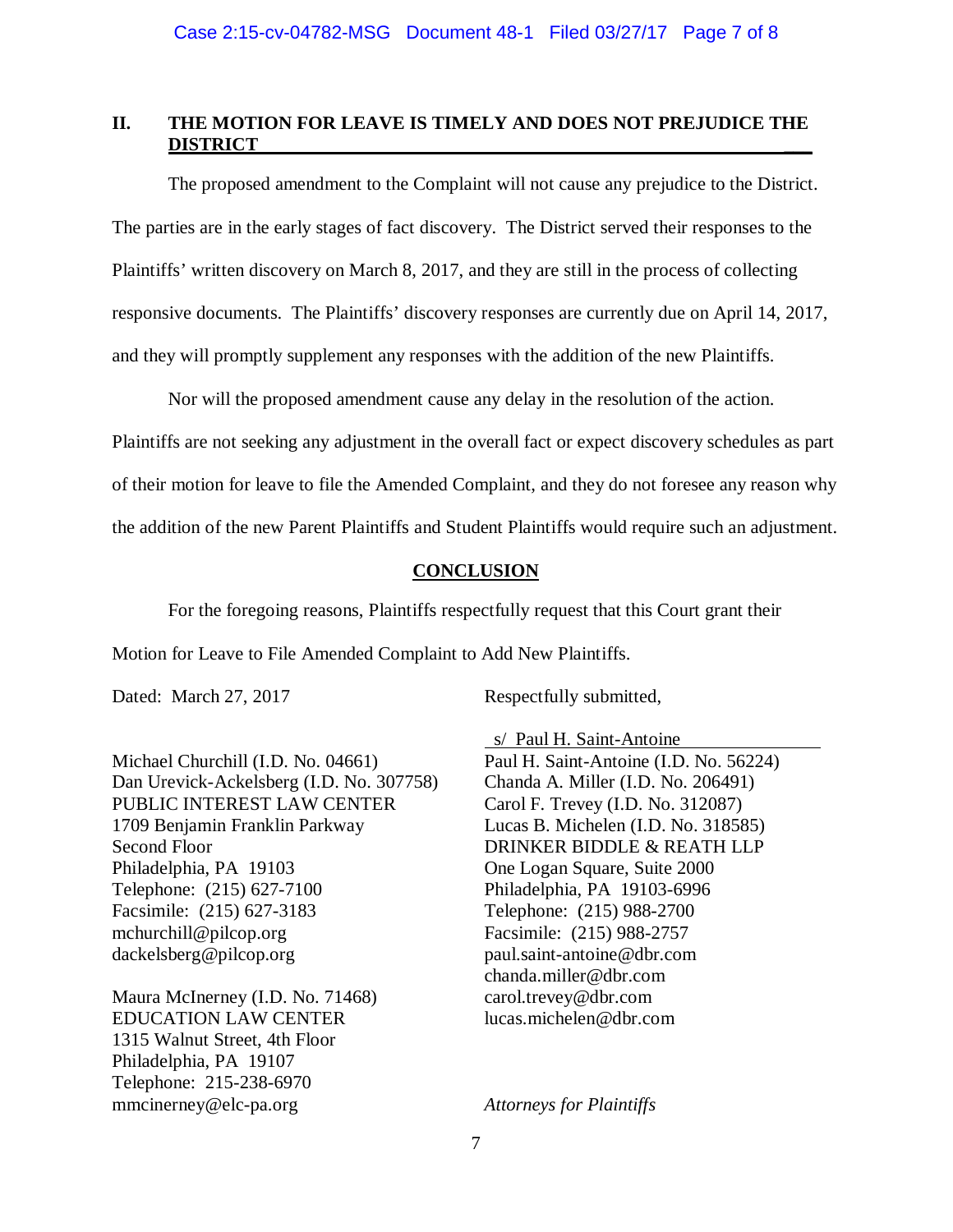# **CERTIFICATE OF SERVICE**

I hereby certify that a true and correct copy of Plaintiffs' Motion for Leave to File Amended Complaint to Add New Plaintiffs and accompanying Memorandum of Law, Exhibits, and Proposed Order have been filed electronically using the Court's Electronic Case Filing ("ECF") System, which sent a notice of filing activity to all attorneys of record. These documents are available for viewing and downloading from the Court's ECF System.

Dated: March 27, 2017 s/ Paul H. Saint-Antoine Paul H. Saint-Antoine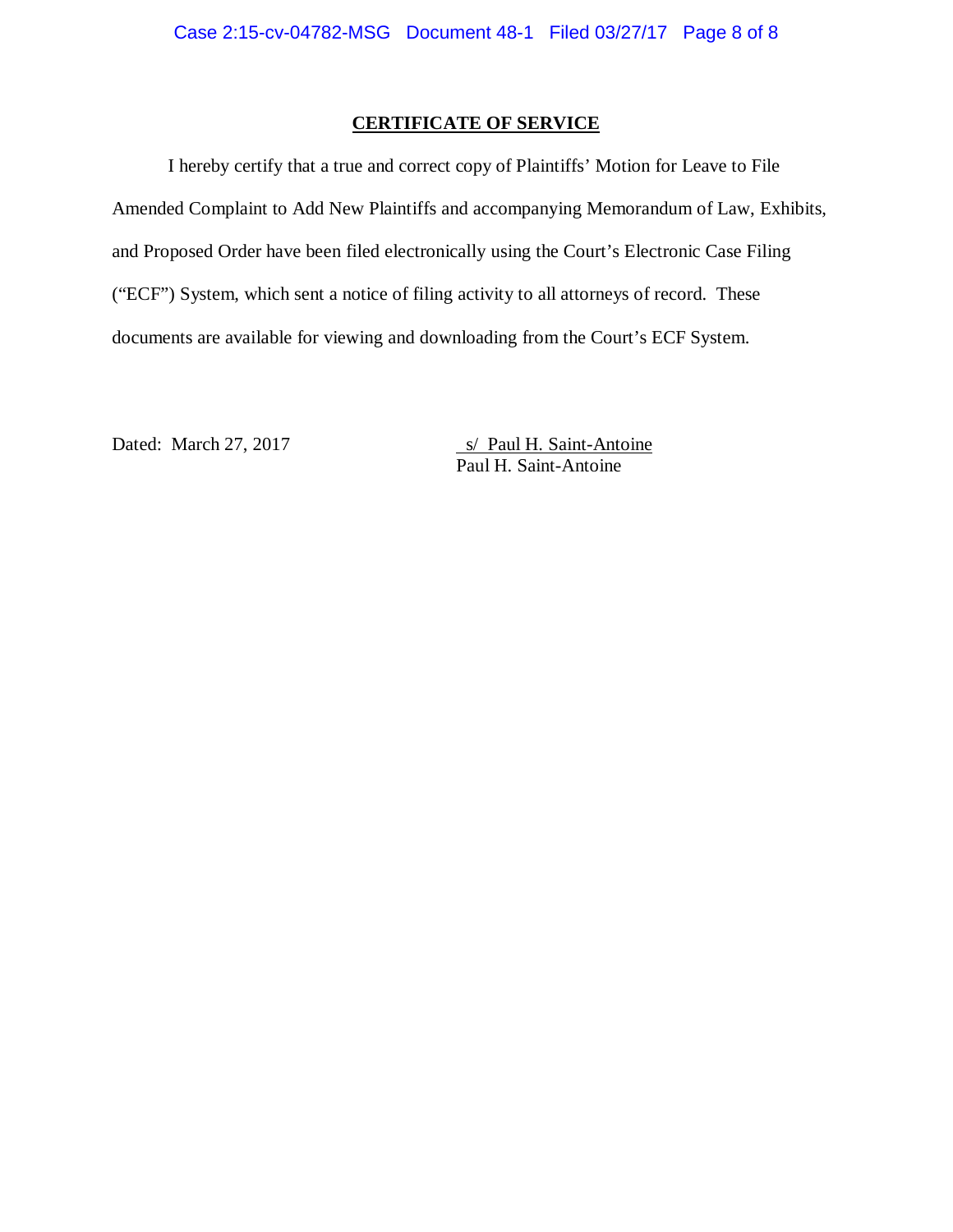# **IN THE UNITED STATES DISTRICT COURT FOR THE EASTERN DISTRICT OF PENNSYLVANIA**

| T.R., a minor, individually, by and through her<br>parent, Barbara Galarza, and on behalf of all<br>others similarly situated,   |                               |  |  |
|----------------------------------------------------------------------------------------------------------------------------------|-------------------------------|--|--|
| Barbara Galarza, individually, and on behalf<br>of all others similarly situated,                                                |                               |  |  |
| A.G., a minor, individually, by and through his<br>parent, Margarita Peralta, and on behalf of all<br>others similarly situated, |                               |  |  |
| Margarita Peralta, individually, and on<br>behalf of all others similarly situated,                                              | Civil Action No. 15-04782-MSG |  |  |
| Plaintiffs,                                                                                                                      |                               |  |  |
| V.                                                                                                                               |                               |  |  |
| The School District of Philadelphia,                                                                                             |                               |  |  |
| Defendant.                                                                                                                       |                               |  |  |
| [PROPOSED] ORDER                                                                                                                 |                               |  |  |
|                                                                                                                                  |                               |  |  |
| Plaintiffs' Motion for Leave to File Amended Complaint to Add New Plaintiffs, accompanying                                       |                               |  |  |
| Memorandum of Law and Exhibits, and Defendant's response thereto, it is HEREBY                                                   |                               |  |  |
| ORDERED that Plaintiffs' Motion is GRANTED. The Clerk is directed to file Plaintiffs' First                                      |                               |  |  |
| Amended Complaint with exhibits, attached as Exhibit A to their Memorandum of Law; and add                                       |                               |  |  |
| the additional parties identified therein as party plaintiffs on the docket for the above-captioned                              |                               |  |  |

matter.

 $\overline{a}$ Hon. Mitchell S. Goldberg, J.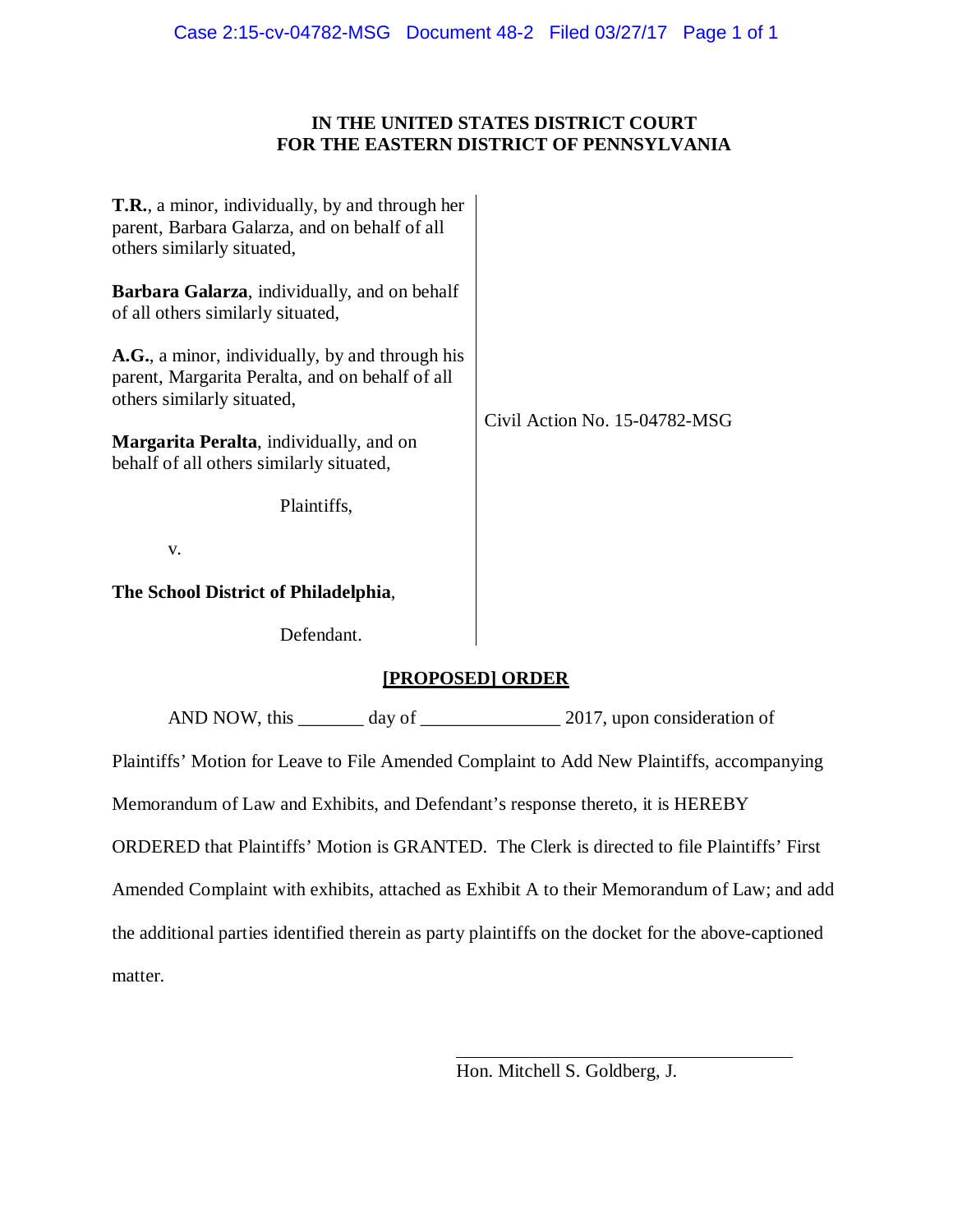Case 2:15-cv-04782-MSG Document 48-3 Filed 03/27/17 Page 1 of 79

# **EXHIBIT A**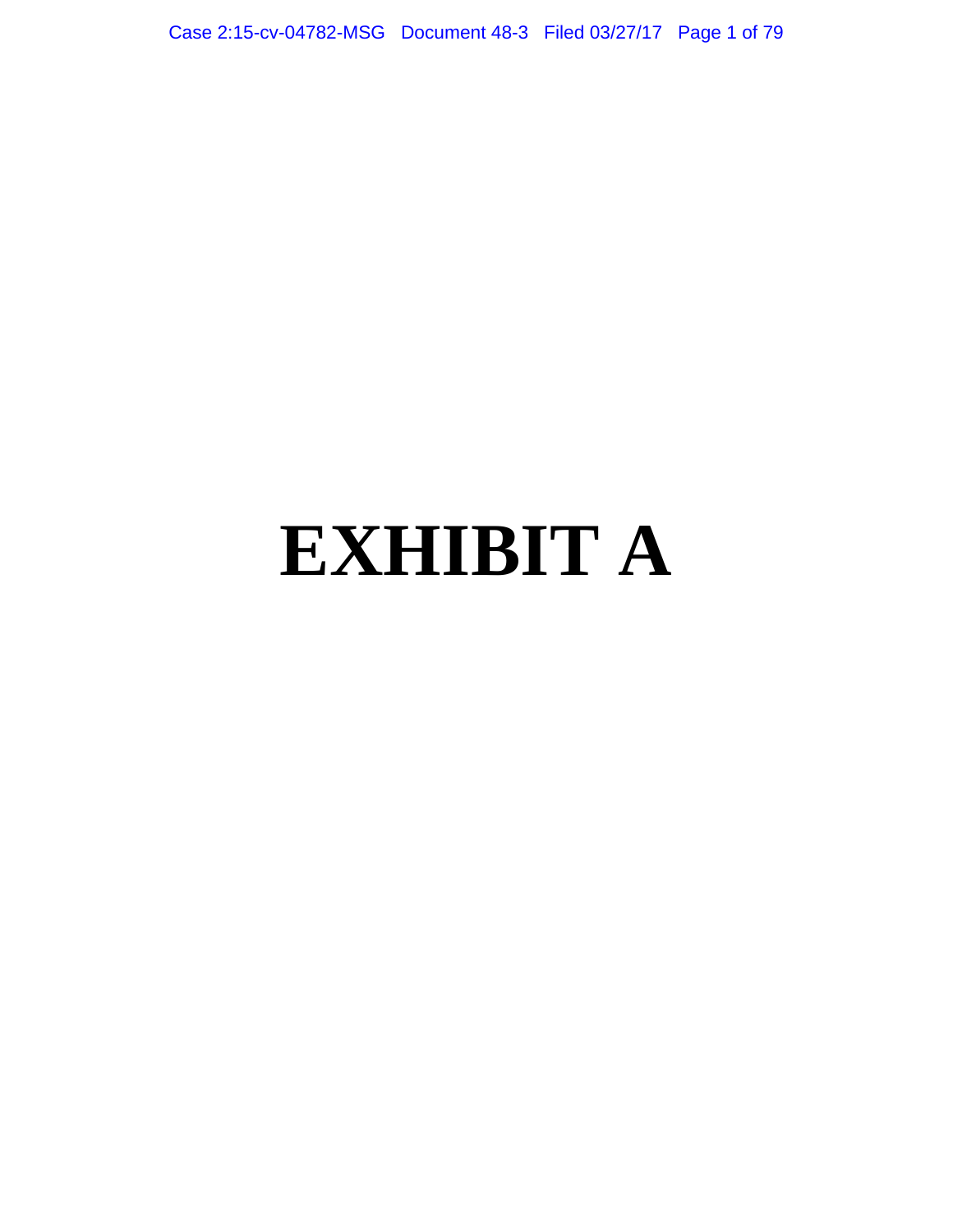# **IN THE UNITED STATES DISTRICT COURT FOR THE EASTERN DISTRICT OF PENNSYLVANIA**

| T.R., a minor, individually, by and through her<br>parent, Barbara Galarza, and on behalf of all<br>others similarly situated,        |                                                       |
|---------------------------------------------------------------------------------------------------------------------------------------|-------------------------------------------------------|
| Barbara Galarza, individually, and on behalf<br>of all others similarly situated,                                                     |                                                       |
| A.G., a minor, individually, by and through his<br>parent, Margarita Peralta, and on behalf of all<br>others similarly situated,      |                                                       |
| Margarita Peralta, individually, and on<br>behalf of all others similarly situated,                                                   |                                                       |
| <b>L.R.</b> , a minor, individually, by and through his<br>parent, Madeline Perez, and on behalf of all<br>others similarly situated, |                                                       |
| <b>D.R.</b> , a minor, individually, by and through her<br>parent, Madeline Perez, and on behalf of all<br>others similarly situated, | Civil Action No. 15-04782-MSG                         |
| <b>J.R.</b> , a minor, individually, by and through his<br>parent, Madeline Perez, and on behalf of all<br>others similarly situated, | <b>FIRST AMENDED CLASS ACTION</b><br><b>COMPLAINT</b> |
| <b>Madeline Perez</b> , individually, and on behalf of<br>all others similarly situated,                                              |                                                       |
| <b>R.H.</b> , a minor, individually, by and through his<br>parent, Manqing Lin, and on behalf of all<br>others similarly situated,    |                                                       |
| <b>Manqing Lin</b> , individually, and on behalf of<br>all others similarly situated,                                                 |                                                       |
| Plaintiffs,                                                                                                                           |                                                       |
| V.                                                                                                                                    |                                                       |
| The School District of Philadelphia,                                                                                                  |                                                       |
|                                                                                                                                       |                                                       |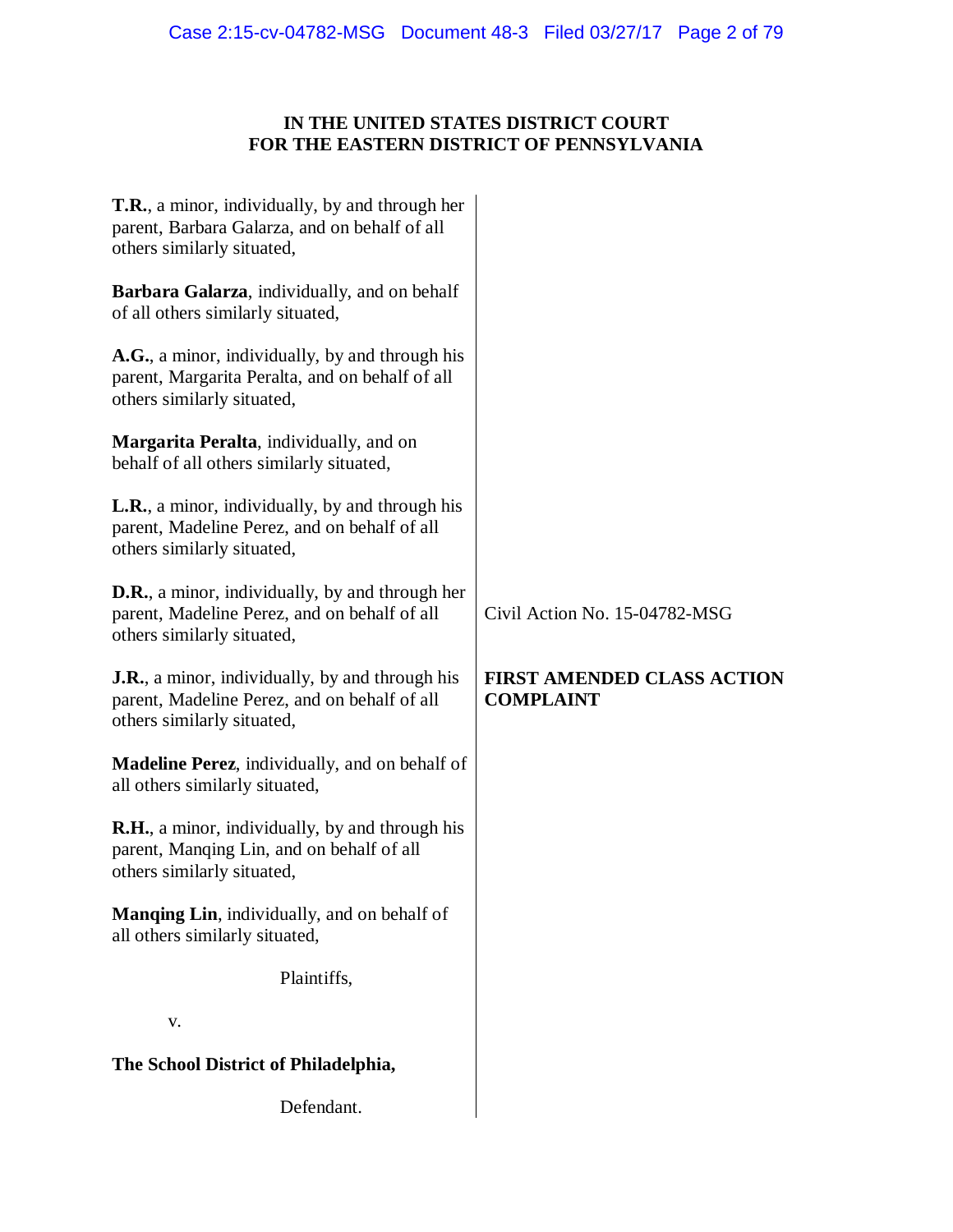# **I. PRELIMINARY STATEMENT**

1. The School District of Philadelphia ("District"), like the City of Philadelphia, is a richly diverse community and includes at least 26,000 students from families who speak languages other than English. A significant percentage of these families include children with disabilities who are entitled to individualized education programs. Yet, the parents are unable to participate meaningfully in the development of their children's education programs, because the District has systematically failed in its legal duty to translate essential planning documents and to provide sufficient interpretation services.

2. Plaintiff T.R., who does not speak English fluently, was improperly evaluated only in English, leading to her being incorrectly identified as having an intellectual disability. Her parent, Barbara Galarza, was deprived of sufficient oral interpretation and translation of that evaluation. As a result, T.R. did not receive appropriate educational services and was left without any educational services for a prolonged period of time.

3. In the case of Plaintiff A.G., the District did not evaluate him for disabilities until after a Family Court order notified the District that A.G.'s family was Spanish speaking and that A.G. needed to be evaluated. Despite prior notice from A.G.'s family requesting that documents be sent home in Spanish, the District failed to communicate with his family in Spanish. Meanwhile, A.G. was wrongly retained in ninth grade, deprived of special education services, and left without any schooling for several months while recuperating from leg surgery.

4. The District has also failed to provide Plaintiff Madeline Perez with Spanish translations of the District's evaluations and educational plans for her son, Plaintiff L.R. Ms. Perez requested complete translations, but the District has only translated section titles of some documents. Although the District had been informed that L.R. was diagnosed as autistic in 2012,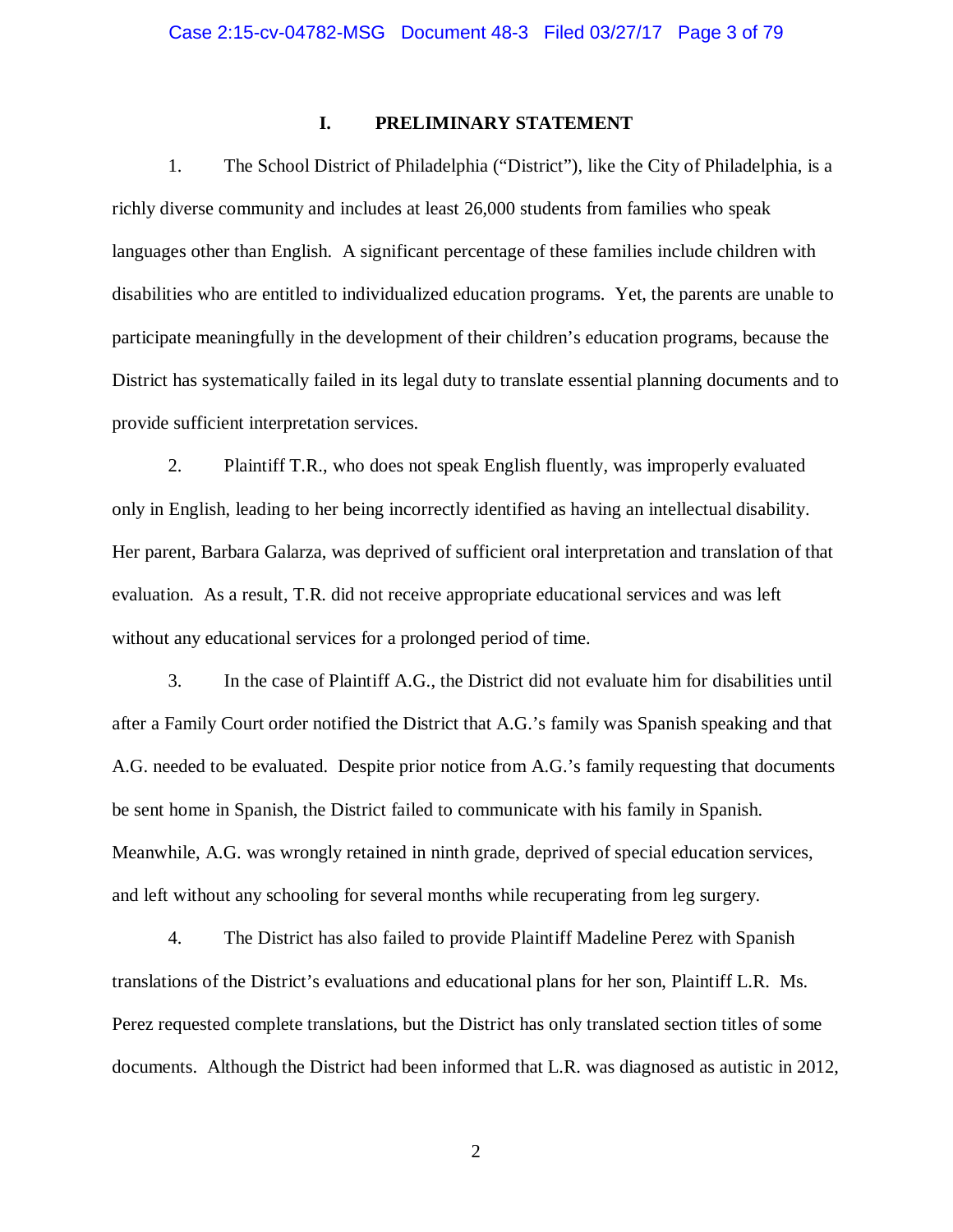## Case 2:15-cv-04782-MSG Document 48-3 Filed 03/27/17 Page 4 of 79

Ms. Perez did not learn until 2016 that autism had not been addressed in L.R.'s non-translated educational plans.

5. Ms. Perez is also the mother of Plaintiffs D.R. and J.R., who, like L.R., have disabilities and are entitled to special education services. As with L.R.'s educational plans, the District has refused to translate into Spanish anything more than section titles of the plans it has provided for D.R. and J.R., despite Ms. Perez's repeated requests for complete translations.

6. Plaintiff R.H. is a kindergarten student who has been diagnosed with autism and is gifted in mathematics, and he has a number of special education needs. Mandarin is the language spoken in R.H.'s home, and both of R.H.'s parents have limited English proficiency. Although the District agreed to translate some final documents into Mandarin, it refuses to provide translations of more than the heading titles and other limited information for R.H.'s proposed re-evaluation and proposed individualized education program. The District's refusal has left his mother, Plaintiff Manqing Lin, unable to participate meaningfully in the planning process for her son.

7. This case is filed on behalf of thousands of students like Plaintiffs A.G., T.R., L.R, D.R, J.R., and R.H. with disabilities who have parents like Plaintiffs Barbara Galarza, Margarita Peralta, Madeline Perez, and Manqing Lin who are "Limited English Proficient"  $("LEP").$ <sup>1</sup> To communicate effectively with school personnel, these LEP parents and their children, who often have limited English proficiency themselves, need oral interpretation

<u>.</u>

<sup>&</sup>lt;sup>1</sup> The term "Limited English proficient" is the terminology used in both the Elementary and Secondary Education Act, § 9101(25) and the Individuals with Disabilities Education Act, 20 U.S.C. § 1401(184). When applicable to a student, the term LEP, or its derivative, student with "Limited English Proficiency" is synonymous with English Language Learner ("ELL") or English Learner ("EL"). While the term ELL or EL is favored and should be used because it accurately connotes that a student is learning English rather than labeling the student limited or deficient, the term LEP remains applicable to parents in the context of identifying and addressing language barriers to ensure parent participation. The term "native language," when used with respect to an individual who is limited English proficient, means the language normally used by the individual or, in the case of a child, the language normally used by the parents of the child. 20 U.S.C. § 1401(20).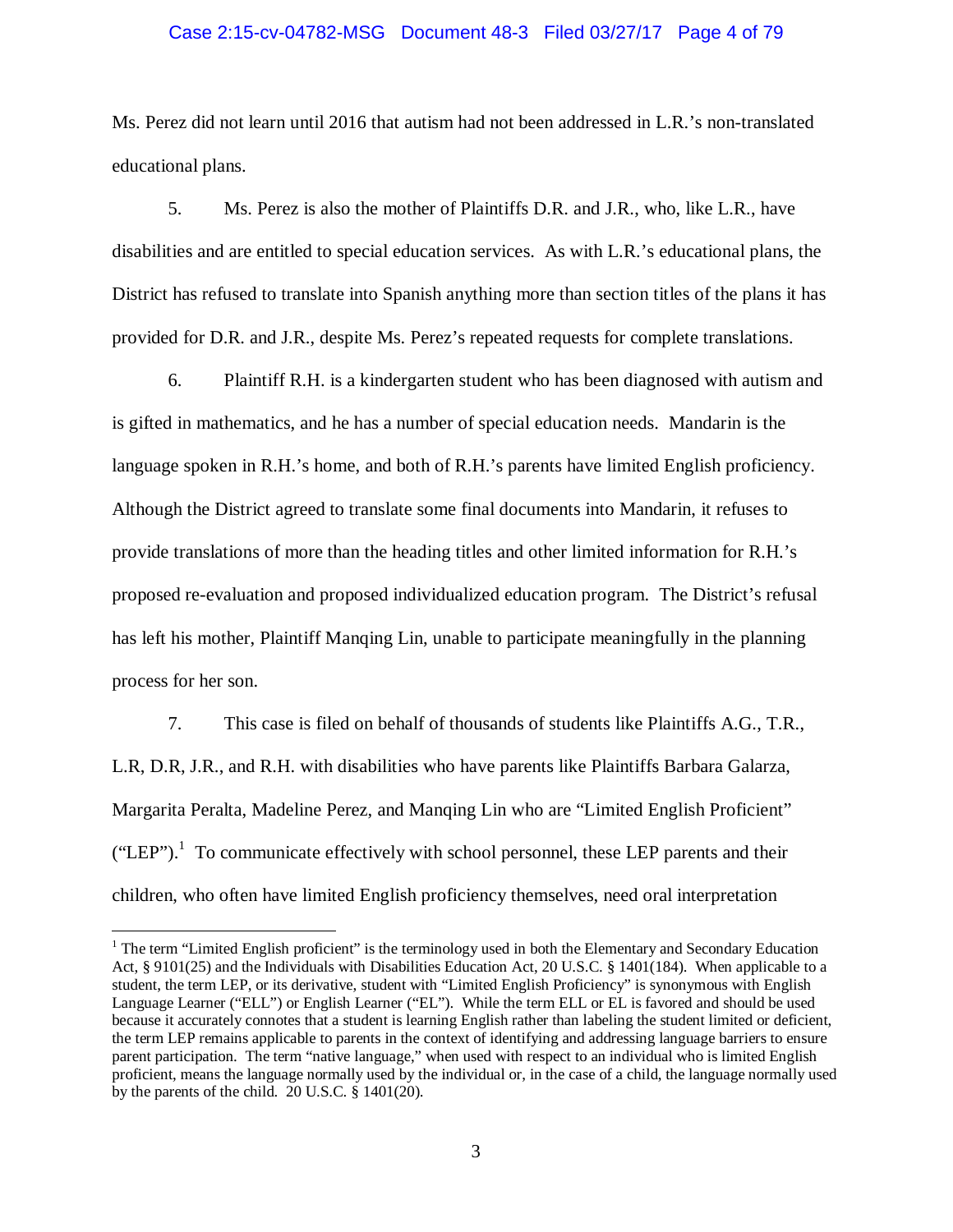## Case 2:15-cv-04782-MSG Document 48-3 Filed 03/27/17 Page 5 of 79

services (the act of restating spoken language in a different language) and translation services (the act of rewriting a document in another language).<sup>2</sup> Yet, despite the overwhelming and accumulating evidence of need, the District has systematically and with deliberate indifference denied essential translation and interpretation services to LEP parents of children with disabilities, as well as to the children themselves.

8. By law, meeting the educational needs of children with disabilities occurs within a process of written notice, parent consent, a non-discriminatory evaluation, creation and review of documents, development of a plan, and meetings with school staff and parents – all of which is outlined in the Individuals with Disabilities Education Act ("IDEA"), 20 U.S.C. § 1400 et seq., and is referred to as the Individualized Education Program (or "IEP") process. LEP parents<sup>3</sup> and their children with disabilities have been deprived of meaningful participation in the IEP process because the District provides insufficient oral interpretation services and refuses to timely provide completely translated documents. These deficiencies violate the IDEA, 20 U.S.C. § 1400 et seq.; 34 C.F.R. Part 300; 22 Pa. Code Chapter 14; the Americans with Disabilities Act as Amended; Section 504 of the Rehabilitation Act; 22 Pa. Code Chapter 15; the Equal Opportunities Act; and Title VI of the Civil Rights Act of 1964.

9. Because the special education process is a parent-driven system, LEP parents, like all parents, must be fully informed in order to provide consent. They also must be able to participate meaningfully in the IEP process through the timely receipt of completely translated documents and sufficient interpretation services. Parent participation is essential to ensuring that

<sup>&</sup>lt;sup>2</sup> See Ex. A, FF ¶ 1, 2. References to the Hearing Officer's explicit findings in the decisions are referred to as "FF" (findings of fact) or as "CL" (conclusions of law). References to the underlying administrative hearing transcript are "N.T." for Notes of Transcript.

 $3$  The word "parent" or "parents" as used in this Complaint includes all persons included in the definition of parent set forth in the IDEA at 20 U.S.C. § 1401(23).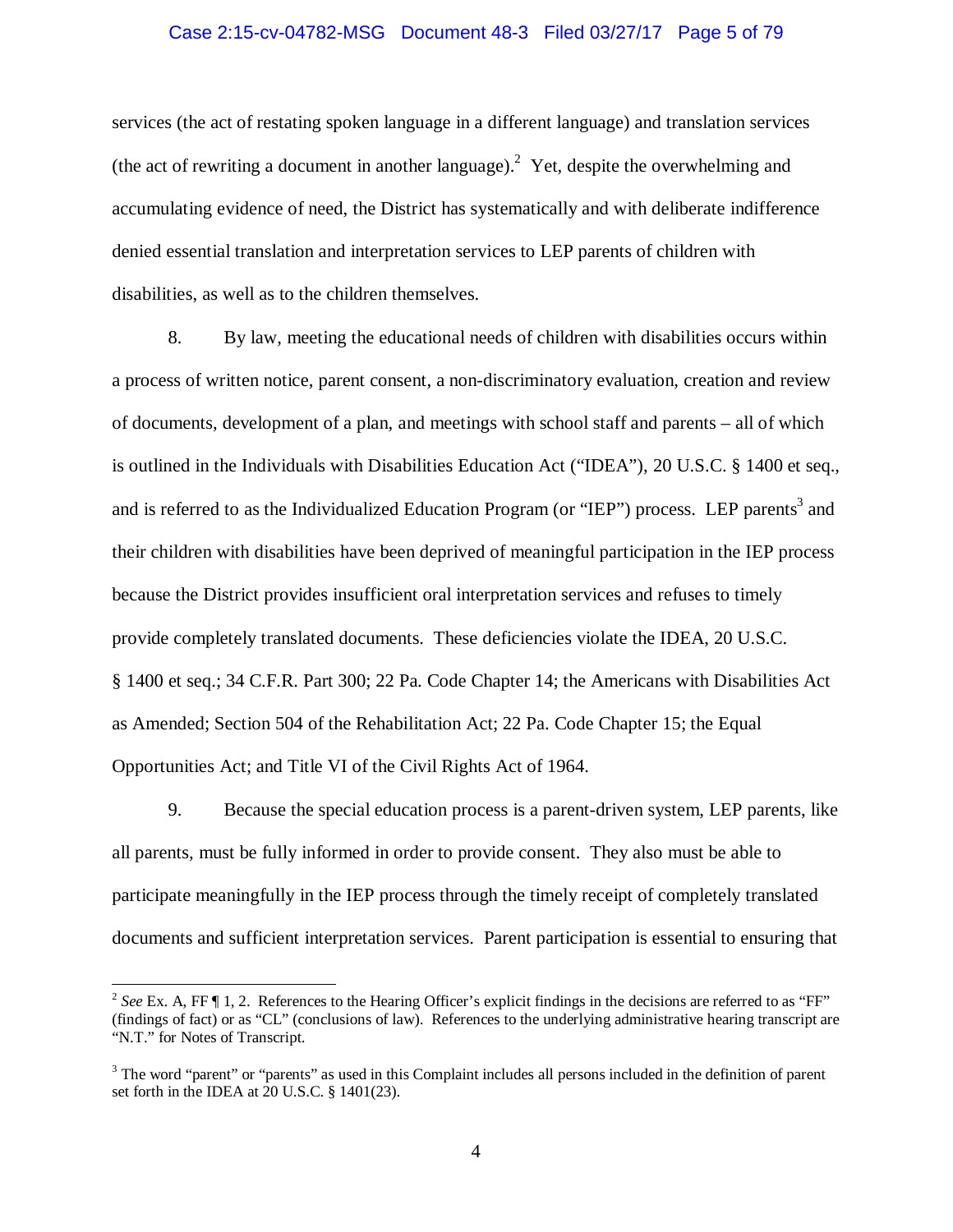#### Case 2:15-cv-04782-MSG Document 48-3 Filed 03/27/17 Page 6 of 79

a child with a disability receives a free appropriate public education in the least restrictive environment.

10. Throughout the IEP process, school staff and parents rely on certain IEP documents. These documents include the Individualized Education Programs ("IEPs"), Notices of Recommended Educational Placement ("NOREP")/Prior Written Notice, Procedural Safeguards Notice, IEP Team Meeting Invitations, Manifestation Determinations, Permission to Evaluate, Permission to Re-Evaluate, Evaluation Reports, Re-Evaluation Reports, Psychoeducational Reports, progress reports, and Medicaid Consent Forms (referred to collectively as "IEP process documents"). In addition, certain regular education form documents which are readily available to non-LEP parents are critical to the parent's knowledge of his or her child's educational progress, placement, and services. These include: report cards, homebound forms, pre-English Language class placement letters, and progress reports (referred to collectively as "regular education forms").

11. These documents are so essential that they must be provided in writing and in the native language of the parent or other mode of communication used by the parent, unless it is clearly not feasible to do so. In contravention of these requirements, the District has refused to timely and completely translate IEP process documents and regular education forms. The District also has failed to provide sufficient comprehensive oral interpretation services and to conduct bilingual evaluations as required by law. As a result, LEP parents of children with disabilities have been shut out of the IEP process and denied their right to notice, informed consent, and meaningful participation, in violation of governing laws and to the significant detriment of their children.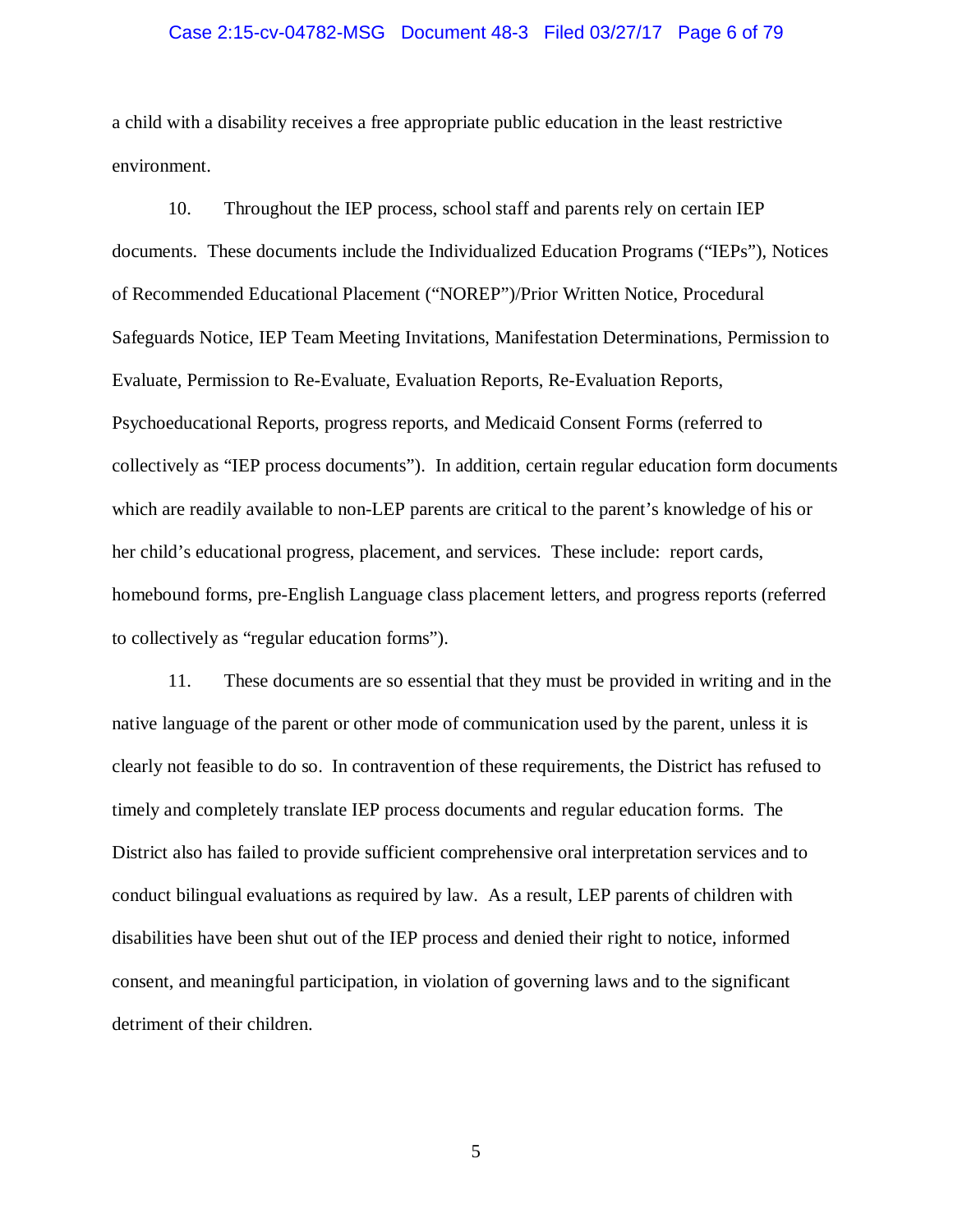## Case 2:15-cv-04782-MSG Document 48-3 Filed 03/27/17 Page 7 of 79

12. Named Plaintiffs, on behalf of themselves and the thousands of members of the "Parent Class" and the "Student Class," defined below, file this action to require the District to provide legally-mandated translation and interpretation services, so that LEP parents and their children can participate meaningfully in the IEP process. Plaintiffs also seek to ensure that all students who have disabilities are properly evaluated in their native language as required by law.

# **II. JURISDICTION AND VENUE**

13. The claims in this action arise under the IDEA, 20 U.S.C. §§ 1400 et seq., and 34 C.F.R. Chapter 300; Section 504 of the Rehabilitation Act, 29 U.S.C. § 794; the Equal Education Opportunities Act, 20 U.S.C. § 1703(f); Title VI of the Civil Rights Act of 1964, 42 U.S.C. § 2000d; and 22 Pa. Code Chapter 14. This Court has subject matter jurisdiction over the federal law claims pursuant to 28 U.S.C. § 1331 and 20 U.S.C. §  $[3]$  415(i)(2) and 1415(i)(3)(A).

14. The claims for declaratory and injunctive relief are authorized by 28 U.S.C. §§ 2201 and 2202.

15. This Court may exercise supplemental jurisdiction over the state law claims pursuant to 28 U.S.C. § 1367. Chapter 14 of the Pennsylvania Code is the state special education law which implements the IDEA and contains additional provisions concerning education for students with disabilities. 22 Pa. Code § 14.1 et seq.

16. Venue in this district is proper under 28 U.S.C. § 1391(b).

17. Plaintiffs A.G. and T.R. have exhausted administrative remedies to the extent required by the IDEA, 20 U.S.C.  $\S$  1415(i)(2) and 1415(i)(3)(A). They have completed the IDEA hearing process, each of them receiving a due process hearing decision dated May 26, 2015, attached hereto as Ex. A and Ex. B, respectively. *See* Ex. A, *T.R. v. SDP*, ODR No. 15181-13-14 and Ex. B, *A.G. v. SDP*, ODR No. 15166-13-14. In those decisions, the Hearing Officer held that Plaintiff Parents Barbara Galarza and Margarita Peralta were denied meaningful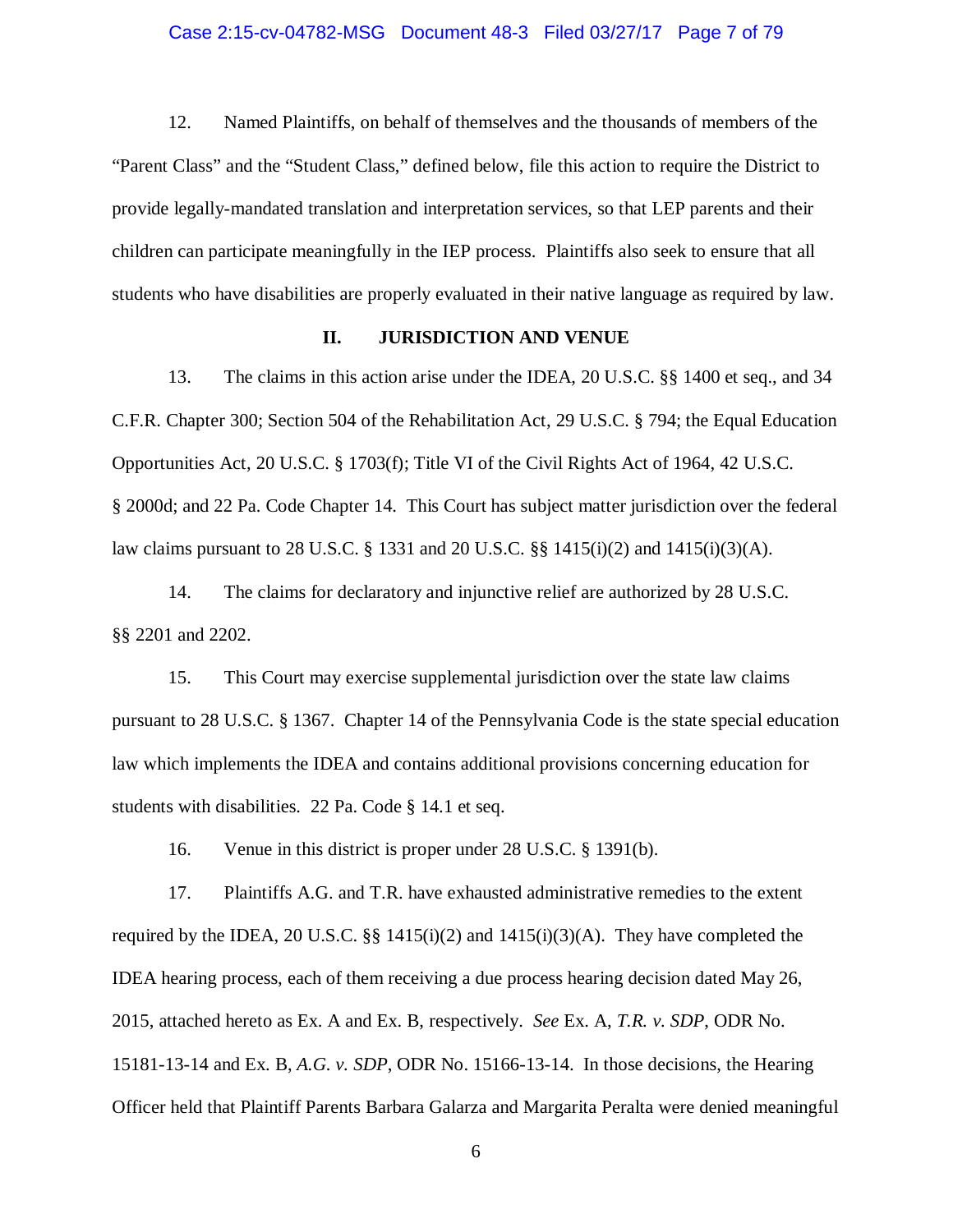## Case 2:15-cv-04782-MSG Document 48-3 Filed 03/27/17 Page 8 of 79

participation in the federally mandated IEP process, due to the District's failure to provide timely

and complete translations of vital IEP documents. Specifically, the Hearing Officer concluded:

The purpose of an IEP meeting is to develop an IEP for the student. This requires more than a recitation of an IEP. Rather, it requires a conversation about the Student's needs, and what program and placement will satisfy those needs. Reading a mostly-English document in [Spanish], is not the dialogue contemplated by the IDEA. The Parent's ability to follow along in documents while participating in the required dialogue is essential.

. . . .

District witnesses agreed, and I explicitly find, that having the documents in an accessible form either during the meeting, or prior to the meetings when mandated, is critical to meaningful participation. The Parent was placed at an obvious disadvantage by effectively not having access to these documents.

Ex. B, CL at 11 (citations omitted); *see also* Ex. A, CL at 9-10.

The Hearing Officer also concluded, however, that he did not have the power to order a

District-wide systemic change, which is the necessary and appropriate remedy. *See* Ex. C,

Consolidated Pre-Hearing Order, *T.R. v. SDP*, ODR No. 15181-13-14 and *A.G. v. SDP*, ODR

No. 15166-13-14. As a result, the Hearing Officer awarded limited compensatory education of one hour of time for each IEP process team meeting where he determined there were violations of the parents' meaningful participation due to translation issues, but did not order any corrective action, including requiring the District to timely and completely translate IEPs and other documents for Plaintiffs in the future. Ex. A, CL at 13 (awarding one hour); Ex. B, CL, at 13 (awarding three hours). Plaintiffs A.G. and T.R. appeal from the administrative proceedings by this Amended Complaint, which also constitutes a class action lawsuit on behalf of LEP parents and students with disabilities who are similarly situated.

18. Exhaustion of administrative remedies is not required for L.R, D.R, J.R., and R.H. and for other class members because, as the administrative proceedings of A.G. and T.R. reflect,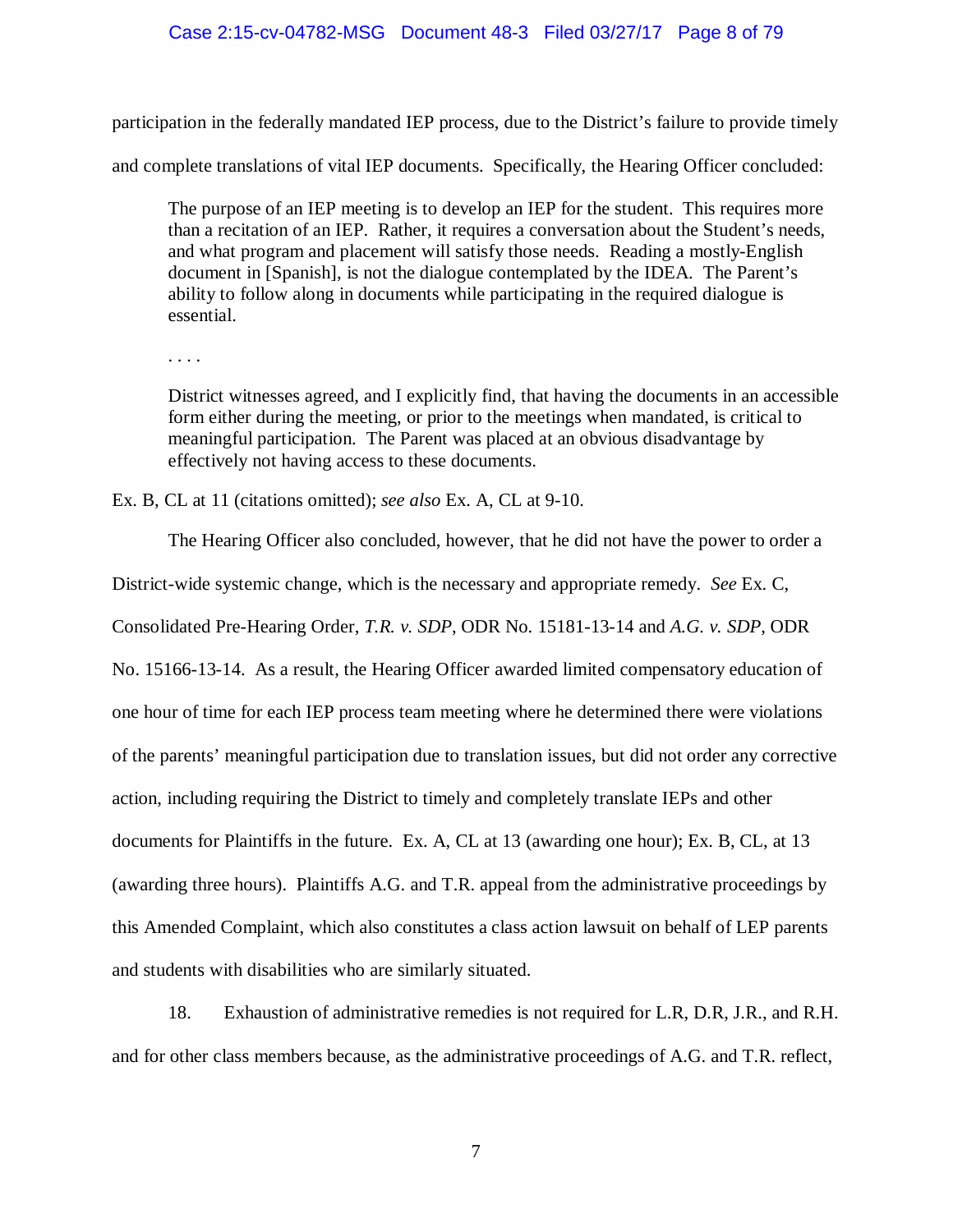## Case 2:15-cv-04782-MSG Document 48-3 Filed 03/27/17 Page 9 of 79

administrative remedies are inadequate to address Plaintiffs' allegations of systemic failures and to afford the system-wide relief requested.

19. The Americans with Disabilities Act as Amended and the Rehabilitation Act incorporates the remedies and procedures of Title VI of the Civil Rights Act of 1964, 42 U.S.C. §§ 2000d et seq. *See* 29 U.S.C. § 794a; 42 U.S.C. § 12133. The EEOA and Title VI have no exhaustion requirement. *See* 20 U.S.C. § 1706; *Herring v. Chichester Sch. Dist.*, No. 06-5525, 2007 WL 3287400 (E.D. Pa. Nov. 6, 2007).

## **III. THE PARTIES**

20. Plaintiff T.R. was a 17-year-old tenth grade student living within the boundaries of the District at the time the Complaint was filed. She is not fluent in either English or Spanish, speaking a mix of the two languages. Ex. A, FF  $\P$  3, 4. T.R. has ADHD, a learning disability, and Mood Disorder, and she is currently a special education student.

21. Plaintiff Barbara Galarza ("Ms. Galarza") is T.R.'s mother. Her native language is Spanish and she is limited English proficient. Ex. A, FF ¶ 3. Ms. Galarza speaks and reads Spanish.

22. Plaintiff A.G. was an 18-year-old twelfth grade student living within the boundaries of the District at the time the Complaint was filed. A.G.'s native language is Spanish and he is limited English proficient within the meaning of the IDEA. *See* 34 C.F.R. § 300.27, incorporating by reference § 9101(25) of the Elementary and Secondary Education Act; Ex. B, FF ¶ 4. A.G. has a Specific Learning Disability and a Speech and Language Disorder, and he is currently a special education student. A.G. struggled to graduate from school and is in the process of seeking to enroll in an accelerated educational program in the District in order to obtain a diploma.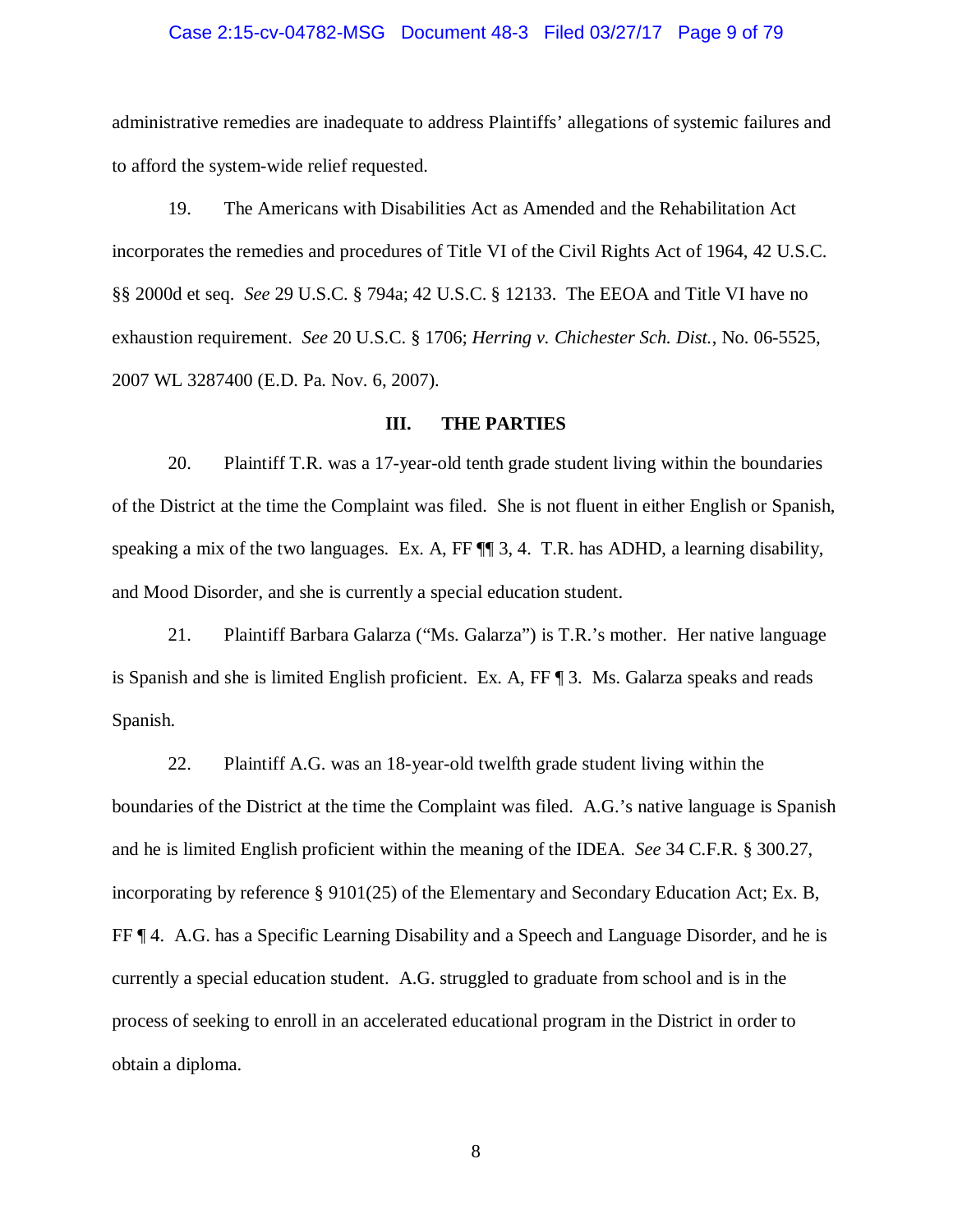# Case 2:15-cv-04782-MSG Document 48-3 Filed 03/27/17 Page 10 of 79

23. Plaintiff Margarita Peralta ("Ms. Peralta") is A.G.'s aunt and legal guardian. Her native language is Spanish and she is limited English proficient. Ex. B, FF ¶ 6. Ms. Peralta speaks and reads Spanish.

24. Plaintiff L.R. is a 13-year-old 7th grade student living within the boundaries of the District. L.R.'s native language is Spanish, and he was enrolled in ESOL classes for several years. L.R. has autism and ADHD, and he is currently a special education student placed by the District in a private school.

25. Plaintiff D.R. is a 14-year-old 9th grade student living within the boundaries of the District. D.R.'s native language is Spanish, and she is limited English proficient. D.R. has Oppositional Defiant Disorder ("ODD") and ADHD, and she is currently a special education student. D.R. is enrolled in ESOL classes.

26. Plaintiff J.R. is a 16-year-old 11th grade student living within the boundaries of the District. J.R.'s native language is Spanish, and he is limited English proficient. J.R. has ODD and ADHD, and he is currently a special education student. J.R. is enrolled in ESOL classes.

27. Plaintiff Madeline Perez ("Ms. Perez") is L.R., D.R, and J.R.'s mother. Her native language is Spanish, and she is limited English proficient. Ms. Perez and her children speak Spanish in her home, and Ms. Perez reads Spanish.

28. Plaintiff R.H. is a five-year-old Kindergarten student living within the boundaries of the District. R.H.'s native language is Mandarin, and he is limited English proficient within the meaning of the IDEA. R.H. has autism, for which he requires substantial language therapy and specially designed instruction to address substantial weaknesses in expressive and pragmatic language skills, social skills deficits, and significant behavioral issues that undermine learning.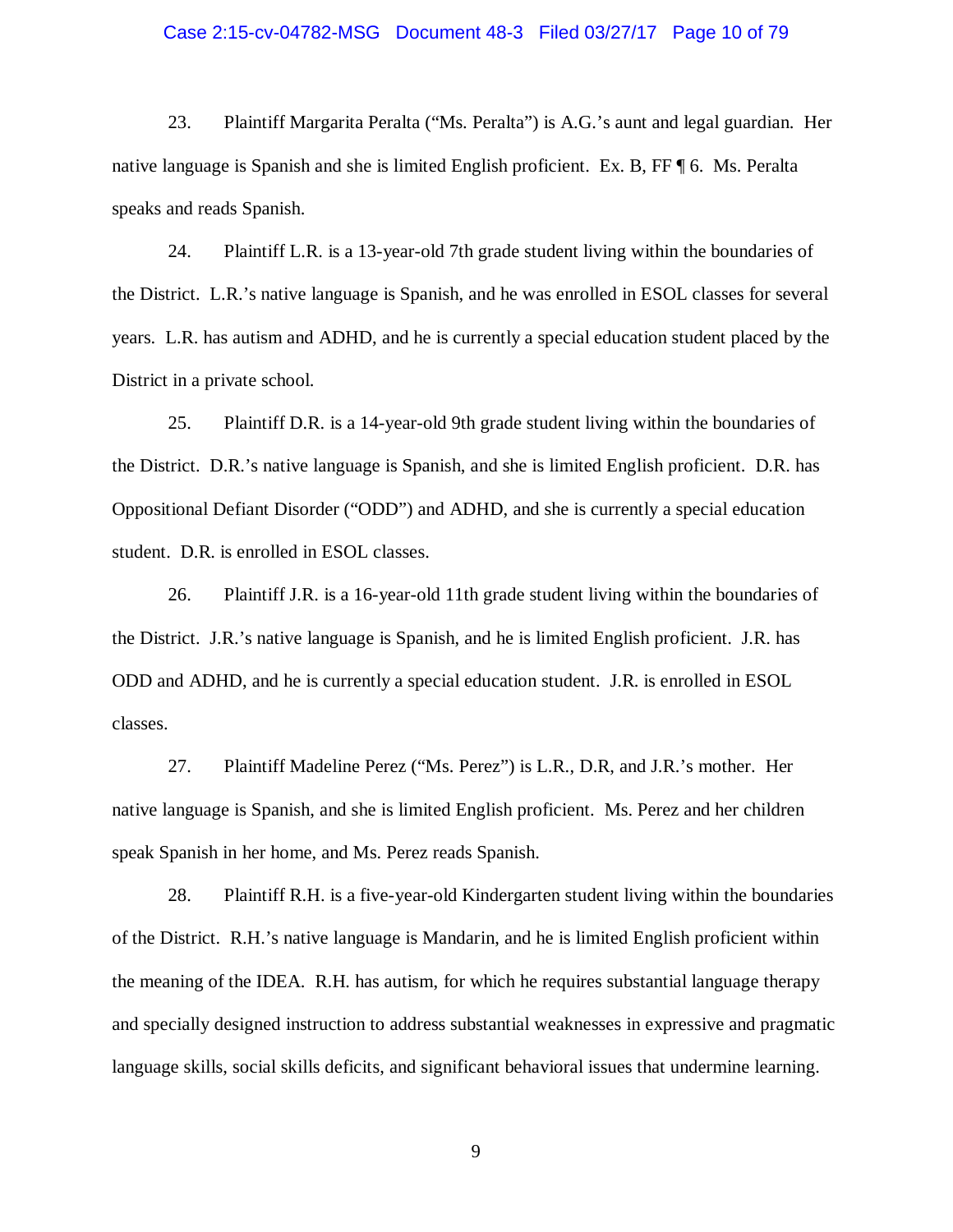# Case 2:15-cv-04782-MSG Document 48-3 Filed 03/27/17 Page 11 of 79

R.H. is currently a special education student. R.H. is also intellectually gifted in Math, having tested in the 99th percentile for Math problem solving and 99.5th percentile in overall cognitive functioning.

29. Plaintiff Manqing Lin ("Ms. Lin") is R.H.'s mother. Her native language is Mandarin, and she is limited English proficient. Ms. Lin and R.H. speak Mandarin in their home, and Ms. Lin reads Mandarin.

30. T.R., A.G., L.R, D.R, J.R., and R.H. are referred to collectively as the "Student Plaintiffs"; Ms. Galarza, Ms. Peralta, Ms. Perez, and Ms. Lin are referred to collectively as the "Parent Plaintiffs."

31. Defendant, the School District of Philadelphia, is a school district within the Commonwealth of Pennsylvania organized pursuant to the Public School Code of 1949, Act of March 10, 1949, P.L. 30, as amended, 24 P.S. §§ 1-101 et seq. The District's headquarters and principal place of business is located at 440 N. Broad Street, Philadelphia, Pennsylvania. The District receives federal funds pursuant to the IDEA and is bound by the IDEA. The District is the Local Educational Agency ("LEA") responsible for ensuring that Plaintiffs receive a free appropriate public education pursuant to the IDEA and Chapter 14. The District, as a public entity, receives federal funds and is subject to the Americans with Disabilities Act as Amended, Section 504 of the Rehabilitation Act, the Equal Education Opportunities Act, and Title VI of the Civil Rights Act of 1964. The District is also required to comply with state education law within 22 Chapter 14 and 22 Chapter 4 of the Pennsylvania Code.

#### **IV. STATUTORY FRAMEWORK**

# **IDEA Statutory Framework**

32. The IDEA requires LEAs and other public agencies to provide a free appropriate public education ("FAPE") to all students with disabilities ages 3 to 21. By definition, a FAPE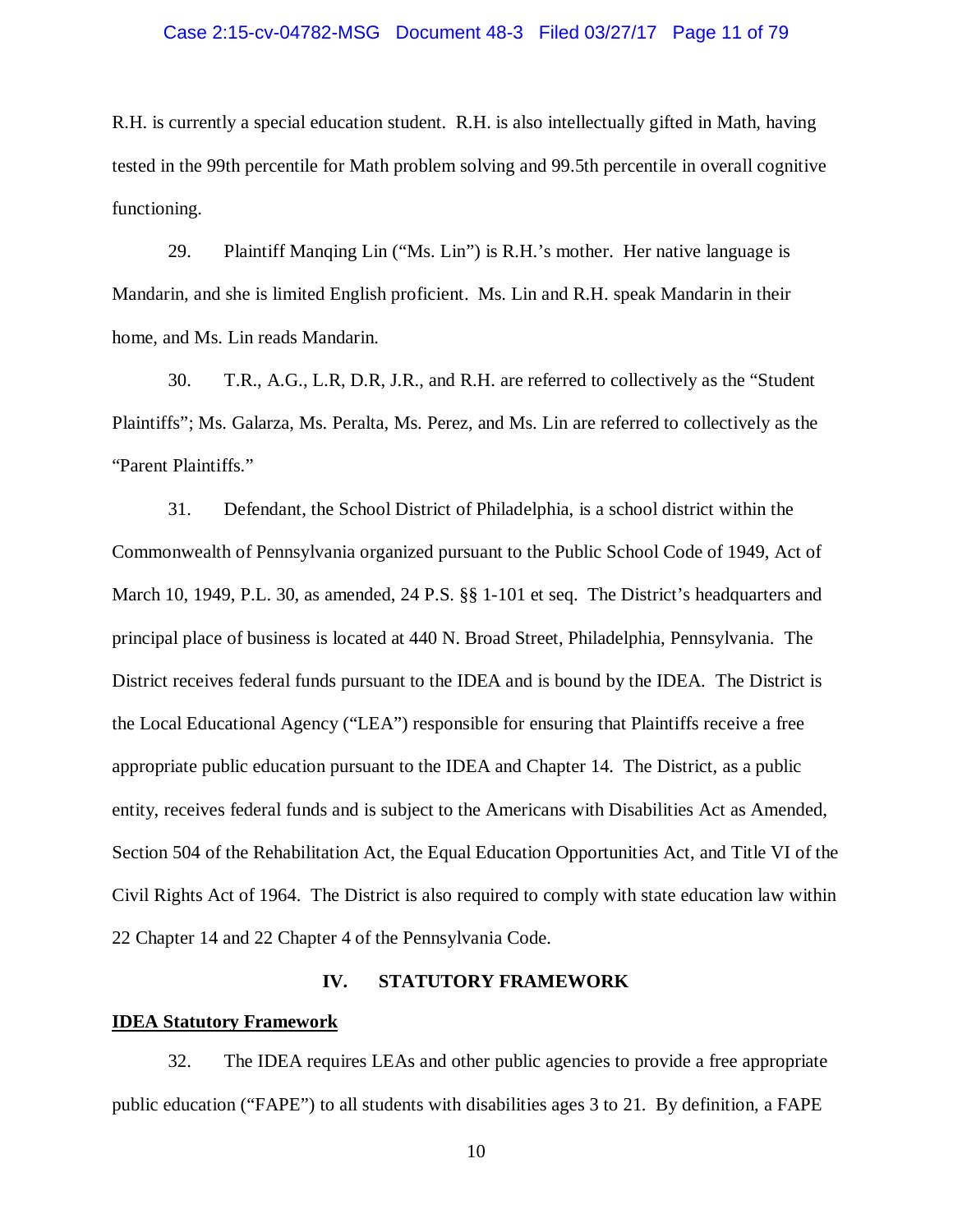#### Case 2:15-cv-04782-MSG Document 48-3 Filed 03/27/17 Page 12 of 79

requires adherence to state agency educational standards. The IDEA seeks to prepare students with disabilities for further education, employment, and independent living, and specifically delineates the rights of children with disabilities and their parents in the special education IEP process and based on IEPs developed through that process. *See* 20 U.S.C. §§ 1401, 1402, 1412(a)(1)(A), 1414(d), 1415; 34 C.F.R. Part 300. The IEP is the "modus operandi" of the IDEA that is to be developed jointly with the parent, the student, and the school staff. *Sch. Comm. of Burlington, Mass. v. Mass. Dep't of Educ.*, 471 U.S. 359, 368 (1985). The IEP is the "primary vehicle" for implementing the IDEA. *Honig v. Doe*, 484 U.S. 305, 311 (1988).

33. Student Plaintiffs and members of the Student Class qualify as "child[ren] with a disability" under the IDEA statute, and each therefore must be provided with an IEP that governs his or her education and afforded meaningful participation in the IEP process. *See* 20 U.S.C. §§ 1401(3), 1414(d), 1415.

34. Parent Plaintiffs and members of the Parent Class qualify as "parents" of a child with a disability as defined by 20 U.S.C. § 1401(23), which includes a natural, adoptive, foster parent, legal guardian or person acting as a parent in the absence of a parent with whom the child lives or individual assigned as a surrogate parent.

35. Each Student Plaintiff and member of the Student Class has or should be provided with an IEP team that is comprised of his or her parent and school staff who are to work collaboratively together to make educational decisions for the child.

36. The IDEA requires that educational decisions about a child's evaluation, educational program, and school placement are made through the IEP team process with the parent's meaningful involvement. 20 U.S.C. § 1414; *see also id.* § 1415; 34 C.F.R. § 300.327. The educational program is then detailed in the IEP document which is legally defined as "a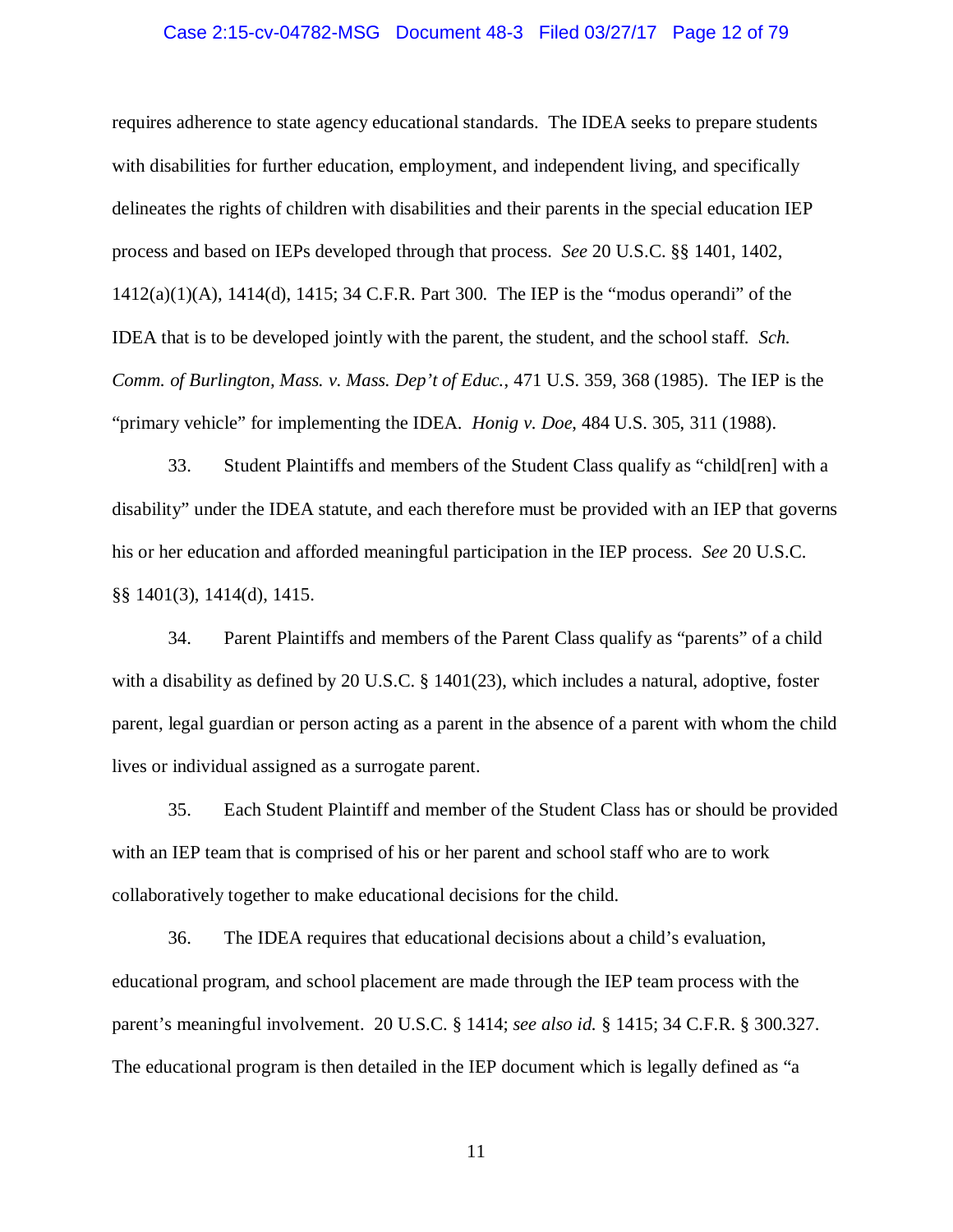# Case 2:15-cv-04782-MSG Document 48-3 Filed 03/27/17 Page 13 of 79

*written* statement for each child that is developed, reviewed and revised" through the mandated notice and meeting process. 20 U.S.C. § 1414(d)(1)(A)(i) (emphasis added). The District must give the parent *a copy* of the child's IEP at no cost to the parent. *Id.*  $\S 1414(d)(1)(B)(i)$ ; 34 C.F.R. § 300.322(f). If changes are made to the IEP, and upon request, the parent must be provided with a *revised copy* of the IEP with the amendments incorporated. 20 U.S.C.  $§1414(d)(3)(F).$ 

37. The IDEA expressly includes certain procedural safeguards, requirements, and duties of the LEA to ensure meaningful parental participation, notification, and consent throughout the special education process, including protections for parents whose native language is not English. 20 U.S.C. §§ 1400, 1412(a), 1414, 1415; *see also* 34 C.F.R. Part 300.

38. The District must obtain informed written parental consent in order to support an initial evaluation of a student and initial provision of special education services. Parental consent is required to continue to provide special education services and re-evaluations. Parental consent means the parent has been "fully informed of all information relevant to the activity for which consent is sought, *in his or her native language*, or through other mode of communication" and that the parent "understands and agrees" in writing to the carrying out of the activity for which his or her consent is sought. *See* 20 U.S.C. § 1414(a)(1)(D); 34 C.F.R. § 300.9 (emphasis added).

39. The District must ensure that the parents of a child with a disability are invited to each IEP team meeting to decide the program and placement of a child and that the parents are afforded the opportunity to participate, including: (1) notifying parents of the meeting early enough to ensure that they will have an opportunity to attend; (2) providing information to parents; and (3) affording parents the opportunity to know the purpose of the meeting, who will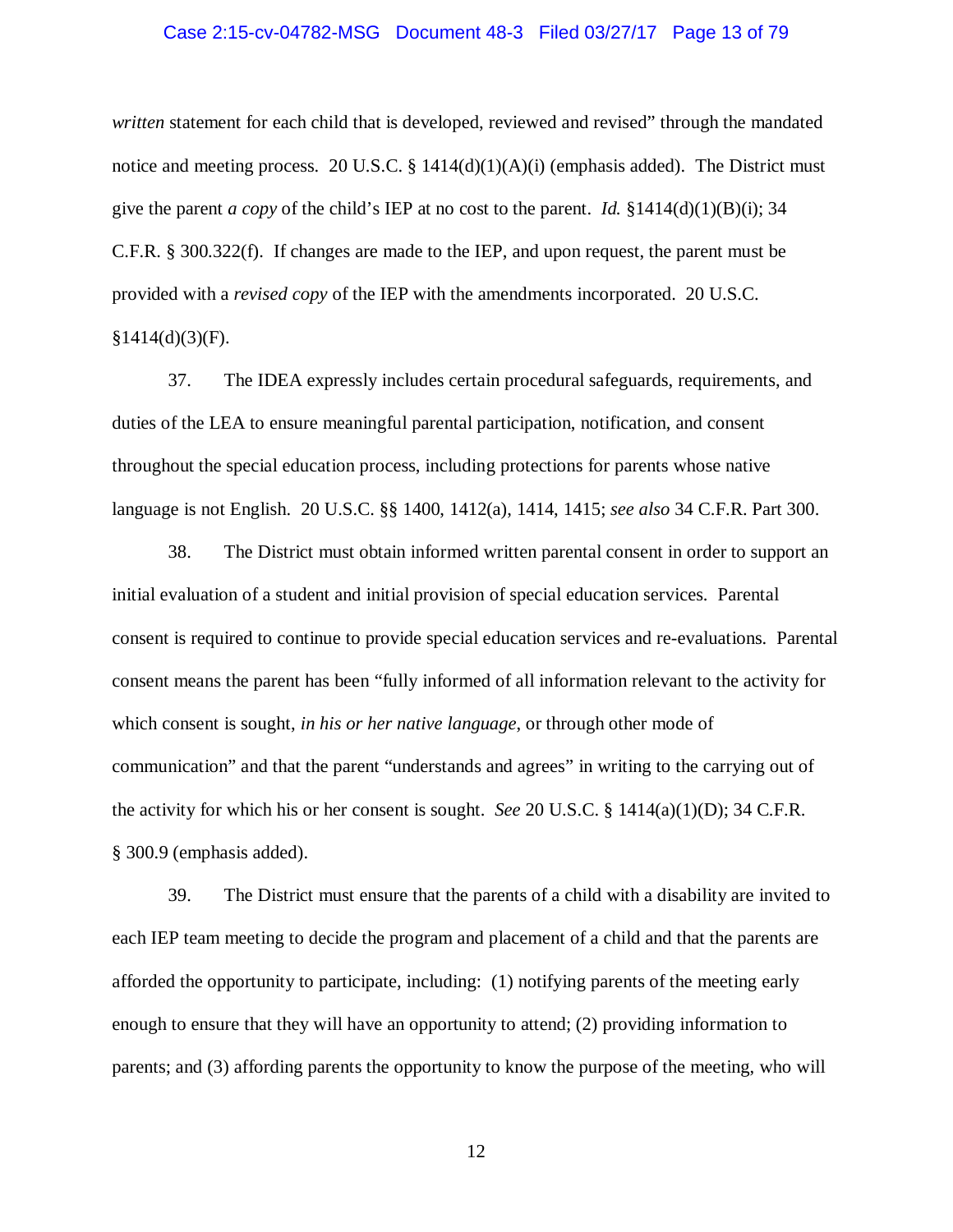#### Case 2:15-cv-04782-MSG Document 48-3 Filed 03/27/17 Page 14 of 79

participate, and to identify other representatives who should be invited. 20 U.S.C. §§ 1400, 1412(a), 1414, 1415; *see also* 34 C.F.R. §§ 300.321, 300.327, 300.501(c).

40. The District must take "*whatever action is necessary to ensure that the parent understands the proceedings of the IEP team meeting, including arranging for an interpreter at the IEP team meeting for parents* with deafness or *whose native language is other than English*, and the District must give the parent *a copy* of the child's IEP. *See* 20 U.S.C. § 1414(d)(1)(B)(i); 34 C.F.R. § 300.322 (emphasis added).

41. The IDEA also requires that parents of a child with a disability receive prior written notice within a reasonable time before the public agency (1) proposes to initiate or change the identification, evaluation, or educational placement of the child or the provision of FAPE to the child; or (2) refuses to initiate or change the identification, evaluation, or educational placement of the child or the provision of FAPE to the child. *See* 20 U.S.C. § 1415(b)(3). In Pennsylvania, the form utilized to provide prior written notice is called a Notice of Recommended Educational Placement ("NOREP").

42. Such required prior written notice must be (1) written in language understandable to the general public; and (2) *provided in the native language of the parent or other mode of communication used by the parent*, unless it is clearly not feasible to do so. *See* 20 U.S.C. § 1415(b)(4); 34 C.F.R. § 300.503(c). If the native language or other mode of communication of the parent is not a written language, the public agency must take steps to ensure that (1) the notice is translated orally or by other means to the parent in his or her native language or other mode of communication; (2) the parent understands the content of the notice; and (3) there is written evidence that the notice requirements have been met. *See* 34 C.F.R. § 300.503(c).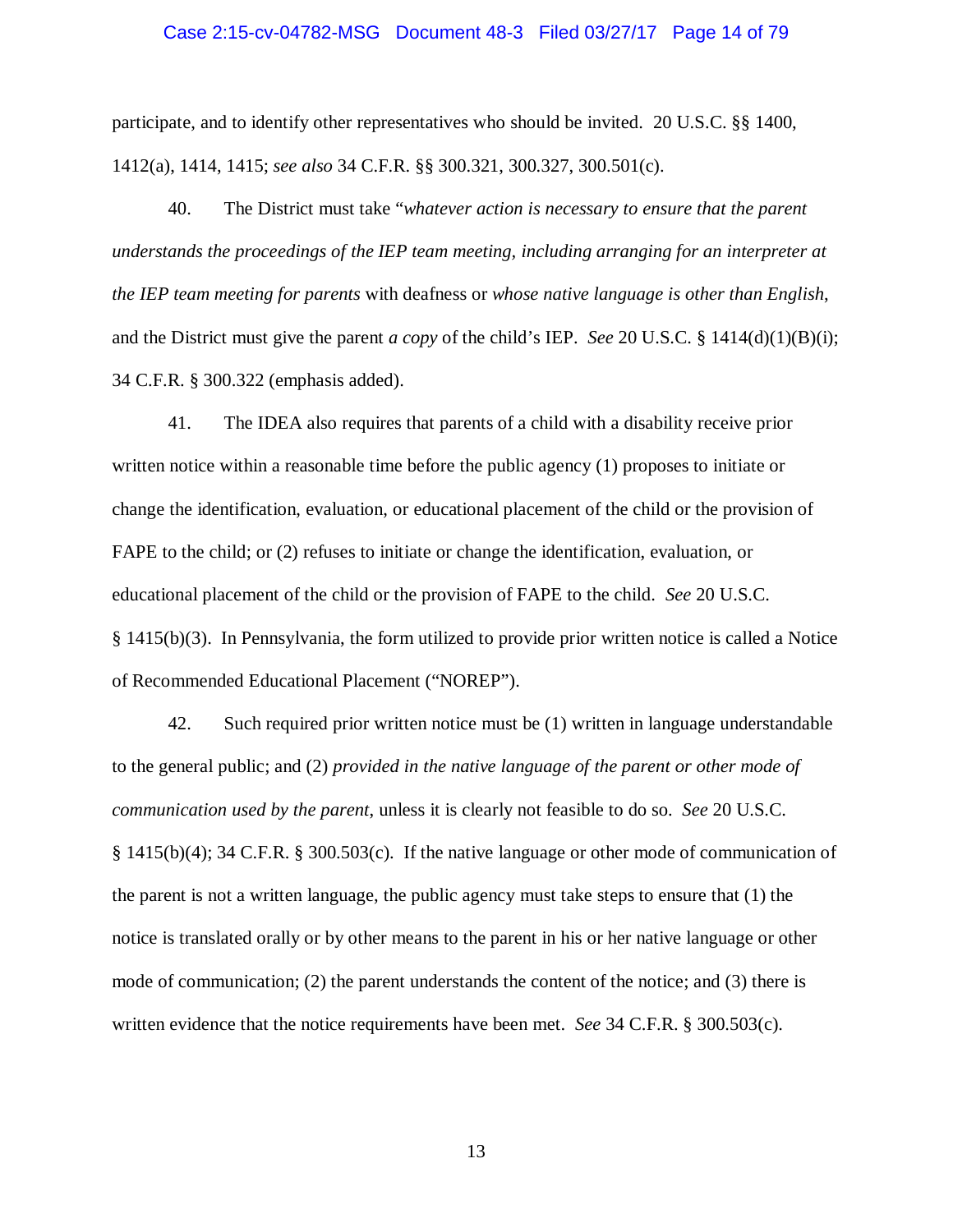## Case 2:15-cv-04782-MSG Document 48-3 Filed 03/27/17 Page 15 of 79

43. The IDEA also requires that a child suspected to have a disability must be evaluated "in the child's native language or other mode of communication and in the form most likely to yield accurate information on what the child knows and can do academically, developmentally, and functionally, unless it is clearly not feasible to so provide or administer." 20 U.S.C. § 1414(b)(3)(A); 34 C.F.R. § 300.304(c)(1)(ii). Federal regulations require an IEP team to take the language needs of the child into account. 34 C.F.R. § 300.324(a)(2)(ii).

# **Section 504 and ADA Statutory Framework**

44. Section 504 of the Rehabilitation Act prohibits disability discrimination in federally funded programs. It mandates that "[n]o otherwise qualified individual with a disability in the United States . . . shall, solely by reason of her or his disability, be excluded from the participation in, be denied the benefits of, or be subjected to discrimination under any program or activity receiving Federal financial assistance." 29 U.S.C. § 794(a). The District is a federal funds recipient within the meaning of 29 U.S.C. § 794(b)(2)(B). Student Plaintiffs and members of the Student Class are entitled to the protection of Section 504.

45. The Americans with Disabilities Act prohibits disability discrimination, including discrimination against those who are associated with individuals having or suspected of having disabilities. 42 U.S.C. § 12101 et seq. The District is subject to the ADA. Student Plaintiffs and members of the Student Class are entitled to the protection of the ADA.

## **EEOA Statutory Framework**

46. The Equal Education Opportunities Act provides that "[n]o State shall deny equal educational opportunity to an individual on account of his or her race, color, sex, or national origin, by . . . the failure by an educational agency to take appropriate action to overcome language barriers that impede equal participation by its students in its instructional programs." 20 U.S.C. § 1703(f).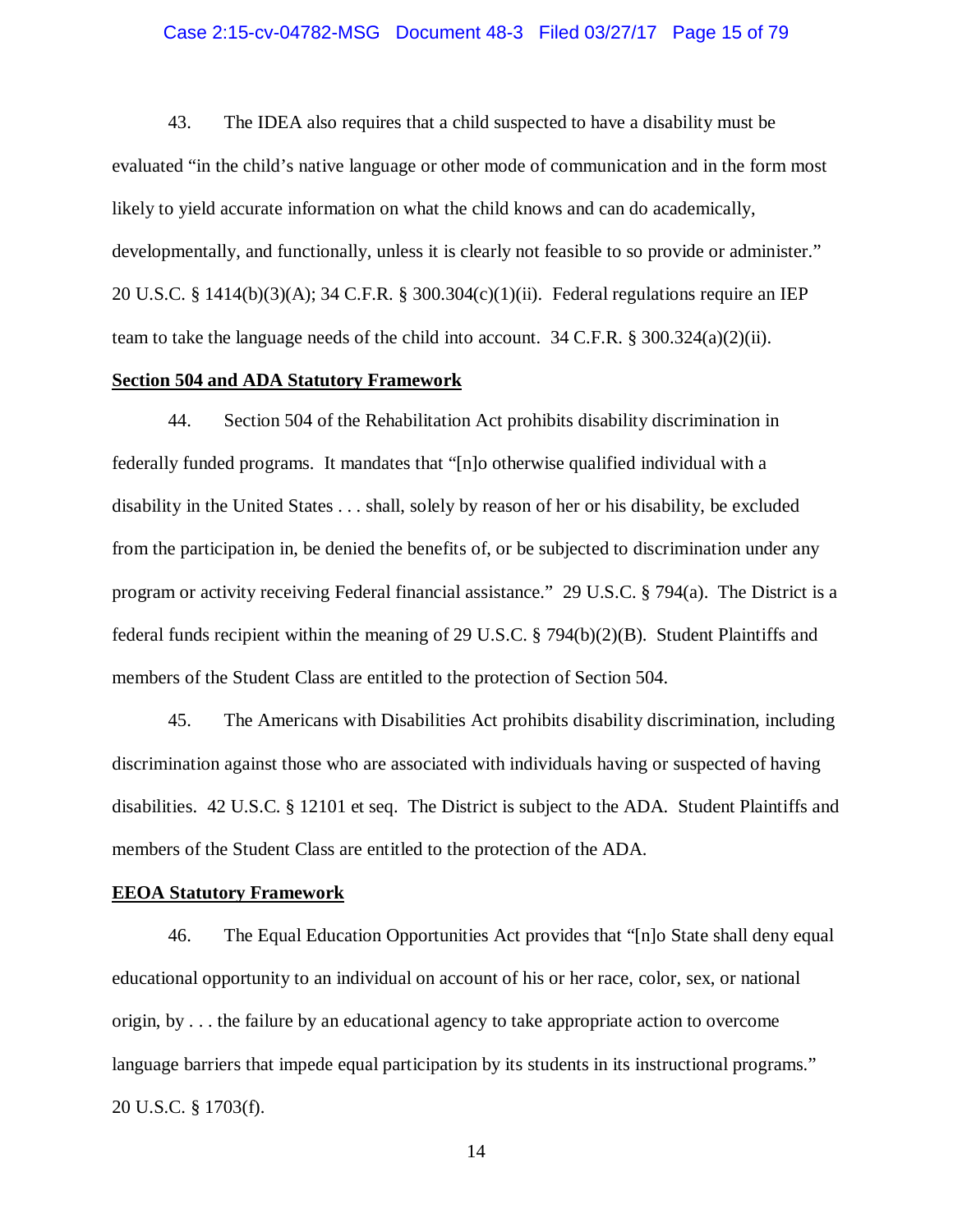## **Title VI Statutory Framework**

47. Title VI of the Civil Rights Act prohibits discrimination within any program or activity receiving federal financial assistance. It states that "[n]o person in the United States shall, on the ground of race, color, or national origin, be excluded from participation in, be denied the benefits of, or be subjected to discrimination under any program or activity receiving Federal financial assistance." 42 U.S.C. § 2000d. The District specifically receives federal funding for participating in the IDEA, a program designed to assist students with disabilities.

# **Pennsylvania State Code Statutory Framework**

48. Title 22, Chapter 14 of the Pennsylvania Code governs all Pennsylvania school districts and is the Commonwealth's affirmation that it will fully implement the IDEA statute and accompanying regulations. Section 14.102 states that Pennsylvania will adopt federal regulations to satisfy "the statutory requirements under the IDEA." Sections 14.123 (governing evaluations) and 14.124 (governing re-evaluations) both require that "Copies of the evaluation report and re-evaluation report shall be disseminated to the parents at least 10 school days prior to the meeting of the IEP team, unless this requirement is waived by a parent in writing." Section 14.131(a) of Title 22 adopts 34 C.F.R. § 300.320(a), which defines an IEP as "a written statement for each child with a disability that is developed, reviewed, and revised in a meeting," and 34 C.F.R. § 300.27-300.30.

49. Title 22, Chapter 15 of the Pennsylvania Code governs all Pennsylvania school districts and requires them to not discriminate against students with disabilities. Chapter 15 operationalizes Section 504 and the ADA for school districts in Pennsylvania and sets forth specific protections and procedures to inform parents and students of their rights to be provided an education free from discrimination based on their disabilities.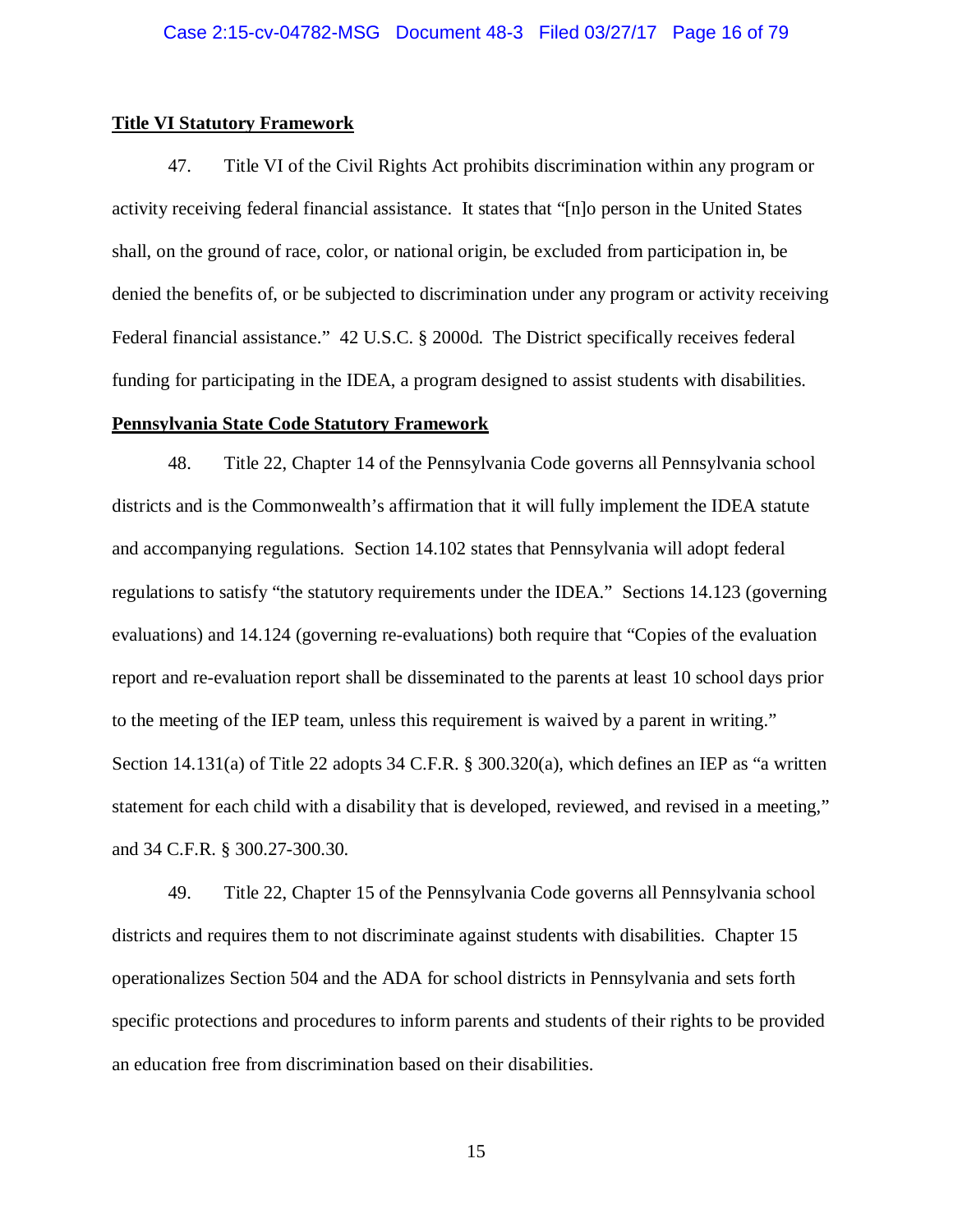50. Title 22, Chapter 4 of the Pennsylvania Code governs academic standards and

curriculum requirements generally in Pennsylvania. Sections 4.26 and 4.52 of Title 22,

respectively, express the state standards for English language instruction and assessments and are

clarified by the Commonwealth in official guidance. *See* Basic Educ. Circular, "Educating

Students with Limited English Proficiency (LEP) and English Language Learners (ELL)," Pa.

Dep't of Educ. (July 1, 2001) (hereinafter "Basic Educ. Circular").

# **V. CLASS ACTION ALLEGATIONS**

51. Plaintiffs bring this suit individually and as a Class Action pursuant to Rule

23(b)(2) of the Federal Rules of Civil Procedure on behalf of all similarly situated individuals.

The classes that Plaintiffs seek to represent are composed of:

A. All parents as defined by 34 C.F.R. § 300.30(a) with limited English proficiency and whose children now or in the future are enrolled in the School District of Philadelphia and identified or eligible to be identified as children with a disability within the meaning of the IDEA and/or Section 504 and related state laws ("Parent Class"); and

B. All students who now or in the future are enrolled in the School District of Philadelphia in grades kindergarten through the age of legal entitlement who are identified or eligible to be identified as children with a disability within the meaning of the IDEA and/or Section 504 and related state laws, whether or not they are classified as English language learners and whose parents as defined by 34 C.F.R. § 300.30(a) are persons with limited English proficiency ("Student Class").

52. Each class is so numerous that joinder of all members is impracticable. During the 2013-2014 school year, the District reported that there were approximately 19,670 families who requested to receive documents in a language other than English; approximately 25,990 families who had a primary home language other than English; over 1,500 ELL students receiving special education services; and 1,887 students with IEPs whose documents stated that their home language was not English. The exact number of members of each class is not fully known to Plaintiffs at the current time, but the members of each class can be ascertained by the

District.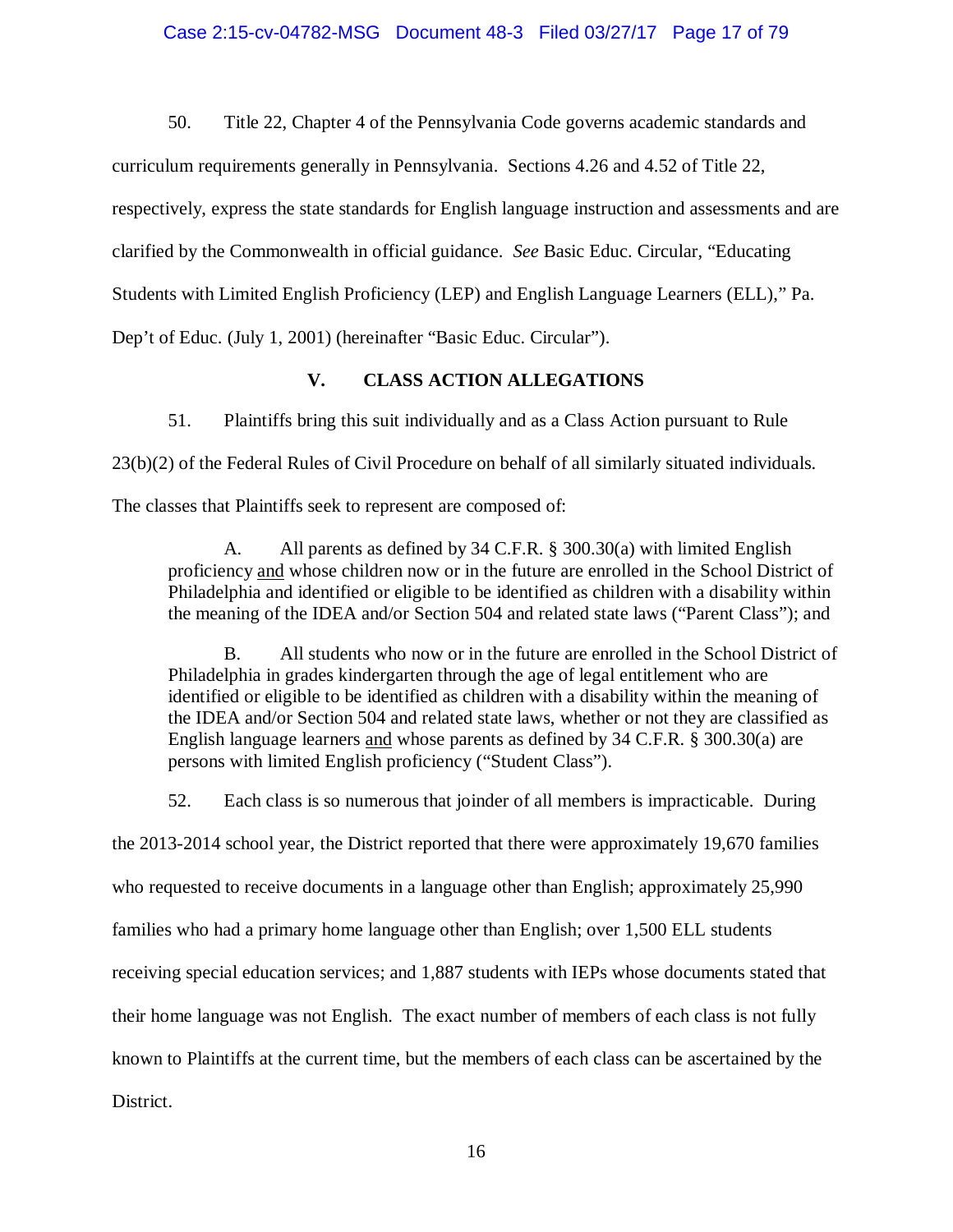#### Case 2:15-cv-04782-MSG Document 48-3 Filed 03/27/17 Page 18 of 79

53. There are questions of law and fact common to each class. Specifically, there are questions as to whether the District's systemic refusal to provide sufficient interpretation services and to completely and timely translate IEP process documents and regular education forms for parents who are LEP violates the IDEA, ADA, Section 504, the EEOA, Title VI, and provisions of Chapter 14, Chapter 15, and Chapter 4 of the Pennsylvania School Code. Another common question of law is whether the failure to provide an evaluation of a child with a disability in that child's native language violates the IDEA.

54. Plaintiffs' claims are typical of the claims of the classes as all members are similarly treated and affected by the District's conduct in violation of the law that is complained of herein.

55. Plaintiffs T.R., A.G., L.R., D.R., J. R., R.H., and their guardians seek common injunctive relief to have the District adopt and implement a new written special education plan and policy to (1) provide legally mandated translation and interpretation services to members of the Parent Class and the Student Class, including the timely and complete translation of IEP process documents; and (2) require evaluations to be conducted in a child's native language unless it is clearly not feasible to do so.

56. Plaintiffs will fairly and adequately protect the interests of the classes. Student Plaintiffs each qualify as a "child with a disability" under the IDEA, and each has or should be provided an IEP that governs his or her education. 20 U.S.C. §§ 1401(3), 1414(d), 1415. Parent Plaintiffs each qualify as "parents" of a child with a disability. *Id.* § 1401(23). All individually named students and parents are limited English proficient and have experienced a common harm and seek a common remedy. The District's failure to provide sufficient interpretation services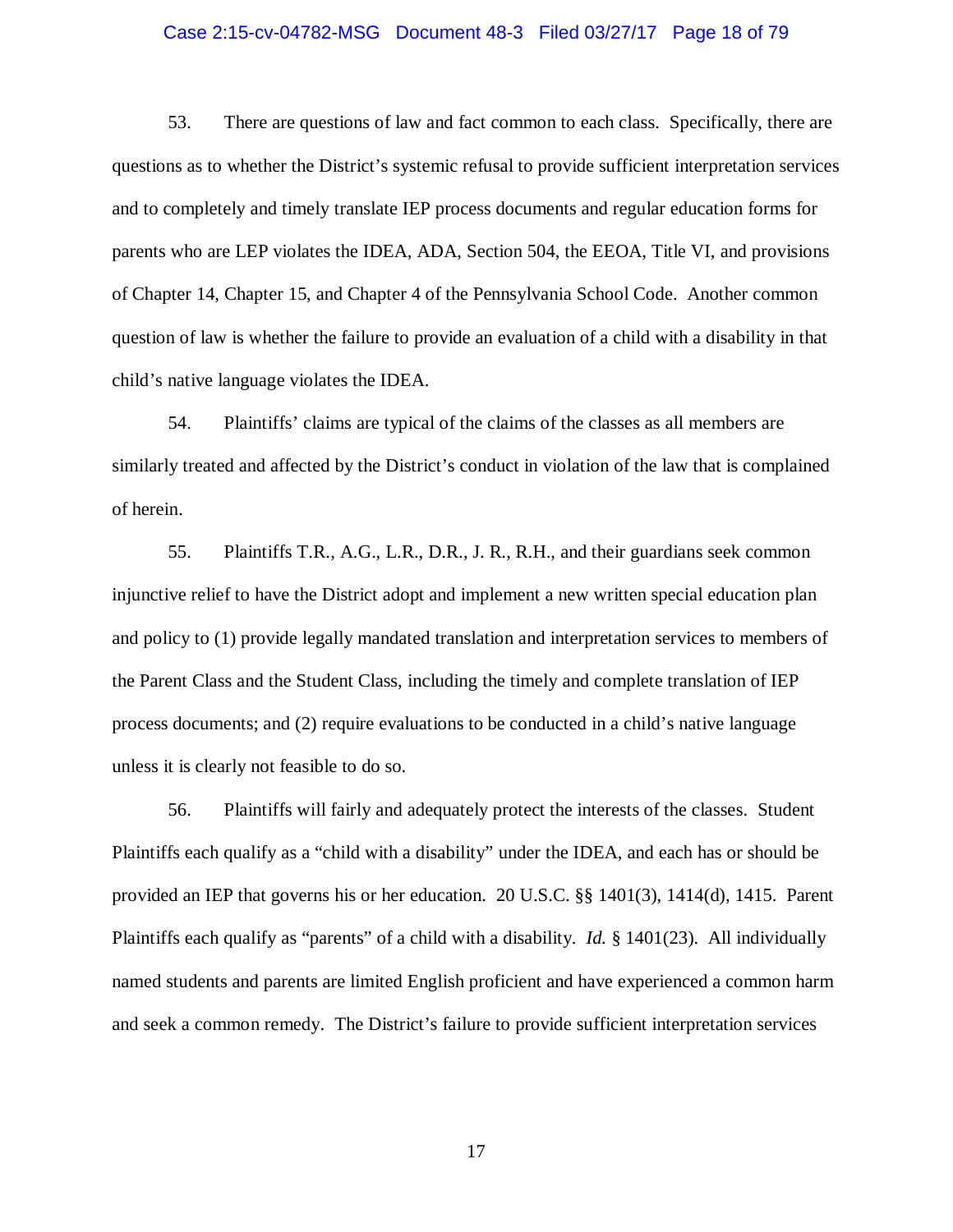# Case 2:15-cv-04782-MSG Document 48-3 Filed 03/27/17 Page 19 of 79

and to completely and timely translate IEP process documents extends to all foreign languages, including but not limited to Spanish.

57. Counsel for Plaintiffs are experienced in handling federal class action litigation and will adequately and zealously represent the interests of the classes. The Public Interest Law Center and Education Law Center have litigated numerous civil rights claims on behalf of persons and children with disabilities. Drinker Biddle & Reath LLP is likewise experienced in complex federal litigation and class action litigation, including representing plaintiffs in class actions asserting civil rights claims.

58. The District has acted or refused to act on grounds that apply generally to the classes, so that final injunctive relief or declaratory relief is appropriate respecting the classes as a whole. T.R. and A.G. filed administrative hearings in June 2014 challenging the legality of the District's policy regarding sufficiency of interpretation and the translation of IDEA-related documents. On May 26, 2015, the Hearing Officer found that the District violated the IDEA by failing to translate a variety of documents during the IEP process. Ex. A, CL at 10; Ex. B, CL at 11. The Hearing Officer also expressly found that his authority was limited, and that he could not issue systemic relief. Ex. C. Subsequently, the District has not changed its policy regarding the sufficiency of interpretation or the complete and timely translation of documents critical to the IEP process.

59. Upon information and belief, no similar litigation concerning the claims herein has already begun by any Class Member.

60. It would be futile to require these named Plaintiffs or other members of the Classes to exhaust or re-exhaust administrative remedies, pursuant to the IDEA, since the District has adopted a systemic policy of failing to provide sufficient interpretation services and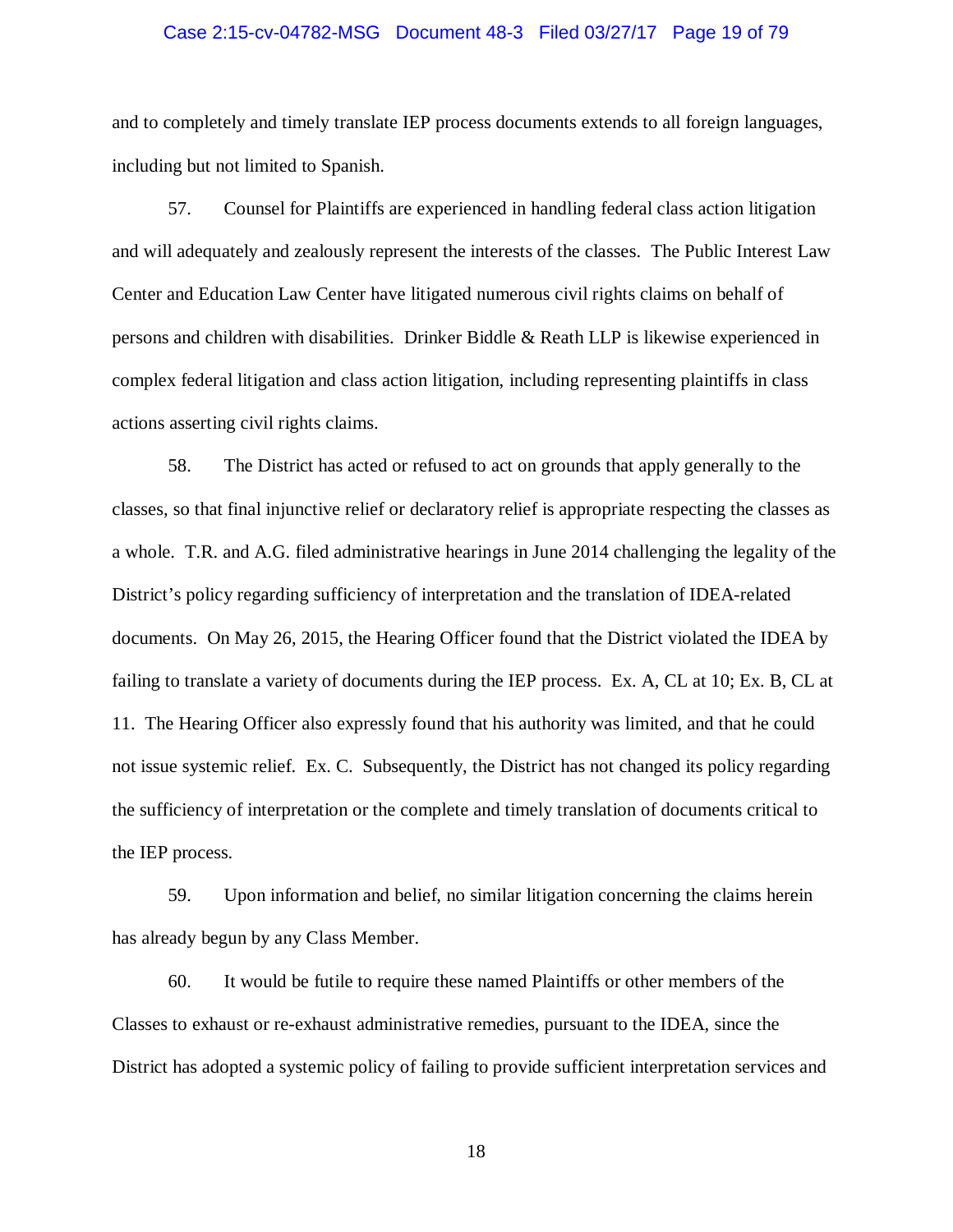## Case 2:15-cv-04782-MSG Document 48-3 Filed 03/27/17 Page 20 of 79

to timely and completely translate IEP process documents and regular education forms. As a result, Pennsylvania's special education administrative hearing system cannot, as expressly noted by the Hearing Officer, adequately remedy the systemic problem. Furthermore, upon information and belief, there are not enough special education hearing officers available to handle the number of due process hearing requests that would be necessary.

#### **VI. FACTS**

## **General Facts and District Practices and Policies.**

61. As of November 2013, the District reported that there were approximately 25,990 families whose primary home language was not English and some 19,670 families of students in the District who had expressly requested documents in a language other than English.

62. As of November 2013, the District also reported that there were more than 1,500 ELL students receiving special education services across the District. At that time, the District acknowledged that there was a higher than anticipated number of students who had IEPs and whose parents were LEP and required translation and interpretation services. As of November 2013, there were 1,887 students with IEPs whose records indicated that their home language was not English, but it is not clear that this number captured all of the students with IEPs whose LEP *parents* required sufficient oral interpretation and translated IEP process documents.

63. The District's data reported that, during the 2012-2013 school year, only 487 special education documents of *any type* had been orally interpreted. The District's oral interpretation services are provided primarily by Bilingual Counseling Assistants ("BCAs"). The District employs only 54-55 BCAs to serve all schools across the District. BCAs, among other job duties, provide limited interpretation services but do not provide translation services. *See* Ex. B, FF ¶ 24.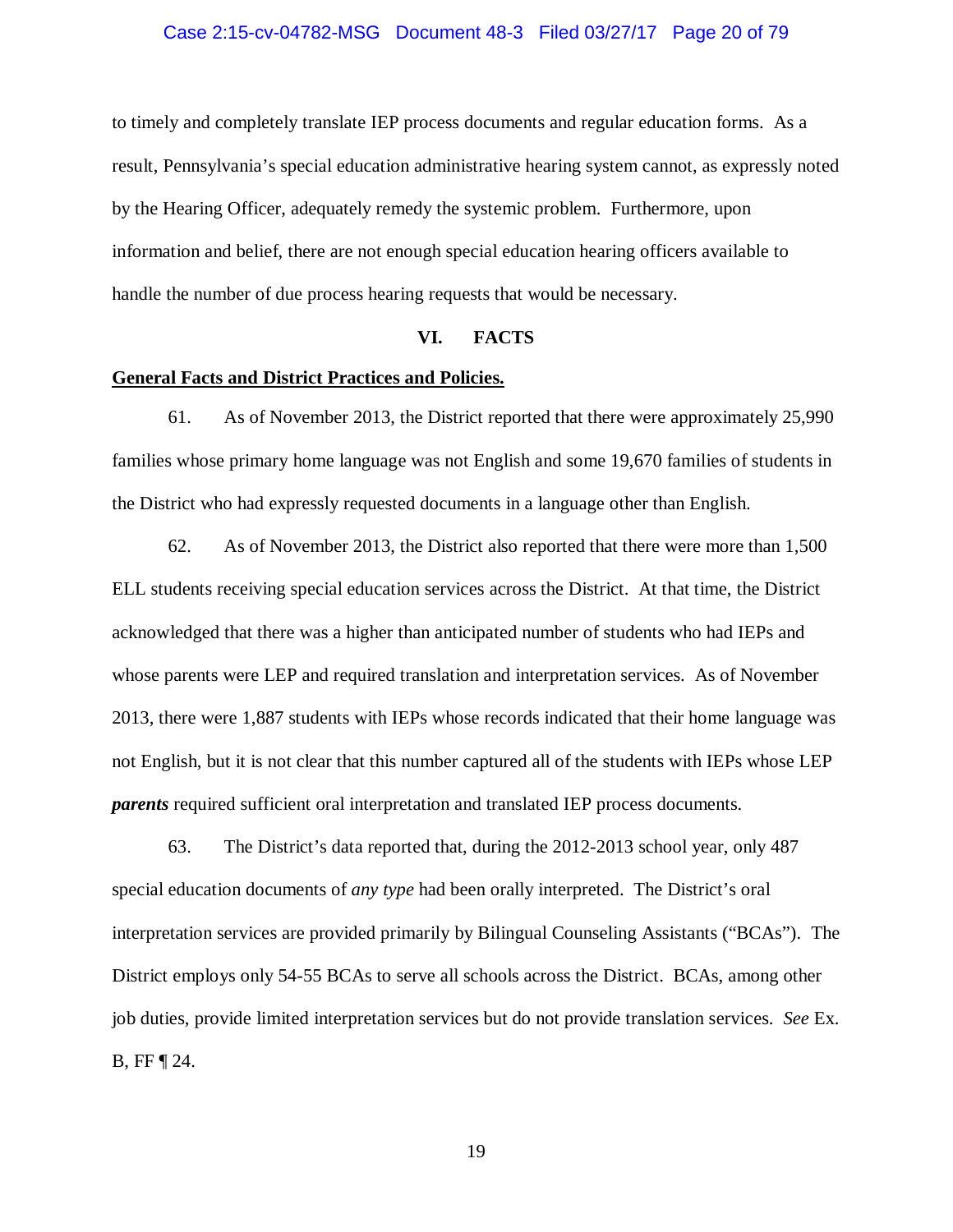#### Case 2:15-cv-04782-MSG Document 48-3 Filed 03/27/17 Page 21 of 79

64. Additional special education documents might have been translated by an outside contractor during the 2012-2013 school year, but upon information and belief, the outside contractor did not translate IEP process documents for all of the parents who are LEP. Further, by the 2013-2014 school year (and despite its knowledge that a large number of parents needed IEP process documents translated for them), the District no longer had arrangements with that outside contractor to assist with translation. While the District has a Translation and Interpretation Center which routinely translates documents used throughout the school district for students without disabilities, this office has never completely translated an IEP in its entirety. N.T. 422, 461. Moreover, parents cannot request translation services.

65. Despite these numbers and its knowledge of the problem, the District has adopted a policy in which it does not timely and completely translate IEPs, NOREPs, evaluations, reevaluations, progress reports, assessments, and other IEP process documents outlining students' procedural and educational rights into the native languages spoken and/or read by LEP students and their parents.

66. Further, the District does not provide completely translated evaluations and reevaluations to parents at least ten school days prior to IEP team meetings, in contravention of 22 Pa. Code Chapter 14, the state's special education law.

67. As evidenced by the experience of Parent Plaintiffs and Student Plaintiffs, the District has attempted to provide some oral interpretation during some IEP team meetings, but this incomplete, inconsistent effort has not and cannot facilitate the requisite meaningful parent participation. It also does not comport with state law requirements that parents have copies of the multiple-page evaluations and re-evaluations at least ten school days prior to IEP team meetings.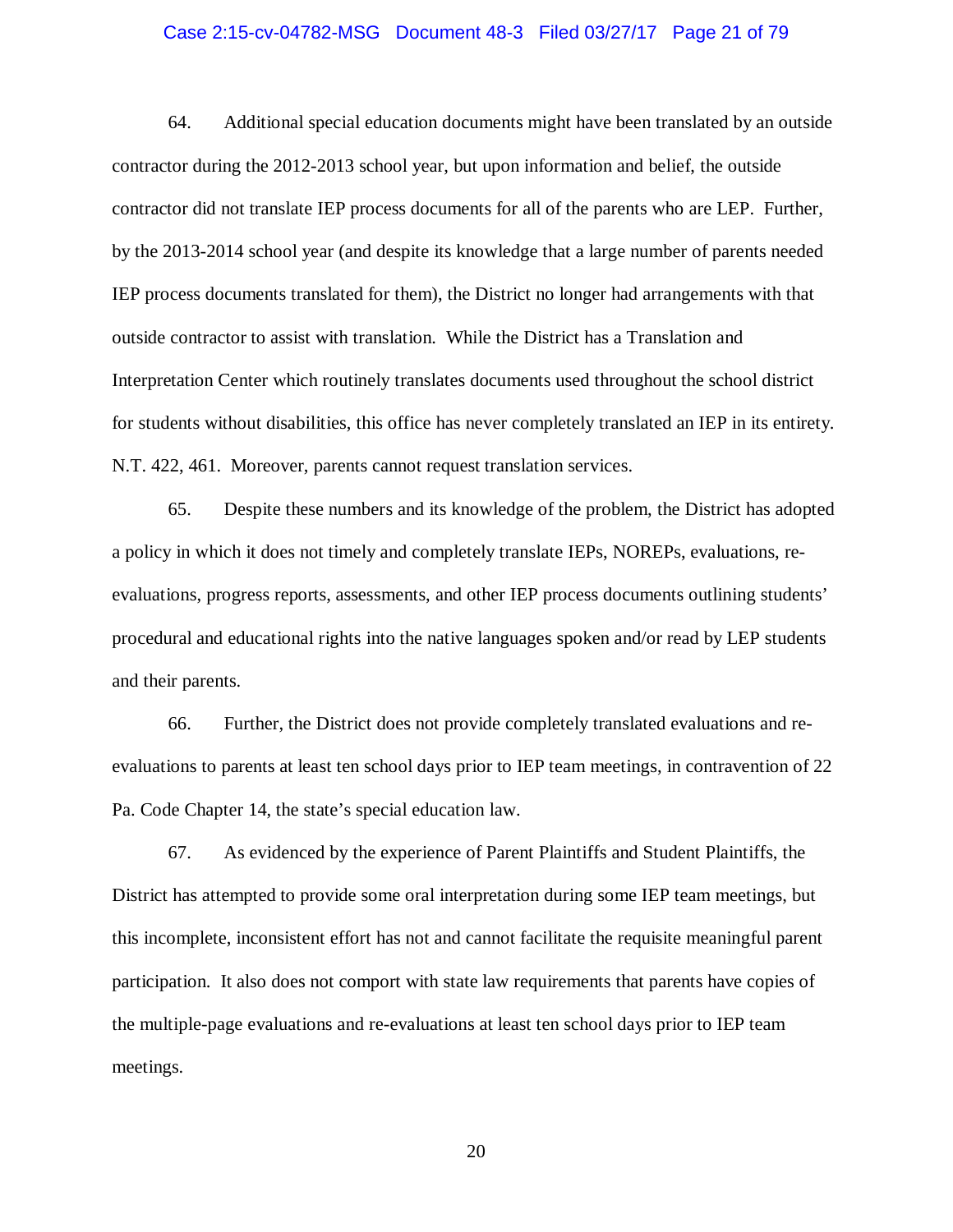#### Case 2:15-cv-04782-MSG Document 48-3 Filed 03/27/17 Page 22 of 79

68. In the absence of receiving required information in a manner they can comprehend, uninformed parents enter meetings with no knowledge of evaluation reports, IEPs, and other documents and are unable to make informed decisions or provide legally viable consent. The District's policy has denied Parent Plaintiffs and members of the Parent Class their right to informed consent, notice, decision making regarding program and placement, and meaningful participation in the IEP process, including IEP team meetings.

69. The District also has thereby denied members of the Student Class who are LEP equal educational opportunities to participate fully and equally in the IEP process and in the District's educational programs, including programs to address the student's disabilities. The District's policy also has resulted in the inability of Student Plaintiffs and members of the Student Class to receive adequate IEP-related services and has significantly undermined and impaired the ability of members of the Student Class to receive a FAPE or other educational services available to other students.

70. The District deliberately and inexplicably chooses not to utilize TransAct, which is a translation program provided by the Commonwealth of Pennsylvania to school districts to enable them to translate documents.

71. Upon information and belief, the District conducts bilingual evaluations for some but not all LEP students in contravention of the IDEA.

#### **Class Representatives' Experiences – T.R. and Barbara Galarza.**

72. T.R. attended elementary school in the District, where she was instructed only in Spanish, and then attended a charter school from 5th to 8th grade. The charter school conducted a bilingual evaluation of T.R. in the spring of 2013, determined that T.R. qualified for special education services under the "Other Health Impairment" category based on an ADHD diagnosis,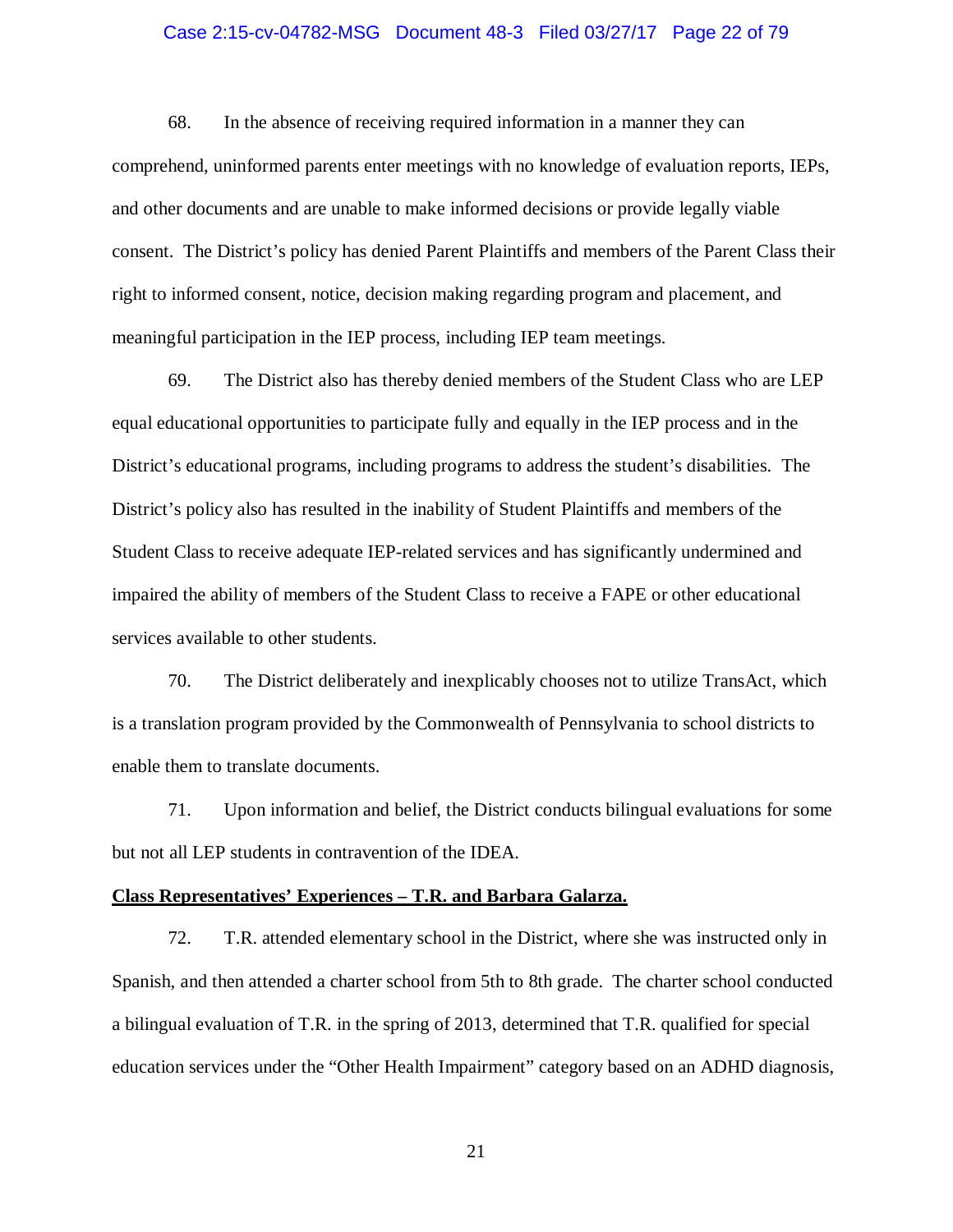# Case 2:15-cv-04782-MSG Document 48-3 Filed 03/27/17 Page 23 of 79

and created an IEP for her. The IEP for T.R. included goals for improving her reading and math skills and to decrease truancy. In 2013, Ms. Galarza sought to transfer T.R. back to the District. Despite making this request in writing, there was a delay in arranging for T.R. to return to the District, due in part to the promise of translating IEP process documents. Throughout the fall of 2013, T.R. was deprived entirely of any educational programming at all, and the parties could not come to an agreement regarding her high school placement. Additionally, in the fall of 2013, T.R. became pregnant and needed services at home, which were delayed.

73. On February 26, 2014, the District's non-bilingual school psychologist and nonbilingual speech therapist evaluated T.R. in English. The District's Reevaluation Report and the psychologist's Psycho Educational Evaluation report were provided to Ms. Galarza in English only. The report determined that T.R. had an "Intellectual Disability," a substantial change from her prior designation of "Other Health Impairment." A follow-up meeting was held nearly a month later, on March 25, 2014, to discuss the Reevaluation Report and the Psycho Educational Evaluation. Despite a specific written request for the evaluation and all documents to be provided in Spanish, the District did not provide the Meeting Invitation, Psychoeducational Report, or Evaluation Report to Ms. Galarza in Spanish either before or during the meeting. Ms. Galarza was therefore unable to participate fully in the meeting, during which an oral interpreter informed her for the first time that T.R. had an intellectual disability. Additionally, at the meeting, Ms. Galarza requested home instruction for T.R. due to complications related to her pregnancy. The District provided a Physician's Referral Form for homebound instruction in English only, causing delay in the services.

74. Despite the District's awareness that Ms. Galarza only spoke and read Spanish, at a subsequent IEP meeting on June 12, 2014, the District provided Ms. Galarza with a 52-page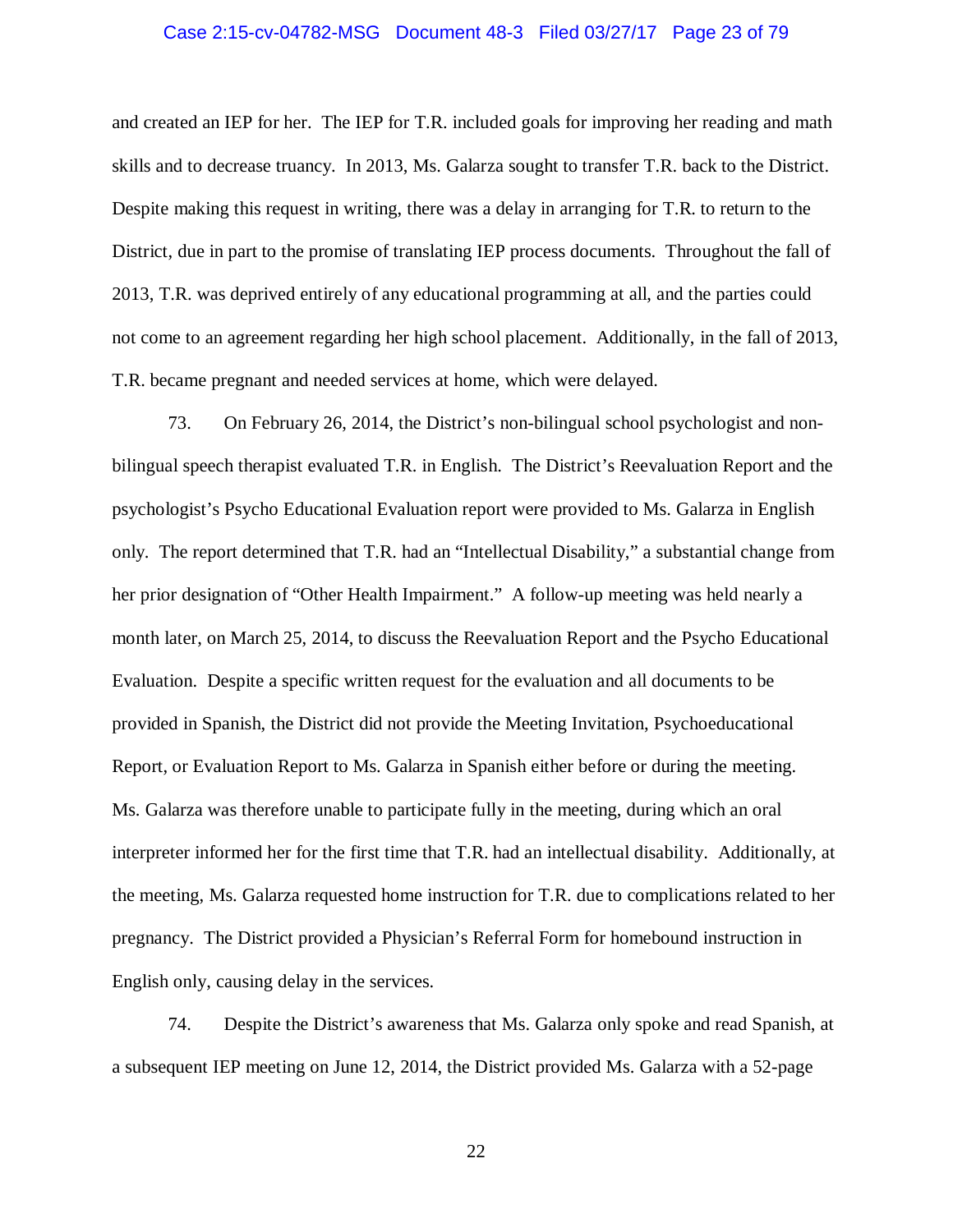## Case 2:15-cv-04782-MSG Document 48-3 Filed 03/27/17 Page 24 of 79

draft IEP, again in English only. The District proposed an Approved Private School for T.R., removing her from a regular high school. An interpreter was present at the meeting via telephone but did not orally interpret the entire 52-page IEP and other documents or completely translate the IEP. The District did not provide documents related to T.R,'s placement, such as the NOREP/PWN, APS Recommendation Form, or APS Directory in Spanish. Ms. Galarza was therefore unable to understand the IEP or the placement options provided to her and was unable to participate meaningfully in the meeting.

75. The District provided a NOREP to Ms. Galarza on June 17, 2014 in English only. Ms. Galarza rejected the NOREP and filed a Due Process Complaint.

76. On June 27, 2014, four months after the February 26, 2014 evaluation identifying her daughter as having an intellectual disability, the District finally provided Ms. Galarza a Spanish version of the District's February 2014 Evaluation Reports of her daughter.

77. Throughout the 2014-2015 school year, and despite repeated parental requests, the District did not completely translate IEP process documents in a timely manner, such that Ms. Galarza was unable to participate meaningfully in the IEP process. The District also provided insufficient oral interpretation services during the IEP team meetings; in particular, the interpreters did not fully and completely orally interpret each IEP process document.

78. As part of T.R.'s IEP, she was entitled to receive a "transition assessment" by the District. Transition services are designed to ensure a coordinated set of activities to help the student move on to postsecondary education, or employment. The student's and parent's involvement is an important part of this process. No information, however, about transition services, including a transition services packet or handout, was provided to T.R. or Ms. Galarza in Spanish, and T.R.'s transition assessment was completed by an English speaking teacher.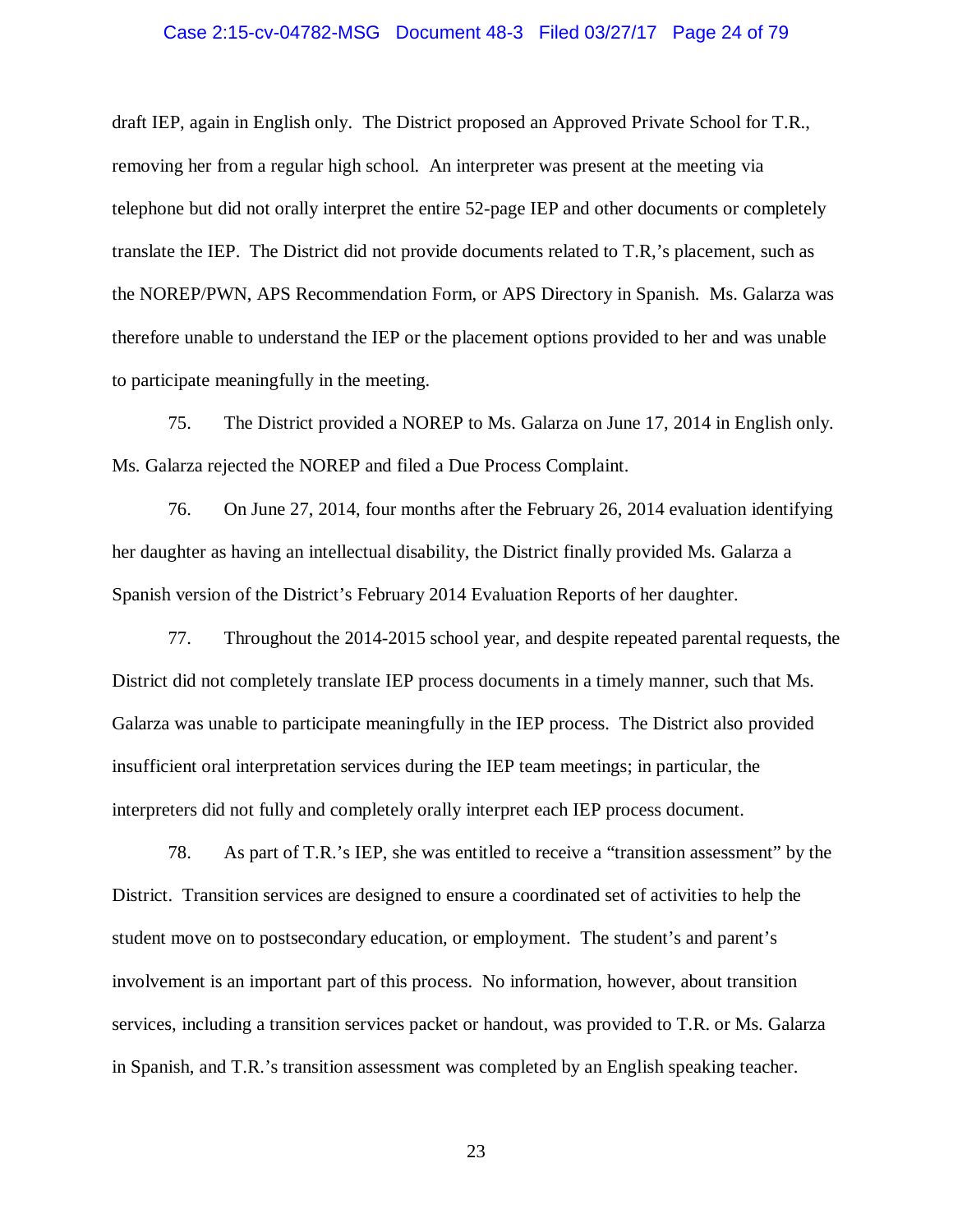#### Case 2:15-cv-04782-MSG Document 48-3 Filed 03/27/17 Page 25 of 79

79. Ms. Galarza has been denied sufficient oral interpretation services to enable her to speak with school personnel about various everyday educational problems, such as transportation and math class issues that T.R. has experienced. Ms. Galarza was denied translation of report cards and ESOL progress reports.

# **Class Representatives' Experiences – A.G. and Margarita Peralta.**

80. A.G. was born in the Dominican Republic on September 24, 1996. He was enrolled in ninth grade in the Dominican Republic when his mother passed away in August 2010. He came to the United States in 2011 and has lived in Philadelphia continuously since the fall of 2012.

81. The District refused to place A.G. into eleventh or twelfth grade until May 2015. Instead, A.G. was assigned to ninth grade in 2012-2013 at one high school, and again assigned to ninth at another high school for the 2013-2014 school year. Although A.G. was enrolled in English language classes in the fall of 2012, he was never formally tested for English language placement until the following year, in November of 2013. In addition, progress testing for his ESOL classes was done incorrectly.

82. A.G.'s Parent (first his uncle, and currently Ms. Peralta, his aunt and legal guardian), notified the District in October 2012 and in September 2013, by way of the District's Home Language Questionnaire, that the family is Spanish speaking and requested documents be provided in their native language of Spanish. In March 2014, Ms. Peralta provided an order from a Philadelphia Family Court judge and a letter to the District requesting that A.G. be evaluated for special education services and again explicitly informing the District that the family's native language was Spanish.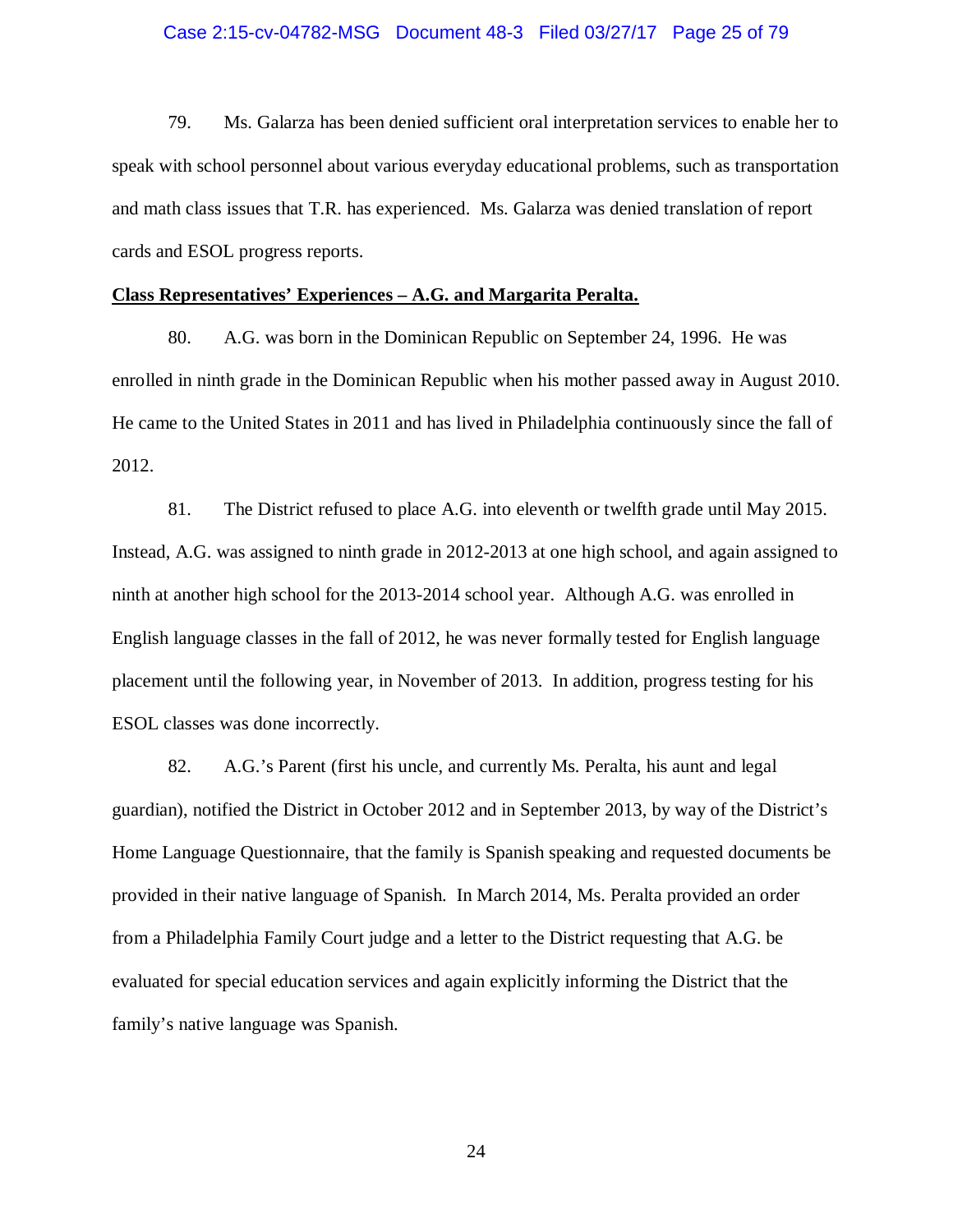#### Case 2:15-cv-04782-MSG Document 48-3 Filed 03/27/17 Page 26 of 79

83. Despite the family's notifications to the District about their native language and need for language assistance, and despite A.G.'s participation in ESOL classes, the District failed to provide sufficient oral interpretation and timely and complete translation of IEP process documents. For example, in response to the request for special education evaluation, Ms. Peralta met with a non-Spanish speaking teacher, ESOL grade reports were provided only in English, and communications about evaluating A.G. for special education were conducted primarily in English.

84. On June 23, 2014, Ms. Peralta filed a Due Process Complaint on behalf of A.G., resulting in the decision at Ex. B.

85. Even after the filing of the Due Process Complaint, the District continued to issue documents to Ms. Peralta in mostly English or partially in English. Throughout the 2014-2015 school year, Ms. Peralta attended IEP meetings for A.G. in an effort to establish a program for him. Despite both oral and written requests, the District repeatedly refused to provide complete and timely translations of IEP process documents and regular education forms and refused to provide sufficient oral interpretation services. On September 3, 2014, the District sent Ms. Peralta a letter, in English, stating that A.G. would be attending another high school "due to ESOL services [A.G.] require[d]."During the 2014-2015 school year, A.G. underwent intensive surgery on his leg, necessitating his need for homebound instruction provided by the District. Information about homebound instruction was initially not provided completely in Spanish, causing a substantial delay in the provision of services. In addition, Ms. Peralta was not provided a Spanish version of A.G.'s evaluation report prior to the October 16, 2014 IEP team meeting, and at the meeting, she received a draft IEP in English, with only the generic headings of the paragraphs translated into Spanish. On November 21, 2014, the District created an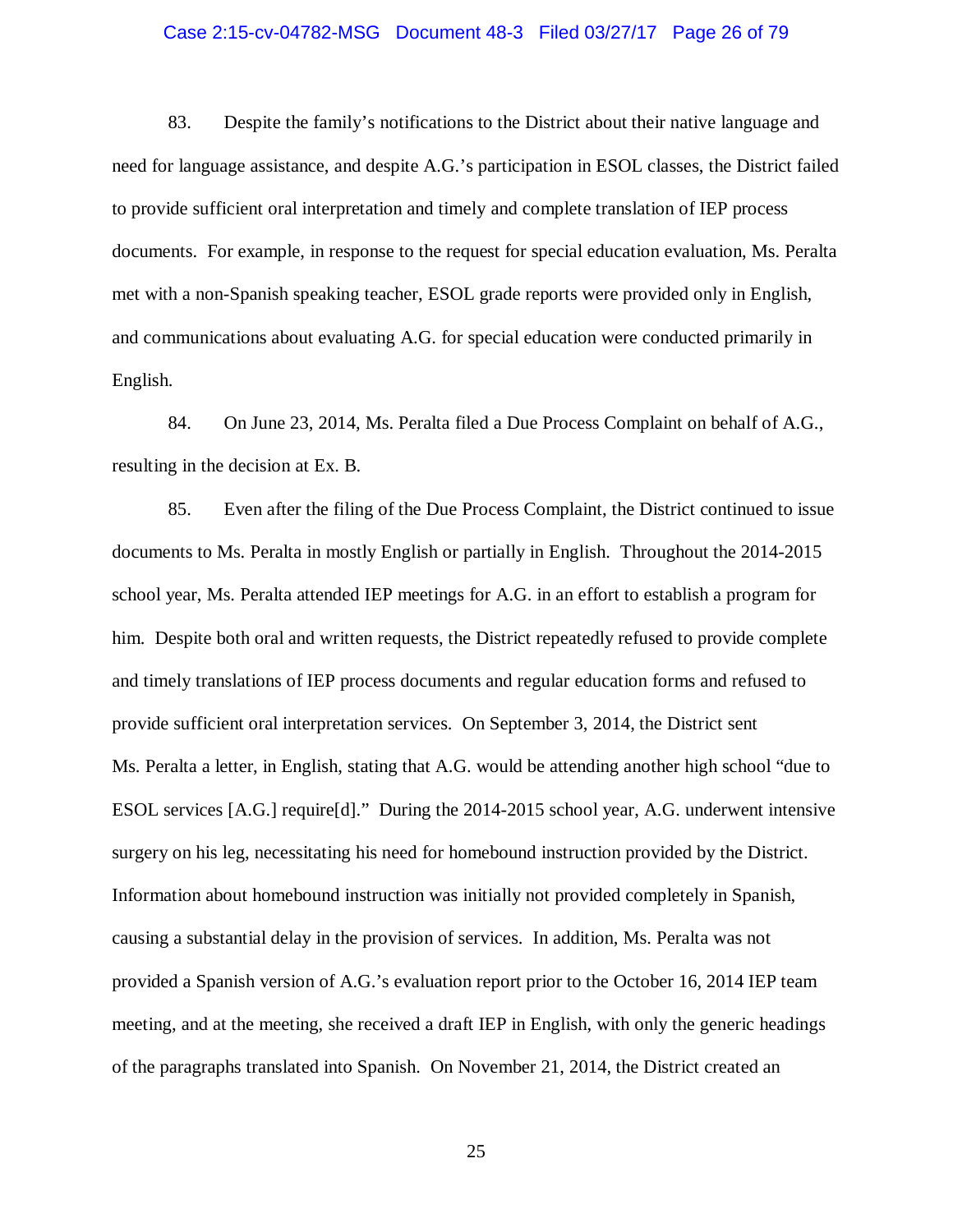#### Case 2:15-cv-04782-MSG Document 48-3 Filed 03/27/17 Page 27 of 79

updated IEP and NOREP, which were again only partially translated. Despite a prior written request for a completely translated IEP, on December 2, 2104, the District once again provided an IEP with headings in Spanish and the majority of the IEP in English. A District employee provided on-the-spot, oral interpretation (also referred to as "sight translation") during the December 2, 2014 IEP meeting. Because the "sight translation" process took so long, the District's employee had only "sight translated" three of the forty-four pages of the IEP by the end of the meeting. The pages that were sight translated related to the Medical Assistance Program Billing Notice, a standard form, rather than the substantive content of the IEP addressing A.G.'s special education needs and proposals to meet those needs. At the end of the meeting, Ms. Peralta still did not have a completely translated IEP or a translated copy of the Medical Assistance Program Billing Notice to read at the meeting or take home to review.

86. As part of A.G.'s IEP, he was entitled to receive a "transition assessment" by the District, which was completed in January 2015. No information, however, about transition services, including a transition services packet or handout, was provided to A.G. or Ms. Peralta in Spanish. A.G. stopped attending school in 2016, but he is considering a return to school to earn his high school diploma. At the time A.G. stopped attending school, the District still refused to provide him with a completely translated IEP and to ensure such translations would be provided in the future.

#### **Class Representatives' Experiences – L.R., D.R., J.R., and Madeline Perez**

87. L.R., D.R. and J.R. attended school in Puerto Rico until they moved to Philadelphia in 2012. All three received special education services in Puerto Rico and had IEPs from Puerto Rico when they enrolled in the District.

88. L.R. has ADHD. In 2012, L.R. was evaluated at the Center for Autism and additionally diagnosed with autism. The District was notified of this evaluation and diagnosis,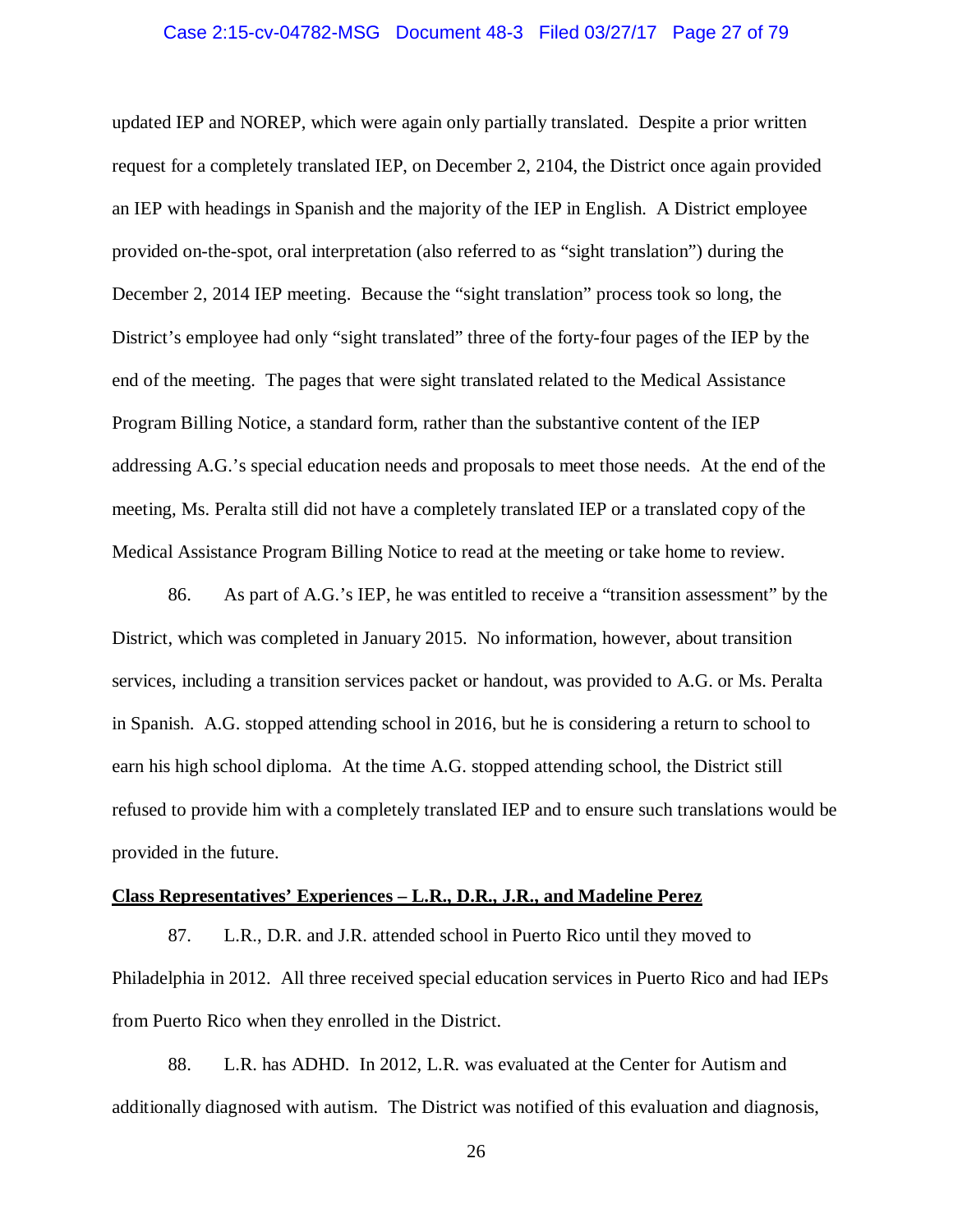#### Case 2:15-cv-04782-MSG Document 48-3 Filed 03/27/17 Page 28 of 79

which were provided to Ms. Perez in Spanish. The District then undertook to create a separate Evaluation Report for L.R. in 2012, but it did not translate its own evaluation into Spanish for Ms. Perez.

89. L.R. was enrolled in two elementary schools and one middle school in the District between 2012 and 2016, and the District has given him a private school placement. The District has refused to translate L.R.'s IEP process documents into Spanish for Ms. Perez, despite her requests that the District do so. After receiving some IEP documents with section titles translated into Spanish, she asked that the District translate the entire documents but was told that the District could not provide any further translation.

90. Because Ms. Perez is limited English proficient and can only read simple words or phrases in English, she could not understand the evaluation of L.R. or the IEP process documents provided to her. As a result, she has not been able to understand what services the District was providing to L.R., and she has not been able to participate meaningfully in the IEP process for L.R. Furthermore, the District had omitted L.R.'s 2012 diagnosis of autism from his IEPs. Because Ms. Perez did not understand the untranslated IEP documents, she was unaware of this omission until 2016.

91. Like L.R., D.R. and J.R. also attended two elementary schools in the District. D.R. and J.R. are now enrolled in two different District high schools. D.R. and J.R. have both been diagnosed with ODD and ADHD.

92. Ms. Perez has attended IEP meetings for D.R. and J.R. As with L.R.'s IEP documents, the District did not translate D.R.'s and J.R.'s IEP process documents into Spanish for Ms. Perez, even though she requested that the District do so.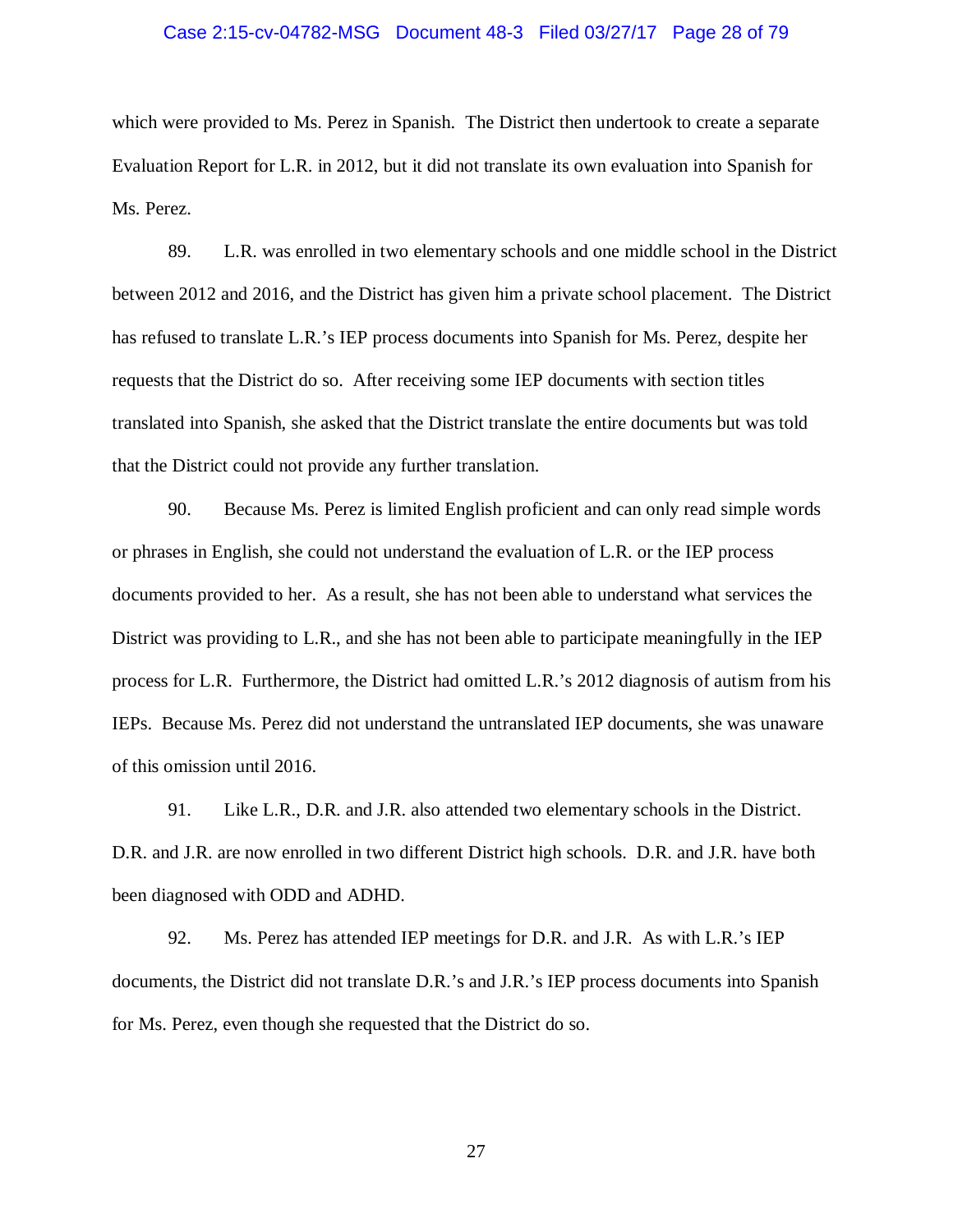#### Case 2:15-cv-04782-MSG Document 48-3 Filed 03/27/17 Page 29 of 79

93. Ms. Perez's most recent IEP meeting for J.R. occurred in January 2017. At this meeting, she reiterated her request for a fully translated IEP for J.R. The District told her that it could only provide translated caption headings.

94. Ms. Perez's most recent IEP meeting for D.R. occurred on March 6, 2017. At this meeting, Ms. Perez understood the District to have agreed to provide a translated copy of D.R.'s IEP by March 15, 2017. She still has not received a translated copy of D.R.'s IEP.

95. Absent translations of the IEP process documents into Spanish, Ms. Perez has difficulty understanding what services D.R. and J.R. are receiving and is unable to participate meaningfully in the IEP planning process for her children.

96. The District also provided insufficient oral interpretation services to Ms. Perez during the IEP team meetings. At some meetings, the District did not provide any interpreter. At other meetings, the interpreters did not fully and completely interpret the IEP process documents orally for Ms. Perez. As a result, Ms. Perez could not understand what was included and what services her child was being provided, and she was unable to participate meaningfully in the IEP planning process for her children.

#### **Class Representatives' Experiences – R.H. and Manqing Lin**

97. R.H. is a Kindergarten student at an elementary school in the District.

98. In 2014, R.H. underwent several evaluations and was ultimately diagnosed with Autism Spectrum Disorder. As an infant and toddler, R.H. received early intervention services that included speech, special instruction, and occupational therapy, and independently received physical therapy services for poor muscle tone.

99. In a subsequent 2015 evaluation, R.H. was also found to be Mentally Gifted according to the Kaufman Assessment Battery for Children, with a non-verbal standard score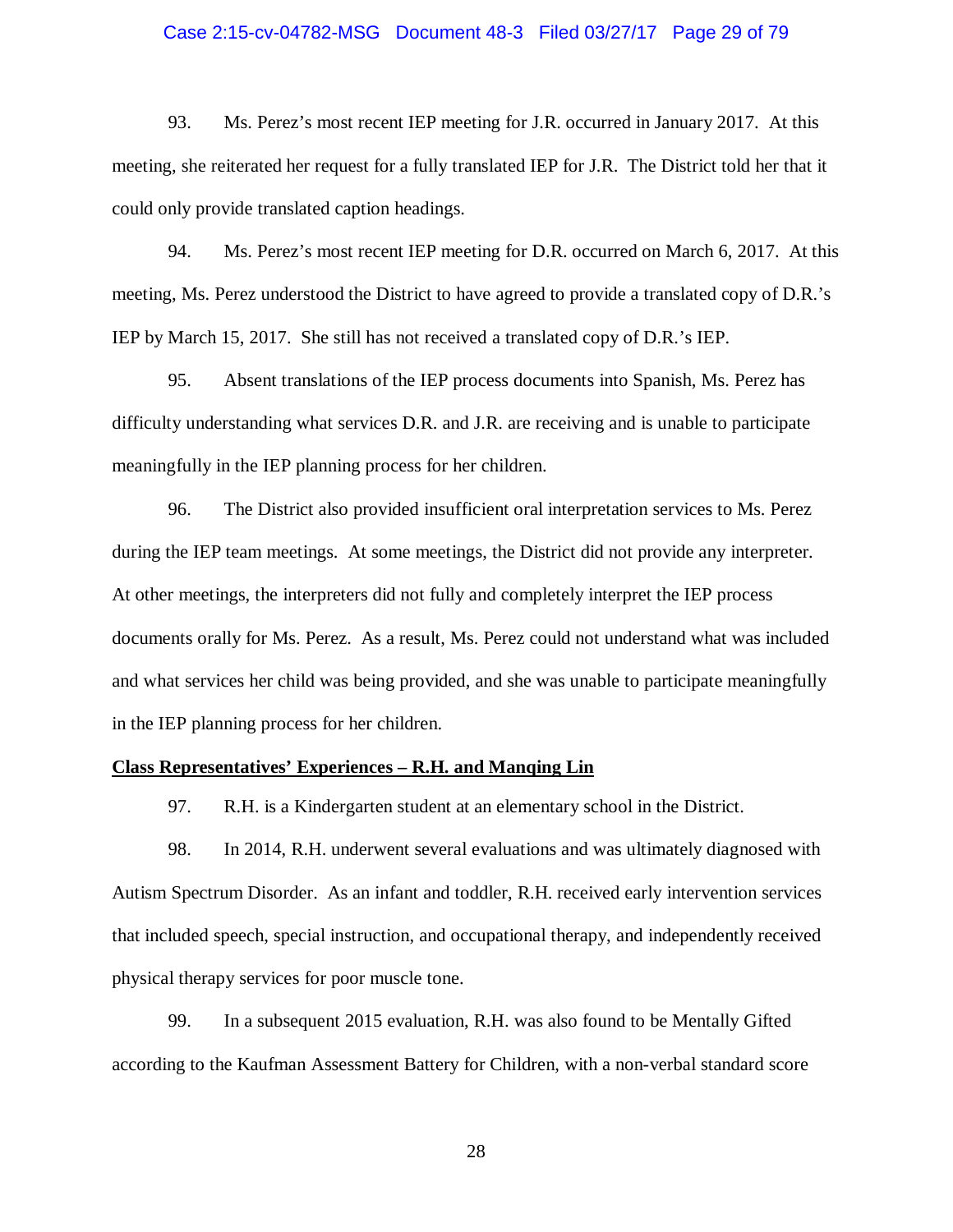#### Case 2:15-cv-04782-MSG Document 48-3 Filed 03/27/17 Page 30 of 79

placing R.H. in the 99.9% superior range for aptitude in math and at the age equivalent of a 9 year-old.

100. Beginning with R.H.'s transition to Kindergarten from early intervention services, the District has failed to provide Ms. Lin with translations of forms, evaluations, and IEP documents into Mandarin or to provide sufficient oral interpretation services. Although Ms. Lin is able to understand and speak some English words, she has limited English proficiency and speaks only Mandarin at home with R.H.'s father and their children. R.H.'s father understands very little English and does not read or write English.

101. At the first meeting Ms. Lin attended in February 2016 regarding R.H.'s transition to Kindergarten, the District gave Ms. Lin forms, including a "Permission to Evaluate" ("PTE") form, in English only and provided no translation at all and no oral interpretation prior to the meeting. Ms. Lin had to rely on a friend and an interpreter provided by R.H.'s early intervention provider for oral interpretation at the meeting, whose assistance was nevertheless insufficient to assist her in understanding how to answer the questions in the PTE form or whether she had any choice about whether to permit the proposed evaluation of her son. She later signed the PTE form without understanding that this gave consent for the District to conduct a limited evaluation of R.H.

102. Furthermore, due to the lack of translation and interpretation services, Ms. Lin had to request assistance from R.H.'s preschool teacher in completing the required forms she received. Because she could not understand them fully without translation to Mandarin, she only learned later that the teacher had omitted information that was needed to develop appropriate programming for R.H.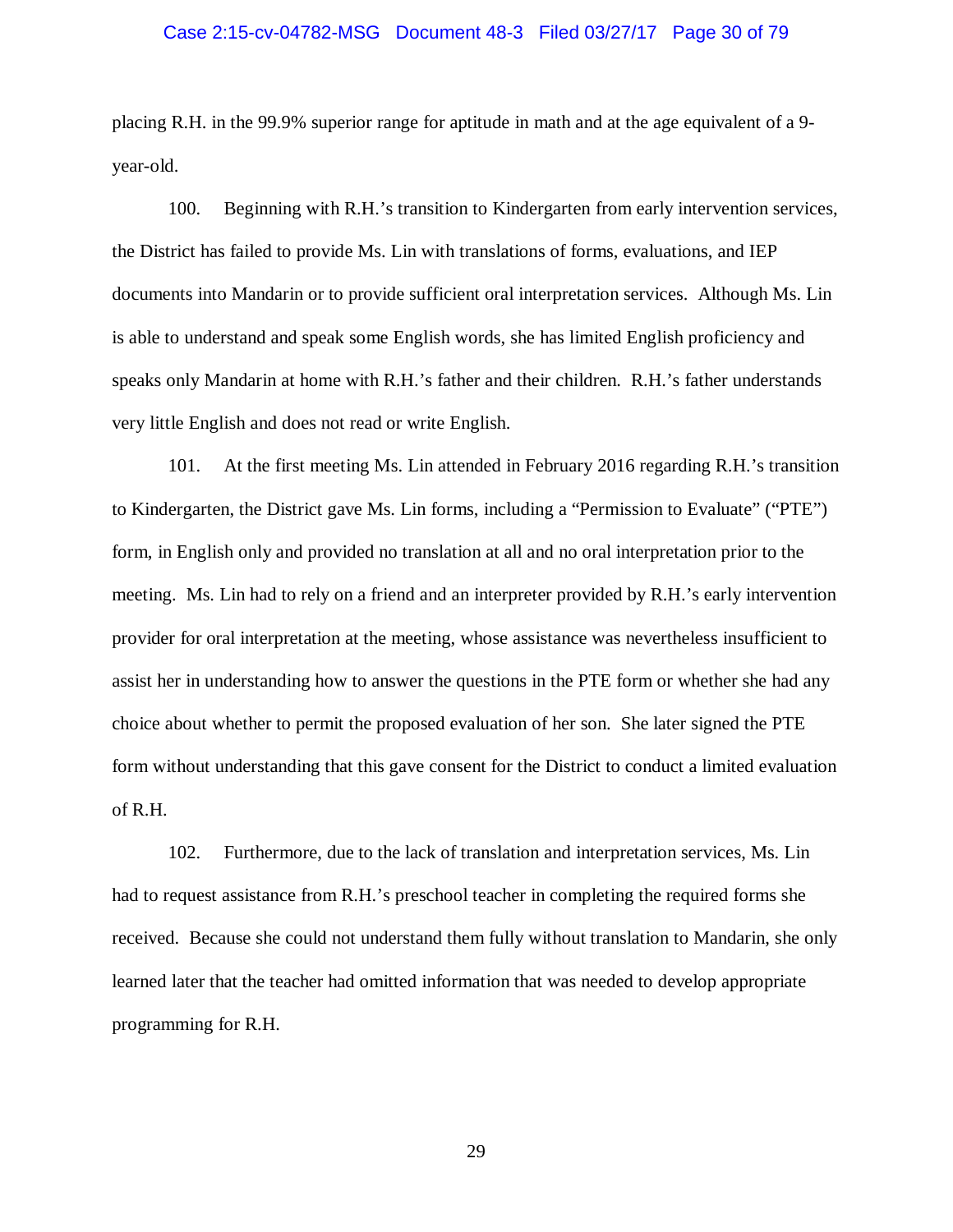#### Case 2:15-cv-04782-MSG Document 48-3 Filed 03/27/17 Page 31 of 79

103. After the District conducted its evaluation of R.H., it sent Ms. Lin an Evaluation Report in English and only later in Mandarin. The report concluded only that R.H. qualified for speech services, and it omitted his needs for occupational therapy and physical therapy, a functional behavior assessment or a behavior plan, and gifted programming in math.

104. As a result of a mediation regarding the District's evaluation of R.H. and the need for an Independent Educational Evaluation ("IEE"), the District agreed to provide translated copies of the IEE and other documents, which allowed Ms. Lin and her husband to understand R.H.'s diagnosis and complex academic and behavioral needs. The District, however, has refused to provide translations of anything other than the "final" Re-Evaluation Report and "final" IEP, and continues to refuse to provide translated versions of its proposed Re-Evaluation and IEP to Ms. Lin.

105. On or about March 3, 2017, the District provided a proposed IEP that is to be discussed at the next IEP meeting for R.H. The District translated only the section titles and a few sentences regarding R.H.'s placement into Mandarin. When Ms. Lin requested that the proposed IEP be fully translated, the District claimed that it had only agreed to translate the "final" IEP, and the section titles were the most the District would translate.

106. In the absence of a fully translated proposed Re-Evaluation Report and proposed IEP, Ms. Lin is unable to participate meaningfully in IEP meetings for R.H. and to ensure that the District addresses his special education needs.

#### **VII. LEGAL CLAIMS**

#### **Count One: Violation of the Individuals with Disabilities Education Act: Failure to Provide Meaningful Parental and Student Participation**  (On Behalf of the Parent Class and Student Class)

107. Plaintiffs incorporate the preceding paragraphs of this Complaint as if set forth in full herein.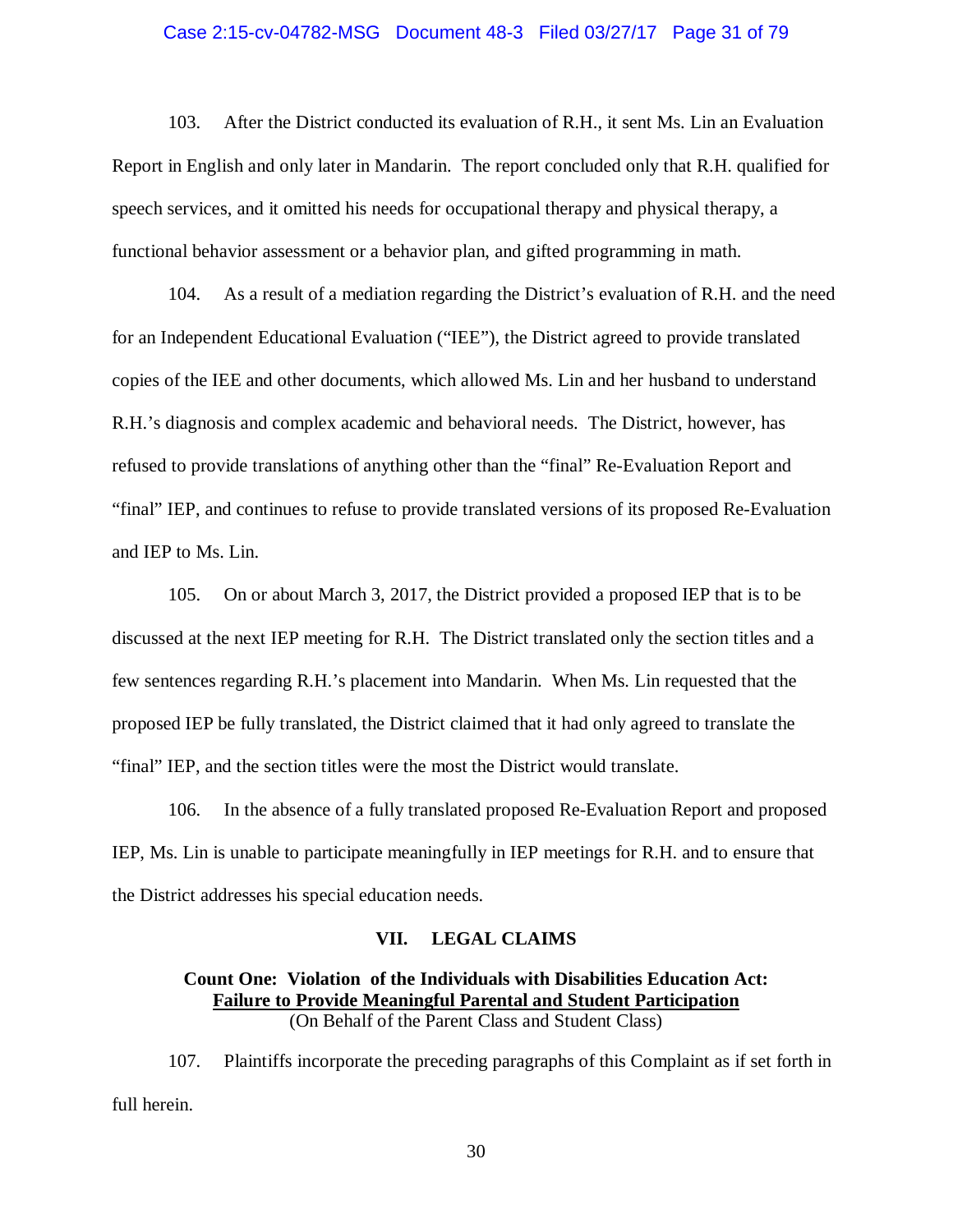#### Case 2:15-cv-04782-MSG Document 48-3 Filed 03/27/17 Page 32 of 79

108. Parent Plaintiffs and members of the Parent Class have not received legallymandated written information regarding their children's education in their native language and at times, if written information was received in their native language, it was not provided at the same time the rest of the IEP team received the information and in a manner to ensure meaningful parent and student participation in the IEP process. These documents include IEPprocess documents and regular education forms as defined herein.

109. Student Plaintiffs and members of the Student Class were injured by the inability of their LEP parents to participate meaningfully in the IEP process. In addition, Student Plaintiffs and members of the Student Class who are LEP have been deprived of legallymandated written information, including evaluations, re-evaluations, transition services information, assessments relating to transition planning and services, and their IEPs, prohibiting them from participating in the IEP process, including engaging in transition planning.

110. The practice of providing sporadic and incomplete oral interpretation of IEP process documents during an IEP meeting is not an adequate substitute for timely receipt of completely translated, IEP process documents. It is also contrary to 22 Pa. Code 4.26 and state educational standard interpretations. *See* Basic Educ. Circular.

111. The District has denied Parent Plaintiffs and members of the Parent Class the right to participate meaningfully in their children's IEP process.

112. The District's refusal to translate IEPs and other IEP process documents has resulted in a lack of special education services for Student Plaintiffs and members of the Student Class. As a result of the inability of Parent Plaintiffs and members of the Parent Class to participate adequately in the formation and execution of their IEP plans, Student Plaintiffs and members of the Student Class have been denied a free appropriate public education guaranteed to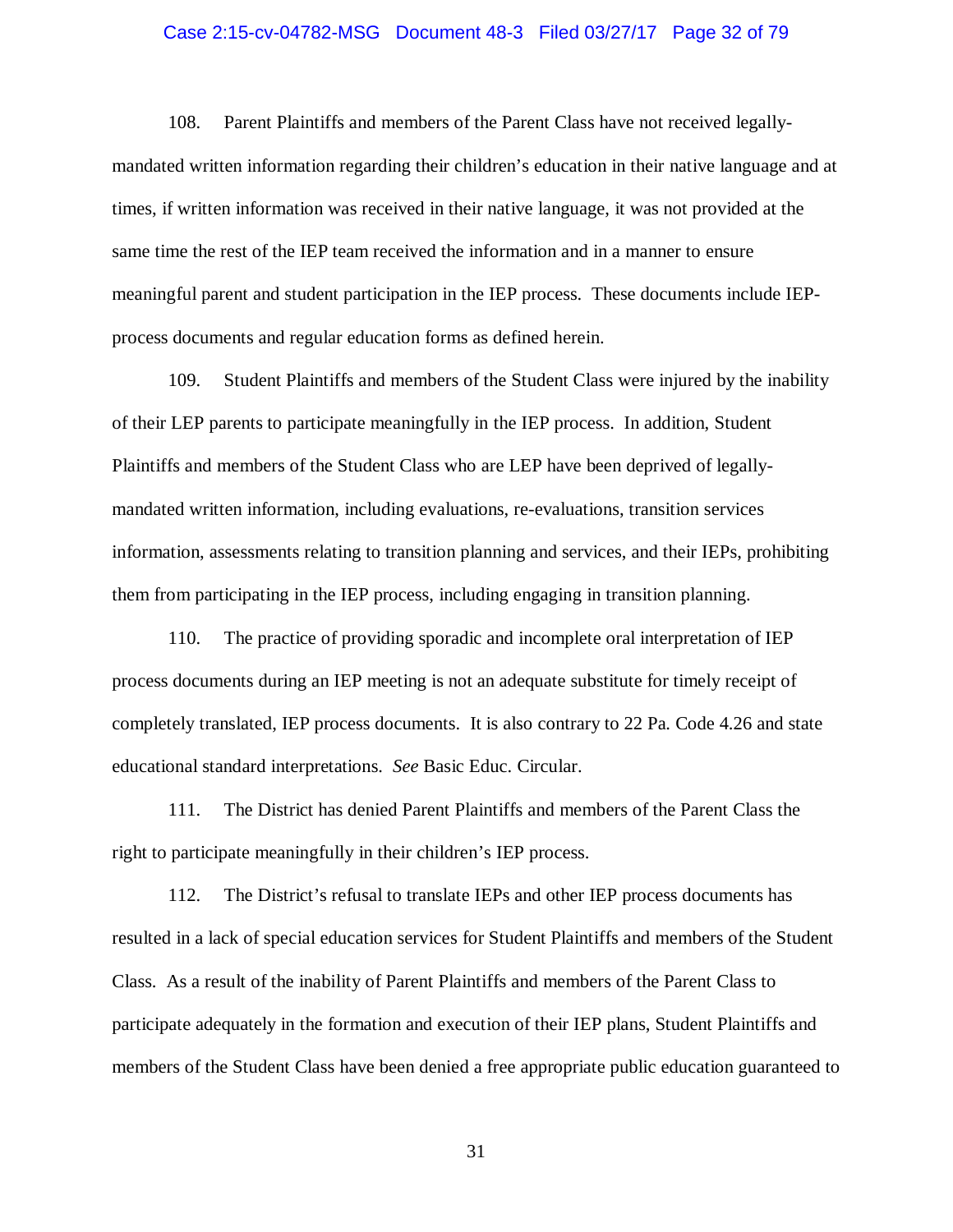#### Case 2:15-cv-04782-MSG Document 48-3 Filed 03/27/17 Page 33 of 79

them under the IDEA. Many students have been denied special education services designed to enable them to make progress, such as specially designed instruction, transition planning services, related services, and proper school placement to meet the students' academic needs.

113. Plaintiffs T.R. and A.G. secured the services of the Public Interest Law Center of Philadelphia and Drinker Biddle & Reath LLP to represent them in the due process hearings and are entitled to their fees at same as prevailing parties, in part. 20 U.S.C. § 1415(c). The Law Center incurred approximately \$120,117.00 in representing T.R. and \$78,724.00 in representing A.G. in the administrative due process hearings. Drinker Biddle & Reath incurred approximately \$264,617.50 in representing T.R. and A.G. in the due process hearings. As Plaintiffs were prevailing parties, in part, the District is responsible for these fees, which can be resolved after the merits of this matter.

114. Wherefore, Parent Plaintiffs, members of the Parent Class, Student Plaintiffs, and members of the Student Class demand judgment in their favor and against the District for declaratory and injunctive relief, as set forth herein.

#### **Count Two: Violation of the Individuals with Disabilities Education Act: Failure to Conduct Evaluations of Students in Native Language**

(On Behalf of the Parent Class and Student Class Members Who Are LEP)

115. Plaintiffs incorporate the preceding paragraphs of this Complaint as if set forth in full herein.

116. Student Plaintiffs and some members of the Student Class who are LEP were never evaluated or were not timely evaluated for special education services in their native language. The District's failure to conduct timely evaluations for every LEP child in his or her native language to determine eligibility for special education services deprived Student Plaintiffs and members of the Student Class who are LEP of their rights under the IDEA to receive a nondiscriminatory, accurate evaluation to inform the IEP process. As a result, Student Plaintiffs and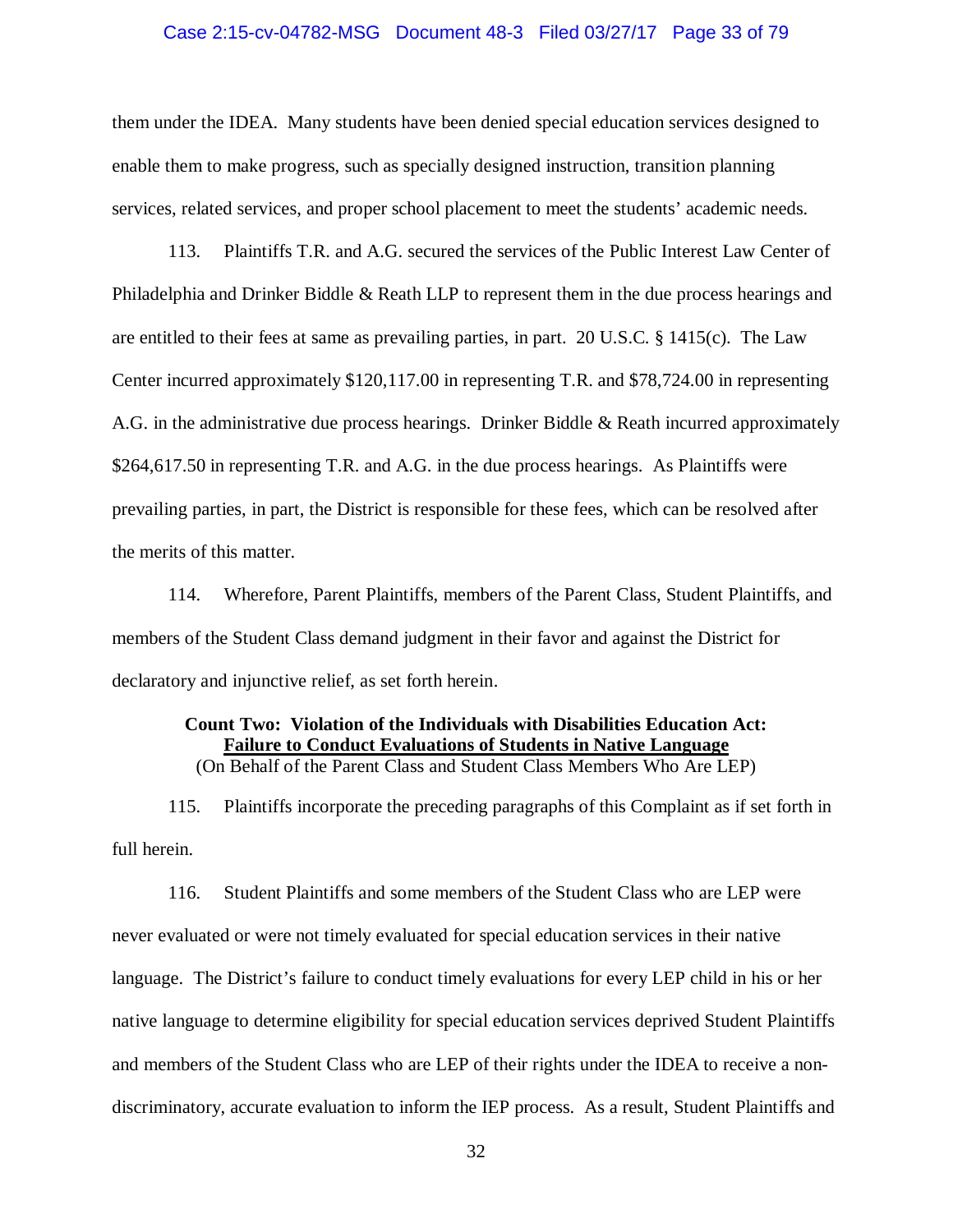#### Case 2:15-cv-04782-MSG Document 48-3 Filed 03/27/17 Page 34 of 79

members of the Student Class who are LEP were inappropriately assessed and failed to receive needed special education services or said services were wrongfully delayed.

117. The District's failure to conduct evaluations in a student's native language and in the form most likely to yield accurate information violated the IDEA. *See* 20 U.S.C.  $§1414(b)(3)(A); 34 C.F.R. § 300.304(c)(1)(ii).$ 

118. Wherefore, Student Plaintiffs and members of the Student Class who are LEP demand judgment in their favor and against the District for declaratory and injunctive relief, as set forth herein.

### **Count Three: Violation of the Section 504 of the Rehabilitation Act, Americans with Disabilities Act as Amended, and 22 Pa. Code Chapter 15**

(On Behalf of the Student Class)

119. Plaintiffs incorporate the preceding paragraphs of this Complaint as if set forth in full herein.

120. Student Plaintiffs and members of the Student Class are students with disabilities who were otherwise qualified to participate in school activities and receive equal benefit from them as non-disabled students pursuant to the protection of Section 504.

121. By failing to translate regular education forms for the members of the Parent Class, including homebound forms and information about those services, the District has substantially undermined the ability of members of the Student Class to receive equal access to education services on the same basis as students without disabilities.

122. Wherefore, Student Plaintiffs and members of the Student Class demand judgment in their favor and against the District for declaratory and injunctive relief, as set forth herein.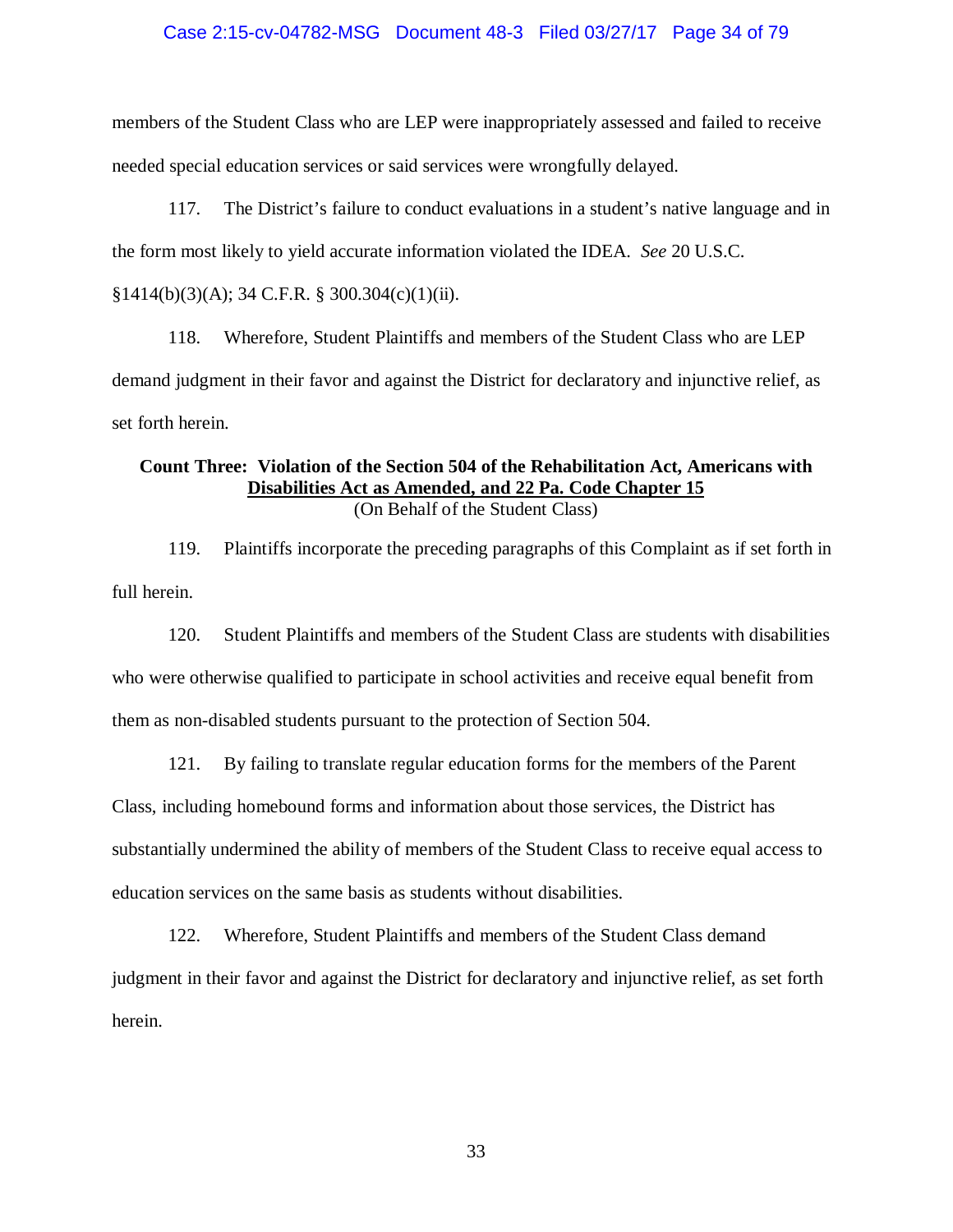#### **Count Four: Violation of the Equal Education Opportunity Act**  (On Behalf of the Student Class)

123. Plaintiffs incorporate the preceding paragraphs of this Complaint as if set forth in full herein.

124. Federal law provides that: "No State shall deny equal educational opportunity to an individual on account of his or her race, color, sex, or national origin, by . . . the failure by an educational agency to take appropriate action to overcome language barriers that impede equal participation by its students in its instructional programs." 20 U.S.C. § 1703(f).

125. National origin discrimination has been defined to include but is not limited to, the denial of equal opportunities due to an individual's, or his or her ancestor's, place of origin; or because an individual has the physical, cultural, or linguistic characteristics of a national origin group, including limited English proficiency. The District has denied equal education opportunity to Student Plaintiffs and members of the Student Class on account of their race and/or national origin or that of their parents by failing to take appropriate action to overcome language barriers of these students and/or their parents. This failure has impeded equal participation by Student Plaintiffs and the members of the Student Class in the District's special education and other instructional programs.

126. Wherefore, Student Plaintiffs and members of the Student Class demand judgment in their favor and against the District for declaratory and injunctive relief, as set forth herein.

#### **Count Five: Violation of Title VI of the Civil Rights Act of 1964**

(On Behalf of the Parent Class and Student Class Members Who Are LEP)

127. Plaintiffs incorporate the preceding paragraphs of this Complaint as if set forth in full herein.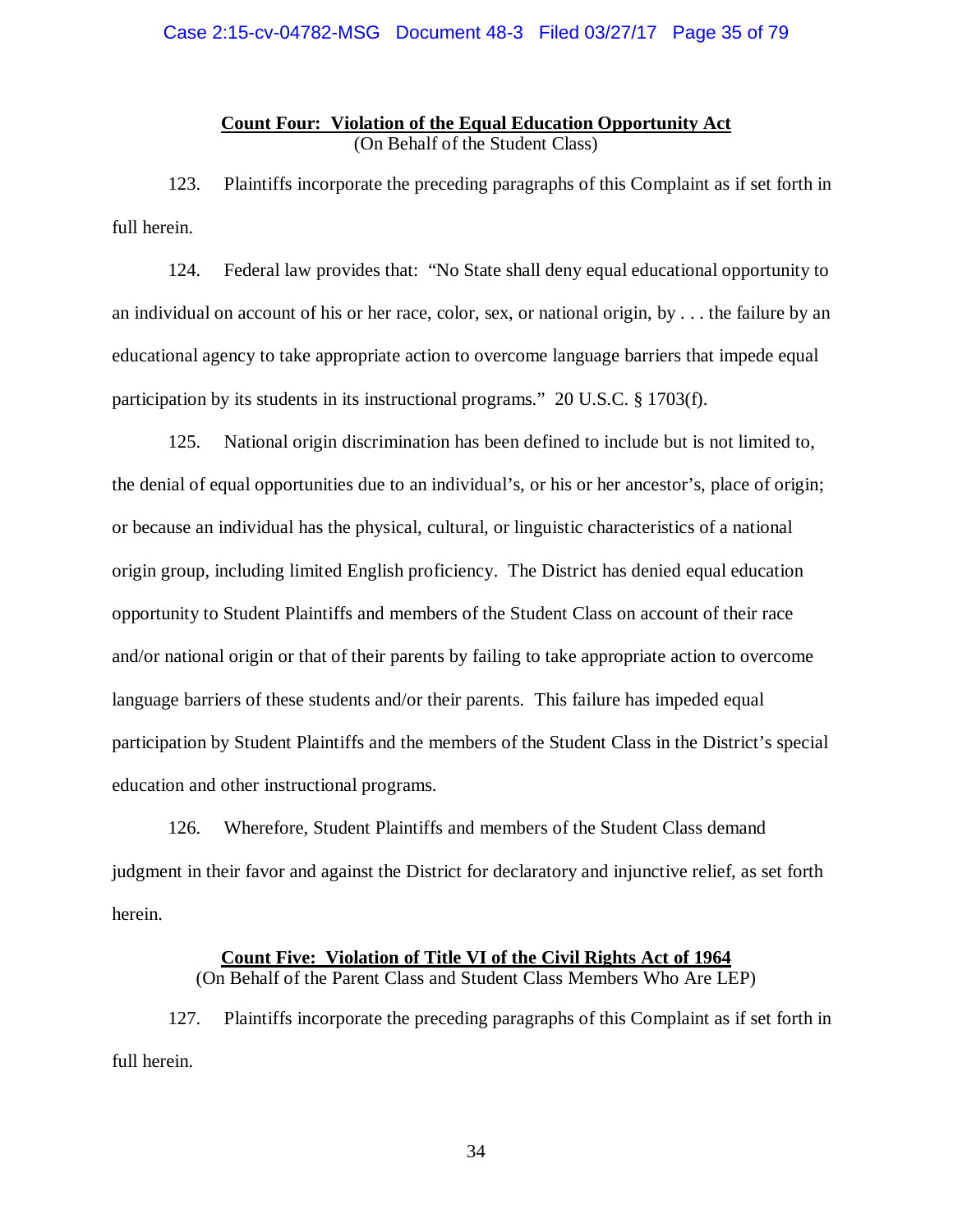#### Case 2:15-cv-04782-MSG Document 48-3 Filed 03/27/17 Page 36 of 79

128. The District has been aware of the widespread need of LEP parents and LEP students to obtain timely and complete translations of IEP process documents in order to participate meaningfully in the IEP process and to ensure access to appropriate education services for their children. Despite this knowledge, the District has acted intentionally, repeatedly, and with deliberate indifference by refusing to timely and completely translate IEP process documents and by refusing to provide sufficient oral interpretation services, in order to ensure meaningful participation by Parent Plaintiffs and members of the Parent Class and in order to ensure access to appropriate educational services for their children.

129. The District has been and continues to be aware that LEP parents and LEP students need timely and complete translations of regular education forms that pertain to their children's educational placement and needs, such as home instruction forms, ESOL placement letters, and progress reports. Instead, the District has adopted a policy and procedures which are ineffective to provide adequate support and which it knows does not fulfill its obligations or fails to meet the needs of Parent Plaintiffs, members of the Parent Class, Student Plaintiffs, and members of the Student Class who are LEP.

130. The failure to assist Parent Plaintiffs, members of the Parent Class, Student Plaintiffs, and members of the Student Class who are LEP to participate effectively in or benefit from federally assisted programs and activities violate the prohibition under Title VI of the Civil Rights Act of 1964, 42 U.S.C. § 2000d, and Title VI regulations prohibiting discrimination against LEP persons on the basis of race and national origin. Recipients must take appropriate action to ensure that such persons have meaningful access to the programs, services, and information those recipients provide. *See, e.g.*, 34 C.F.R. Part 100.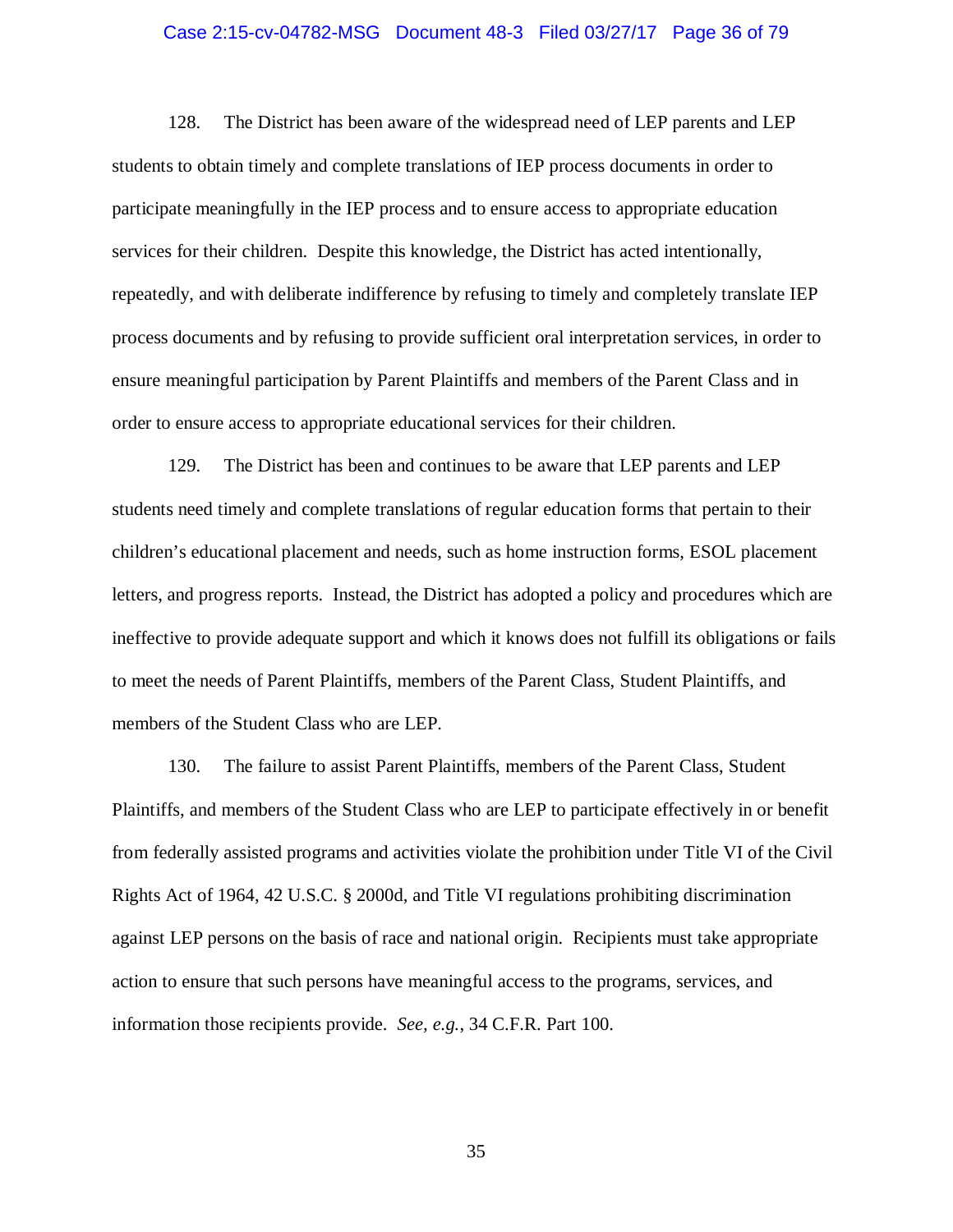#### Case 2:15-cv-04782-MSG Document 48-3 Filed 03/27/17 Page 37 of 79

131. Regulations promulgated pursuant to Section 602 of Title VI forbid the District from utilizing methods of administration which subject individuals to discrimination because of race and/or national origin or that have the effect of defeating or substantially impairing accomplishment of the objectives of the program as respects individuals of a particular race, color, or national origin. These regulations provide in part that no person shall, on the ground of race or national origin, be excluded from participation in, be denied the benefits of, or be otherwise subjected to discrimination under any program; be denied a benefit which is different, or is provided in a different manner, from that provided to others under the program; or restrict an individual from receiving any service, financial aid, or other benefit under the program. 34 C.F.R. § 100.3.

132. The District failed in its obligation to avoid discrimination against LEP persons on the grounds of race and/or national origin by failing to take reasonable steps to ensure that such persons have meaningful access to the programs, services, and information the District provides to others.

133. By refusing to completely and timely translate IEP process documents necessary for Parent Plaintiffs, members of the Parent Class, Student Plaintiffs, and members of the Student Class who are LEP to participate meaningfully in the District's IEP process on the same basis as their counterparts who speak and read English, refusing to provide sufficient oral interpretation, and refusing to provide them with the necessary regular education forms in their native language, the District has intentionally discriminated against Parent Plaintiffs, members of the Parent Class, Student Plaintiffs, and members of the Student Class who are LEP on account of their race and/or national origin. Such actions are also contrary to 22 Pa. Code § 4.26 and state educational standard interpretations. *See* Basic Educ. Circular.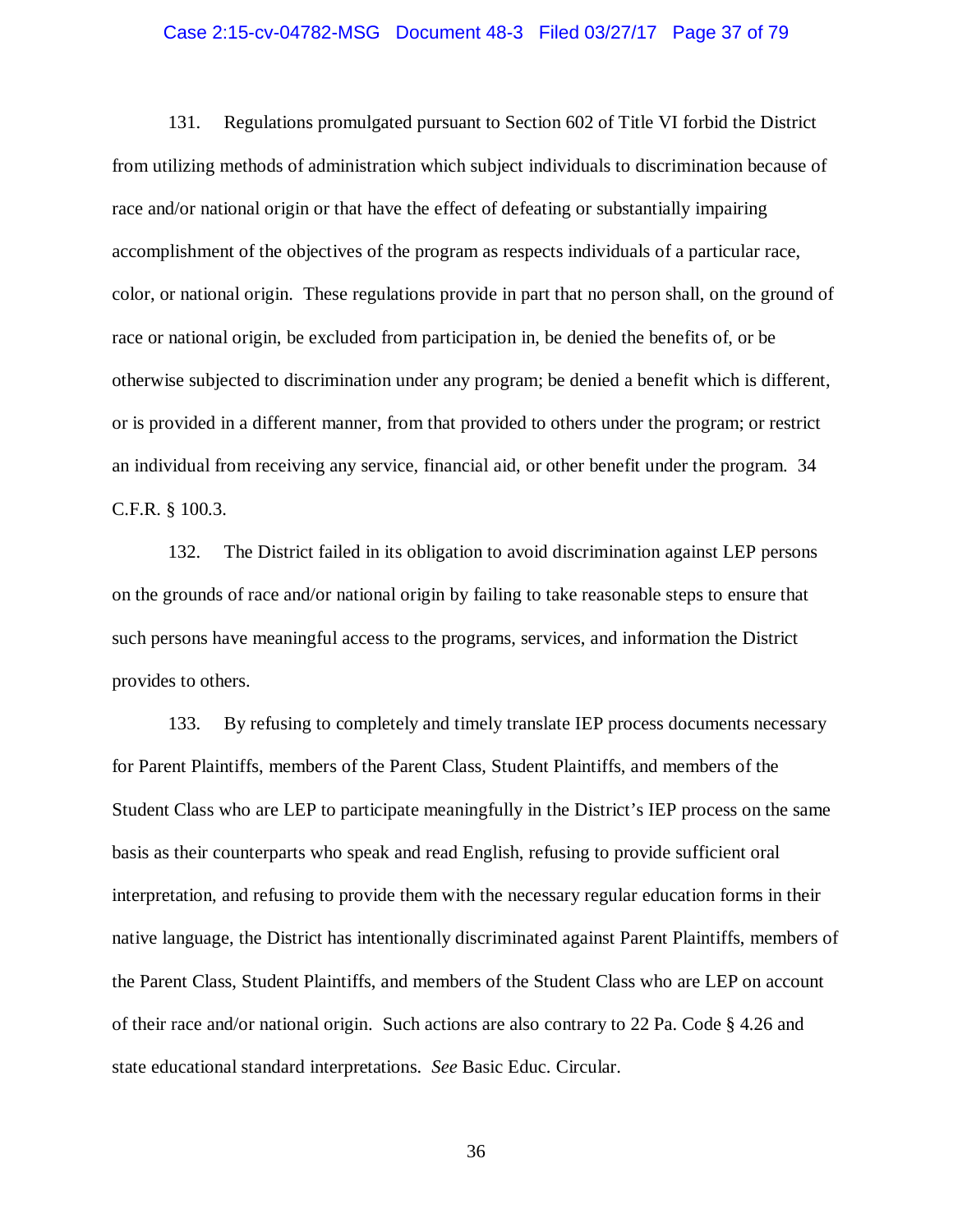#### Case 2:15-cv-04782-MSG Document 48-3 Filed 03/27/17 Page 38 of 79

134. Wherefore, Parent Plaintiffs, members of the Parent Class, Student Plaintiffs, and members of the Student Class who are LEP demand judgment in their favor and against the District for declaratory and injunctive relief, as set forth herein.

#### **Count Six: Violation of 22 Pennsylvania Code Chapter 14**  (On Behalf of the Student Class and Parent Class)

135. Plaintiffs incorporate the preceding paragraphs of this Complaint as if set forth in full herein.

136. By failing to provide complete and timely translated evaluations and reevaluations ten days prior to IEP team meetings, or to make any attempt to interpret evaluations at any time prior to the IEP team meetings, the District has violated 22 Pa. Code §§ 14.123 and 14.124.

137. By its failure to provide sufficient oral interpretation and complete and timely translated IEP process documents, the District has violated and is continuing to violate the IDEA and Chapter 14, especially the state's educational standards for special education. 20 U.S.C. § 1401(9)(A-D); 22 Pa. Code Chapter 14; 22 Pa. Code § 4.26.

138. Wherefore, Parent Plaintiffs, members of the Parent Class, Student Plaintiffs, and members of the Student Class demand judgment in their favor and against the District for declaratory and injunctive relief, as set forth herein.

#### **Count Seven: Violation of 22 Pennsylvania Code Chapter 15**  (On Behalf of the Student Class and Parent Class)

139. Plaintiffs incorporate the preceding paragraphs of this Complaint as if set forth in full herein.

140. By failing to provide complete and timely translated regular education forms as defined herein, including those for home instruction, the District has violated 22 Pa Code Chapter 15.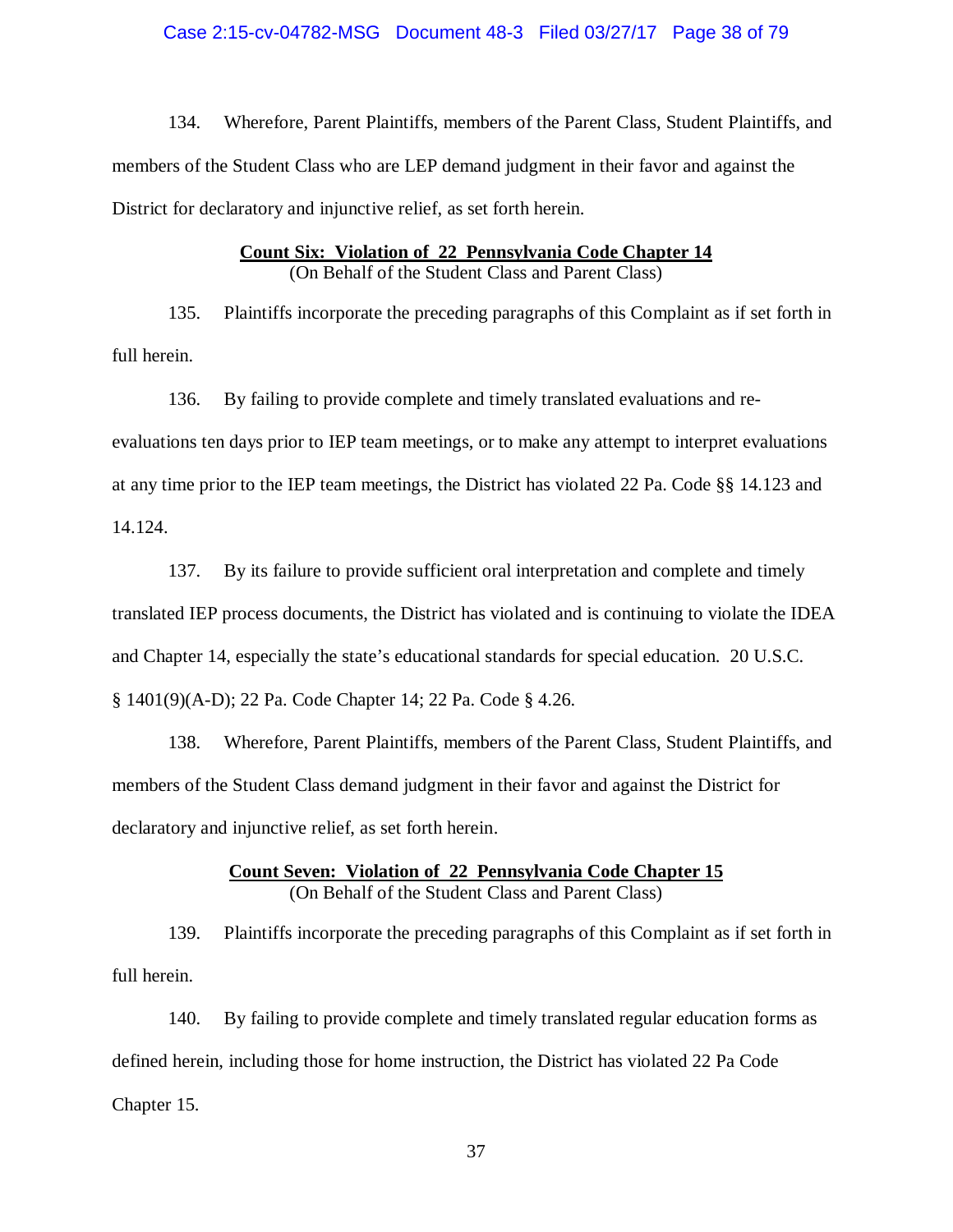#### Case 2:15-cv-04782-MSG Document 48-3 Filed 03/27/17 Page 39 of 79

141. Wherefore, Parent Plaintiffs, members of the Parent Class, Student Plaintiffs, and members of the Student Class demand judgment in their favor and against the District for declaratory and injunctive relief, as set forth herein.

#### **VIII. RELIEF REQUESTED**

**WHEREFORE**, Plaintiffs respectfully request that the Court:

- 1. Assert jurisdiction over this matter and certify the two classes as defined herein.
- 2. Order that the District adopt and implement a new written special education plan and District policy to provide legally mandated translation and sufficient interpretation services to members of the Parent Class and the Student Class. This policy shall delineate all documents to be completely and timely translated and the protocol for requesting and obtaining translations and interpretation services.
- 3. Order that the District develop a method and written protocol to proactively identify all LEP Parents who may need translation and interpretation services.
- 4. Order that the District timely translate and deliver all IEP process documents to all members of the Parent Class and the Student Class as needed in the appropriate native language in advance of IEP meetings to ensure meaningful participation.
- 5. Order that the District notify all parents at the time of enrollment of their right to receive translated IEP process documents and interpretation services if their child is entitled to services as a student with a disability. This notice shall be provided in the parent's native language if the parent notifies the District that he or she does not read English but does read another language. Alternatively, if the parent notifies the District that he or she does not read or speak English and speaks a language that is not a written language, this notice and future communications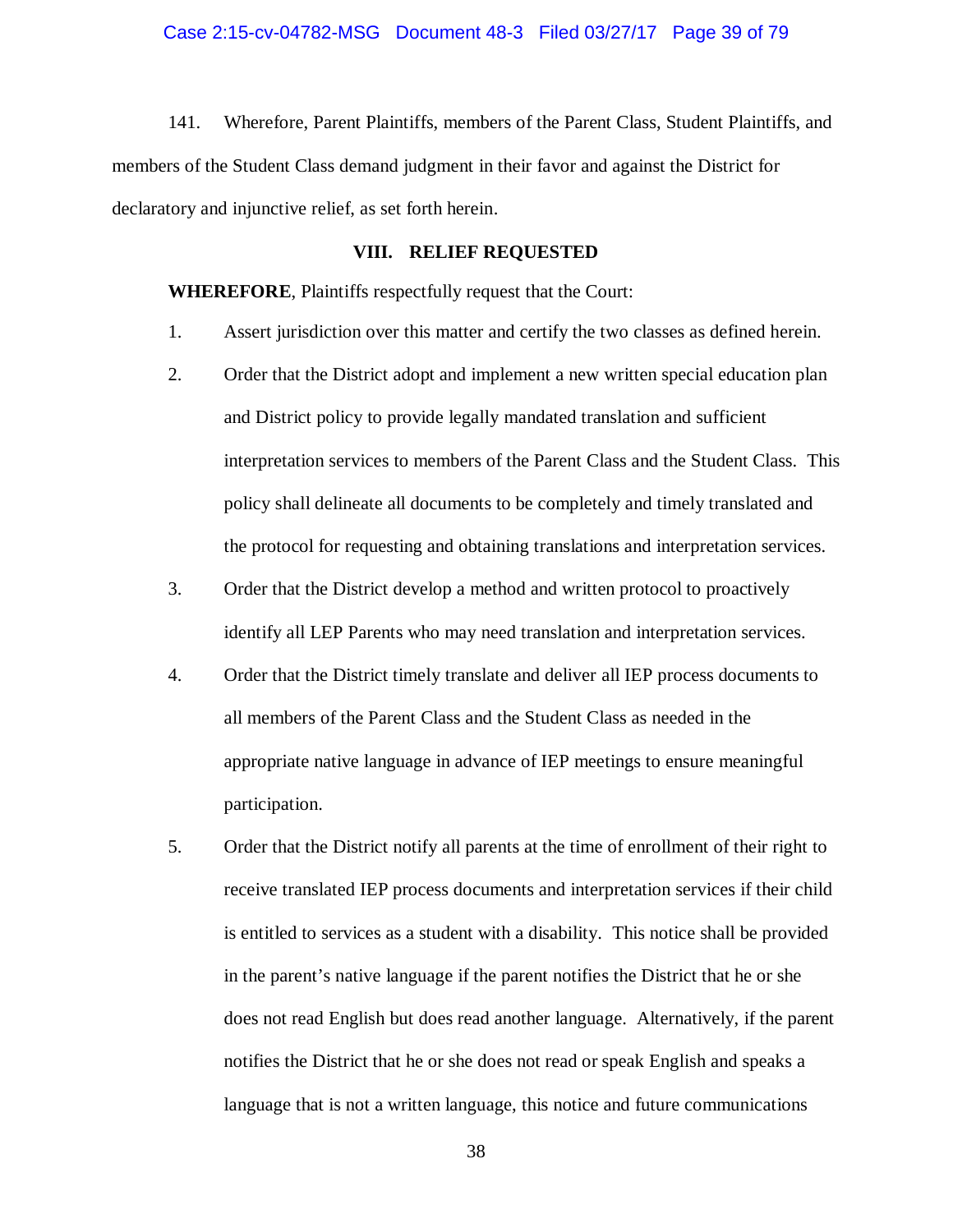shall be provided through sufficient oral interpretation, recorded for the parent, and a copy of the recording provided to the parent.

- 6. Order that, at any time a student becomes entitled to an evaluation for special education services pursuant to IDEA, or becomes entitled to a 504 Plan, the District shall provide notice to the LEP parent and student that they are members of, respectively, the Parent Class and the Student Class, and are entitled to certain documents in his or her native language pursuant to court order.
- 7. Order that the District shall conduct evaluations to determine eligibility for special education services in the native language of the LEP student to the extent required by the IDEA and shall revise its Special Education Plan and policies accordingly.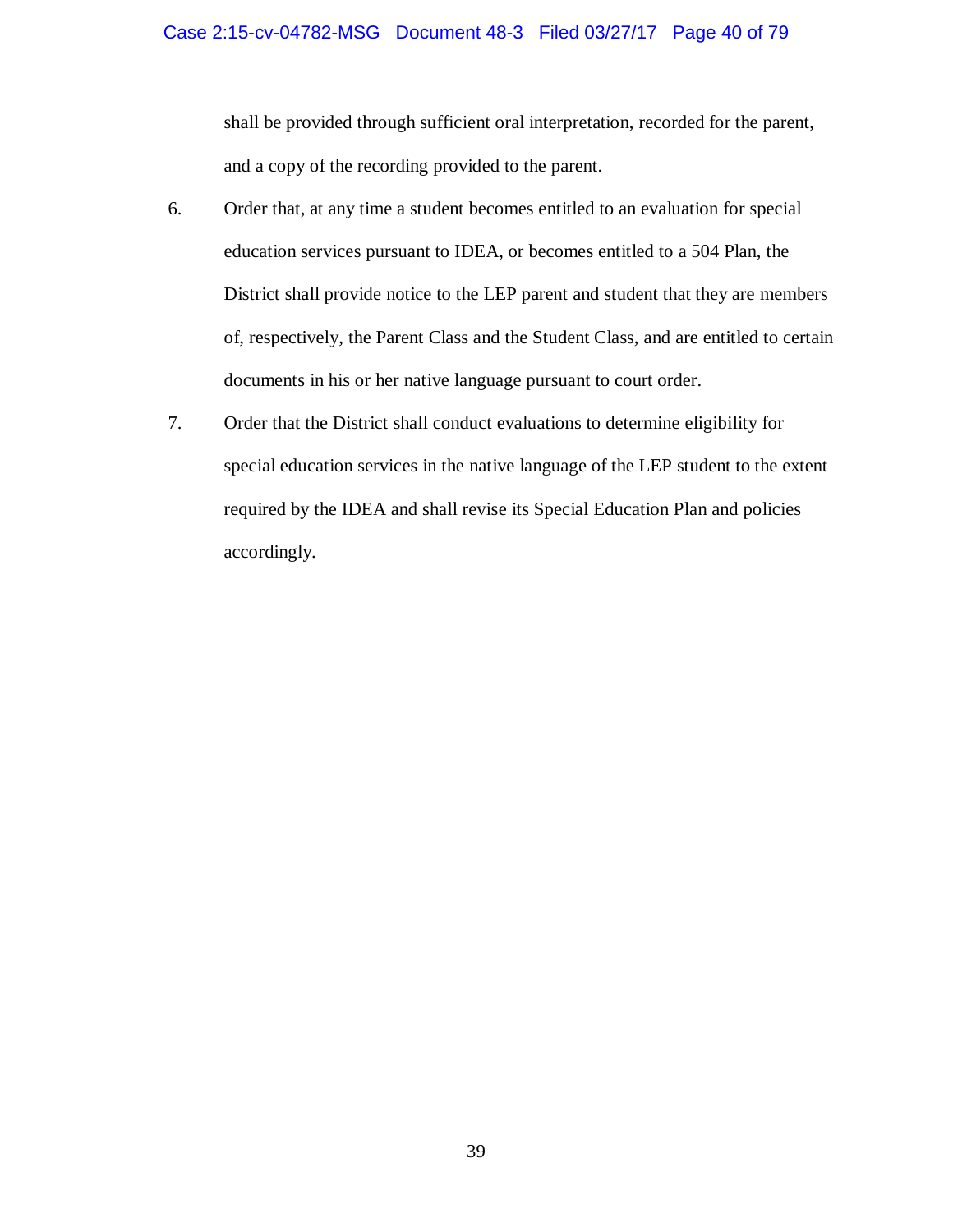- 8. Appoint Plaintiffs' counsel to monitor the Order identified above.
- 9. After adjudication of the merits, award Plaintiffs their costs and attorneys' fees for the underlying required due process administrative hearings.
- 10. Award to Plaintiffs their costs and attorney fees for the bringing of this action.
- 11. Retain jurisdiction over this matter until such time as the District demonstrates full compliance.
- 12. Grant such other and further relief as may be just and proper.

Dated: March 27, 2017 Respectfully submitted,

Michael Churchill (I.D. No. 04661) Dan Urevick-Ackelsberg (I.D. No. 307758) PUBLIC INTEREST LAW CENTER 1709 Benjamin Franklin Parkway Second Floor Philadelphia, PA 19103 Telephone: (215) 627-7100 Facsimile: (215) 627-3183 mchurchill@pilcop.org dackelsberg@pilcop.org

Maura McInerney (I.D. No. 71468) EDUCATION LAW CENTER 1315 Walnut Street, 4th Floor Philadelphia, PA 19107 Telephone: 215-238-6970 mmcinerney@elc-pa.org

 s/ Paul H. Saint-Antoine Paul H. Saint-Antoine (I.D. No. 56224) Chanda A. Miller (I.D. No. 206491) Carol F. Trevey (I.D. No. 312087) Lucas B. Michelen (I.D. No. 318585) DRINKER BIDDLE & REATH LLP One Logan Square, Suite 2000 Philadelphia, PA 19103-6996 Telephone: (215) 988-2700 Facsimile: (215) 988-2757 paul.saint-antoine@dbr.com chanda.miller@dbr.com carol.trevey@dbr.com lucas.michelen@dbr.com

*Attorneys for Plaintiffs*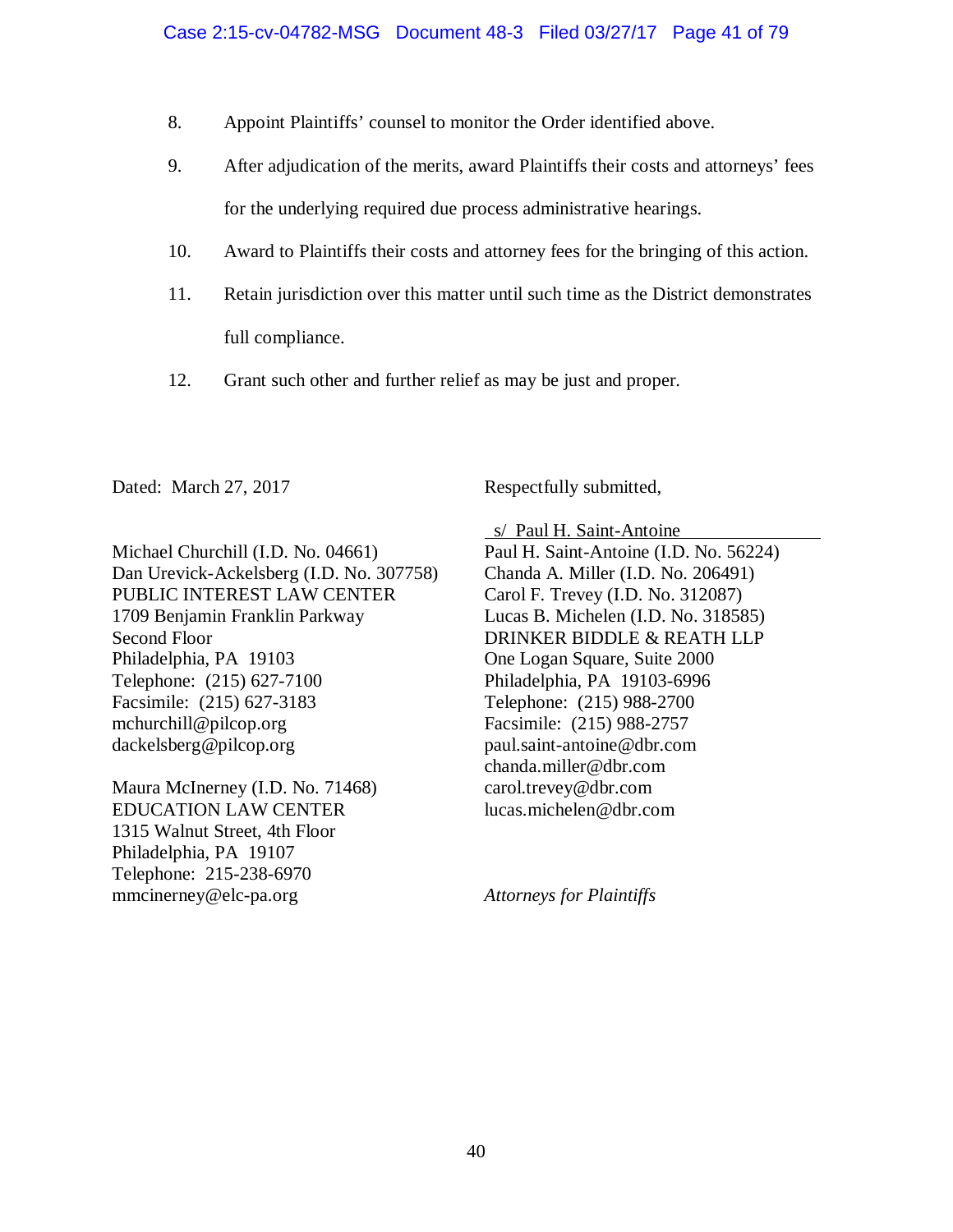Case 2:15-cv-04782-MSG Document 48-3 Filed 03/27/17 Page 42 of 79

# **EXHIBIT A**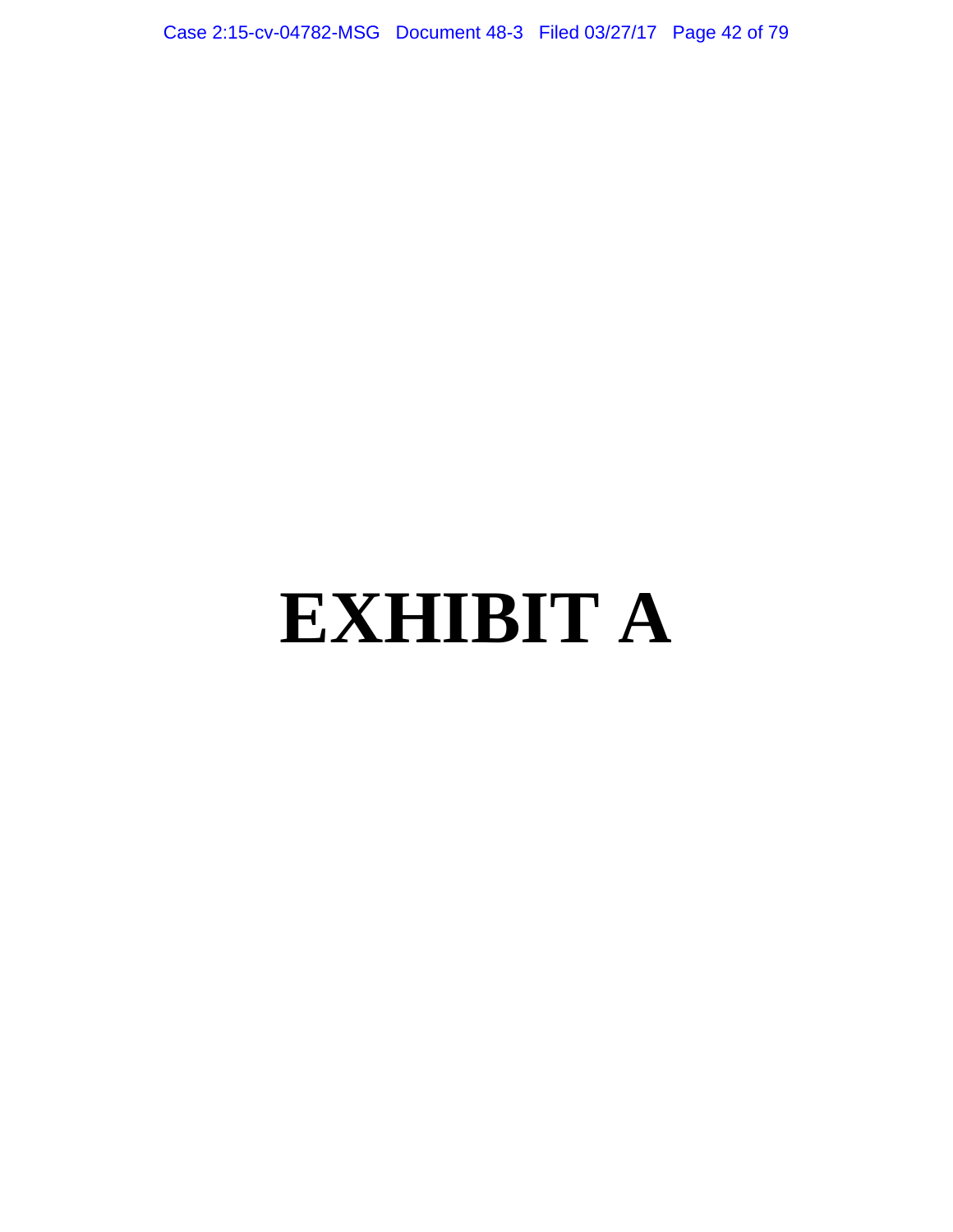**This is a redacted version of the original decision. Select details have been removed from the decision to preserve anonymity of the student. The redactions do not affect the substance of the document.**

### Pennsylvania Special Education Hearing Officer

#### DECISION

#### Child's Name: T.R.

#### Date of Birth: redacted

Dates of Hearing: 8/4/2014, 9/22/2014, 9/24/2014, 11/3/2014, 11/7/2014, 11/10/2014, 11/12/2014, 1/21/2015, 1/22/2015, 1/23/2015, 1/26/2015, 1/27/2015, 1/28/2015, 1/30/2015, 2/23/2015, 2/27/2015, 3/17/2015, 3/23/2015, 3/25/2015, 3/26/2015, 3/31/2015, 4/6/2015 and 4/7/2015

#### OPEN HEARING

ODR File No. 15181-13-14

Parties to the Hearing: Representative: Parents Parent[s]

Parent Attorney Sonja Kerr Esq. Public Interest Law Center 1709 Benjamin Franklin Parkway, 2nd Floor Philadelphia , PA 19103 215-627-7100 x 229

Local Education Agency Philadelphia City School District Office of General Counsel Philadelphia, PA 19130

LEA Attorney Sarah Davis Esq. Fox Rothschild LLP, 10 Sentry Parkway Suite 200, PO Box 3001 Blue Bell, PA 19422-3001 610-397-3924

Date Record Closed: May 4, 2015 Date of Decision: May 26, 2015 Hearing Officer: Brian Ford, Esquire

#### **Introduction**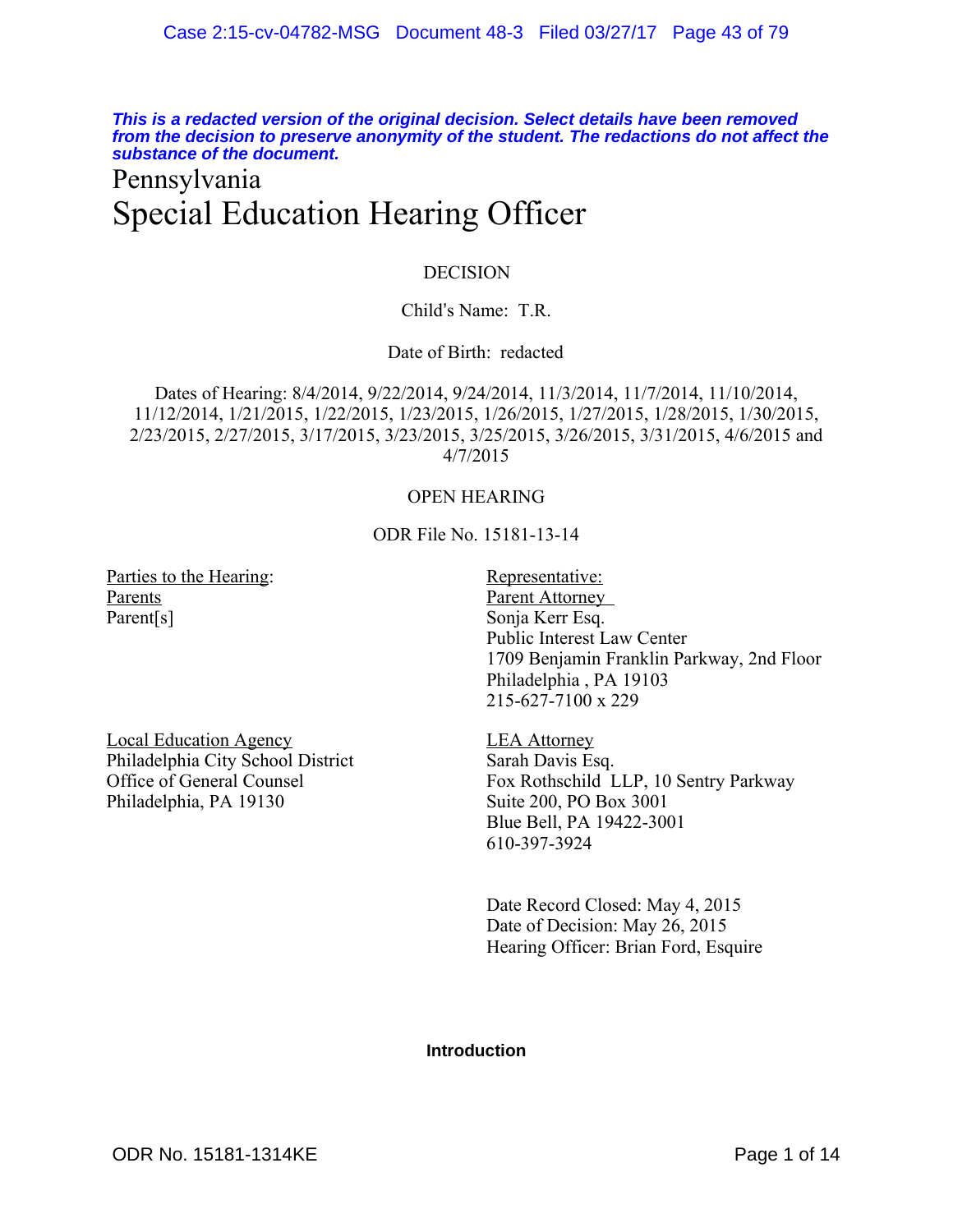This matter arises under the Individuals with Disabilities Education Act (IDEA), 20 U.S.C. § 1400 et seq. and Section 504 of the Rehabilitation Act of 1973 (Section 504), 34 C.F.R. Part 104.4. It is the companion to the case at ODR No. 15166-1314KE. Both hearings were heard together.

The Parent, who speaks [a language other than English], alleges that the District violated the Parent's right to meaningfully participate in meetings concerning the provision of FAPE to the Student. The Parent also alleges that the District failed to implement an IEP that carried over from the Student's prior charter school enrollment, failed to properly evaluate the Student, incorrectly identified the Student as a student with an intellectual disability, and failed to offer an appropriate program and placement for the Student.

#### **Issues**

- 1. Did the District seriously infringe upon the Parent's meaningful parental participation in the IEP Process, by its failure to provide her with vital IEP documents and other school documents in [her native language] and in a timely manner?
- 2. Did the District deny the Student a free and appropriate public education during the 2013-14 and/or 2014-15 school year by its overall by failing to implement the Student's IEP?
- 3. Did the District err in identifying the Student as having an Intellectual Disability and propose an inappropriate and unspecified out of district placement in June, 2014?
- 4. What placement is currently appropriate for the Student?

#### **Findings of Fact**

The very large record of this hearing and its companion case was carefully reviewed in its entirety. In special education due process hearings, there is a world of difference between what is technically admissible and what is truly necessary to resolve the issues presented. I have limited my findings of fact to what is necessary to resolve the parties' dispute.

- 1. "Interpretation" describes the act of restating spoken language in a different language. Interpretation can either be simultaneous (in which the interpreter restates the communication as it is said) or consecutive (in which the interpreter restates the communication just after it is said).
- 2. "Translation" describes the act of re-writing a document in another language.
- 3. It is not disputed that the Parent's native language is [not English], or that the Parent has limited English proficiency.
- 4. Based on the totality of the record, I find that the Student<sup>[1](#page-54-0)</sup> is best able to communicate using a combination of [mother's native language] and English, and switches between the two depending on the circumstances of the communication and the vocabulary involved.
- 5. Based on the totality of the record, I find that the Student's ability to communicate is impaired if the Student is required to communicate in either [mother's native language] or English exclusively.
- 6. The Student attended a charter school (Charter) within the District during the 2010-11 and 2012-13 school years.

<span id="page-54-0"></span><sup>1</sup> Typically, identifying information is not included in due process decisions. For reasons that will be apparent, the Student's gender cannot be omitted from this decision without yielding vague or overly-wrought findings.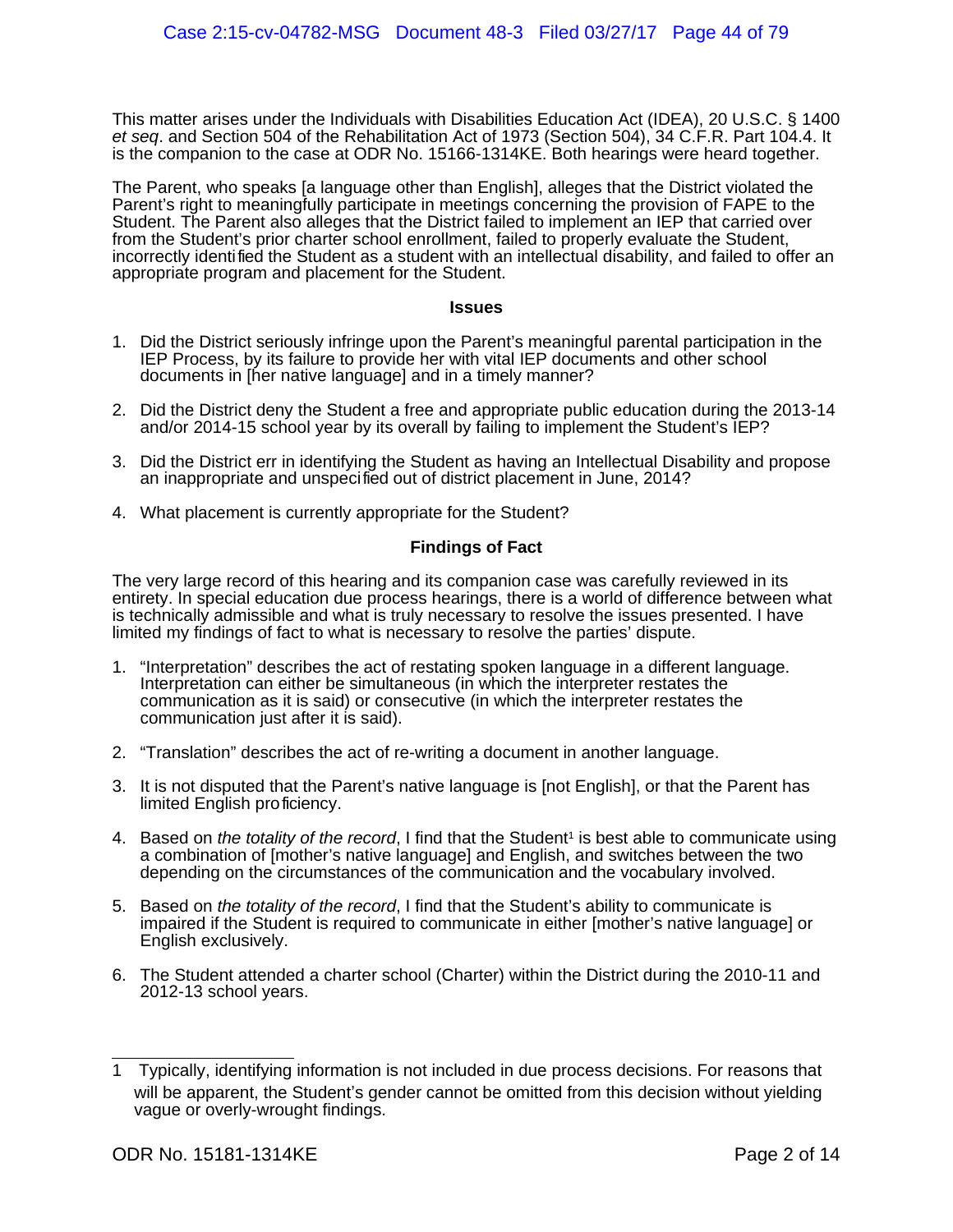- 7. The Student enrolled in the District for the 2013-14 school year. The District became the Student's Local Educational Agency (LEA) at that time, and has remained the Student's LEA since.
- 8. The Student was evaluated for special education eligibility shortly before leaving the Charter. An evaluation report (ER) was drafted on May 23, 2013. The ER concluded that the Student was a "child with a disability" as defined by the IDEA. S-9C
- 9. The ER concluded that the Student fell under the disability category of Other Health Impairment (OHI). S-9C.
- 10. The Charter drafted an IEP for the Student dated June 27, 2013. S-9E.
- 11. The Charter's IEP called for:
	- a. 2000 minutes (33 hours) a month of counseling support as a related service.
	- b. 60 minutes of skills training (2 sessions at 30 minutes each) per week.
	- c. Counseling in the counselor's office.
	- d. Implementation of a 5 point rating scale to address behaviors.
	- e. Implementation of a truancy elimination plan.
- 12. The Charter's IEP contemplated the immediate development and implementation of a positive behavior support plan (PBSP). S-9E.
- 13. The Student did not receive special education from the Charter but rather transferred to the District.
- 14. On July 30, 2013, parent, via her attorney, placed the District on notice that the Student would enroll for the coming 2013-14 school year, and requested special education programming. P-5.
- 15. In response to parent's July 30, 2013 letter, the District convened a meeting. Counsel for both parties attended.
- 16. During the August 20, 2014 meeting, the District offered programming at [a District] High School ("High School"), the Student's neighborhood school. More specifically, the District offered programming at High School if the Student enrolled. S-3, S-7,
- 17. Language Line is a service available to District personnel that provides interpreter services by phone. The District used Language Line during the August 20, 2014 meeting. NT 3086- 3087.
- 18. The Parent rejected placement at High School prior to the Student's enrollment, and requested other placement options. S-7.
- 19. On September 4, and 12, and October 3, 2013, the District proposed five different alternative placements. Four of those five placements were located on the same campus (one of the District's high schools). These placements were proposed prior to the Student's enrollment. NT 3061-3062, 3090-3091, S-7.
- 20. The Parent did not register the student immediately after receiving the District's alternative placement proposals. Id.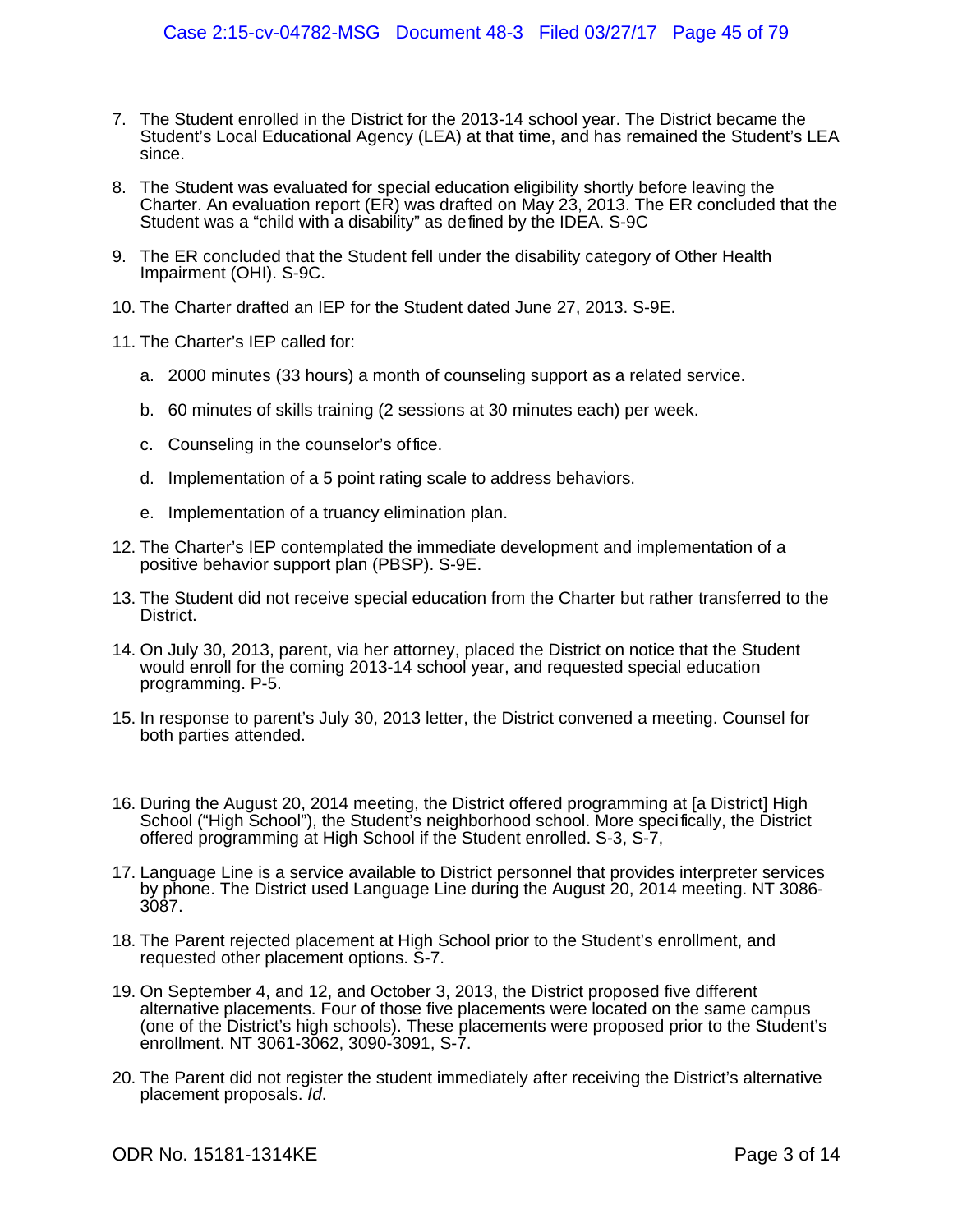- 21. The District translated the Charter's ER and IEP into [mother's native language] and provided the translation to the Parent on September 23, 2013. S-5, S-7, S-9, S-21.
- 22. On September 25, 2013, the District sent Parent's attorney a Notice of Recommended Educational Placement (NOREP) dated September 24, 2013 in English and [mother's native language]. The NOREP was an offer of special education. Specifically, the District offered supplemental learning support with services in accordance with the Charter's IEP. NT 1096, 1098-1099, 3090-3091, 3090-3091, 3108, S-6, S-21.
- 23. On October 2, 2013, via counsel, the District invited the Parent to participate at an IEP meeting. The same invitation was sent to the Parent on October 3, 2013. The meeting was scheduled for October 9, 2013 at High School. The meeting convened as scheduled with counsel for both parties in attendance. S-9A through S-9J, S-10, S-13.
- 24. The District employs Bilingual Counseling Assistants (BCA) who, among other job duties, provide interpretation services. NT 14014-1405.
- 25. A [mother's native language-speaking] BCA attended the October 9, 2013 IEP meeting.
- 26. During the October 9, 2013 IEP meeting, all of the placements previously offered by the District were still on the table. After the meeting, on October 15 and 16, the Parent and Student toured two of those placements. The Parent and Student were accompanied by a [mother's native language-speaking] BCA on both tours. NT 1415, 1419-1421 3094-3095, S-10, S-13.
- 27. Another meeting convened, with counsel for both parties in attendance, on October 16, 2013. During that meeting, the District proposed [another] High School (Second High School) a sixth potential placement (or a seventh potential placement including High School). S-13.
- 28. On October 24, 2013, the District sent a Permission to Re-Evaluate (PTRE), seeking the Parent's consent for the District to conduct a multidisciplinary evaluation of the Student. The District also sent a NOREP proposing placement at Second High School. These forms were sent in both English and [mother's native language] to both the Parent and the Parent's attorney. S-12, S-13, S-14, P-14.
- 29. On November 1, 2013, the District sent additional paperwork (an EH-36 form) to the Parent to complete as part of the placement into Second High School. The Parent completed and returned the form on November 8, 2013. Id.
- 30. On December 3, 2013, the District sent an invitation to participate in an IEP team meeting, along with a revised NOREP. The meeting was scheduled for December 19, 2013. The NOREP proposed implementation of the Charter's IEP at Second High School (until the District could complete its own evaluation and offer its own IEP). The revised NOREP also provided yellow bus service. S-21.
- 31. The Parent enrolled the Student on December 3, 2013 and the Student started attending school on December 4, 2013. S-18, S-21, S-21, S-50, S-61. This enrollment was accomplished with the help of Second High School's Special Education Liaison (SEL), who speaks [mother's native language], and a BCA.
- 32. On December 4, 2013, the Parent also approved the NOREP of December 3, 2013. Id.
- 33. An IEP meeting convened on December 19, 2013 as scheduled. A [mother's native language-speaking] BCA was in attendance. The Parent approved the District's PTRE the same day.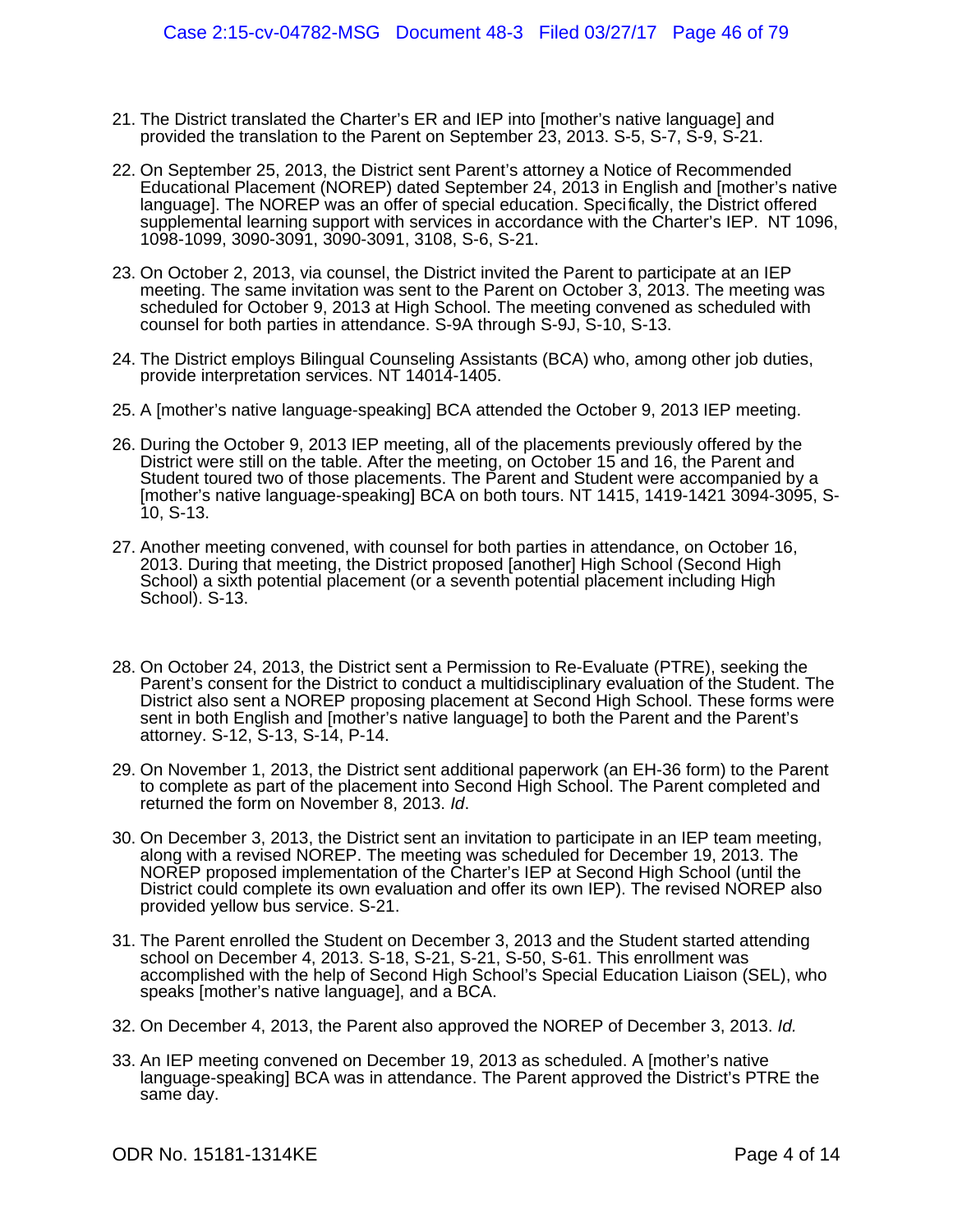- 34. The Student [had a physical condition] from December of 2013 through March of 2014. [Redacted.] NT passim.
- 35. The District evaluated the Student on February 26, March 18 and March 25, 2014. Based on the evaluation, the District concluded that the Student is a student with an Intellectual Disability (ID), not OHI, an emotional disturbance (ED), or a speech and language impairment. S-24, S-25, S-29.
- 36. Prior to conducting the reevaluation, the District concluded that a bilingual reevaluation was not necessary, and so the evaluation was conducted in English by English speaking evaluators. NT passim.
- 37. On March 25, 2014, the District convened an IEP meeting with a [mother's native languagespeaking] BCA in attendance. The District's reevaluation, the ID diagnosis, and the Student's need for [redacted reason for] homebound instruction were discussed at the meeting. NT 679, 688-689, 760-761, 1142-1148, 1228-1229, 2775, 2778-2781, 3069-3070, 3073-3075, 3122, S-25, S-26, S-29.
- 38. The District translated its evaluation report into [mother's native language], and provided a [mother's native language], copy to the Parent via counsel.
- 39. The District offered [redacted] homebound instruction to the Student in April of 2014. S-28, S-29, S-30, S-32.
- 40. The Student returned to Second High School on May 5, 2014.
- 41. After the Student's return in May of 2014, the parties agree that the Student was absent from school several times. The parties disagree about whether those absences should have been marked as excused or unexcused.
- 42. After the Student's return in May of 2014, the Student frequently came to class late or skipped class. The parties disagree about what specifically constitutes a "tardy" or "late" or "cut" etc. I find that the Student frequently did not attend the entirety of class periods, regardless of the reason (or the legitimacy of the reason).
- 43. On June 6, 2014, the District issued English and [mother's native language], invitations to participate in an IEP meeting on June 12, 2014. S-33. The meeting convened as scheduled with a [mother's native language-speaking] BCA in attendance.
- 44. During the June 12, 2014 IEP meeting, the District provided a draft IEP, offered extended school year (ESY) services for the summer of 2014, discussed the Student's current behavioral needs and strategies for the Student to attend class more frequently, and discussed various placement options for the 2014-15 school year.
- 45. One placement option discussed during the June 12, 2014 IEP meeting was placement at an approved private school (APS). APSs are private schools in Pennsylvania that have been approved to educate students with disabilities. The record is ambiguous as to whether specific APSs were discussed during the meeting, or whether the general idea of an APS placement was discussed.
- 46. The District finalized an IEP and drafted a NOREP on June 17, 2014. Both documents were provided to the Parent's counsel and were later translated and provided to the Parent. The NOREP proposed full time learning support at an unspecified APS. S-35, S-39. Although the APS was not specified, the District communicated (via counsel) that four specific schools were under consideration, pending the Student's acceptance.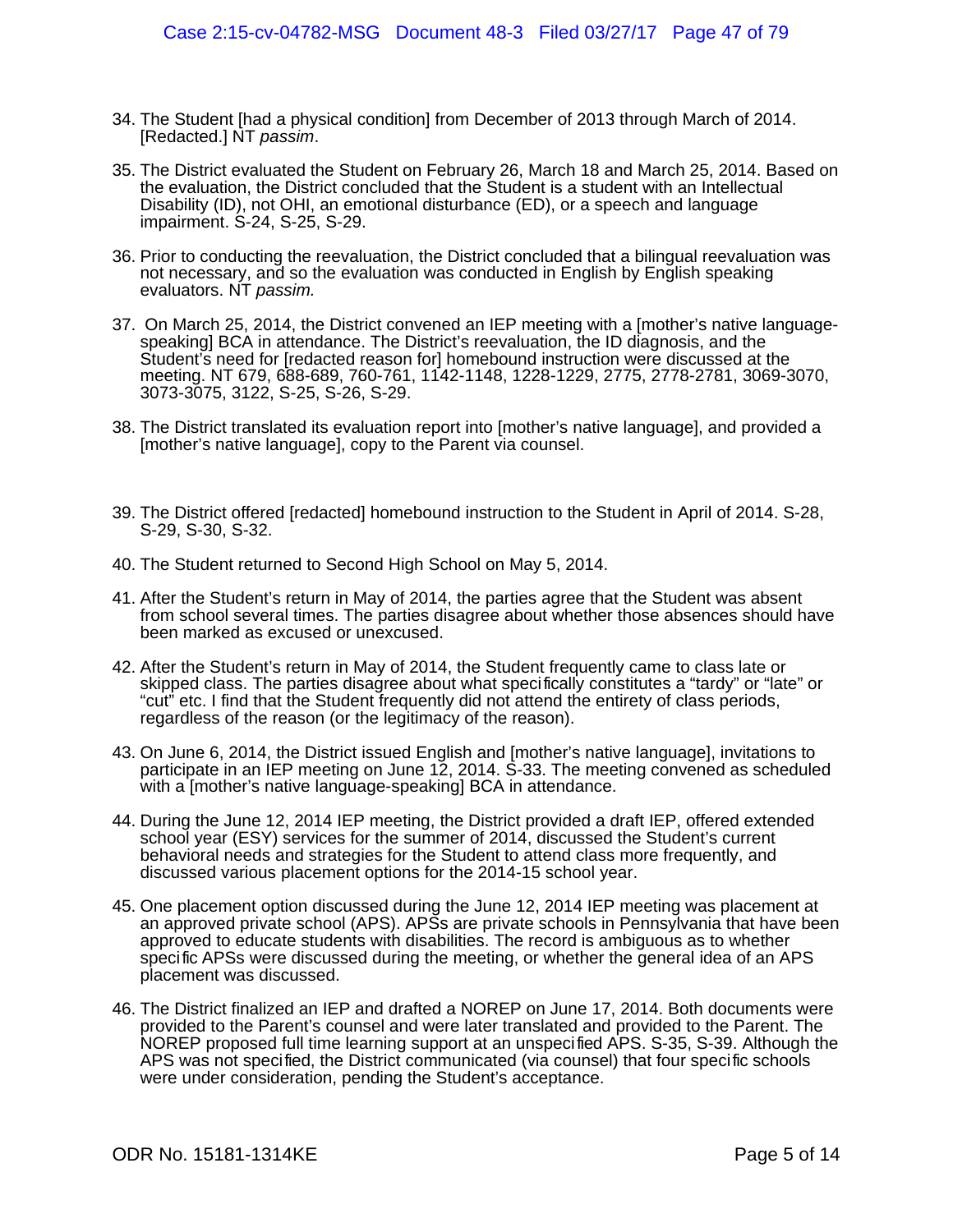- 47. On June 25, 2014, the Parent rejected the NOREP and requested this due process hearing.
- 48. After this hearing was requested, the Parent obtained an independent educational evaluation (IEE) at the District's expense. The IEE was conducted by a bilingual evaluator. The bilingual evaluator deviated from standard testing protocols in an effort to obtain accurate information about the Student's abilities. P-34, P-42.

#### **Legal Principles**

#### **Credibility**

During a due process hearing the hearing officer is charged with the responsibility of judging the credibility of witnesses, weighing evidence and, accordingly, rendering a decision incorporating findings of fact, discussion and conclusions of law. Hearing officers have the plenary

responsibility to make "express, qualitative determinations regarding the relative credibility and persuasiveness of the witnesses". Blount v. Lancaster-Lebanon Intermediate Unit, 2003 LEXIS 21639 at \*28 (2003); See also generally David G. v. Council Rock School District, 2009 WL 3064732 (E.D. Pa. 2009).

In this case, I find that all witnesses testified to the best of their ability, relaying facts as they recalled them. To whatever extent one witness's testimony is inconsistent with another's, they legitimately remembered events differently.

#### **The Burden of Proof**

The burden of proof, generally, consists of two elements: the burden of production and the burden of persuasion. In special education due process hearings, the burden of persuasion lies with the party seeking relief. Schaffer v. Weast, 546 U.S. 49, 62 (2005); L.E. v. Ramsey Board of Education, 435 F.3d 384, 392 (3d Cir. 2006). The party seeking relief must prove entitlement to their demand by preponderant evidence and cannot prevail if the evidence rests in equipoise. See N.M., ex rel. M.M. v. The School Dist. of Philadelphia, 394 Fed.Appx. 920, 922 (3rd Cir. 2010), citing Shore Reg'l High Sch. Bd. of Educ. v. P.S., 381 F.3d 194, 199 (3d Cir. 2004). In this particular case, the Parent the party seeking relief and must bear the burden of persuasion.

#### **Free Appropriate Public Education (FAPE)**

As stated succinctly by former Hearing Officer Myers in Student v. Chester County Community Charter School, ODR No. 8960-0708KE (2009):

Students with disabilities are entitled to FAPE under both federal and state law. 34 C.F.R. §§300.1-300.818; 22 Pa. Code §§14.101-14 FAPE does not require IEPs that provide the maximum possible benefit or that maximize a student's potential, but rather FAPE requires IEPs that are reasonably calculated to enable the child to achieve meaningful educational benefit. Meaningful educational benefit is more than a trivial or *de minimis* educational benefit. 20 U.S.C. §1412; Board of Education v. Rowley, 458 U.S. 176, 73 L.Ed.2d 690, 102 S.Ct. 3034 (1982); Ridgewood Board of Education v. M.E. ex. rel. M.E., 172 F.3d 238 (3d Cir. 1999); Stroudsburg Area School District v. Jared N., 712 A.2d 807 (Pa. Cmwlth. 1998); Polk v. Central Susquehanna Intermediate Unit 16, 853 F.2d 171 (3rd Cir. 1988) Fuhrmann v. East Hanover Board of Education, 993 F.2d 1031 (3d Cir. 1993); Daniel G. v. Delaware Valley School District, 813 A.2d 36 (Pa. Cmwlth. 2002)

The essence of the standard is that IDEA-eligible students must receive specially designed instruction and related services, by and through an IEP that is reasonably calculated at the time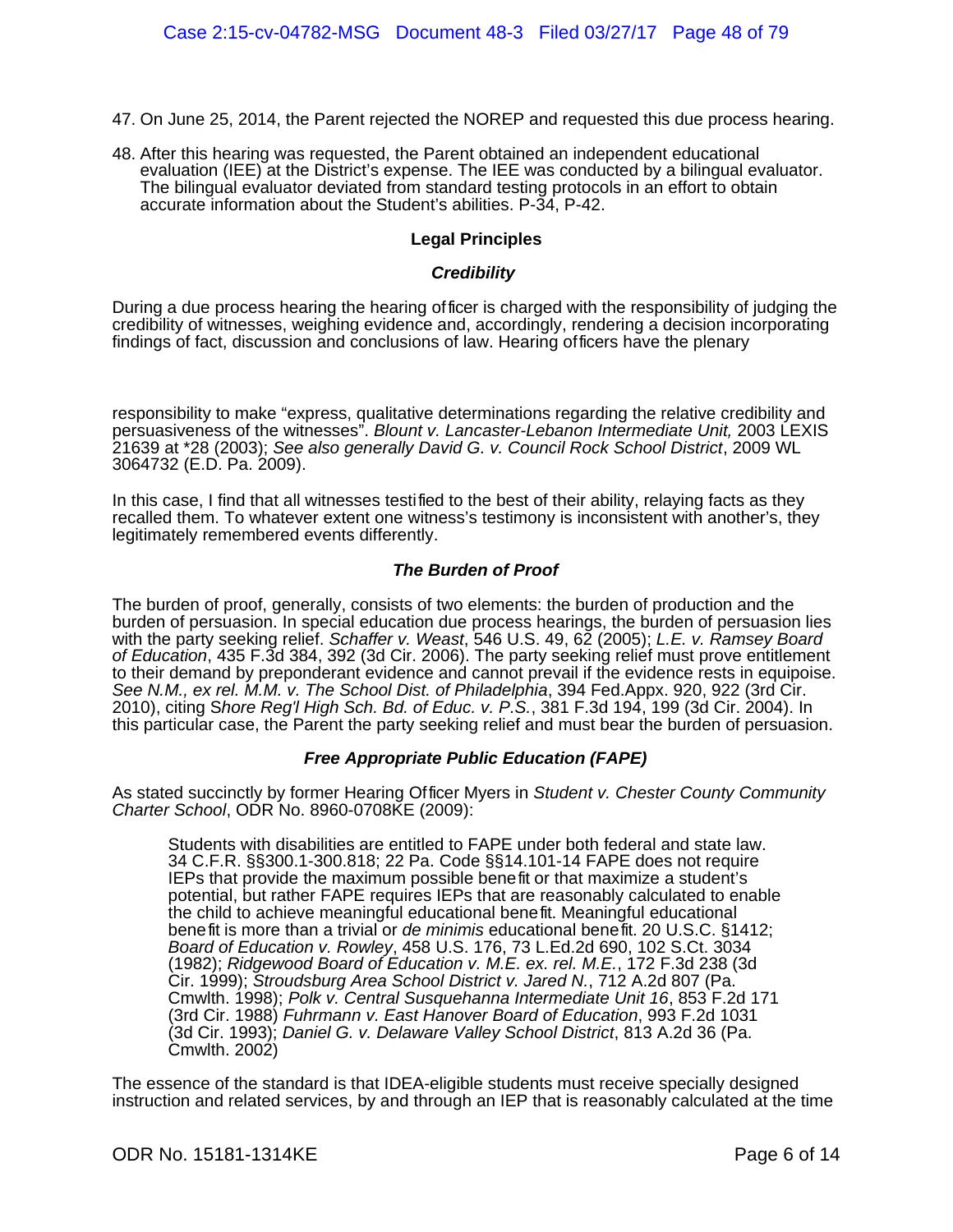it is issued to offer a meaningful educational benefit to the Student in the least restrictive environment.

#### **Compensatory Education**

Compensatory education is an appropriate remedy where a LEA knows, or should know, that a child's educational program is not appropriate or that he or she is receiving only a trivial

educational benefit, and the LEA fails to remedy the problem. M.C. v. Central Regional Sch. District, 81 F.3d 389 (3d Cir. 1996). Compensatory education is an equitable remedy. Lester H. v. Gilhool, 916 F.2d 865 (3d Cir. 1990).

Courts in Pennsylvania have recognized two methods for calculating the amount of compensatory education that should be awarded to remedy substantive denials of FAPE. The first method is called the "hour-for-hour" method. Under this method, students receive one hour of compensatory education for each hour that FAPE was denied. M.C. v. Central Regional, arguably, endorsees this method.

More recently, the hour-for-hour method has come under considerable scrutiny. Some courts outside of Pennsylvania have rejected the hour-for-hour method outright. See Reid ex rel.Reid v. District of Columbia, 401 F.3d 516, 523 (D.D.C. 2005). These courts conclude that the amount and nature of a compensatory education award must be crafted to put the student in the position that she or he would be in, but for the denial of FAPE. This more nuanced approach was endured by the Pennsylvania Commonwealth Court in B.C. v. Penn Manor Sch. District, 906 A.2d 642, 650-51 (Pa. Commw. 2006) and, more recently, the United States District Court for the Middle District of Pennsylvania in Jana K. v. Annville Cleona Sch. Dist., 2014 U.S. Dist. LEXIS 114414 (M.D. Pa. 2014). It is arguable that the Third Circuit also has embraced this approach in Ferren C. v. Sch. District of Philadelphia, 612 F.3d 712, 718 (3d Cir. 2010)(quoting Reid and explaining that compensatory education "should aim to place disabled children in the same position that the would have occupied but for the school district's violations of the IDEA.").

Despite the clearly growing preference for the "same position" method, that analysis poses significant practical problems. In administrative due process hearings, evidence is rarely presented to establish what position the student would be in but for the denial of FAPE – or what amount of what type of compensatory education is needed to put the Student back into that position. Even cases that express a strong preference for the "same position" method recognize the importance of such evidence, and suggest that hour-for-hour is the default when no such evidence is presented:

"… the appropriate and reasonable level of reimbursement will match the quantity of services improperly withheld throughout that time period, unless the evidence shows that the child requires more or less education to be placed in the position he or she would have occupied absent the school district's deficiencies."

Jana K. v. Annville Cleona Sch. Dist., 2014 U.S. Dist. LEXIS 114414 at 36-37.

Finally, there are cases in which a denial of FAPE creates a harm that permeates the entirety of a student's school day. In such cases, full days of compensatory education (meaning one hour of compensatory education for each hour that school was in session) may be warranted if the LEA's "failure to provide specialized services permeated the student's education and resulted in a progressive and widespread decline in [the Student's] academic and emotional well-being" Jana K. v. Annville Cleona Sch. Dist., 2014 U.S. Dist. LEXIS 114414 at 39. See also Tyler W. ex rel. Daniel W. v. Upper Perkiomen Sch. Dist., 963 F. Supp. 2d 427, 438-39 (E.D. Pa. Aug. 6, 2013); Damian J. v. School Dist. of Phila., Civ. No. 06-3866, 2008 WL 191176, \*7 n.16 (E.D. Pa. Jan. 22, 2008); Keystone Cent. Sch. Dist. v. E.E. ex rel. H.E., 438 F. Supp. 2d 519, 526 (M.D. Pa. 2006); Penn Trafford Sch. Dist. v. C.F. ex rel. M.F., Civ. No. 04-1395, 2006 WL 840334, \*9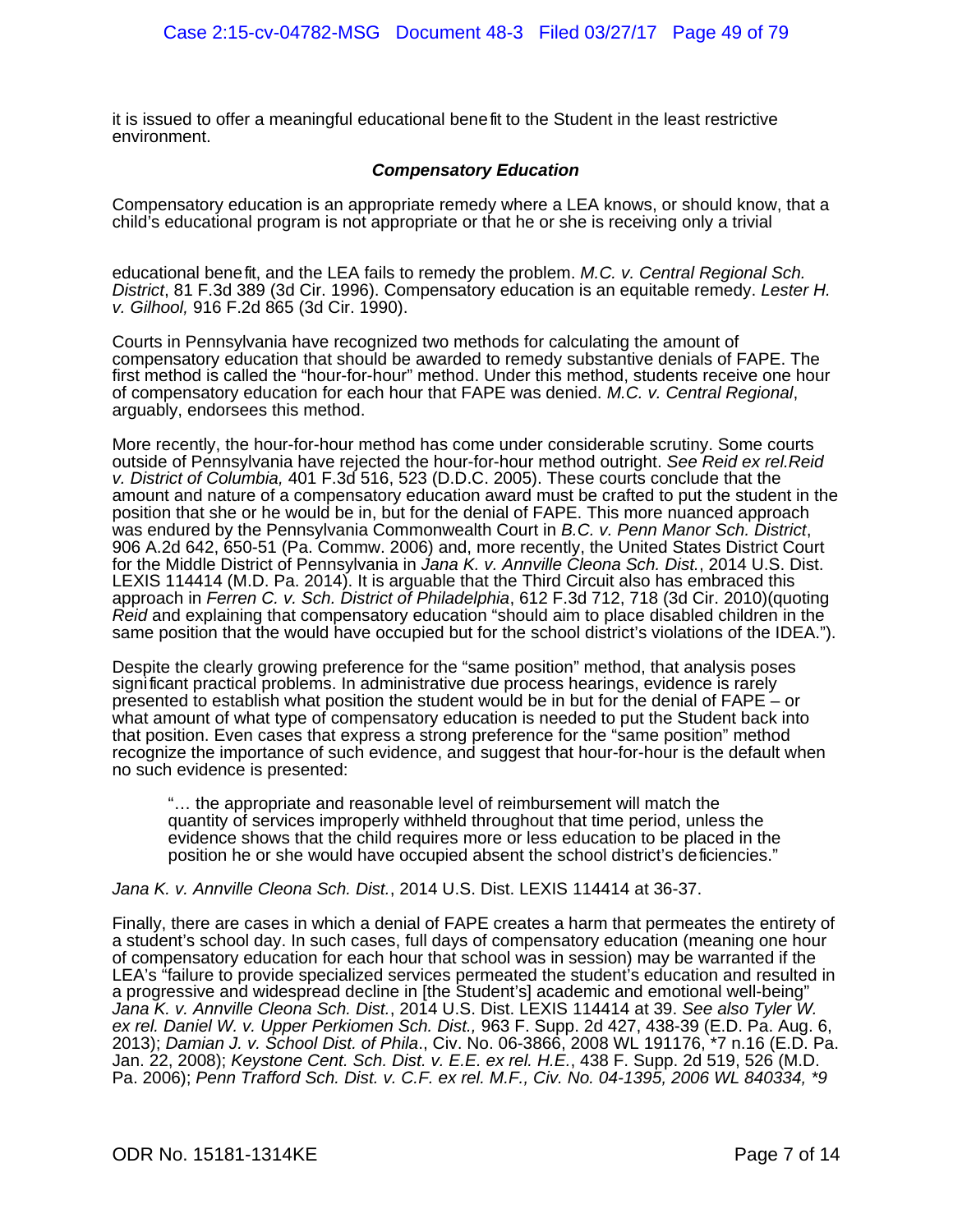(W.D. Pa. Mar. 28, 2006); M.L. v. Marple Newtown Sch. Dist., ODR No. 3225-11-12-KE, at 20 (Dec. 1, 2012); L.B. v. Colonial Sch. Dist., ODR No. 1631-1011AS, at 18-19 (Nov. 12, 2011).

Whatever the calculation, in all cases compensatory education begins to accrue not at the moment a child stopped receiving a FAPE, but at the moment that the LEA should have discovered the denial. M.C. v. Central Regional Sch. District, 81 F.3d 389 (3d Cir. 1996). Usually, this factor is stated in the negative – the time reasonably required for a LEA to rectify the problem is excluded from any compensatory education award. M.C. ex rel. J.C. v. Central Regional Sch. Dist., 81 F.3d 389, 397 (3d Cir. N.J. 1996)

In sum, I subscribe to the logic articulated by Judge Rambo in Jana K. v. Annville Cleona. If a denial of FAPE resulted in substantive harm, the resulting compensatory education award must be crafted to place the student in the position that the student would be in but for the denial. However, in the absence of evidence to prove whether the type or amount of compensatory education is needed to put the student in the position that the student would be in but for the denial, the hour-for-hour approach is a necessary default – unless the record clearly establishes such a progressive and widespread decline that full days of compensatory education is warranted. In any case, compensatory education is reduced by the amount of time that it should have taken for the LEA to find and correct the problem.

#### **Meaningful Parental Participation**

The IDEA requires schools to use procedures that afford parents an "opportunity ... to participate in meetings with respect to the identification, evaluation, and educational placement of the child, and the provision of a free appropriate public education to such child..." 20 U.S.C. § 1415(b)(1). Similarly, parents must receive prior written notice whenever a school district proposes to the educational placement of a child. 20 U.S.C. § 1415(b)(3). The IDEA explicitly details the type of information that must be contained in such prior written notice. See, e.g. 20 U.S.C. § 1415(c)(1)(A)-(B), (E)-(F). This includes an explanation of why the change is proposed, what other options were considered and why those other options were rejected. Id. These participation requirements are in addition to the procedural safeguards notice requirements found at 20 U.S.C. § 1415(c)(1)(C).

In Pennsylvania, the NOREP is the document that provides the prior written notice to parents that is contemplated by the IDEA. As explained by the Pennsylvania Training and Technical Assistance Network (PaTTAN), "The NOREP explains the recommended educational placement or class for [a] child, and explains [parental] rights."

http://parent.pattan.net/iep/WhatisaNOREP.aspx. Moreover, the United States Supreme Court has recognized that parents have a right to receive prior written notice whenever a school district intends to alter a student's "program or placement." Honing v. Doe, 484 U.S. 305, 311-12 (1988); see also Petties v. District of Columbia, 238 F.Supp.2d 114, 123 -124 (D.D.C., 2002).

#### **Parent's Native Language**

The notification required by 20 U.S.C. § 1415(b)(3) must be sent "in the native language of the parents, unless it clearly is not feasible to do so." 20 U.S.C. § 1415(b)(4). The same is true for the IDEA's procedural safeguards. 20 U.S.C. § 1415(d)(2).

As applied individuals with limited English proficiency, the term "native language" is defined as the "language normally used by that individual." 34 C.F.R. § 300.29.

As drafted, these rules do not permit consideration of the individual's ability to understand written or spoken English. If the individual has limited English proficiency (as the Parent does in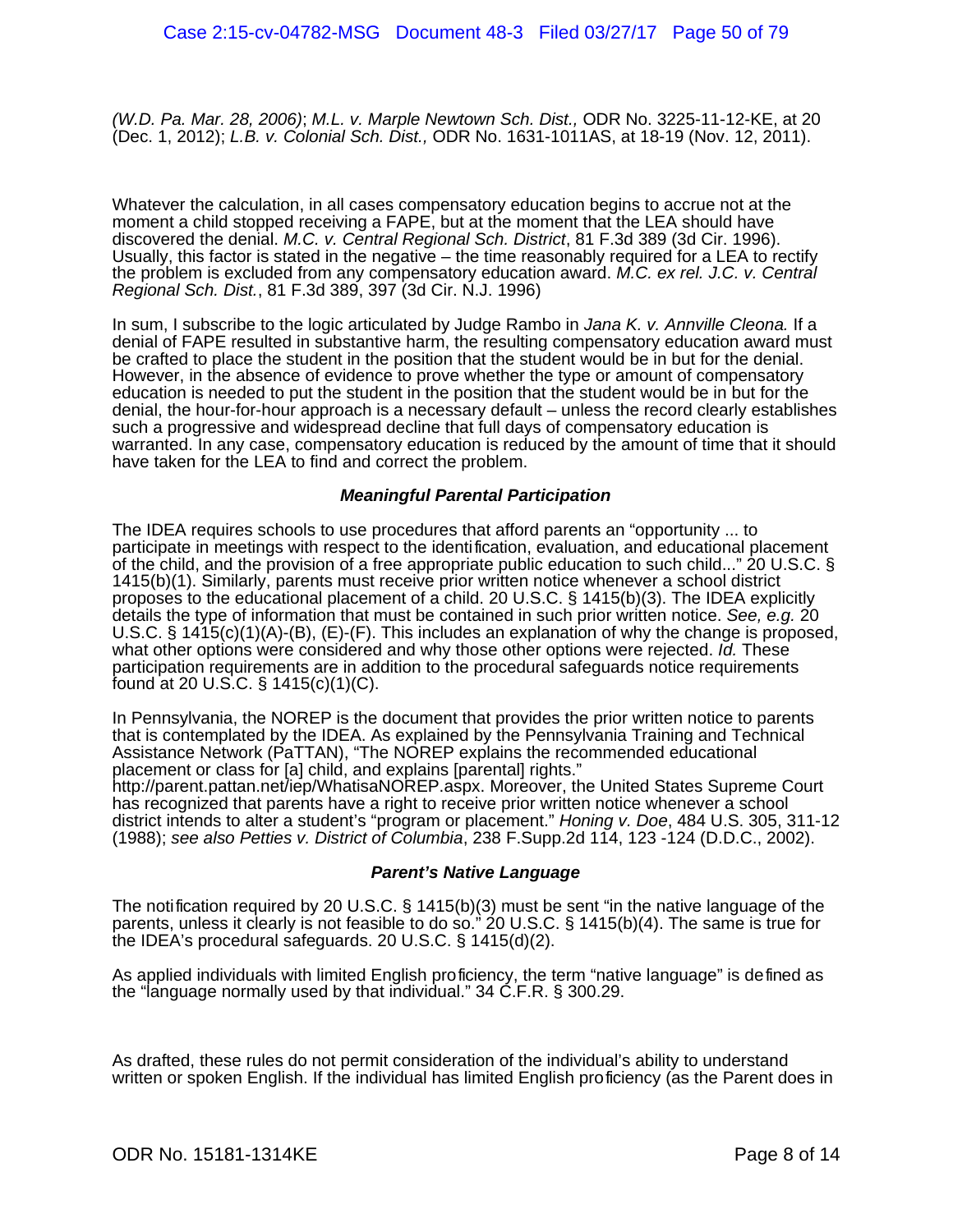this case), procedural safeguards and prior written notices must be sent in the individual's native language.

#### **Evaluation Criteria – Language**

The IDEA and its regulations set forth extensive criteria for evaluations and reevaluations See 20 U.S.C. § 1414. Of those, one is pertinent here:

Each local educational agency shall ensure that – assessments and other evaluation materials used to assess a child under this section… are provided and administered in the language and form most likely to yield accurate information on what the child knows and can do academically, developmentally, and functionally, unless it is not feasible to so provide or administer…

20 U.S.C. § 1414(3)(A)(ii).

In drafting this language, congress did not focus on any student's native language. Rather, congress explicitly instructs schools to administer tests in whatever language is most likely to yield accurate results. Moreover – perhaps in recognition that not all tests are offered in multiple languages – congress also instructs schools to administer tests in the form most likely to yield accurate information. As such, given the choice between strict adherence to testing protocols, or variation to assess a child's actual abilities, the IDEA unsurprisingly favors accurate information.

#### **Discussion**

#### **Meaningful Parental Participation**

At the outset of this hearing, there was significant discussion about the District's obligation to translate documents into [mother's native language]. The District is correct that the IDEA's regulations require translation of only the procedural safeguards notice and the prior written notices issued pursuant to 20 U.S.C. § 1415(b)(3) – NOREPs in Pennsylvania. The IDEA does not explicitly require the translation of any other documents.

However, the IDEA requires schools to facilitate meaningful parental participation in the IEP development process. Unlike the strict translation rules, meaningful participation requires inquiry into the Parent's ability to participate in meetings without translation. In this case, it is not possible for the Parent to meaningfully participate in meetings concerning the provision of FAPE to the Student unless the documents presented at that meeting are fully translated.

The purpose of an IEP meeting is to develop an IEP for the student. This requires more than a recitation of an IEP. Rather, it requires a conversation about the Student's needs, and what program and placement will satisfy those needs. Reading a mostly-English document in [mother's native language], is not the dialogue contemplated by the IDEA. The Parent's ability to follow along in documents while participating in the required dialogue is essential.

In this case, the District put people in place so that the Parent could engage in dialogue during the meetings (either through Language Line or by having a BCA in the room). Moreover, the District fully translated its evaluations, IEPs and NOREPs for the Parent. However, the IEP and NOREP from the June 17, 2014 meeting ready in [mother's native language], at the time of the meeting, and were often provide later only after parental request.

District witnesses agreed, and I explicitly find, that having the documents in an accessible form either during the meeting was critical to meaningful participation. (see, e.g. NT at 2995-2997).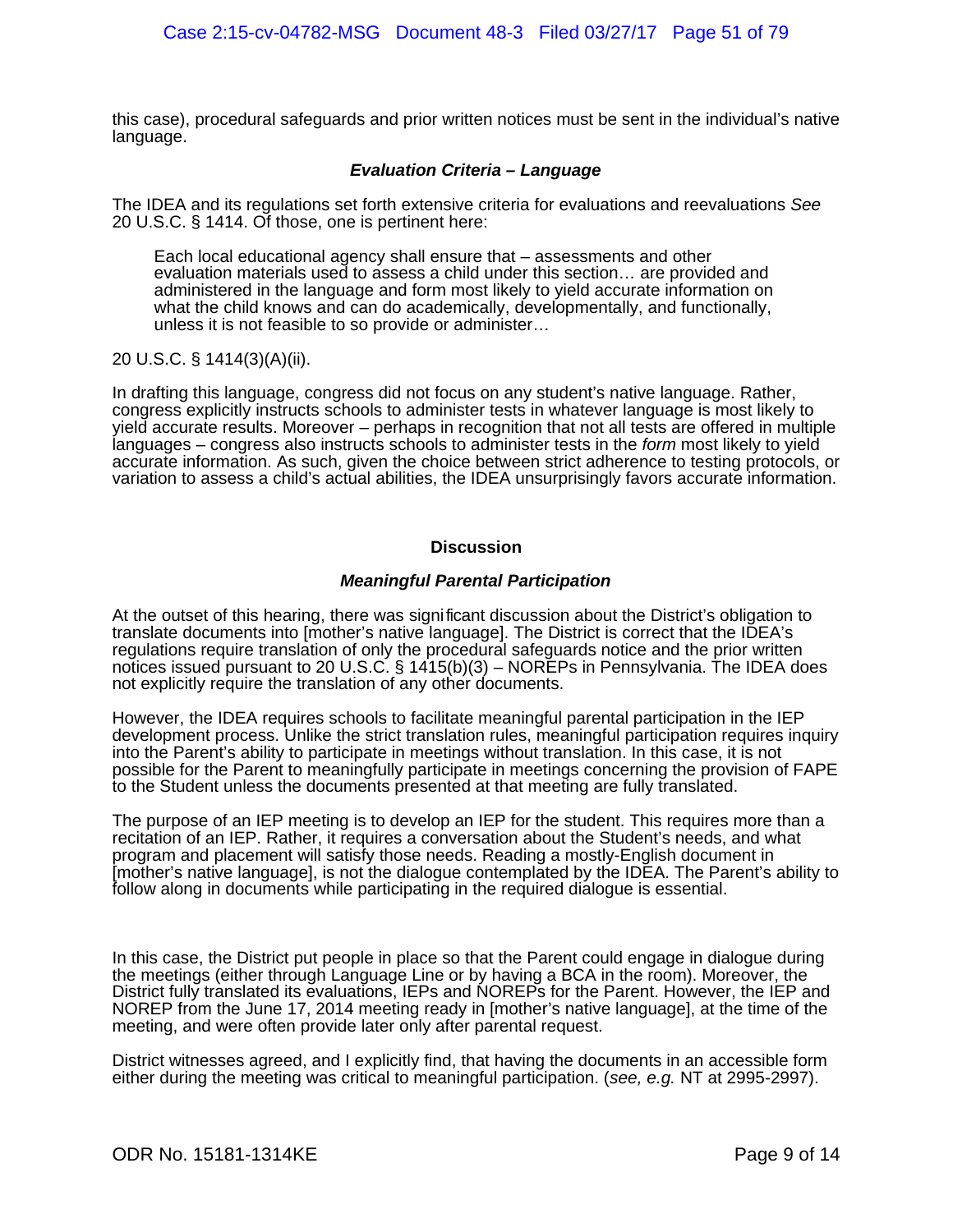Given the parties' vastly different views regarding the Student's needs and abilities, the Parent was placed at an obvious disadvantage.

The heavy participation of counsel for both parties at every turn is somewhat confounding. The Parent's attorneys speak English.<sup>[2](#page-62-0)</sup> It is reasonable for the District to assume that anything communicated to the Parent's attorney will be relayed to the Parent in a way that the Parent will understand the information. I also have no doubt that communicating via counsel was often the fastest, easiest way for the parties to communicate with each other. Even so, it is the District's obligation to ensure meaningful parental participation. The Parent has no obligation to retain services, let alone hire an attorney, in order to meaningfully participate.

In sum, I find that the District satisfied the IDEA's narrow *translation* requirements but, even in doing so, did not satisfy the IDEA's requirements for meaningful parental participation during the June 17, 2014 meeting. The District put personnel in place so that the Parent could literally speak during that meeting, but did not make meaningful accommodations so that the Parent could prepare for it, or participate as it was happening. This is a violation of the Parent's rights.

#### **Denial of FAPE – 2013-14 School Year**

When a student places a school district on notice that he or she will leave a charter school and return to the district, the district is obligated to put an IEP in place for the Student's return even before the Student enrolls. See I.H. v. Cumberland Valley Sch. Dist., 2012 U.S. Dist. LEXIS 101056 (M.D. Pa. July 20, 2012). This can be accomplished by simply offering to implement the charter's IEP until the district can evaluate and offer its own. However, even in those very rare cases in which a school district is required to do something more than adopt the charter's program, districts have no liability to provide a FAPE to a student before the student enrolls in the district. See id.<sup>[3](#page-62-1)</sup>

In this case, tragically, the Student received nothing from the start of the 2013-14 school year through December 4, 2013 (the date that the Student started attending school). During this period of time, despite substantial communication between the District and the Parent – the bulk of which was via counsel – the Parent never actually enrolled the Student. I do not question the Parent's choice to not enroll until acceptable services were in place, but that choice comes with consequences. Even if the facts of this case were completely analogous to the facts of I.H. v. Cumberland Valley (and they are not), the District's only obligation is to say what program and

placement it would offer upon the Student's enrollment. The District not only satisfied that obligation, but went a step further to negotiate many placement options. As such, the District's obligation to provide a FAPE was not triggered until December 3, 2013 (the date that the Parent enrolled the Student).

From the time of the Student's enrollment through this due process hearing, the District has been obligated to implement the Charter's IEP because the Parent has rejected the District's subsequent proposals.

From December of 2013 through March of 2014 the District insists that the Student made progress. The question that I am called upon to answer, however, is whether the District implemented the Charter's IEP. I have no doubt that the Parent did not meaningfully participate in the development of the Charter's IEP, and I question the appropriateness of that document. However, again, the issue that I must resolve is whether the District implemented the Charter's IEP. If the District did not implement the Charter's IEP, the Student's right to a FAPE has been violated per se.

<span id="page-62-0"></span><sup>2</sup> I do not know if any of the Parent's attorneys also speak [mother's native language], but that is not relevant.

<span id="page-62-1"></span>In I.H. v. Cumberland Valley, the school district was required to draft an IEP for a student who was potentially returning to from a charter school. Even then, Cumberland Valley had no obligation to actually provide a FAPE until the Student returned.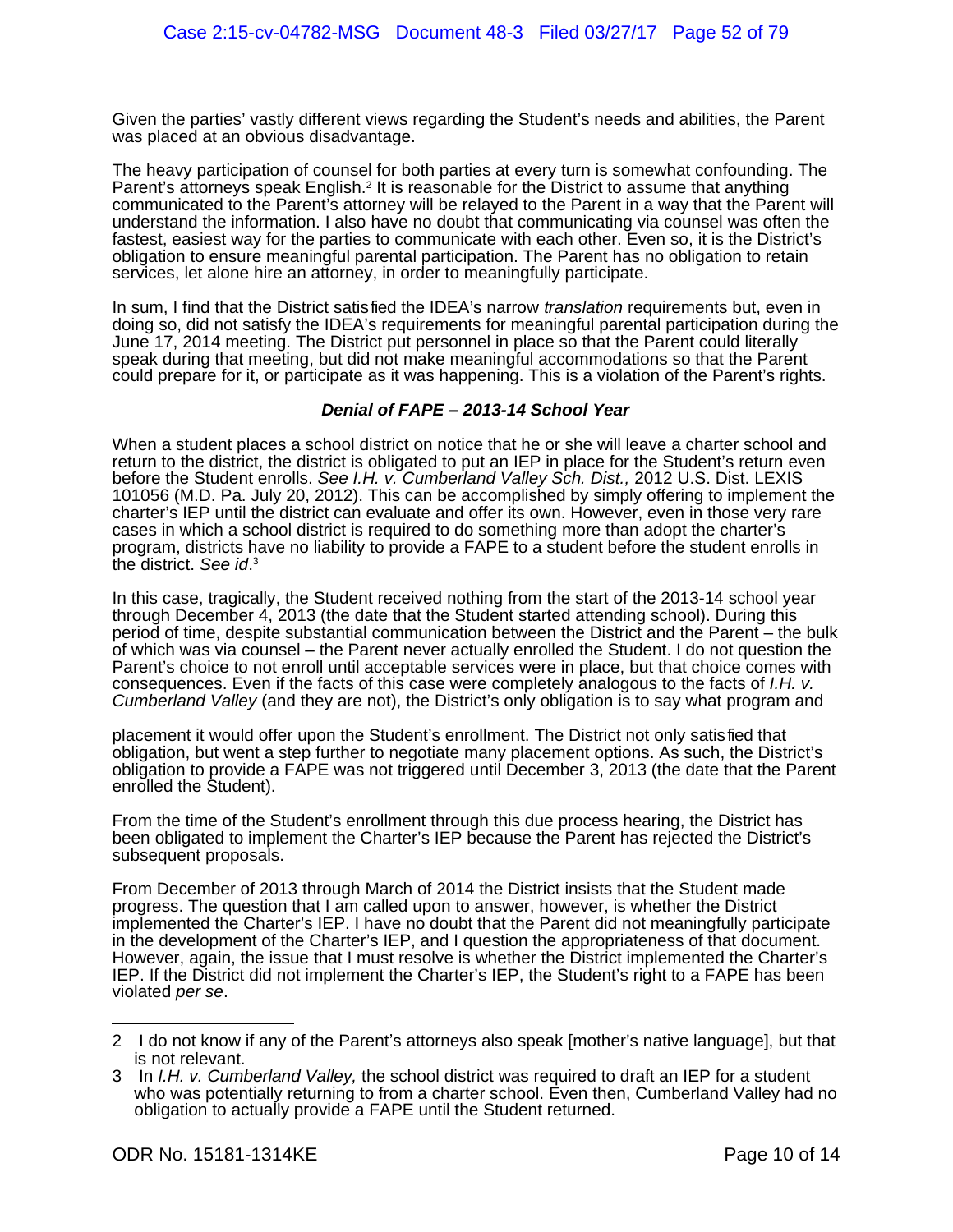In this case, there is evidence that the District placed the student into learning support classes. There is no evidence that the District provided any of the services explicitly required by the Charter's IEP. Technically, it is the Parent's burden to establish what the District did not do. In this case, the near-absolute lack of persuasive evidence suggesting that the Charter's IEP was implemented is more than ample proof of the District's inaction.

This does not imply that the District made no effort to educate the Student. The record is to the contrary. The District placed the Student into its own program and honestly thought that it was doing right by the Student. But the District's obligation was to implement the Charter's program until it evaluated the Student and offered its own program. The District's failure to implement the Charter's program from December 3, 2013 through the end of the 2013-14 school year is a violation of the Student's right to a FAPE.

The exception to the foregoing is the period of time during which the Student received homebound instruction after [redacted]. Although there is no extensive record about the Student's actual ability to attend school immediately after [that event], none is needed. It was appropriate for the District to offer homebound instruction, and the District cannot be faulted for any failure to implement the Charter's IEP during this time.

#### **Appropriateness of the District's Evaluation**

The District's evaluation was inappropriate because it was conducted in English only. Per FF #4, English is not the language most likely to yield accurate information about the Student. Rather, permitting the Student to hear questions in both English and [mother's native language], and allowing the Student to respond to questions in English, [mother's native language], or both is the "language" that will yield the most accurate information.

Although this finding is based on the totality of the record, I make special note of the testimony of an independent, bilingual evaluator who assessed the student on behalf of the parent and at the District's expense. This was the only person who testified who is bilingual and who evaluated the Student. The District's evaluators spoke English only, and consulted with bilingual evaluators prior to evaluating the Student in English. This consultation did not give the District's evaluators any ability to determine how restricting the Student to English impacted upon the

Student's ability to communicate. Further, none of the District's bilingual evaluators evaluated the Student. Their conclusion that a bilingual evaluation was not necessary is both conclusory and, as presented in this case, mostly hearsay.

The record reveals that there are [mother's native language], versions of some common, standardized assessments. These [mother's native language], versions are not literal translations, but a [mother's native language], version normed against a [mother's native language], speaking sample population. When administering either the English or [mother's native language], tests, translating or interpreting questions and answers from language to language is (generally) a volition of testing protocols. Yet this is precisely the sort of deviation in form that the IDEA contemplates. Deviation for the purpose of getting accurate information is not only permitted, but required.

Whenever deviating from standardized testing protocols, evaluators are wise to proceed with extreme caution. Deviation, and the reason for it, must be explicitly noted in the final evaluation report. Also, the deviation must be carefully considered when an evaluator interprets the testing results for the purposes of providing a diagnosis or educational recommendations.

In sum, the District failed to evaluate the Student in the language most likely to yield accurate information, and failed to make necessary deviations from testing protocols to enable testing in that language. As a result, the District's evaluation was inappropriate, even assuming that all other requirements of 20 U.S.C. § 1414 were met.

#### **Intellectual Disability**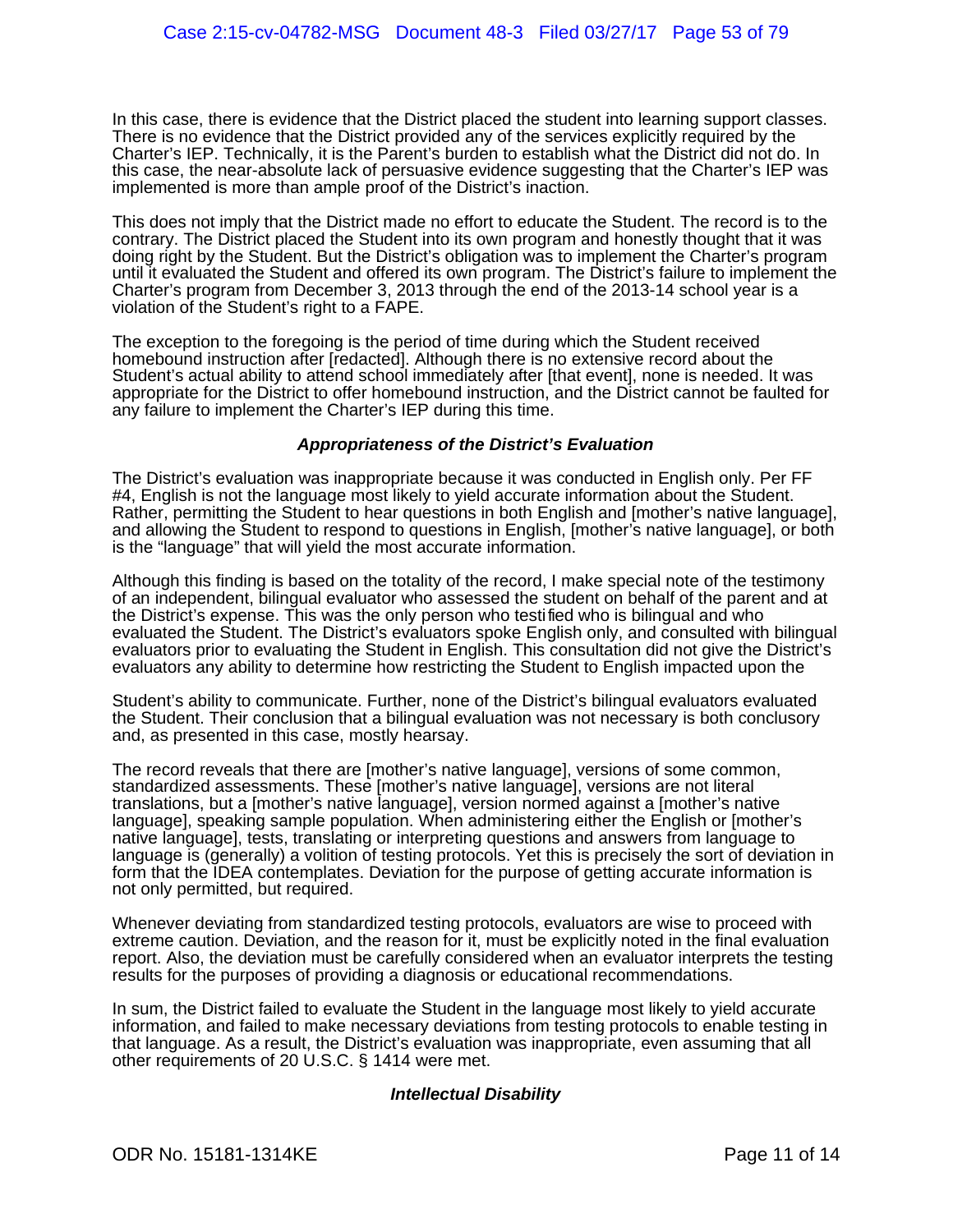In substance, any student's eligibility category is not determinative of what services the student will receive. Programming is driven by need, not by label. This applies even to students with an intellectual disability. However, unlike the other disability categories, students who are classified as having an ID receive enhanced protections in disciplinary proceedings, and are evaluated more frequently.

I do not discount the mental toll that hearing an ID diagnosis puts on parents. In this case, to hear those words for the first time at the Student's age was no doubt shocking to the Parent. The Parent's legitimate surprise, however, is not a factor in determining whether the District applied the proper disability category.

In this case, the only evaluations concluding that the Student has an ID are the District's evaluations. I have concluded that the District's evaluations are inappropriate. Consequently, the ID label must be removed immediately.

Both parties should note that my determination is based exclusively on the inappropriateness of the District's evaluation. It is possible that an appropriate evaluation could conclude that the Student is a student with an ID. I find only that no such evaluation has occurred.

#### **Denial of FAPE – 2014-15 School Year**

The District was obligated to implement the Charter's IEP until it evaluated the Student and offered its own. After evaluating the Student, the District offered an IEP with a NOREP on June 17, 2014. That IEP was inappropriate.

The District's IEP was based on the District's evaluation. The District's evaluation was not calculated to yield accurate information about the Student. An IEP can only be as good as the evaluation upon which it is based. The IEP in this case is inappropriate as a matter of law, because it was based upon an inappropriate evaluation.

The fact that the District's only evaluation of the Student is inappropriate compels the conclusion that all subsequently offered programs are inappropriate for the same reason. This makes the District's subsequent offers irrelevant to show mitigation.

#### **Current Placement**

The issue of where the Student should go to school, and what services the Student must receive, are properly before me. I have concluded that the District's evaluations of the Student were not appropriate and, as a result, the District's placement offers were not appropriate as a matter of law.

The Parent urges that I should determine that IEE was appropriate, and that I should compel the District to offer what the IEE recommends. I decline to do so. LEAs are obligated to consider IEEs, they are not obligated to adopt them as their own. However, the IEE in this case satisfies the deficiencies of the District's evaluation. The District, therefore, is free to either adopt the IEE and modify its IEP accordingly. The District may also consider the IEE and reevaluate the Student in accordance with this decision. Either way, the ID label must be removed unless or until an appropriate evaluation yields a conclusion that ID is the proper classification for the Student.

#### **Remedies**

For reasons articulated above, the Student was denied a FAPE during these periods of time: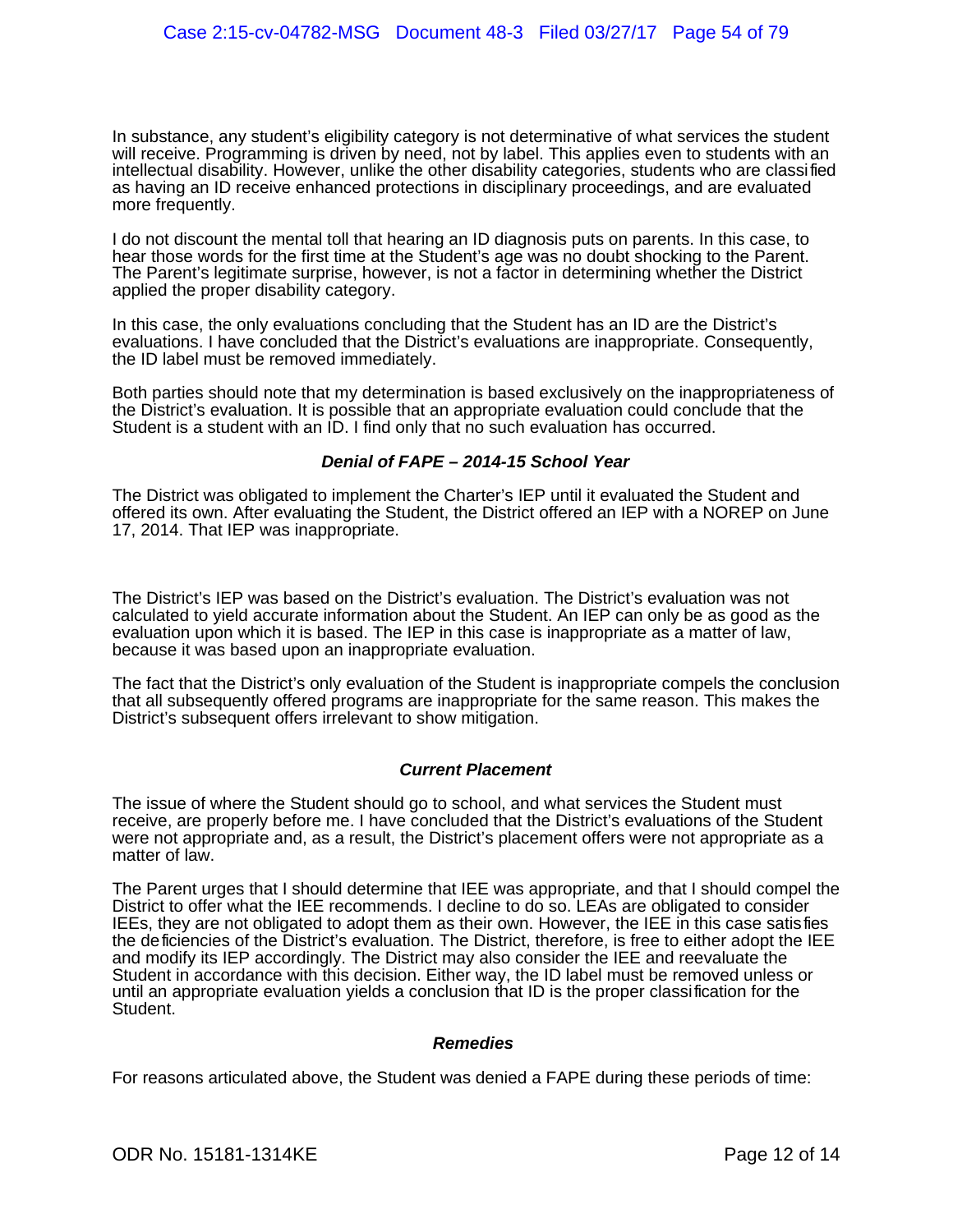- December 4, 2013 through April of 2014
- May of 2014 through the end of the 2013-14 school year
- • The start of the 2014-15 school year through the present (ongoing).

Prior to June 17, 2014, the denial of FAPE was based on the District's failure to implement the Charter's IEP. With no better evidence, I find that the portions of the IEP that were not provided come to 37 hours per month (33 hours per month of counseling in a counselor's office and 1 hour per week of social skills training), or 1.85 hours per school day.

After June 17, 2014, the denial of FAPE was based on the District's offer of programming based on inappropriate evaluations. From the time of the District's own offer forward, the Charter's IEP sheds no light on a compensatory education award. The standard is either what services it will now take to remediate the Student, or how much the District failed to offer. With little evidence to conduct the calculation either way, I find that the Student was denied 2.5 hours of compensatory education per school day from June 17, 2014 though the present.

In addition, the Parent was denied meaningful participation during one IEP meeting. The IDEA explicitly makes violation of meaningful participation rules a *substantive* violation. 20 U.S.C. § 1415(f)(3)(E)(ii)(II). Compensatory education is the remedy for substantive violations.

Neither party presented evidence as to how much compensatory education is owed to the Student to compensate for the parental participation violation on its own. It could be argued that this lack of evidence indicates that compensatory education should not be awarded at all, given the Guardian's burden of proof. I decline to reach this conclusion. In the absence of better evidence, I look to the meeting that the Parent could not meaningfully participate in and award one (1) additional hour of compensatory education as a remedy.

Regardless of whether the Student's absences should have been excused or unexcused, in this case I find that the District is not liable to provide services when the Student does not attend

school. Compensatory education shall be awarded only on the days that the Student actually attended school, or will attend school until a FAPE is offered.

The Parent may decide how the hours of compensatory education are spent. The compensatory education may take the form of any appropriate developmental remedial or enriching educational service, product or device. The Compensatory education shall be in addition to, and shall not be used to supplant, educational and related services that should appropriately be provided through the Student's IEP, or via dual enrollment or equitable participation should the Student remain in private school, to assure meaningful educational progress.

#### **ORDER**

Now, May 26, 2015, it is hereby **ORDERED** as follows:

- 1. The Intellectual Disability classification shall be immediately removed from any IEP offered by the District.
- 2. The District may either adopt the Parent's IEE as its own evaluation, or may propose a reevaluation of the Student consistent with this order. If choosing to reevaluate, the District must complete its evaluation and offer programming expeditiously.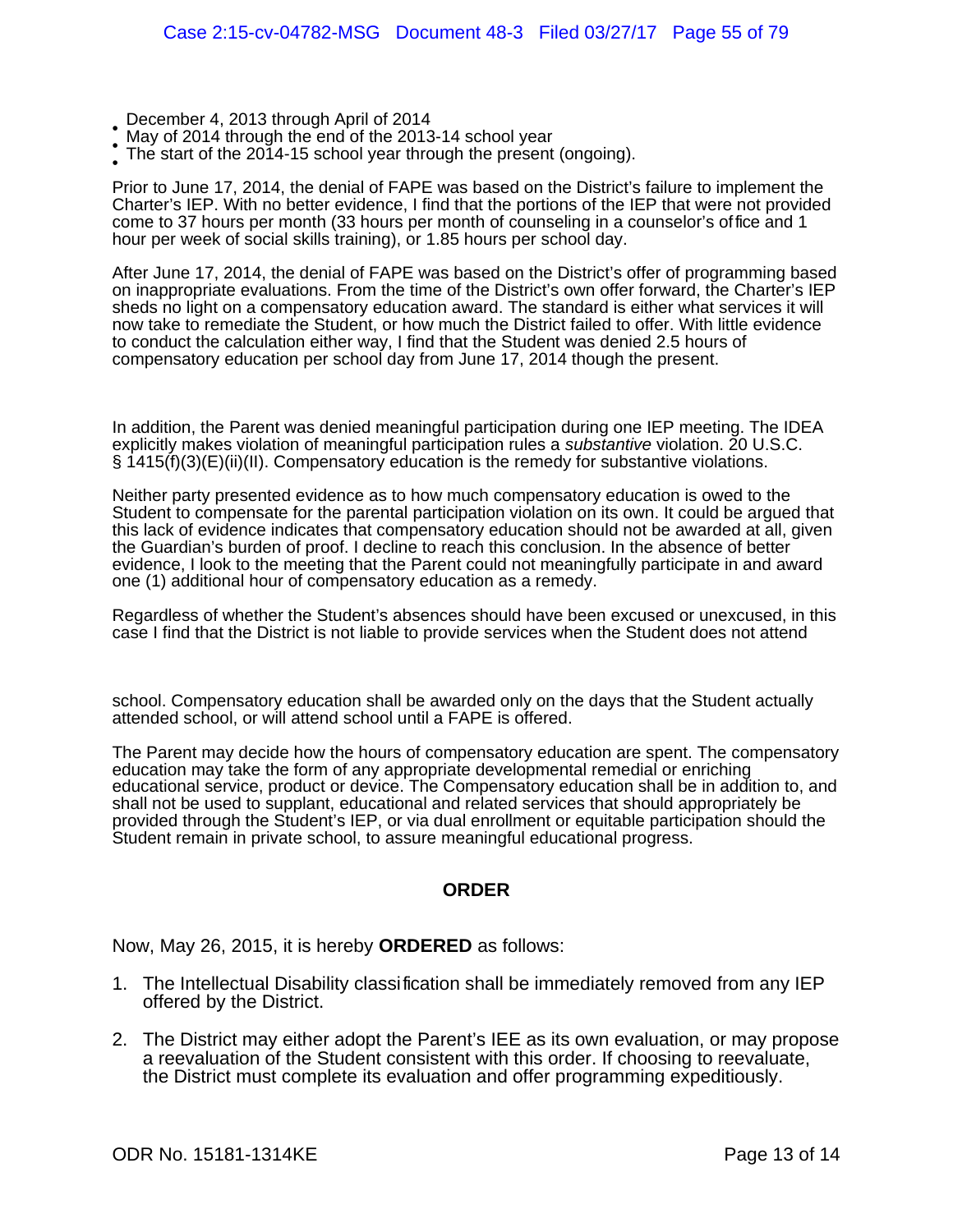- 3. The Student was denied a FAPE as described above.
- 4. The Parent was denied meaningful parental participation as described above.
- 5. The Student is awarded 1.85 hours of compensatory education for each day that the Student attended school between December 4, 2013 and June 17, 2014, excluding the period during which the Student received homebound instruction in April of 2014.
- 6. The Student is awarded 2.5 hours of compensatory education for each day that the Student attended school between June 17, 2014 and the present.
- 7. The Student is awarded one (1) hour of compensatory education to remedy the denial of meaningful parental participation during the June 17, 2014 IEP meeting.
- 8. Compensatory education is subject to the limitations described above.
- 9. Compensatory education shall continue to accrue at the rate of 2.5 hours for each day that the Student attends school after the date of this order until the District proposes programming in accordance with #2 of this order.

It is **FURTHER ORDERED** that any claim not specifically addressed in this order is **DENIED** and **DISMISSED.**

#### /s/ Brian Jason Ford HEARING OFFICER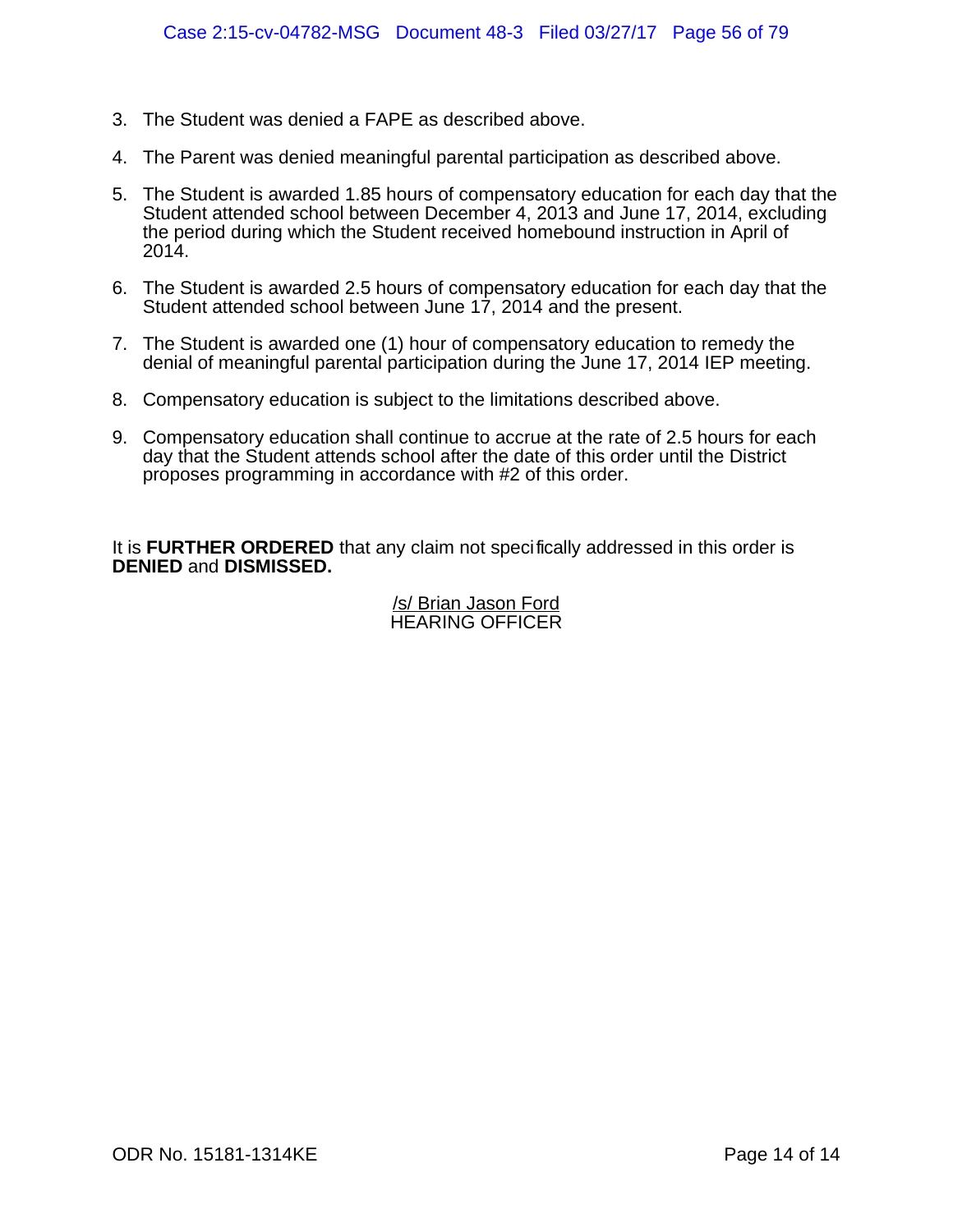Case 2:15-cv-04782-MSG Document 48-3 Filed 03/27/17 Page 57 of 79

## **EXHIBIT B**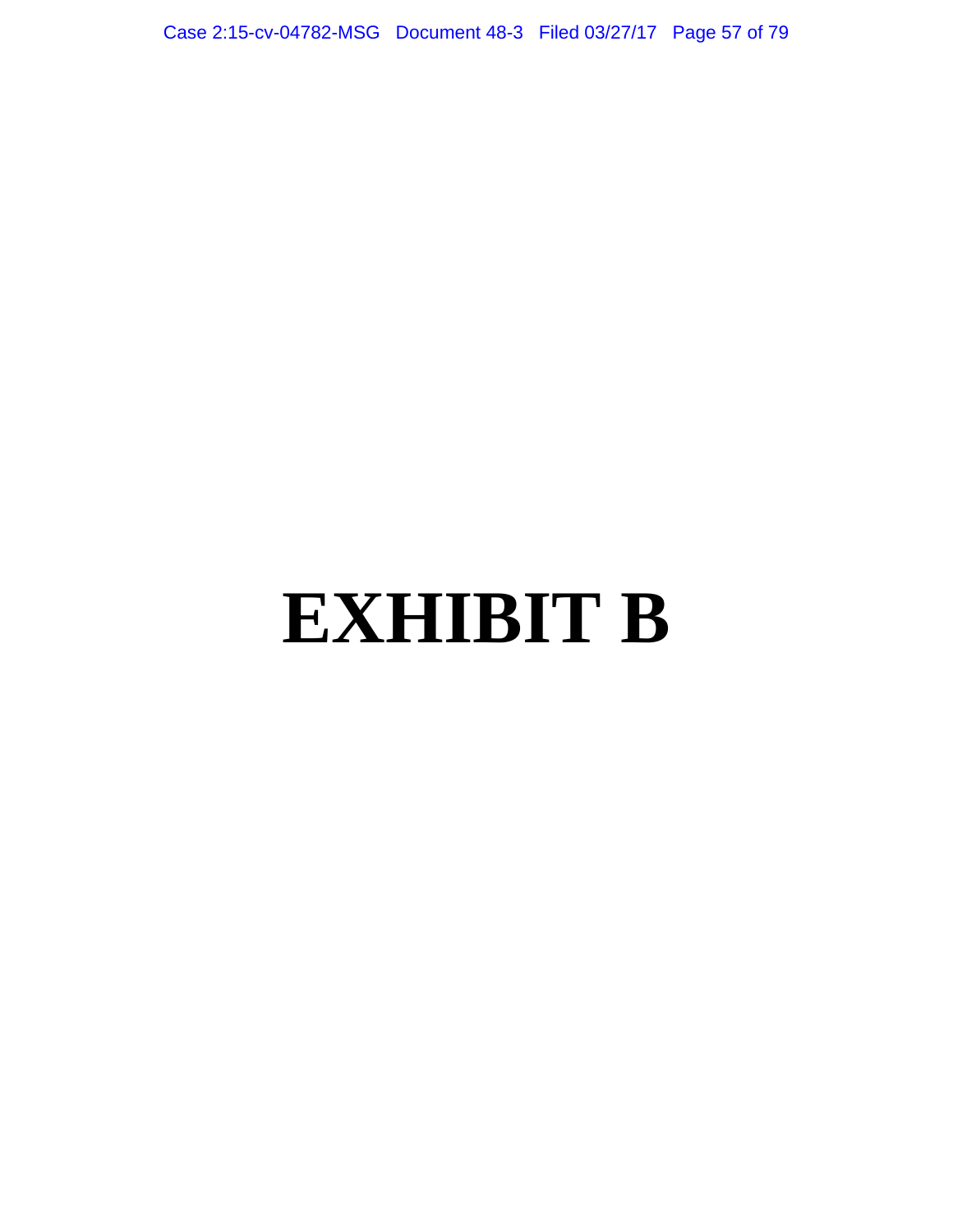**This is a redacted version of the original decision. Select details have been removed from the decision to preserve anonymity of the student. The redactions do not affect the substance of the document.**

## Pennsylvania Special Education Hearing Officer

#### DECISION

Child's Name: A.G.

#### Date of Birth: [redacted]

Dates of Hearing: 7/28/2014, 7/29/2014, 8/1/2014, 9/3/2014, 9/4/2014, 9/5/2014, 9/29/2014, 9/30/2014, 10/1/2014, 10/2/2014, 11/3/2014, 11/7/2014, 11/10/2014, 11/12/2014, 1/21/2015, 1/22/2015, 1/23/2015, 1/26/2015, 1/27/2015, 1/28/2015, 1/30/2015, 2/23/2015, 2/27/2015, 3/17/2015, 3/23/2015, 3/25/2015, 3/26/2015, 3/31/2015, 4/6/2015 and 4/7/2015

#### CLOSED HEARING

#### ODR File No. 15166-13-14

#### Parties to the Hearing: Representative:

Parents Parent[s]

Local Education Agency Philadelphia City School District Office of General Counsel Philadelphia, PA 19130

Date Record Closed: May 4, 2015 Date of Decision: May 26, 2015 Hearing Officer: Mr. Brian Ford Esq.

Parent Attorney Sonja Kerr Esq. Public Interest Law Center 1709 Benjamin Franklin Parkway, 2nd Floor Philadelphia , PA 19103 215-627-7100 x 229 LEA Attorney Heather Matejik Esq. Fox Rothschild LLP 10 Sentry Parkway, Ste. 200, PO Box 3001 Blue Bell , PA 19422-3001 610-397-4433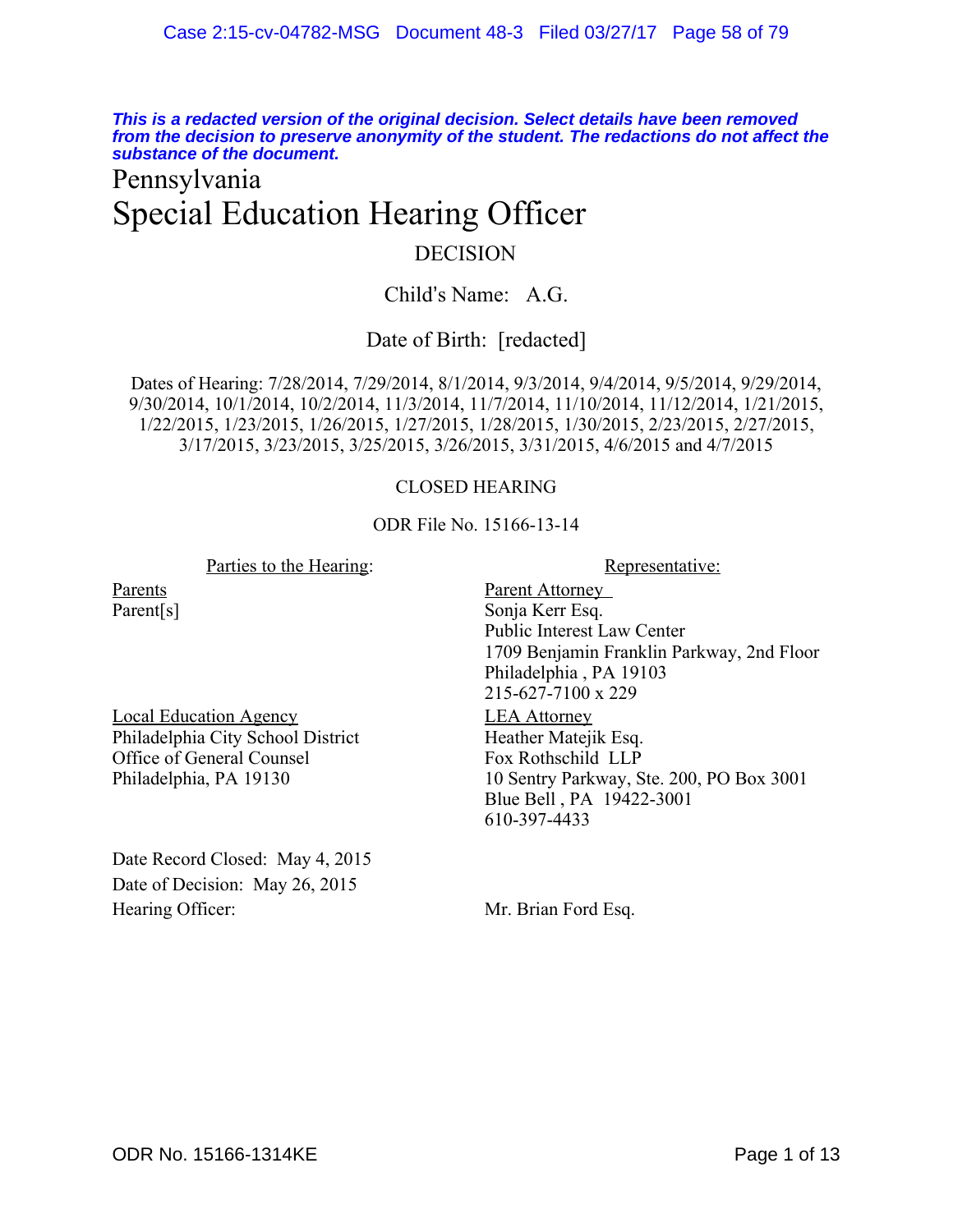#### **Introduction**

This matter arises under the Individuals with Disabilities Education Act (IDEA), 20 U.S.C. § 1400 et seq. and Section 504 of the Rehabilitation Act of 1973 (Section 504), 34 C.F.R. Part 104.4. It is the companion to the case at ODR No. 15181-1314KE. Both hearing were heard together.

The Parent, who speaks [a language other than English], alleges that the District violated the Parent's right to meaningfully participate in meetings concerning the provision of FAPE to the Student. The Parent also alleges that the District violated Child Find, failed to provide an appropriate IEP, and denied the Student a FAPE.

#### **Issues**[1](#page-69-0)

- 1. Did the District violate its Child Find responsibilities?
- 2. Did the District deny the Guardian's right to meaningful parental participation?
- 3. Did the District violate the Student's rights by failing to provide an appropriate IEP or Section 504 plan?
- 4. Is the Student entitled to compensatory education?

#### **Findings of Fact**

The very large record of this hearing and its companion case was carefully reviewed in its entirety. In special education due process hearings, there is a world of difference between what is technically admissible and what is truly necessary to resolve the issues presented. I have limited my findings of fact to what is necessary to resolve the parties' dispute.

- 1. "Interpretation" describes the act of restating spoken language in a different language. Interpretation can either be simultaneous (in which the interpreter restates the communication as it is said) or consecutive (in which the interpreter restates the communication just after it is said).
- 2. "Translation" describes the act of re-writing a document in another language.
- 3. "Sight translation" describes the act of reading text in one language out loud in another language.
- 4. The Student's native language is [not English]. The Student has limited English proficiency.
- 5. The Guardian is the Student's legal guardian and "parent" for purposes of the IDEA.
- 6. The Guardian's native language is [not English]. The Guardian has limited English proficiency.

#### **January 2011 to November 2012**

<span id="page-69-0"></span>1 The issues identified flow from the Guardian complaint and opening statement. The Complaint includes claims regarding the District's systemic practices, which were dismissed at the start of this hearing, and a demand for IEE reimbursement that is now moot. The Complaint does not include a demand for compensatory education. The Guardian argued at the hearing that if the District was permitted to present evidence of mitigation arising after the hearing was requested, the Guardian must also be permitted to include demands that were not apparent at the time that the Complaint was filed. I accept this argument, as the Guardian presents a new remedy, not a new issue, entitlement to which was not clear when the Complaint was filed.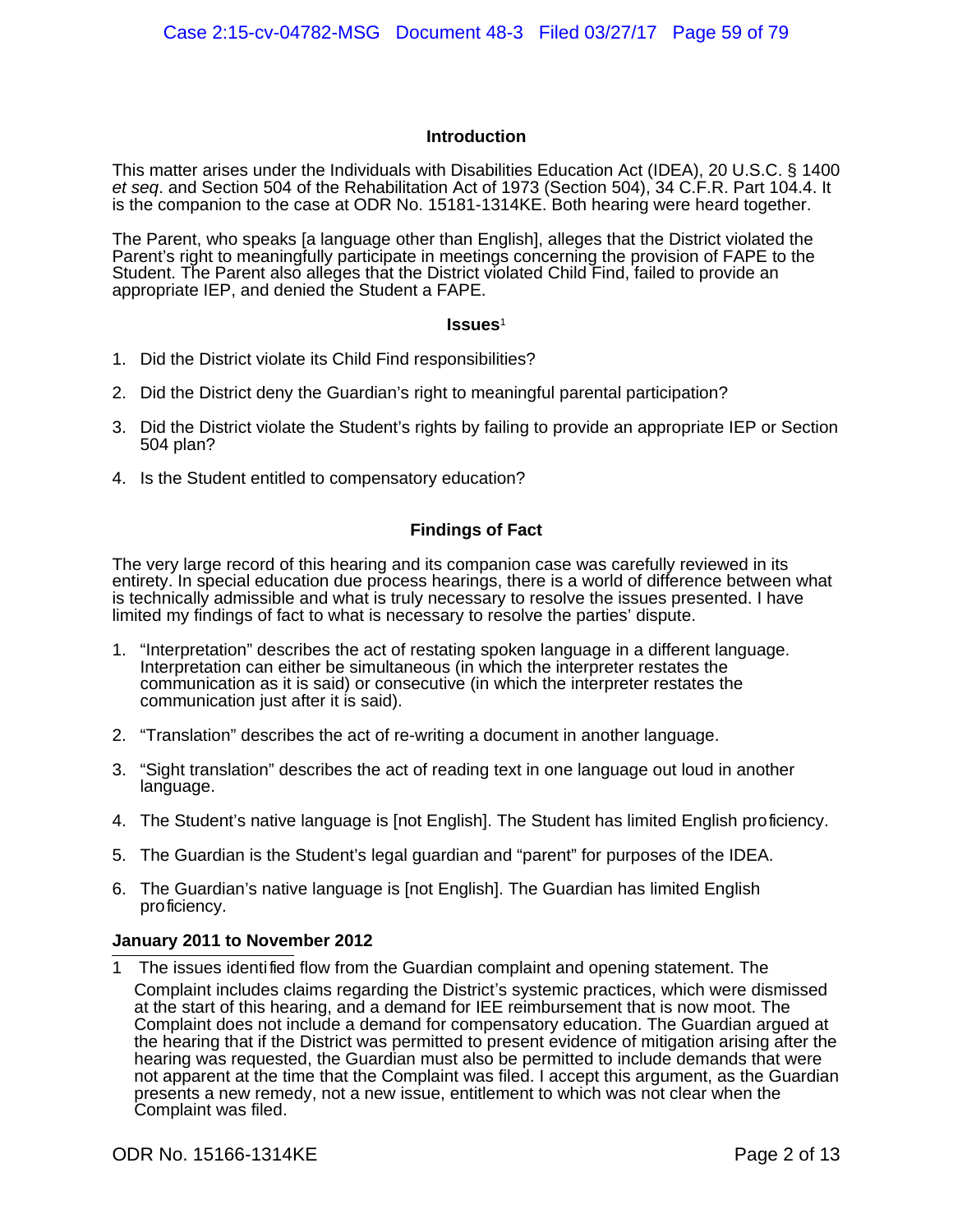- 7. The Student first arrived in Philadelphia from [another country] in January of 2011. NT 32, 832.
- 8. The student enrolled in 7th grade at [redacted parochial school] from February 21, 2011 until March 30, 2011 S-42. The Student lived with the Student's [relative] during this time.
- 9. From March 30, 2011 through sometime shortly prior to November 5, 2012, the Student moved back to the [other country]. The Student did not attend school while in the [other country].

#### **November 2012 to February 2013**

- 10. When the Student came back to Philadelphia, the Student lived with [another relative], who was [the Student's] guardian at that time.
- 11. On November 5, 2012, the Student enrolled in the District and was placed into [a District] High School. S-29, S-30.
- 12. The Student stopped attending school on February 8, 2013. S-29.
- 13. During the 57 school days between the Student's enrollment and withdraw, the Student was absent or late on 28 days. S-29.
- 14. While enrolled at [the high school], the Student spent 90 minutes per day in English for Speakers of Other Languages (ESOL) classes.
- 15. The District did not identify the Student as in need of special education or propose to evaluate the Student to determine a need for special education while attending [the high school].

#### **February 2013 to October 2013**

16. On or around February 8, 2013, the Student moved back to the [the other country] and stayed there for about a year. NT 836.<sup>[2](#page-70-0)</sup>

#### **October 2013 to End of 2013-14 School Year**

- 17. On October 25, 2013, the Student re-enrolled in the District. The Student was re-enrolled by the Guardian, who had become the Student's legal guardian.
- 18. Upon re-enrollment, the Student was placed in [a second] High School. From enrollment through the end of the school year, there were 148 days. The student was late or absent during 97 of those days. S-29.
- 19. At [the second High School], the Student was placed in ESOL classes for three periods per day. While the Student attended, teachers reported that the Student was able to comprehend the classroom instruction and participate appropriately. S-29, NT 1839, 1851.
- 20. On March 28, 2014, the Guardian presented a letter and Court Order to [the second High School] staff. In the context of an IDEA proceeding, these documents are tantamount to a written request for a special education evaluation. S-22, S-23.

<span id="page-70-0"></span><sup>2</sup> The timeline of the Student's travels to and from the [other country] were highly disputed. I find the Student's testimony regarding the Student's own whereabouts to be the most persuasive. While testifying, the Student was forthright and honest about what the Student could and could not remember. The Student is commended for this notable candor.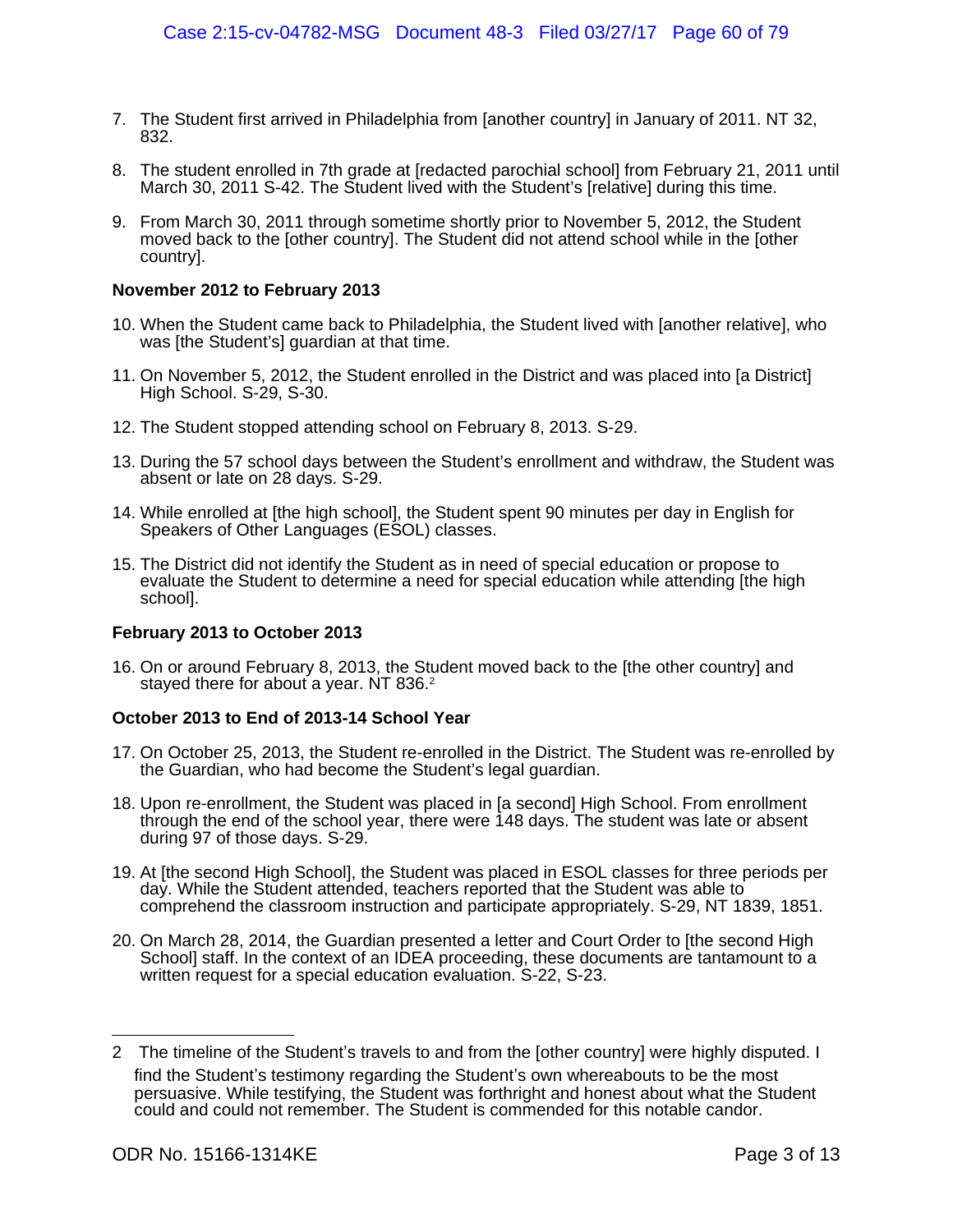- 21. On April 4, 2014, the District sent a permission to evaluate form (PTE), to the Guardian, seeking consent to conduct a special education evaluation. S-19. The PTE was sent in English. The Guardian denies receiving the PTE, but recalls attending meetings concerning the evaluation request.
- 22. Between April of 2014 and the end of the 2013-14 school year the Student was absent or late about 40 times. The Student's attendance was such an issue that some of the Student's teachers wondered if the Student had withdrawn from school. S-29, NT 1840-1846.

#### **Summer of 2014**

- 23. On June 23, 2014 the Guardian requested this due process hearing.
- 24. The District employs Bilingual Counseling Assistants (BCA) who, among other job duties, provide interpretation services. NT 14014-1405.
- 25. The Parties communicated, mostly via counsel, in the summer of 2014. It was agreed that the District would fund an independent educational evaluation for the Student conducted by a bilingual evaluator selected by the Guardian.
- 26. The IEE was completed on July 17, 2014 and was provided to the District shortly thereafter. The evaluator concluded that the Student was eligible for special education as a student with a specific learning disability (SLD). S-15.
- 27. The IEE mentions that the Student was scheduled for surgery during the week of July 21, 2014, to address an issue with the Student's knee. According to the independent evaluator, the Student's knee never developed properly. Id.
- 28. The Student by that time had been diagnosed with Blount's Disease, a condition that causes [a physical condition] and, in some cases, pain. Blount's Disease is corrected though a complex surgical procedure followed by intense physical rehabilitation, both of which can be painful. During rehabilitation, the patient's bones are screwed into a brace, which is adjusted during rehabilitation and ultimately removed.
- 29. The Student was first diagnosed with Blount's Disease sometime in 2014. NT 3268.
- 30. There is no preponderant evidence on the record to suggest when the Student first started experiencing the symptoms of Blount's Disease. The symptoms can appear in childhood or adolescence, and may progress rapidly. There is no preponderant evidence that anybody at [the second High School] noticed a problem with the Student's mobility prior to the summer of 2014. There is no preponderant evidence that the Guardian or Student alerted the District to the Student's condition prior to the IEE. NT, passim.
- 31. According to the Student's surgeon, the Student's case of Blount's Disease may not have been readily apparent to a layperson. NT 3268-3278.
- 32. The Student did not have surgery during the week of July 21. Some testimony indicates that the District was under the impression that the Student had surgery during the week of July 21 up until the start of the 2014-15 school year.
- 33. On August 18, 2014, in response to the IEE, the District issued a Notice of Recommended Educational Placement (NOREP) and another PTE. Both documents were provided in English and in Spanish. The purpose of the NOREP was to obtain parental consent to provide specially designed instruction in the areas of literacy and mathematics as a stopgap until a full IEP could be developed. Literacy and math are areas identified in the IEE. The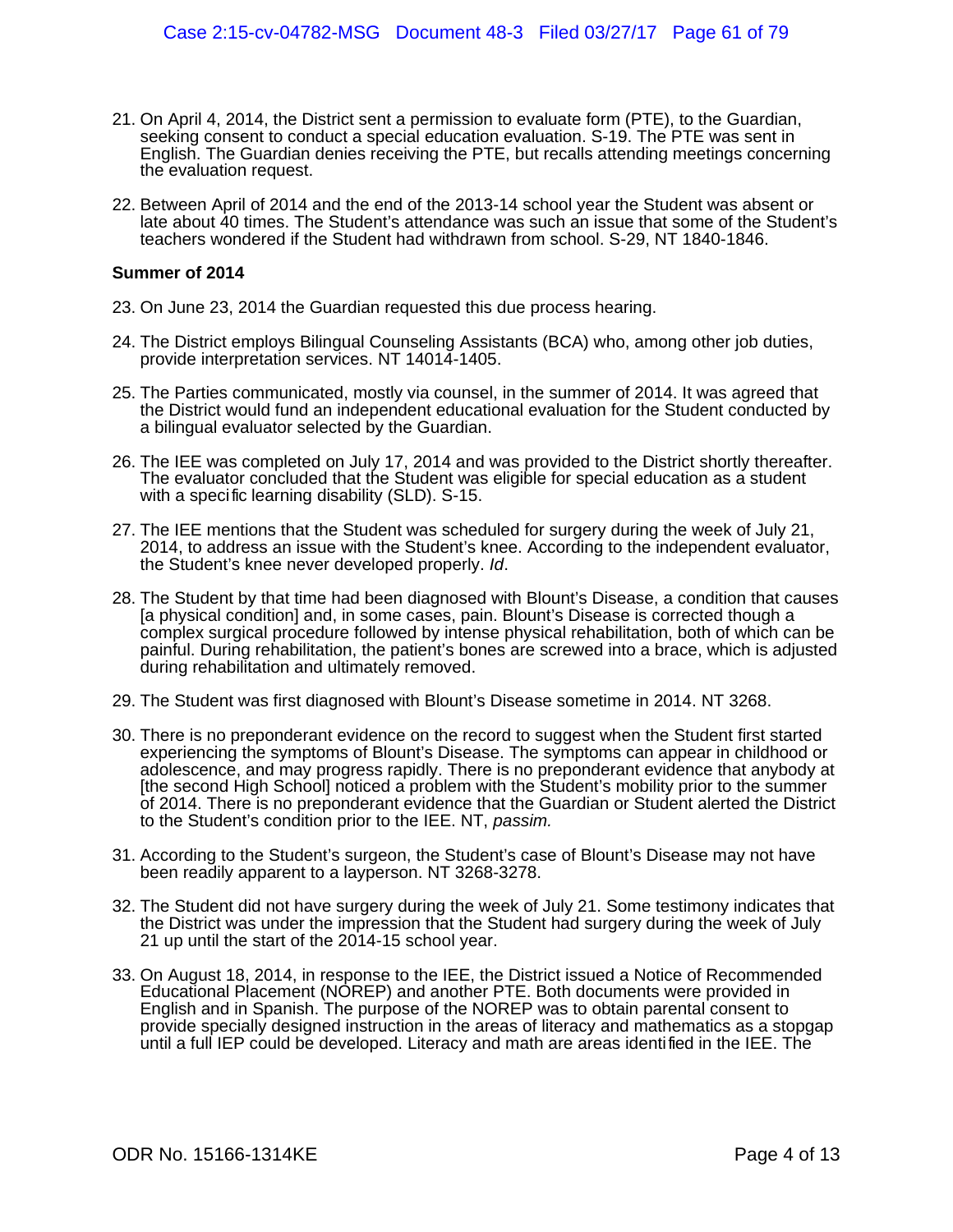purpose of the PTE was to both enable the District to review and consider the IEE<sup>[3](#page-72-0)</sup>, and to conduct a bilingual speech evaluation recommended in the IEE. S-10.

### **2014-15 School Year**

- 34. During the summer and early fall of 2014, the District and Parents continued to meet and negotiation via counsel. Several placement options for the 2014-15 school year were discussed. Ultimately, it was agreed that the Student should attend the [a] Learning Academy (LA), which is housed within [a third] High School.
- 35. LA is a program primarily for students who have just immigrated to the United States from other countries and have little to no English. LA is an ESOL placement, not a special education placement. However, the District can provide special education to LA students.
- 36. The Student had surgery to correct Blount's Disease just a few days after the start of the 2014-15 school year. The District was not immediately informed about the Student's surgery, but was aware of the Student's absence from school. The District was notified about the surgery in late September of 2014. NT 2069, 2685.
- 37. On October 6, 2014, the District provided forms in English and [Guardian's native language] so that the Student could receive homebound instruction. S-6. It is not clear whether these forms were provided just before or just after the Guardian presented a doctor's note requesting homebound services. S-6. Regardless of the timing, the District informed the Guardian that the doctor's note was insufficient, and gave the Guardian the proper forms in both English and [Guardian's native language].
- 38. On October 6, 2014, the District also sent forms in English and [Guardian's native language] inviting the Parent to an IEP meeting. The purpose of the meeting was to review the District's reevaluation report ("RR" - mostly a copy of the IEE plus the bilingual speech evaluation), and to draft an IEP. S-6.
- 39. The IEP meeting convened as scheduled on October 16, 2014. A [Guardian's native language] speaking BCA was in attendance, as was the Guardian and counsel for both parties. S-44.
- 40. The District had a copy of its RR translated into [Guardian's native language] and provided that the Guardian. S-44.
- 41. The District agreed with the IEE's conclusion that the Student was a student with a disability, specifically SLD, as evidenced by the Student's deficits in literacy and mathematics. S-3. The District disagreed with the IEE's conclusion that the Student should be placed in either 11th or 12th grade. Id.
- 42. The IEE recommended placement in 11th or 12th grade in consideration of the Student's age and to (in essence) foster the Student's positive perception of both school and the Student's own abilities. Through March of 2015, the District refused this recommendation on the basis that grade placement was only available to students who earned sufficient credits, and the Student was lacking credits for an 11th or 12th grade placement. S-1, S-3, NT 1730- 1731.
- 43. From October 16, 2014 onward, the District has consistently proposed that the Student should graduate on IEP goals, as opposed to academic credits. See, e.g. S-1. The Student's principal testified that students who graduate on IEP goals could be placed into any grade,

<span id="page-72-0"></span><sup>3</sup> It is a common misconception that LEAs need any further consent to "review" or "consider" evaluations that are handed to them by parents. If review and consideration prompts the need for more testing, further consent must be sought. This distinction is not entirely pertinent to this case, as the District proposed a speech evaluation in the August 18, 2014 IEE.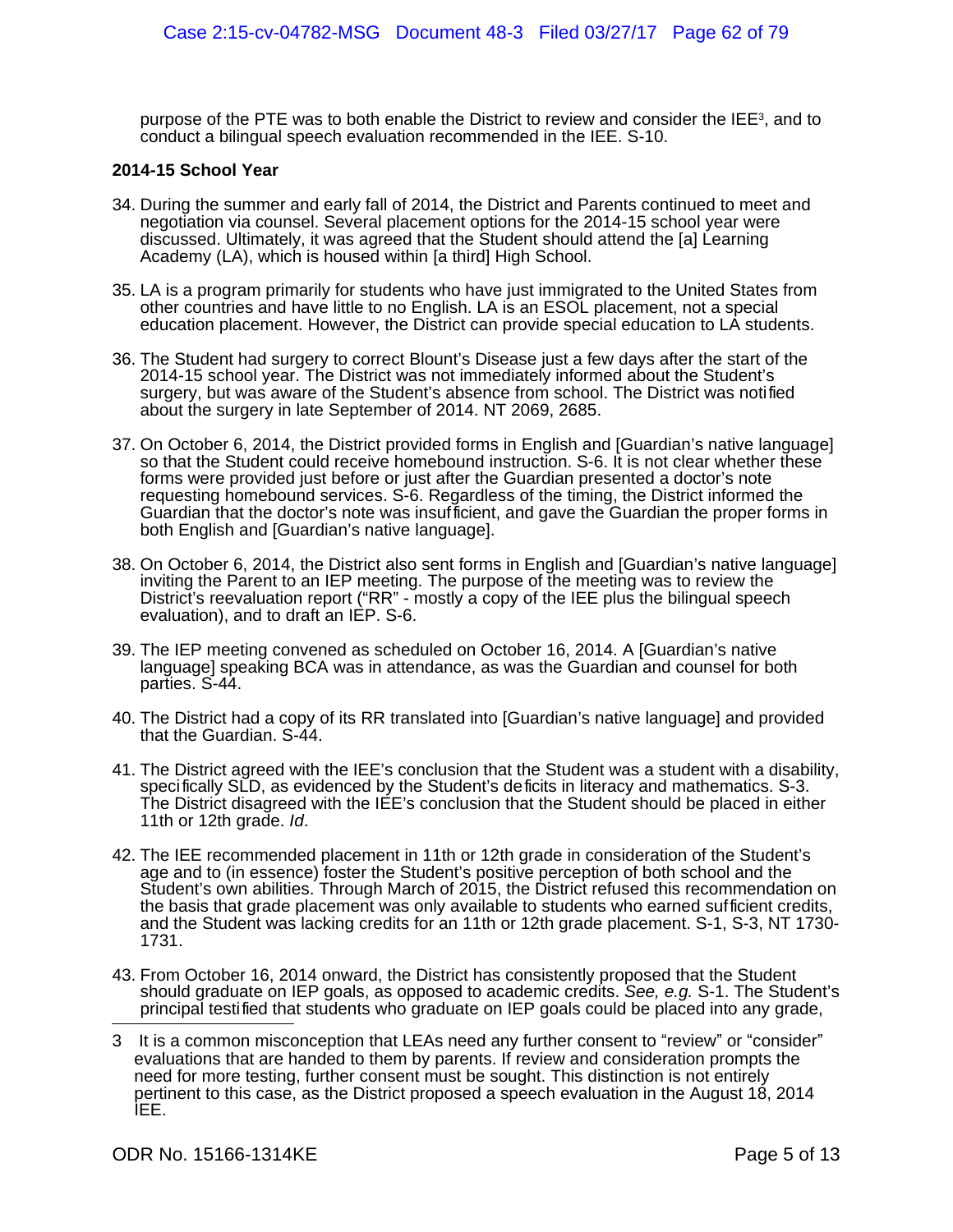regardless of academic credits. This testimony notwithstanding, the District refused to place the Student into 11th or 12th grade until May of 2015. NT 2669.

- 44. The District also disagreed with the IEE's recommendation for "private language school courses." S-3. That recommendation was based on the independent evaluator's understanding that the Student had not made progress towards mastery of English after two years with ESOL services. Id. At the time of the IEE, based on number of days of full attendance, the Student had spent less than one full school year in an ESOL (155 days).
- 45. For many of the same reasons, the District also disagreed with the IEE's recommendation to provide instruction to the Student in [Guardian's native language]. During the hearing, the independent evaluator clarified that her preference would be for the ESOL instructor to be bilingual, but that actual instruction in ESOL programming need not be in [Guardian's native language]. S-4, NT 2278-2279.
- 46. During the October 16, 2014 IEP meeting, the District maintained that LA was an appropriate placement for the Student. NT passim.
- 47. Although the District intended to discuss an IEP for the Student during the October 16, 2014 meeting, the Guardian had to leave after the evaluations were discussed and so an IEP was not discussed in the Guardian's absence. NT 1618.
- 48. On October 21, 2014 the District scheduled a second IEP meeting for October 28, 2014. Invitations were sent in English and [Guardian's native language] to the Guardian and counsel. On the October 28, 2014, the Guardian was not able to attend and the meeting was canceled. S-1, S-2.
- 49. On November 3, 2014, the Guardian returned the homebound instruction forms. S-50.
- 50. The Student's surgeon testified that the Student could have returned to school in November of 2014. NT 3279. It is not clear whether the Guardian knew this. This was never communicated to the District prior to this hearing.
- 51. On November 19, 2014, the District scheduled a third IEP meeting for December 2, 2014. Invitations were sent in English and [Guardian's native language] to the Guardian and counsel. A [Guardian's native language] speaking BCA was present at the meeting. S-54. The Guardian arrived late to the meeting and had to leave early. Consequently, the IEP team could not review the entire IEP. NT 1624-1628.
- 52. The majority of the IEP meeting on December 2, 2014 was a discussion of the Student's need for, and the District's obligation to provide, homebound instruction or instruction in the home. NT 1626, P-25. The record does not enable a definite conclusion about which terms were used during the meeting.
- 53. During the December 2, 2014 meeting, the parties agreed to meet again on December 17, 2014 (the District's fourth attempt to discuss the IEP). S-55. The District issued invitations in English and [Guardian's native language]. S-55.
- 54. The Guardian canceled the December 17, 2014 IEP meeting due to illness. S-55.
- 55. On December 22, 2014 the District issued invitations in English and [Guardian's native language] to an IEP meeting on January 6, 2015 (the District's fifth attempt to convene). The Guardian canceled the meeting due to concerns about the weather. S-55.
- 56. Pursuant to its homebound instruction policy the District offered to provide three hours per week of homebound instruction to the Student.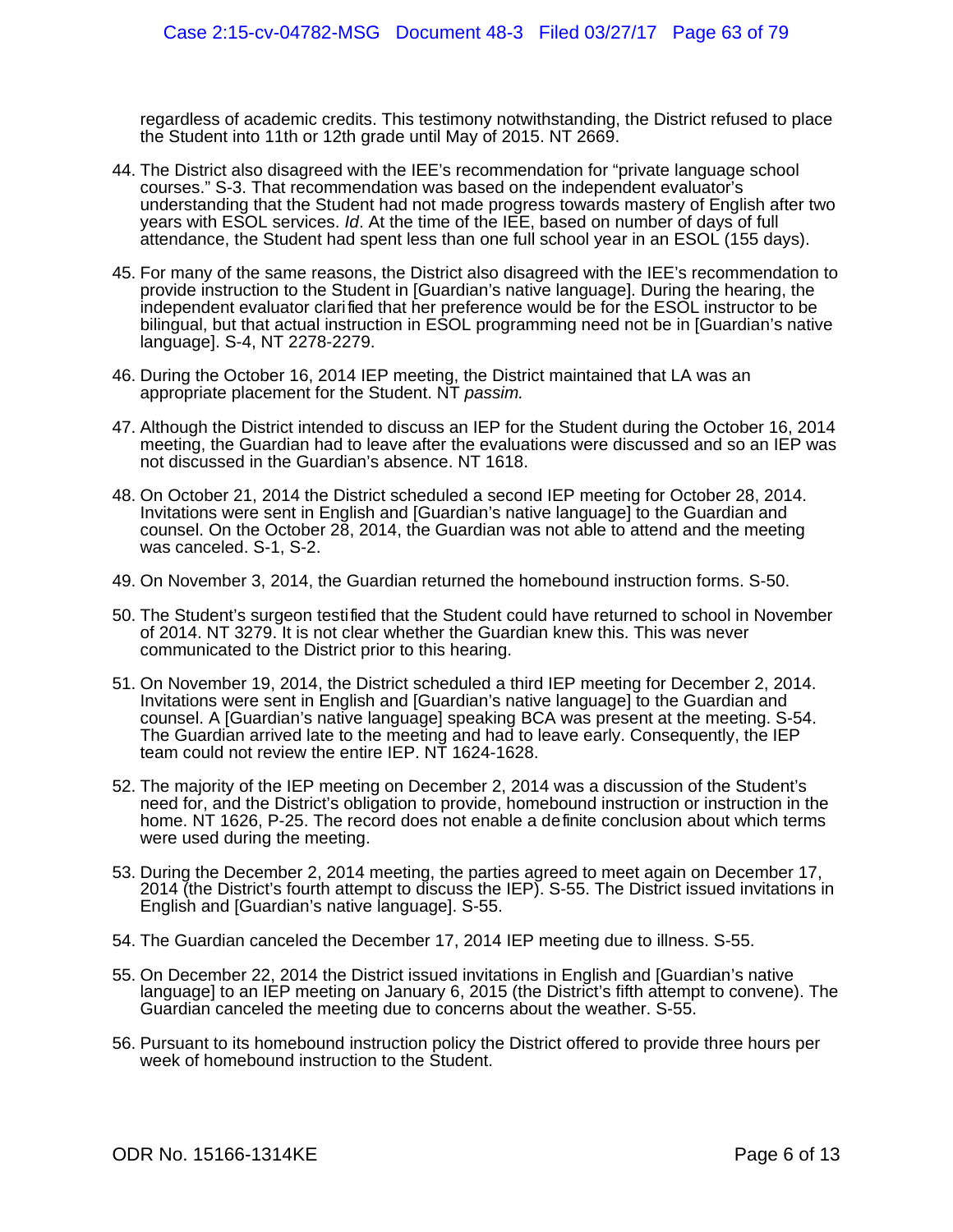- 57. The District's policy permits certain District personnel to authorize up to three hours of homebound instruction to high school students who are expected to be out of school for more than four weeks. See NT at 2046, 2102, 2640-2643.
- 58. Despite the District's policy, the District increased the Student's level of homebound instruction to four hours per week, and sometimes instructors stayed longer. As a result, from December 2014 through February 2015, the Student received 3.5 to 4.5 hours of homebound instruction per week. S-56.
- 59. In February of 2015, the Student returned to LA with bus transportation and elevator access, but with no IEP in place. S-58.
- 60. The Student's IEP team convened again in March of 2015. It is not clear if the IEP in its entirety was reviewed during this meeting, which was the District's sixth attempt to discuss the IEP. NT 2669.
- 61. Starting with the first attempt to convene the Student's IEP team in October of 2014 through its latest attempt in March of 2015, the District has always prepared a draft IEP to discuss at the meetings.
- 62. In the course of six attempts to convene the IEP team in as many months, the District did not fully translate the draft IEP into [Guardian's native language]. Rather, the District relied upon its IEP writing software to translate portions of the IEP. Specifically, in Pennsylvania, IEPs are drafted on a form promulgated through PaTTAN. The District's software translated the form, but not the content written on it. For example, the text identifying a section of the IEP as goals was translated but the goals themselves were not. The District intended to rely upon [Guardian's native language] speaking BCAs to sight translate the English portions of IEPs during IEP meetings. S-1, S-51, S-44; NT 161-167, 248, 256-258, 1614, 1625-1627.
- 63. Other than IEPs, all other IDEA documents were fully translated into [Guardian's native language].

### **Legal Principles**

### **Credibility**

During a due process hearing the hearing officer is charged with the responsibility of judging the credibility of witnesses, weighing evidence and, accordingly, rendering a decision incorporating findings of fact, discussion and conclusions of law. Hearing officers have the plenary responsibility to make "express, qualitative determinations regarding the relative credibility and persuasiveness of the witnesses". Blount v. Lancaster-Lebanon Intermediate Unit, 2003 LEXIS 21639 at \*28 (2003); See also generally David G. v. Council Rock School District, 2009 WL 3064732 (E.D. Pa. 2009).

In this case, I find that all witnesses testified to the best of their ability, relaying facts as they recalled them. To whatever extent one witness's testimony is inconsistent with another's, they legitimately remembered events differently.

As stated above, the Student's candor is both noteworthy and commendable.

### **The Burden of Proof**

The burden of proof, generally, consists of two elements: the burden of production and the burden of persuasion. In special education due process hearings, the burden of persuasion lies with the party seeking relief. Schaffer v. Weast, 546 U.S. 49, 62 (2005); L.E. v. Ramsey Board of Education, 435 F.3d 384, 392 (3d Cir. 2006). The party seeking relief must prove entitlement to their demand by preponderant evidence and cannot prevail if the evidence rests in equipoise. See N.M., ex rel. M.M. v. The School Dist. of Philadelphia, 394 Fed.Appx. 920, 922 (3rd Cir.

### ODR No. 15166-1314KE Page 7 of 13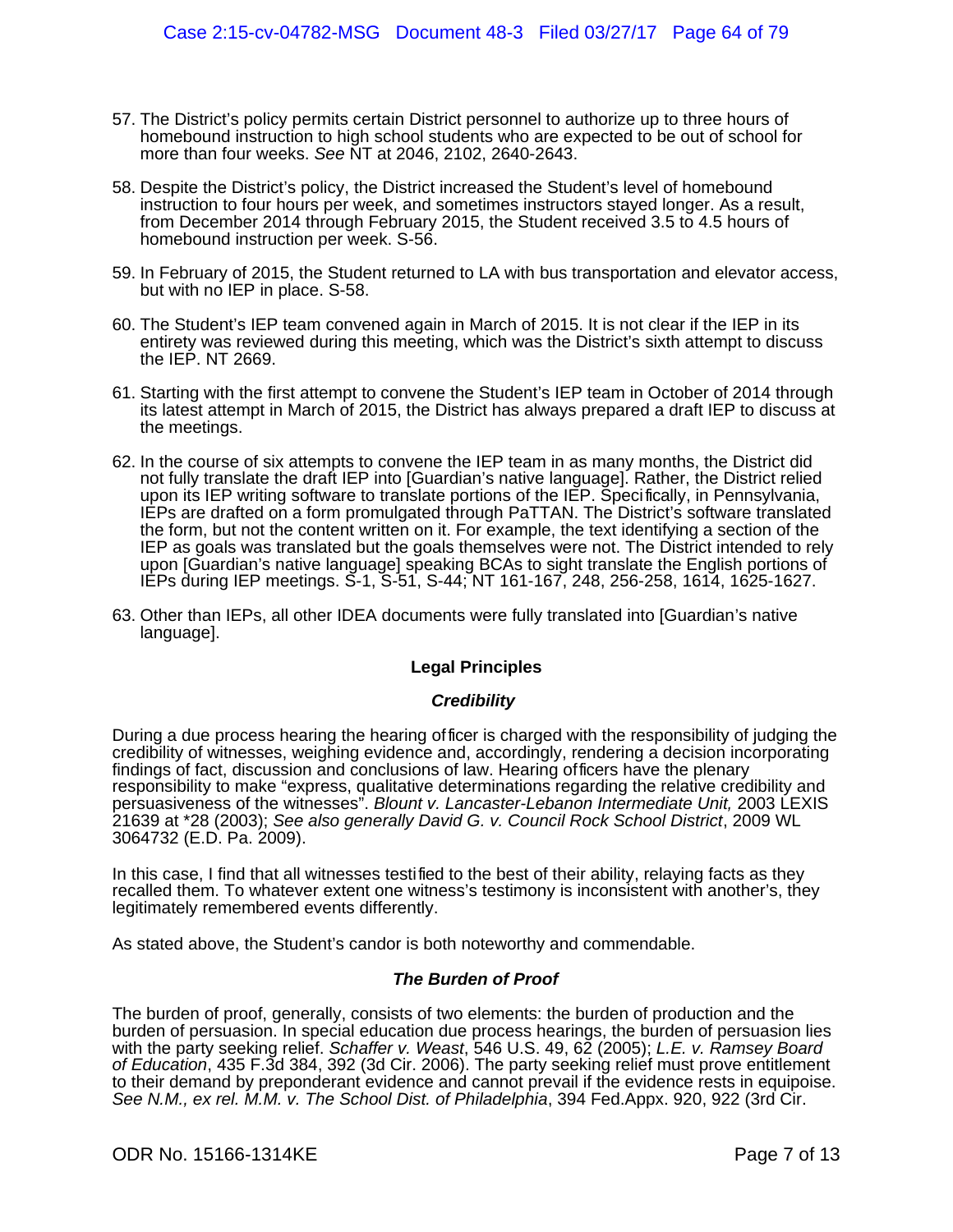2010), citing Shore Reg'l High Sch. Bd. of Educ. v. P.S., 381 F.3d 194, 199 (3d Cir. 2004). In this particular case, the Parent the party seeking relief and must bear the burden of persuasion.

### **Child Find**

The IDEA statute and regulations require school districts to have in place procedures for locating all children with disabilities, including those suspected of having a disability and needing special education services although they may be "advancing from grade to grade." 34 U.S.C. §300.311(a), (c)(1).

### **Free Appropriate Public Education (FAPE)**

As stated succinctly by former Hearing Officer Myers in Student v. Chester County Community Charter School, ODR No. 8960-0708KE (2009):

Students with disabilities are entitled to FAPE under both federal and state law. 34 C.F.R. §§300.1-300.818; 22 Pa. Code §§14.101-14 FAPE does not require IEPs that provide the maximum possible benefit or that maximize a student's potential, but rather FAPE requires IEPs that are reasonably calculated to enable the child to achieve meaningful educational benefit. Meaningful educational benefit is more than a trivial or *de minimis* educational benefit. 20 U.S.C. §1412; Board of Education v. Rowley, 458 U.S. 176, 73 L.Ed.2d 690, 102 S.Ct. 3034 (1982); Ridgewood Board of Education v. M.E. ex. rel. M.E., 172 F.3d 238 (3d Cir. 1999); Stroudsburg Area School District v. Jared N., 712 A.2d 807 (Pa. Cmwlth. 1998); Polk v. Central Susquehanna Intermediate Unit 16, 853 F.2d 171 (3rd Cir. 1988) Fuhrmann v. East Hanover Board of Education, 993 F.2d 1031 (3d Cir. 1993); Daniel G. v. Delaware Valley School District, 813 A.2d 36 (Pa. Cmwlth. 2002)

The essence of the standard is that IDEA-eligible students must receive specially designed instruction and related services, by and through an IEP that is reasonably calculated at the time it is issued to offer a meaningful educational benefit to the Student in the least restrictive environment.

### **Compensatory Education**

Compensatory education is an appropriate remedy where a LEA knows, or should know, that a child's educational program is not appropriate or that he or she is receiving only a trivial educational benefit, and the LEA fails to remedy the problem. M.C. v. Central Regional Sch. District, 81 F.3d 389 (3d Cir. 1996). Compensatory education is an equitable remedy. Lester H. v. Gilhool, 916 F.2d 865 (3d Cir. 1990).

Courts in Pennsylvania have recognized two methods for calculating the amount of compensatory education that should be awarded to remedy substantive denials of FAPE. The first method is called the "hour-for-hour" method. Under this method, students receive one hour of compensatory education for each hour that FAPE was denied. M.C. v. Central Regional, arguably, endorsees this method.

More recently, the hour-for-hour method has come under considerable scrutiny. Some courts outside of Pennsylvania have rejected the hour-for-hour method outright. See Reid ex rel. Reid v. District of Columbia, 401 F.3d 516, 523 (D.D.C. 2005). These courts conclude that the amount and nature of a compensatory education award must be crafted to put the student in the position that she or he would be in, but for the denial of FAPE. This more nuanced approach was endured by the Pennsylvania Commonwealth Court in B.C. v. Penn Manor Sch. District, 906 A.2d 642, 650-51 (Pa. Commw. 2006) and, more recently, the United States District Court for the Middle District of Pennsylvania in Jana K. v. Annville Cleona Sch. Dist., 2014 U.S. Dist. LEXIS 114414 (M.D. Pa. 2014). It is arguable that the Third Circuit also has embraced this approach in Ferren C. v. Sch. District of Philadelphia, 612 F.3d 712, 718 (3d Cir. 2010)(quoting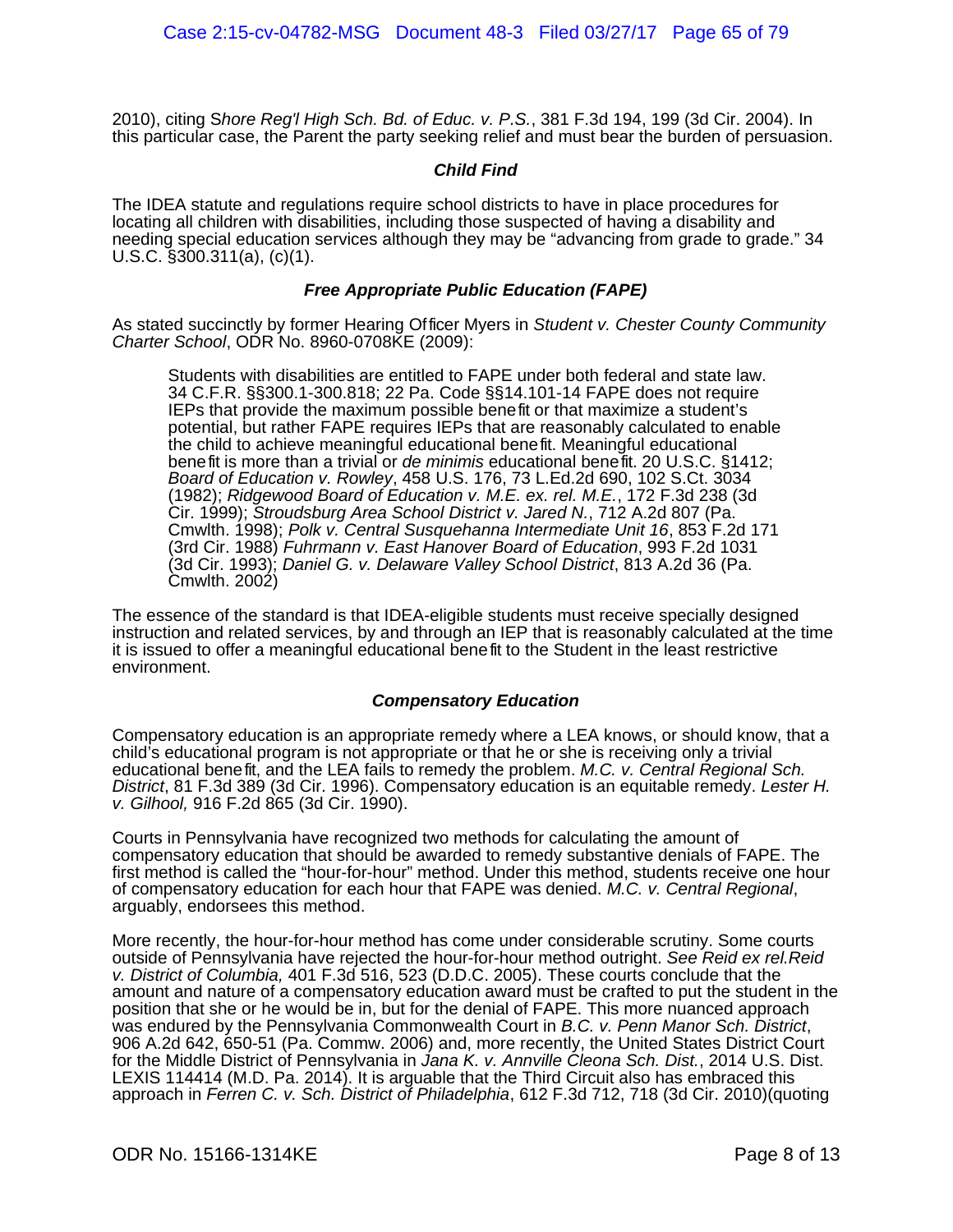Reid and explaining that compensatory education "should aim to place disabled children in the same position that the would have occupied but for the school district's violations of the IDEA.").

Despite the clearly growing preference for the "same position" method, that analysis poses significant practical problems. In administrative due process hearings, evidence is rarely presented to establish what position the student would be in but for the denial of FAPE – or what amount of what type of compensatory education is needed to put the Student back into that position. Even cases that express a strong preference for the "same position" method recognize the importance of such evidence, and suggest that hour-for-hour is the default when no such evidence is presented:

"… the appropriate and reasonable level of reimbursement will match the quantity of services improperly withheld throughout that time period, unless the evidence shows that the child requires more or less education to be placed in the position he or she would have occupied absent the school district's deficiencies."

Jana K. v. Annville Cleona Sch. Dist., 2014 U.S. Dist. LEXIS 114414 at 36-37.

Finally, there are cases in which a denial of FAPE creates a harm that permeates the entirety of a student's school day. In such cases, full days of compensatory education (meaning one hour of compensatory education for each hour that school was in session) may be warranted if the LEA's "failure to provide specialized services permeated the student's education and resulted in a progressive and widespread decline in [the Student's] academic and emotional well-being" Jana K. v. Annville Cleona Sch. Dist., 2014 U.S. Dist. LEXIS 114414 at 39. See also Tyler W. ex rel. Daniel W. v. Upper Perkiomen Sch. Dist., 963 F. Supp. 2d 427, 438-39 (E.D. Pa. Aug. 6, 2013); Damian J. v. School Dist. of Phila., Civ. No. 06-3866, 2008 WL 191176, \*7 n.16 (E.D. Pa. Jan. 22, 2008); Keystone Cent. Sch. Dist. v. E.E. ex rel. H.E., 438 F. Supp. 2d 519, 526 (M.D. Pa. 2006); Penn Trafford Sch. Dist. v. C.F. ex rel. M.F., Civ. No. 04-1395, 2006 WL 840334, \*9 (W.D. Pa. Mar. 28, 2006); M.L. v. Marple Newtown Sch. Dist., ODR No. 3225-11-12-KE, at 20 (Dec. 1, 2012); L.B. v. Colonial Sch. Dist., ODR No. 1631-1011AS, at 18-19 (Nov. 12, 2011).

Whatever the calculation, in all cases compensatory education begins to accrue not at the moment a child stopped receiving a FAPE, but at the moment that the LEA should have discovered the denial. M.C. v. Central Regional Sch. District, 81 F.3d 389 (3d Cir. 1996). Usually, this factor is stated in the negative – the time reasonably required for a LEA to rectify the problem is excluded from any compensatory education award. M.C. ex rel. J.C. v. Central Regional Sch. Dist., 81 F.3d 389, 397 (3d Cir. N.J. 1996)

In sum, I subscribe to the logic articulated by Judge Rambo in Jana K. v. Annville Cleona. If a denial of FAPE resulted in substantive harm, the resulting compensatory education award must be crafted to place the student in the position that the student would be in but for the denial. However, in the absence of evidence to prove whether the type or amount of compensatory education is needed to put the student in the position that the student would be in but for the denial, the hour-for-hour approach is a necessary default – unless the record clearly establishes such a progressive and widespread decline that full days of compensatory education is warranted. In any case, compensatory education is reduced by the amount of time that it should have taken for the LEA to find and correct the problem.

### **Meaningful Parental Participation**

The IDEA requires schools to use procedures that afford parents an "opportunity ... to participate in meetings with respect to the identification, evaluation, and educational placement of the child, and the provision of a free appropriate public education to such child..." 20 U.S.C. § 1415(b)(1). Similarly, parents must receive prior written notice whenever a school district proposes to the educational placement of a child. 20 U.S.C. § 1415(b)(3). The IDEA explicitly details the type of information that must be contained in such prior written notice. See, e.g. 20 U.S.C. § 1415(c)(1)(A)-(B), (E)-(F). This includes an explanation of why the change is proposed, what other options were considered and why those other options were rejected. Id. These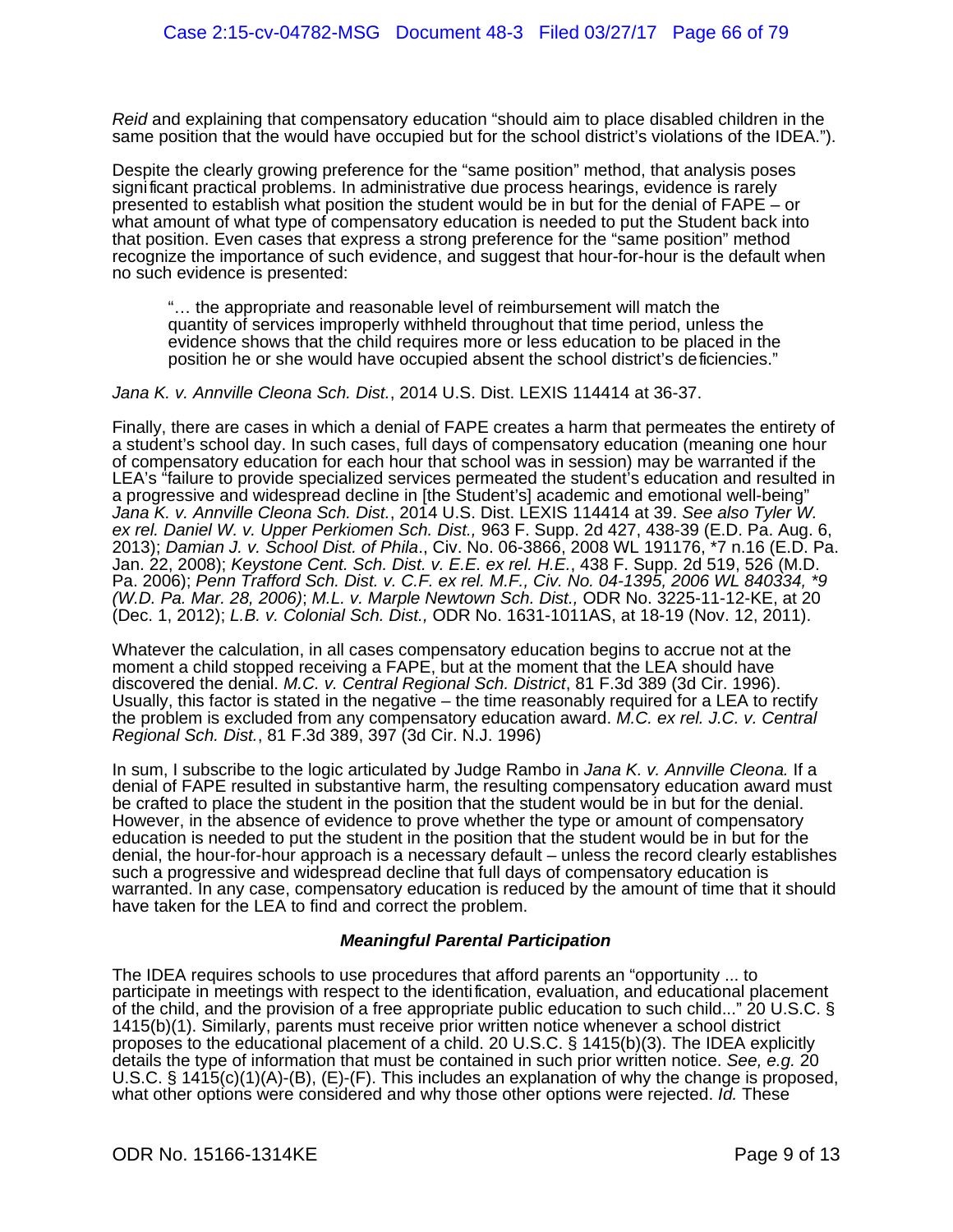participation requirements are in addition to the procedural safeguards notice requirements found at 20 U.S.C. § 1415(c)(1)(C).

In Pennsylvania, the NOREP is the document that provides the prior written notice to parents that is contemplated by the IDEA. As explained by the Pennsylvania Training and Technical Assistance Network (PaTTAN), "The NOREP explains the recommended educational placement or class for [a] child, and explains [parental] rights."

http://parent.pattan.net/iep/WhatisaNOREP.aspx. Moreover, the United States Supreme Court has recognized that parents have a right to receive prior written notice whenever a school district intends to alter a student's "program or placement." Honing v. Doe, 484 U.S. 305, 311-12 (1988); see also Petties v. District of Columbia, 238 F.Supp.2d 114, 123 -124 (D.D.C., 2002).

### **Parent's Native Language**

The notification required by 20 U.S.C. § 1415(b)(3) must be sent "in the native language of the parents, unless it clearly is not feasible to do so." 20 U.S.C. § 1415(b)(4). The same is true for the IDEA's procedural safeguards. 20 U.S.C. § 1415(d)(2).

As applied individuals with limited English proficiency, the term "native language" is defined as the "language normally used by that individual." 34 C.F.R. § 300.29.

As drafted, these rules do not permit consideration of the individual's ability to understand written or spoken English. If the individual has limited English proficiency (as the Parent does in this case), procedural safeguards and prior written notices must be sent in the individual's native language.

### **Discussion**

### **Child Find**

The District did not violate its child find obligations. There is no serious dispute in this case as to whether the District has a system in place to identify students who may have disabilities. There is a debate in this case as to whether the District's child find materials are easily averrable in [Guardian's native language]. Regardless, it is the Student's right to be found, not the Guardian's obligation to seek out child find information.

In this case, I accept the District and Student's account of when the Student was in Philadelphia and when the Student was in the [other country]. I also accept the District's accounting of the Student's attendance. There was some dispute as to whether the District properly marked the Student's absences as excused or unexcused. Whether the Student's absences were lawful does not change the fact that the Student's inconsistent school attendance inhibited the District's ability to form an opinion as to the need to evaluate any suspected disability.<sup>[4](#page-77-0)</sup>

The Student did not enroll in the District until November 5, 2012, and left the District 57 school days later. The Student was absent or late for much of those 57 days, but appear to participate well when present. The record does not indicate any Child Find triggers during this time.

The Student re-enrolled in the District on October 25, 2013. The Guardian requested a special education evaluation on April 4, 2014. The pertinent question, therefore, is whether the District should have seen any child find triggers between those two dates. Again, the record does not preponderantly reveal child find triggers or "red flags" during this period of time. Consequently, the Guardian has not established by preponderant evidence that the District violated its child find obligations.

## **Meaningful Parental Participation**

<span id="page-77-0"></span><sup>4</sup> In some cases, chronic absenteeism can be a child find trigger in and of itself. The evidence in this case does not indicate that the Student's absences were a child find trigger.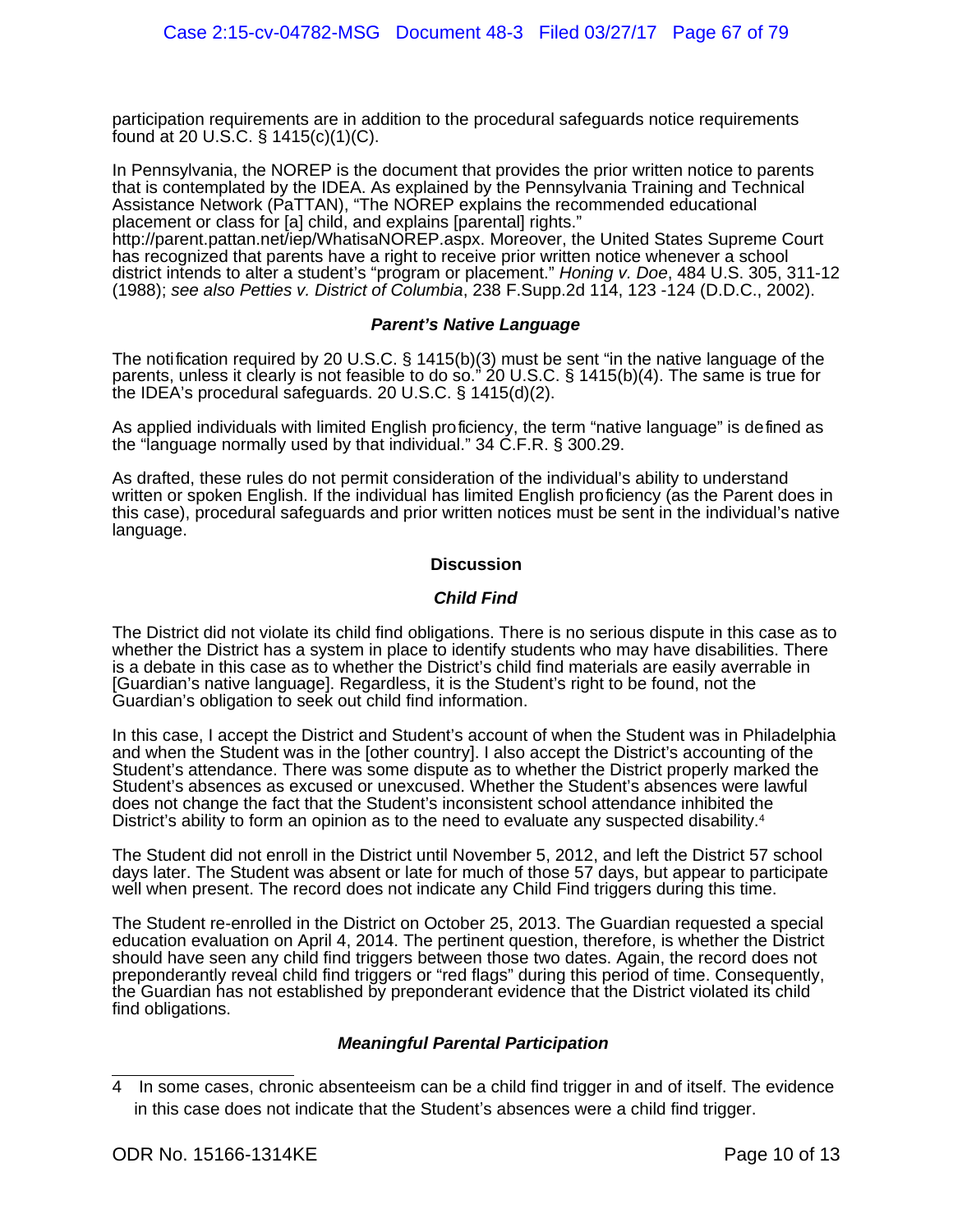At the outset of this hearing, there was significant discussion about the District's obligation to translate documents into [Guardian's native language]. The District is correct that the IDEA's regulations require translation of only the procedural safeguards notice and the prior written notices issued pursuant to 20 U.S.C. § 1415(b)(3) – NOREPs in Pennsylvania. The IDEA does not explicitly require the translation of any other documents.

However, the IDEA requires schools to facilitate meaningful parental participation in the IEP development process. Unlike the strict translation rules, meaningful participation requires inquiry into the Parent's ability to participate in meetings without translation. In this case, it is not possible for the Parent to meaningfully participate in meetings concerning the provision of FAPE to the Student unless the documents presented at that meeting are fully translated.

The purpose of an IEP meeting is to develop an IEP for the student. This requires more than a recitation of an IEP. Rather, it requires a conversation about the Student's needs, and what program and placement will satisfy those needs. Reading a mostly-English document in [Guardian's native language] is not the dialogue contemplated by the IDEA. The Parent's ability to follow along in documents while participating in the required dialogue is essential.

In this case, the District put people in place so that the Parent could engage in dialogue during the meetings. It is significant that the District went out of its way in its effort to schedule an IEP meeting six separate times. I must note, however, that by the time that the team actually got to addressing the IEP, that time would have been better spent discussing the draft IEP than reading the English sections of the document to the Guardian out loud in [Guardian's native language]. To the extent that meetings were devoted to reading documents out loud in [Guardian's native language], the requisite discussion did not happen at all.

District witnesses agreed, and I explicitly find, that having the documents in an accessible form either during the meetings, or prior to the meetings when mandated, is critical to meaningful participation. (see, e.g. NT at 2995-2997). The Parent was placed at an obvious disadvantage by effectively not having access to these documents.

The heavy participation of counsel for both parties at every turn is somewhat confounding. The Parent's attorneys speak English.<sup>[5](#page-78-0)</sup> It is reasonable for the District to assume that anything communicated to the Parent's attorney will be relayed to the Parent in a way that the Parent will understand the information. I also have no doubt that communicating via counsel was often the fastest, easiest way for the parties to communicate with each other. Even so, it is the District's obligation to ensure meaningful parental participation. The Parent has no obligation to retain services, let alone hire an attorney, in order to meaningfully participate.

In sum, I find that the District satisfied the IDEA's narrow *translation* requirements but, even in doing so, did not satisfy the IDEA's requirements for meaningful parental participation. The District put personnel in place so that the Parent could literally speak during meetings, but did not make meaningful accommodations so that the Parent could prepare for meetings or participate in meetings as they were happening. This is a violation of the Parent's rights.

## **Provision of an Appropriate IEP**

After accepting the IEE's findings that the Student was a student with an SLD and in need of special education, it was the District's obligation to offer an appropriate IEP. The District drafted an IEP for the meeting on October 16, 2014 (S-1). There is some ambiguity in the record as to when the District formally proposed that IEP with a NOREP, but the totality of the record leaves no doubt whatsoever that the District was ready to implement that IEP the moment it received parental consent.[6](#page-78-1)

<span id="page-78-0"></span><sup>5</sup> I do not know if any of the Parent's attorneys also speak [Guardian's native language], but that is not relevant.

<span id="page-78-1"></span><sup>6</sup> It must be noted that the District has no right to request a hearing to override parental rejection of a proposed initial placement.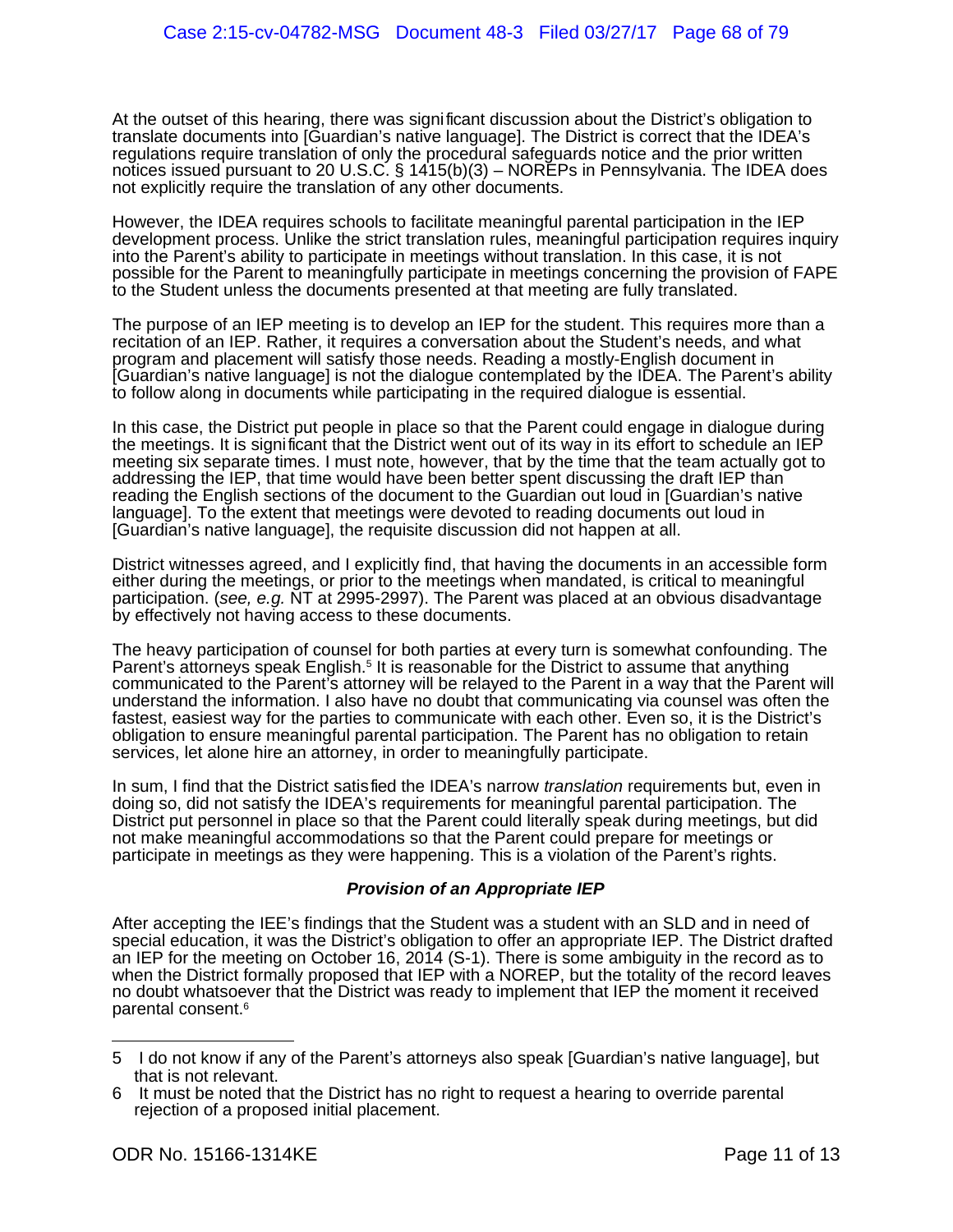The District has no right to request a hearing to override parental rejection of a proposed initial placement. 22 Pa. Code § 14.162(c). Since the Guardian has never consented to the District's proposed IEP, the Student cannot claim a denial of FAPE if 1) the proposal was appropriate and 2) the District did not implement the IEP based on the Guardian's rejection of it.

The District's offered IEP was appropriate. It is derived in substantial part from the undisputed portions of the IEE (which was most of the IEE), and paints an accurate picture of the Student's abilities and needs at the time the document was drafted. The IEP's goals are directly related to those needs, and present clear statements as to how the Student's progress is to be monitored.<sup>[7](#page-79-0)</sup> The IEP also includes short term goals and objectives despite the fact that none are technically required. Further, the IEP provides modifications and specially designed instruction, both in an absolute sense and targeted on a goal-by-goal basis. In short, the IEP clearly explains where the Student is, where the team wants the student to be by the expression of the IEP, and what the District will do to get the Student from here to there. This is what the IDEA requires.

The most significant testimony challenging the IEP came from the independent evaluator. I find the independent evaluator's critique to be hypercritical in the sense that her quarrel with the IEP was that it is sub-optimal. Assuming arguendo that the independent evaluator is correct, the independent evaluator argues for a standard beyond the District's legal obligations. I am not persuaded by this testimony. The Student could derive a meaningful educational benefit from the District's offered IEP.

The Guardian also challenges the IEP on the basis that it does not provide extended school year (ESY) services. I find no preponderant evidence in the record to substantiate a claim that the Student is entitled to ESY based on regression/recoupment data or that ESY services are required in order for the Student to complete IEP goals.

I also consider whether the District should have provided instruction in the home. As discussed at various points during this hearing, homebound instruction is a regular education service that LEAs may provide to students who are unable to attend school for a finite period of time. Instruction in the home is an IDEA placement (part of the IDEA's continuum of placements) for Students who cannot be educated in school. In this case, although unbeknownst to the parties, the Student's surgeon opined that the Student was able to attend school around the same time

that the Guardian was completing the homebound instruction forms. It is, therefore, unlikely that the Student should have qualified for homebound instruction, let alone instruction in the home, which is the most restrictive of all IDEA placements. When a student is able to attend school and receive appropriate special education there, that student has no right to the IDEA's most restrictive placement option.

The District's offered IEP is appropriate. By offering an appropriate IEP, the District has also discharged its obligations under Section 504.

### **Compensatory Education**

The Student is not entitled to compensatory education for any failure on the District's part to offer appropriate programming. However, the IDEA explicitly makes violation of meaningful participation rules a substantive violation. 20 U.S.C. § 1415(f)(3)(E)(ii)(II). Compensatory education is the remedy for substantive violations.

Neither party presented evidence as to how much compensatory education is owed to the Student to compensate for the parental participation violation on its own. It could be argued that this lack of evidence indicates that compensatory education should not be awarded at all, given

<span id="page-79-0"></span><sup>7</sup> The IEP is not flawless in regard to its measurability or objectivity, but that is not the standard. The IEP's goals are appropriately measurable, objective and baselined.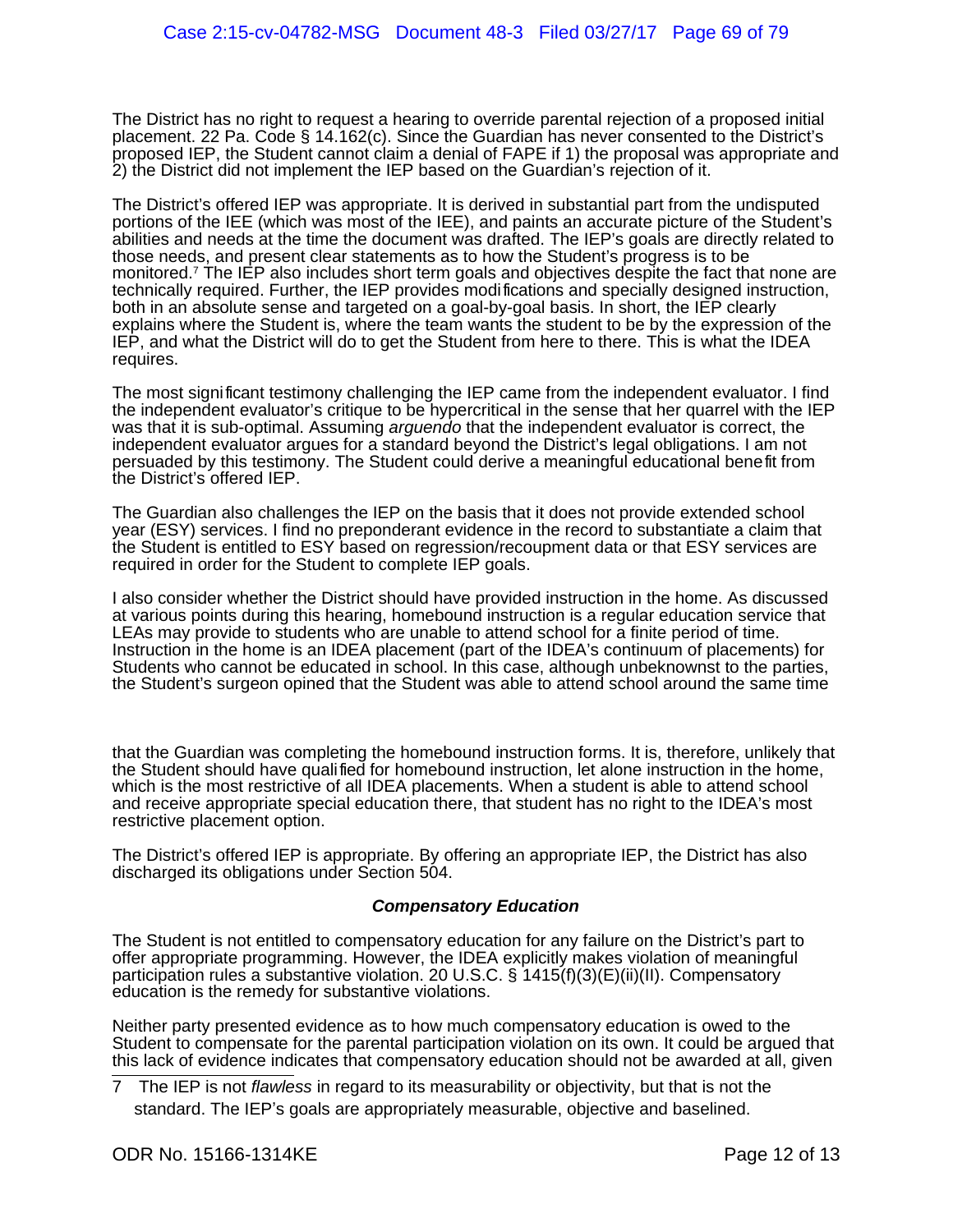the Guardian's burden of proof. I decline to reach this conclusion. In the absence of better evidence, I look to the meetings that the Parent could not meaningfully participate in. Of the six scheduled IEP meetings, the Guardian attended three. I therefore award three hours of compensatory education to the Student to compensate for the District's denial of the Guardian's right to manfully participate in IEP meetings.

The Guardian may decide how the hours of compensatory education are spent. The compensatory education may take the form of any appropriate developmental remedial or enriching educational service, product or device. The Compensatory education shall be in addition to, and shall not be used to supplant, educational and related services that should appropriately be provided through the Student's IEP, or via dual enrollment or equitable participation should the Student remain in private school, to assure meaningful educational progress.

## **ORDER**

Now, May 26, 2015, it is hereby **ORDERED** as follows:

- 1. The Parent was denied meaningful parental participation as described above.
- 2. The Student is awarded three (3) hours of compensatory education as described above.
- 3. Compensatory education is subject to the limitations described above.
- 4. All other claims are denied.

It is **FURTHER ORDERED** that any claim not specifically addressed in this order is **DENIED** and **DISMISSED.**

> /s/ Brian Jason Ford HEARING OFFICER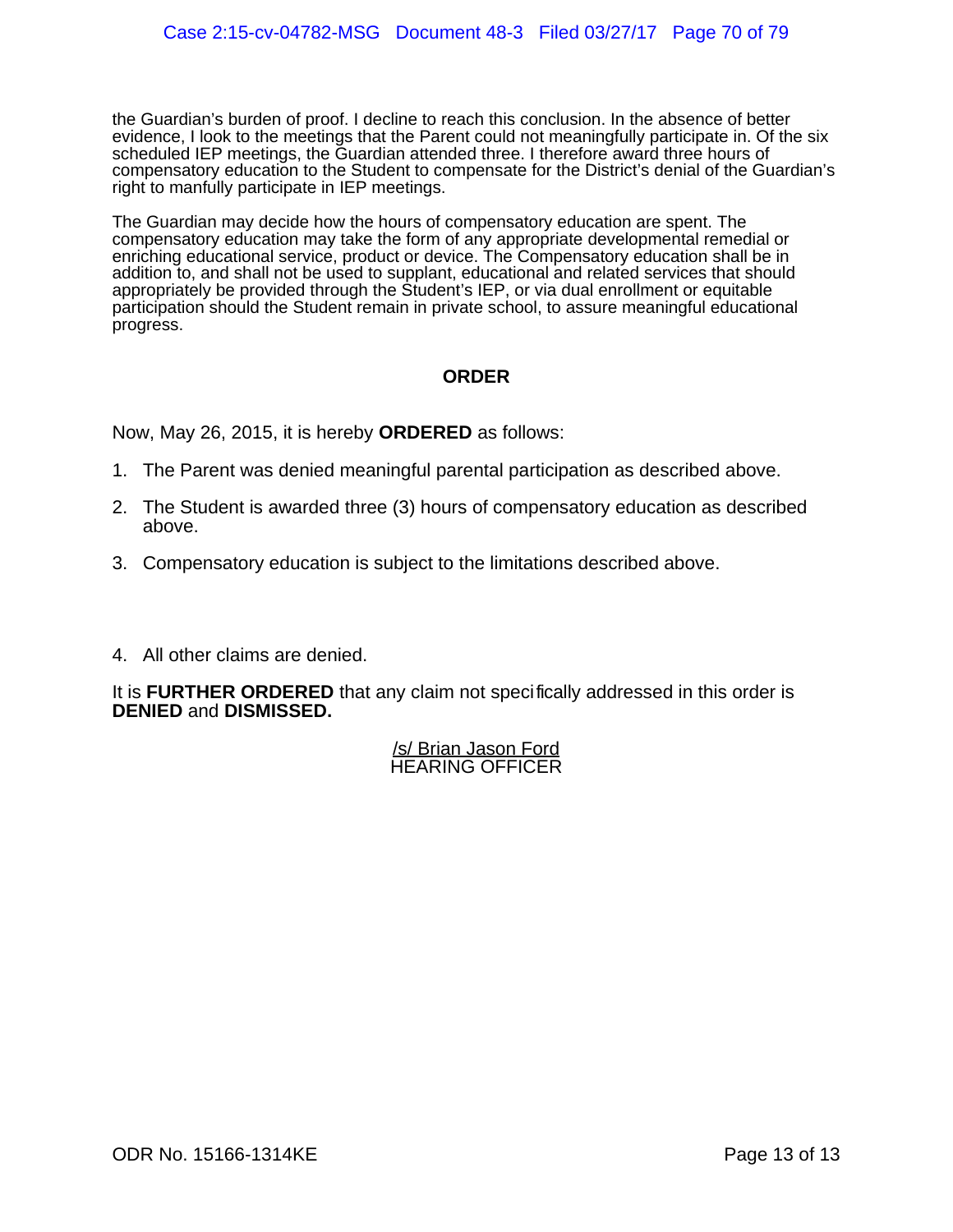Case 2:15-cv-04782-MSG Document 48-3 Filed 03/27/17 Page 71 of 79

# **EXHIBIT C**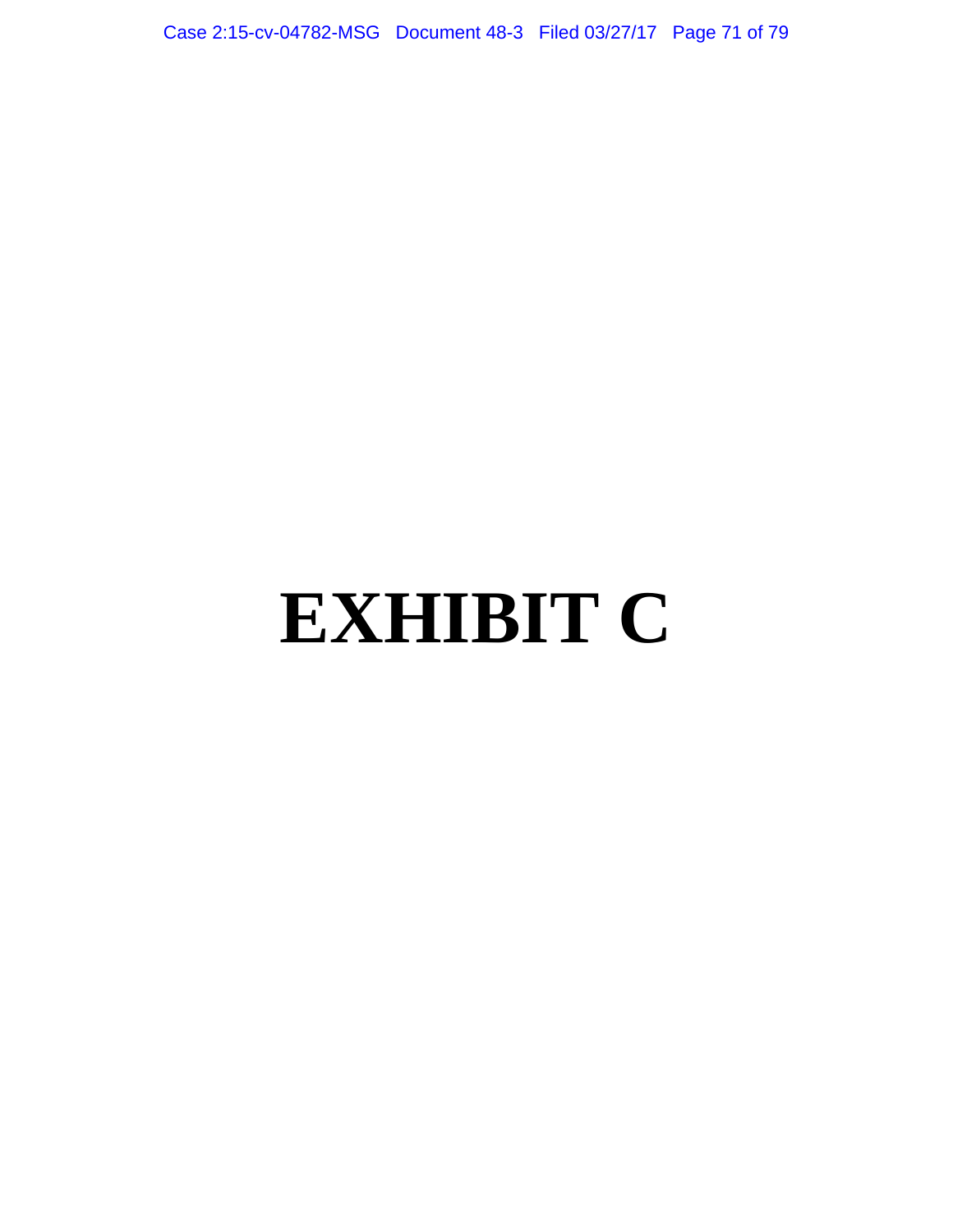| M.P., Guardian<br>A.G., Student<br>V.<br>ODR No. 15166-1314KE<br>School District of Philadelphia<br><b>AND</b><br><b>AND</b><br>ODR No. 15181-1314KE<br>B.G., Parent<br>T.R., Student<br><b>CONSOLIDATED</b><br>V.<br>School District of Philadelphia |  |
|-------------------------------------------------------------------------------------------------------------------------------------------------------------------------------------------------------------------------------------------------------|--|
|                                                                                                                                                                                                                                                       |  |
|                                                                                                                                                                                                                                                       |  |
|                                                                                                                                                                                                                                                       |  |
|                                                                                                                                                                                                                                                       |  |

## **CONSOLIDATED PRE-HEARING ORDER**

## **Introduction and Procedural History**

This consolidated pre-hearing order applies to both of the above-captioned due process hearings. Those hearings, described briefly below, have been consolidated. This pre-hearing order resolves two questions of law that are equally applicable in both cases. A third pre-hearing issue that applies only in ODR No. 15181-1314KE is also resolved. To the extent that this order applies to one case but not the other, that is explained herein. Prior pre-hearing orders in these cases speak for themselves and are not discussed.

On June 23, 2014, M.P. requested Due Process Hearing No. 15166-1314KE against the School District of Philadelphia (District). M.P. is the legal guardian of A.G., a student in the District.<sup>1</sup> M.P.'s Compliant raises claims under three statutes: the Individuals with Disabilities Education Act (IDEA), 20 U.S.C. § 1400 *et seq*; Section 504 of the Rehabilitation Act of 1973 (Section 504), 34 C.F.R. Part 104.4; and the Americans with Disabilities Act as Amended (ADA), 42 U.S.C. § 12101 *et seq.* 

On June 26, 2014, B.G. requested Due Process Hearing No. 15181-1314KE against the District. B.G. is the parent and legal guardian of T.R., a student in the District. B.G.'s Complaint raises claims under the same three statutes: the IDEA, Section 504, and the ADA.

M.P. demands, *inter alia*, a finding that the District "has a systemic practice of failing to timely evaluate students who are English Language Learners and who may have a disability, and further find that the [District] has a systemic practice of not informing parents of ELL students of the process for an initial special education evaluation." M.P. further demands a finding that the District "fails to fully inform parents, including [M.P.], of their rights and the [District's] responsibilities in situations where the parent does not speak English as a first language, and on information and belief, this is a systemic deficiency of the [District.]"

<sup>&</sup>lt;sup>1</sup> It is not disputed that M.P. is A.G.'s "parent" for purposes of the IDEA.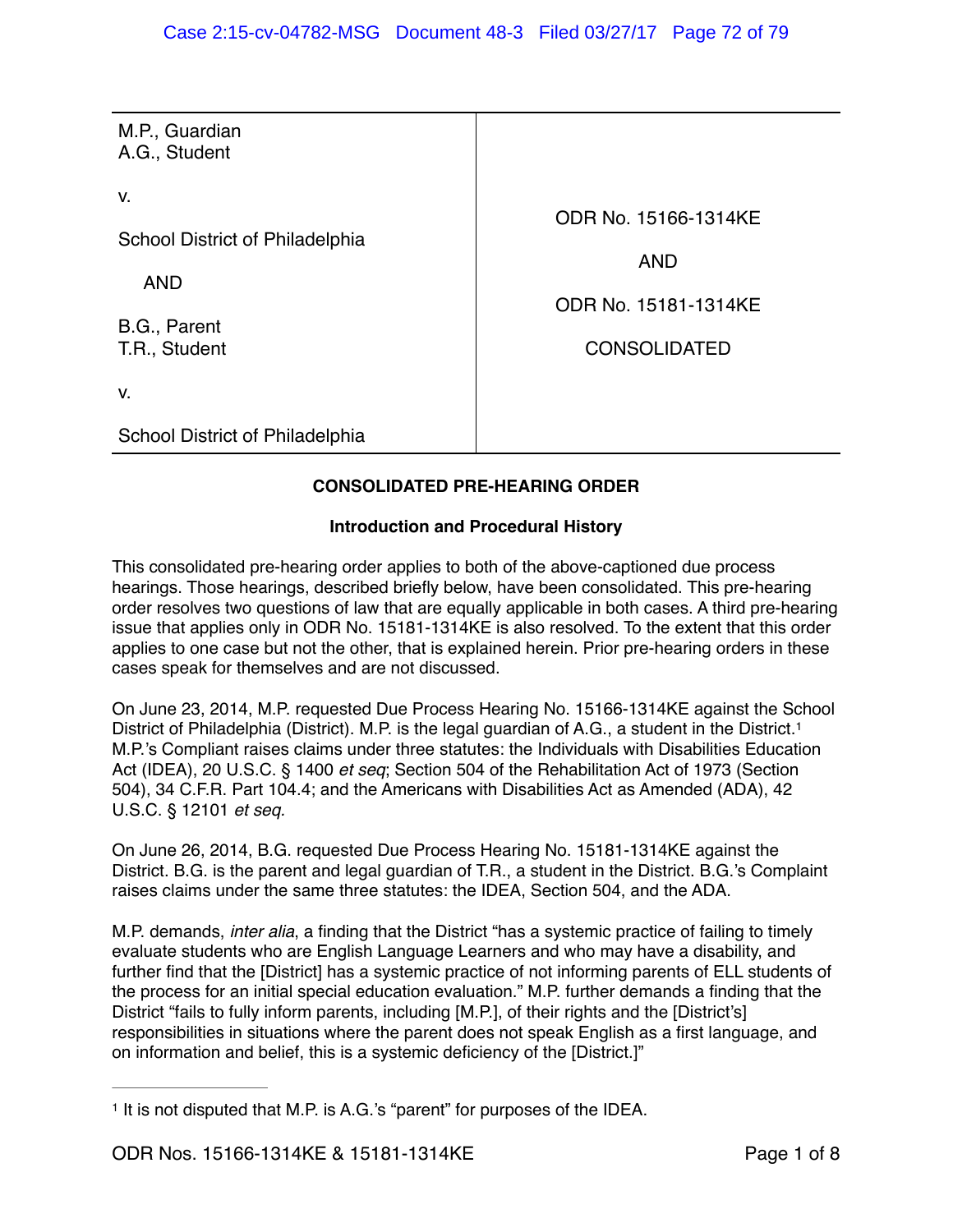B.G. demands, *inter alia*, a finding that the District "fails to fully inform parents, including [B.G.], of their rights and the [District's] responsibilities in situations where the parent does not speak English as a first language, and on information and belief, this is a systemic deficiency of the [District.]"

On July 3, 2014, the District filed an Answer and Motion to Dismiss (MTD) in Hearing 15166-1315KE . Through the MTD, the District seeks dismissal of M.P.'s ADA claims and the "systematic practice" claims. M.P. responded to the MDT on September 26, 2014.

On September 30, 2014, the District moved in Hearing 15181-1314KE to limit claims arising before the first day of the 2013-14 school year, arguing that those claims are barred by the IDEA's two-year statute of limitations. B.G. responded to that motion on October 15, 2014.

These cases were consolidated on September 11, 2014. After consolidation, the District essentially filed the existing MTD in both cases. The District also filed a reply to the Parent's response. The parents in both cases submitted a sur-reply to the MDT on October 15, 2014.

With this background, I now resolve questions of my authority to hear ADA claims in both cases, my authority to hear claims of systemic violations in both cases, and the applicability of the IDEA's statute of limitations in Hearing 15181-1314KE.

## **Jurisdiction to Hear ADA Claims**

In its motion, the District argues that ODR lacks jurisdiction over ADA claims. In making this argument, the District points to 34 CFR §300.507(a)(1) as the basis of ODR's jurisdiction. This is an oversimplification. The referenced regulation establishes the right of a parent or public agency to request a due process hearing to resolve IDEA disputes. Were that the sole basis of ODR's jurisdiction, ODR would have no authority to hear claims arising under Section 504. The District does not challenge ODR's authority to hear Section 504 claims.

It is instructive, however, examine the basis of ODR's jurisdiction to hear IDEA claims as a starting point for an analysis of ODR's authority to hear ADA claims. Although the IDEA establishes the right to a due process hearing, much is left to the states to create a system of administrative dispute resolution. In Pennsylvania, the Commonwealth's special education regulations empower the Secretary of Education to establish such a system. *See* 22 Pa. Code § 14.162. Pursuant to this authority, Pennsylvania created ODR both to adjudicate IDEA claims, and to provide resources for parents and educational agencies to resolve educational disputes for children served by the early the intervention system, students who are gifted, and students with disabilities.

As with the IDEA, Pennsylvania also has its own regulations for the implementation of Section 504. These regulations cite back to the Commonwealth's special education regulations, establishing that ODR has jurisdiction over Section 504 claims.<sup>2</sup>

<sup>&</sup>lt;sup>2</sup> Pennsylvania's special education regulations, 22 Pa. Code § 14 (Ch. 14), has been updated more recently than Pennsylvania's regulations for "protected handicapped students," 22 Pa. Code § 15 (Ch. 15). As such, Ch. 15 cites to sections of Ch. 14 that are currently "reserved" but served the same function as 22 Pa. Code § 14.162.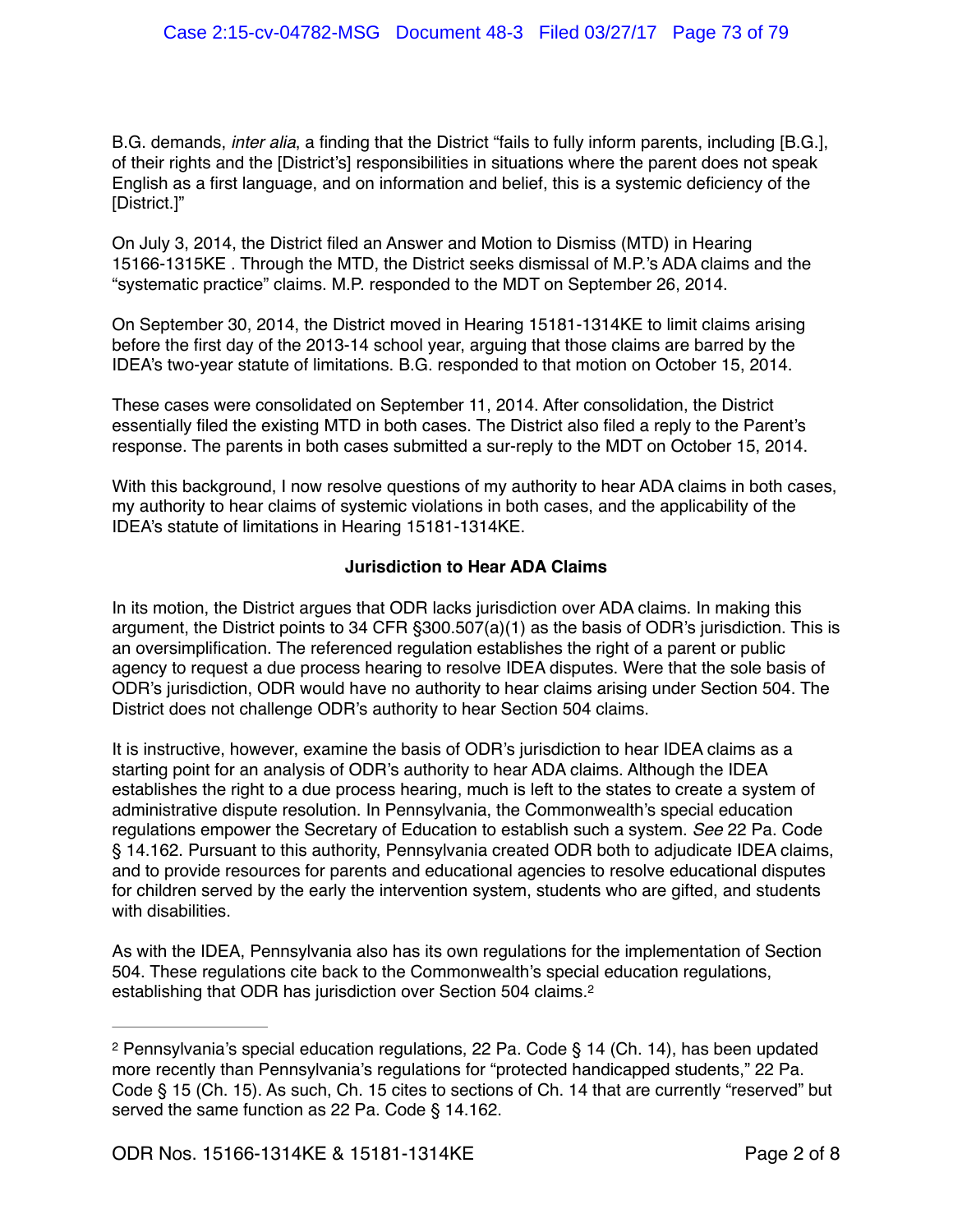Unlike the IDEA and Section 504, there is no clear statute or regulation that serves as the basis of ODR's jurisdiction to hear ADA claims. This conspicuous lack of authority strongly suggests that ODR has no ADA jurisdiction.

In light of the nonexistent state-level statutory basis for ODR's ADA jurisdiction, it is remarkable that the IDEA's federal regulations impose an administrative exhaustion requirement on ADA claims whenever the IDEA is implicated. Whenever a parent or student may seek relief under both the IDEA and the ADA, the parent or student must exhaust the IDEA's administrative procedures before brining an ADA civil action. 20 U.S.C. § 1415(l) provides:

Rule of Construction

Nothing in this chapter shall be construed to restrict or limit the rights, procedures, and remedies available under the Constitution, the Americans with Disabilities Act of 1990 [42 U.S.C. 12101 et seq.], title V of the Rehabilitation Act of 1973 [29 U.S.C. 790 et seq.], or other Federal laws protecting the rights of children with disabilities, except that before the filing of a civil action under such laws seeking relief that is also available under this subchapter, the procedures under subsections (f) and (g) shall be exhausted to the same extent as would be required had the action been brought under this subchapter.

*See also,* 34 C.F.R. § 300.516.

I do not construe this language as a requirement to pursue ADA claims within an IDEA hearing. Rather, this provision stops ADA civil actions until IDEA claims are administratively exhausted. As discussed in detail below, however, my interpretation of this language is not compatible with current case law.

This case presents the circumstances anticipated at 20 U.S.C. § 1415(l). The Parent's ADA claims are entirely derivative of their Section 504 claims. Whether or not I dismiss the ADA claims, I will hear all of the same evidence. Moreover, the Parents are not seeking remedies under the ADA in addition to remedies under the IDEA and Section 504, with the exception of declaratory relief. Consequently, resolving this jurisdictional issue will have no impact whatsoever on what will actually happen during the hearing.<sup>3</sup>

Perhaps in recognition of this practical consideration, a number of judges have concluded that when parents assert ADA violations that are coextensive with IDEA violations, they are required to pursue the ADA claims during the special education due process hearing:

Parents of children with disabilities are not limited to suing local educational authorities under the IDEA and may pursue actions under other laws, including the ADA and Section 504. However, "when parents choose to file suit under another law that protects the rights of handicapped children—and the suit could have been filed under the [IDEA]—they are first required to exhaust the [IDEA's]

<sup>&</sup>lt;sup>3</sup> This is not to minimize the importance of declaratory relief. A declaration that the District has or has not violated the ADA may have a real-world impact upon the parties, and it is not proper for me to make such a determination absent jurisdiction to do so.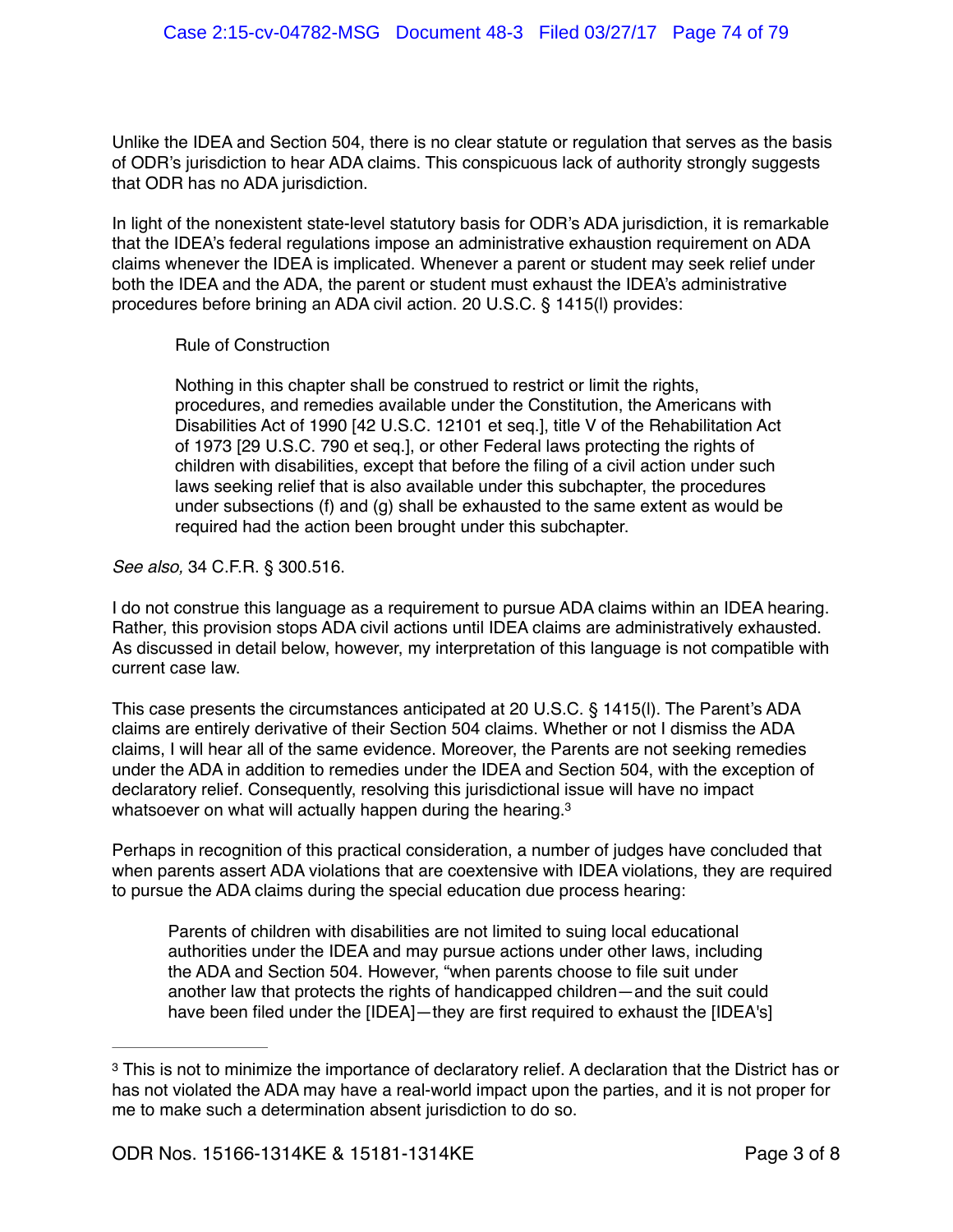remedies to the same extent as if the suit had been filed originally under the [IDEA's] provisions." *Mrs. W. v. Tirozzi*, 832 F.2d 748, 756 (2d Cir.1987); *see also*  20 U.S.C. § 1415(l).

*R.B. ex rel. L.B. v. Board of Educ. of City of New York*, 99 F.Supp.2d 411, 415 (S.D.N.Y., 2000).

*See, also, Hesling v. Avon Grove School Dist.*, 428 F.Supp.2d 262, 276 -277 (E.D. Pa., 2006):

In count five of her complaint, Ms. Hesling asserts an attendant claim under §1983 for violation of the IDEA (as well as claims under §1983 for violations of the ADA and Section 504, discussed infra). She seeks both monetary damages and declaratory relief for violation of § 1983. Here again, some of the relief Ms. Hesling seeks is available under the IDEA and exhaustion is therefore required for Ms. Hesling to proceed with this claim. *Cf. W.B.,* 67 F.3d at 495 (finding that money damages are available in a § 1983 action premised on a violation of the IDEA, but "observ[ing] that the exhaustion requirement may not be circumvented by casting an IDEA claim as a § 1983 action predicated on IDEA").

Another clear indication that ODR has jurisdiction to hear ADA claims is found in *Swope v. Central York School District*, 796 F.Supp.2d 592 (M.D. Pa. 2011). In *Swope,* the parent requested a due process hearing, and raised only IDEA claims during the hearing. After the hearing, the parent raised derivative Section 504 and ADA claims for the first time in the district court. The district court dismissed the Section 504 and ADA claims because Parent had not included those claims in the due process complaint. In doing so, the district court explicitly rejected the parent's argument that administrative exhaustion of ADA claims was not required because he hearing officer lacked jurisdiction over the ADA. To the contrary, as in the *Hesling* case, the court concluded that administrative exhaustion was required if some of the relief demanded under the ADA was also available under the IDEA. *Id* at 599-600.

It would be exceedingly weird for a court to force parents to present ADA claims within a special education due process hearing if ODR had no jurisdiction over ADA claims. Such a result would place parents in an awkward position: they would have to present ADA claims to hearing officers knowing that those hearing officers had no jurisdiction to hear those claims, or risk losing the right to bring an ADA civil action at the conclusion of the due process hearing.

The *Swope* court never explicitly says that ODR has jurisdiction to hear derivative ADA claims (meaning that the ADA claims arise out of the exact same actions or omissions as the IDEA and § 504 claims, and the same relief is sought). However, the only logical way to read *Swope* – the only way that avoids an absurd result – is that parents do not get two bites at the apple. If relief is available under the IDEA or Section 504, parents may not double their total remedy by seeking the same relief a second time through an ADA civil action. For this reason, ADA claims that are derivative of IDEA or Section 504 claims must go to ODR first. That way, a hearing officer may award all of the relief that a parent may be entitled to at the administrative level, satisfying all administrative exhaustion requirements in one fell swoop.

The focus on the coextensive relief available for derivative ADA claims is apparent not only in *Swope*, but also in every other case in Pennsylvania to consider the issue. All of the case law on this issue clearly indicates that when the entirety of the demanded relief can be obtained administratively, all claims must proceed through a due process hearing before going to court. In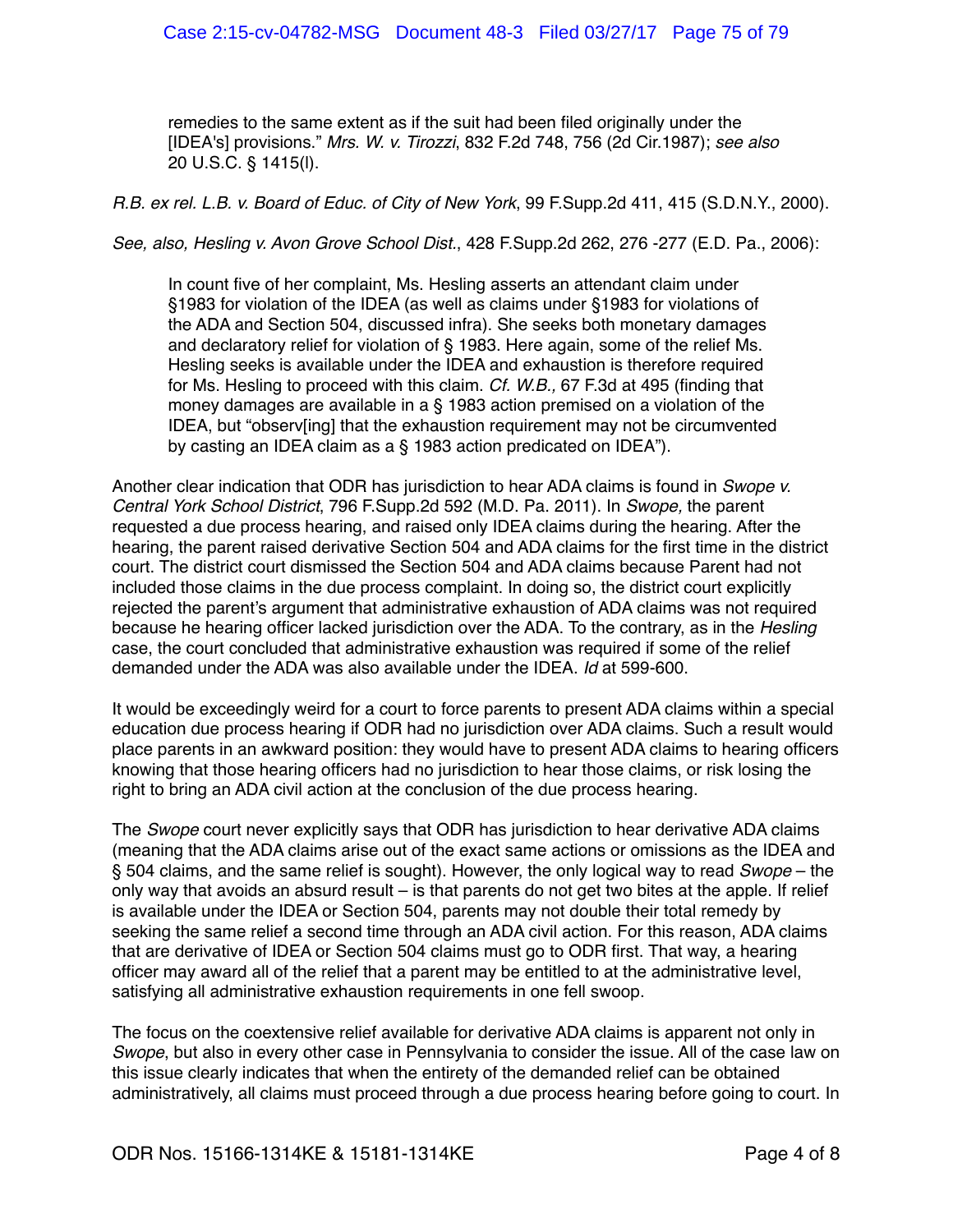*Batchelor v. Rose Tree Media Sch. Dist.*, 2013 U.S. Dist. LEXIS 44250(E.D. Pa., 2013), the court dismissed ADA and Section 504 claims for failure to exhaust administrative remedies because the parents could obtain all relief through an IDEA due process hearing. This focus on the availability of relief at the administrative level is further emphasized in *Gaudino v. Stroudsburg Area Sch. Dist.*, 2013 U.S. Dist. LEXIS 102382 (M.D. Pa., 2013). In *Gaudino,* the court found that a parent could bring a civil action under the ADA and Section 504 without first going through ODR *only because the parent was seeking relief that is not available under the IDEA. Id* at 23-24.

The most blunt statement on the issue is found in *D.F. v. Red Lion Area Sch. Dist.*, 2012 U.S. Dist. LEXIS 6925, 2012 WL 175020, (M.D. Pa., 2012):

Defendants contend, and Magistrate Judge Methvin agreed, that because Plaintiffs did not raise their ADA or Rehabilitation Act claims at their due process hearing, that those claims are now barred. Plaintiffs counter that they were not required to exhaust their ADA and Rehabilitation Act claims at the IDEA due process hearing because the IDEA claims raised at the due process hearing were nearly identical to the ADA and Rehabilitation Act claims. The Court cannot agree. The statute and case law make clear that "IDEA-related claims brought under the ADA or the Rehabilitation Act [must] be submitted in the first instance to administrative review." *R.R. v. Manheim Twp. Sch. Dist.*, 412 F. App'x 544, 549-50 (3d Cir. 2011); *see also Swope v. Cent. York Sch. Dist.,* No. 1:10 cv-02541, 796 F. Supp. 2d 592, 2011 U.S. Dist. LEXIS 65804, at \*19 (M.D. Pa. June 21, 2011)

## *D.F.* at \*184

Apart from one unpublished decision, this issue has not been addressed by Pennsylvania state courts. The unpublished decision, however, is in total agreement with the referenced federal cases. *Collins v. State,* 2013 Pa. Commw. Unpub. LEXIS 797(Pa. Commw. Ct.2013).

In sum, there is no explicit statutory or regulatory foundation for ODR's jurisdiction to hear ADA claims. However, every court in Pennsylvania to have considered the issue has concluded that when ADA claims are entirely derivative of IDEA or Section 504 claims, the ADA claims must go through ODR before going to court. Although my reading of the applicable statutes and regulations may differ from the analysis of the various courts (particularly in regard to 20 U.S.C. § 1415(l); 34 C.F.R. § 300.516), I will not substitute my own legal analysis for the analysis of every judge to consider the issue. Consequently, the District's motion to dismiss the ADA claims is denied in both cases.

## **Systematic Violations**

There is a world of difference between consolidating two cases for the sake of efficiency and convenience, and certifying a class action at the administrative level. In her complaint, M.P. asks me to find that the District violated not only her rights, but the rights of all other similarly situated parents. M.P. demands remedies not only for herself, but for all parents within the District who

*R.R. v. Manheim Twp. Sch. Dist.* is not precedential, per Rule 5.7. The same is not true for *D.F.* <sup>4</sup> *v. Read Lion Area Sch. Dist.*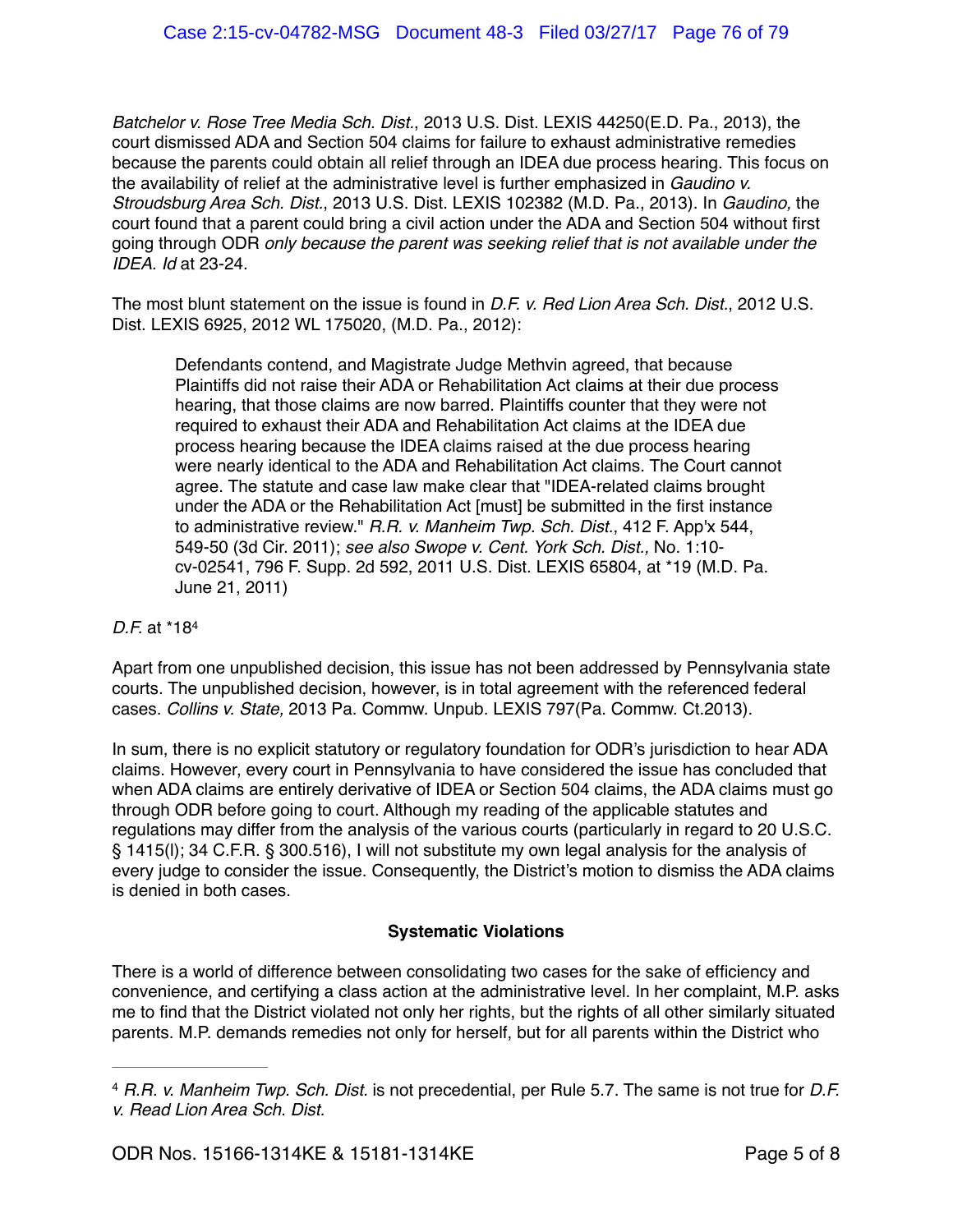do not speak English as a first language. Similarly, B.G. seeks a finding that the District systemically violates the rights of parents who do not speak English as a first language. Both case include allegations that the District not only violated the rights of the named students, but also of other similarly situated students.

I have no authority to make such findings. The scope of claims that I may hear may be broader that what is indicated in a strict reading of applicable statutes (e.g. ADA claims, discussed above). Yet for each type of claim that I have jurisdiction over, my inquiry is limited to whether the rights of an *individual* student or parent have been violated.

The IDEA gives parents, not classes of parents, the right to request a due process hearing. 34 CFR §300.507(a)(1). If a systemic policy or practice yields a violation of an individual student or parent's rights, it is within my purview to take evidence regarding the policy or practice. Further, it is appropriate for me to enjoin schools from implementing a policy that yields a violation. 20 U.S.C. § 1415(f)(3)(E)(iii). However, at the administrative level, such remedies must be awarded on a student-by-student or parent-by-parent basis. *See, e.g., M.M. v. Sch. Dist. of Phila.*, ODR No. 01539-1112KE (Ford, 2011); *P.V. v. Sch. Dist. of Phila.*, ODR No. 01541-1112KE (Ford, 2011). *See also P.V. v. Sch. Dist. of Phila.,* 2011 U.S. Dist. LEXIS 125370 (E.D. Pa. Oct. 31, 2011) (in which Judge Davis took note of my conclusion that I lacked authority to order wholesale changes to the District's procedures) *and P.V. v. Sch. Dist. of Phila.,* 289 F.R.D. 227 (E.D. Pa. 2013) (in which Judge Davis did what I lacked authority to do: certifed a class).

In both of these cases, if the District's policies or practices violated either parent/guardian or either students' rights, evidence of those polices or practices my be relevant – along with other evidence to show how those polices or practices were applied to the individual complainants. Further, if a policy or practice resulted in a violation, I am empowered to order the District to correct procedural violations on a case-by-case basis. I have no authority to find that a policy or practice results in violations *per se*, or results in violations for all similarly situated students or parents. Similarly, I have no authority to order wholesale changes in the District's policies or practices. Therefore, I grant the District's motion to dismiss claims of systemic violations.

## **Statute of Limitations - Hearing 15181-1314KE**

In sum, the IDEA imposes a two-year statute of limitations, and then carves out two exceptions to the statute of limitations. The Third Circuit has resolved exceptions are narrowly construed. *D.K. v. Abington Sch. Dist.*, 696 F.3d 233 (3d Cir. Pa. 2012). Currently, in the Third Circuit, there is much debate over whether the statute of limitations bars claims arising more than two years before a due process hearing is requested, or if the IDEA should be construed to create a longer period of time. This debate is coming to a head in the Third Circuit Court of Appeals.<sup>5</sup> In this case, none of this matters, given B.G.'s claims and demanded relief.

The IDEA's statute of limitations never precludes evidence or testimony *per se*. Evidence that falls outside of the potential liability period is always admitted to establish necessary background and context. Rather, the statute of limitations bars relief that accrues outside of the liability period. In this case, the Complaint was filed on June 6, 2014. By the District's method,

<sup>&</sup>lt;sup>5</sup> An appeal of a decision from the U.S. District Court for the Western District of Pennsylvania, *G.L. v. Ligonier Valley Sch. Dist. Auth.*, 2013 U.S. Dist. LEXIS 180923, 2013 WL 6858963 (W.D. Pa.Dec. 30, 2013), is currently pending in the Third Circuit Court of Appeals.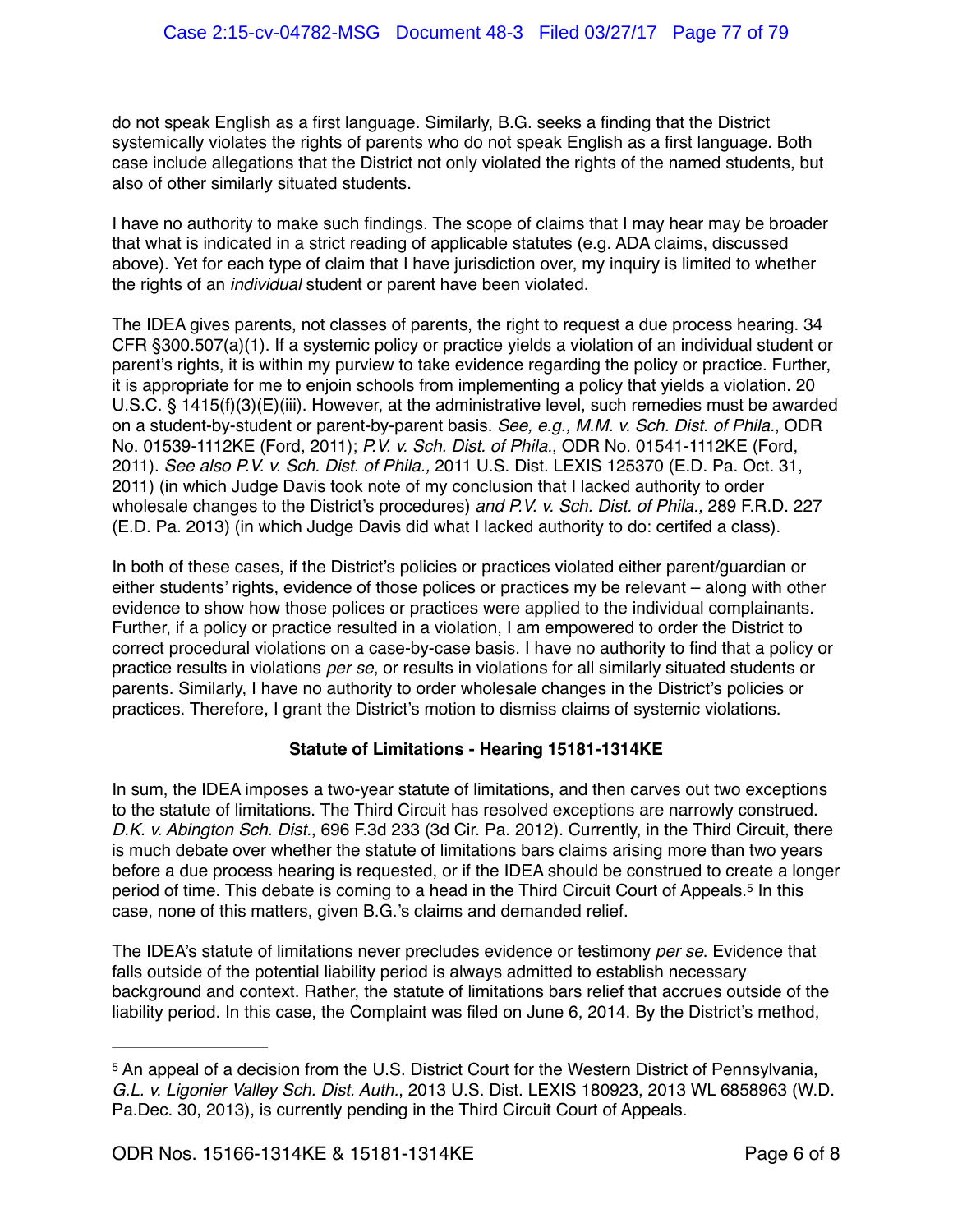claims arising before June 6, 2012 are barred. Assuming, *arguendo*, that the District is correct, the first inquiry is whether B.G. seeks a remedy that accrued before June 6, 2012.

None of B.G.'s demands specify a period of time. For example, B.G. demands a finding "that the [District] has wholly failed to comply with its responsibilities to provide [T.R.] a free appropriate public education designed to meet [T.R.'s] unique educational needs and order compensatory education accordingly." That demand, by itself, sheds no light on when compensatory education allegedly began to accrue.

The complaint alleges that T.R. attended school in the District from kindergarten through the present, although a portion of that time was spent in a District school that became a charter school. It is not clear exactly when T.R. started attending the charter school, but T.R. returned to the District sometime in the first half of the 2013-14 school year, according to the Complaint. There is also no dispute that T.R. is currently a 17 year old high school student. This information is presented in a portion of the Complaint titled "[T.R.'s] Educational Background." *Complaint* at 5-9. The next section of the Compliant is titled "Nature of the Problem." *Complaint* at 9-10. In this section, B.G. alleges a denial of FAPE during the fall term of the 2013-14 school year through the present (ongoing). All of this falls within the statute of limitations, according to the District. The "Nature of the Problem" section also alleges that the District denied B.G. meaningful participation in the IEP development process, but this section concerns the period of time starting in the fall of 2013. This time period syncs with the time period referenced in the section of the Complaint titled "Claims."

Despite the extensive background information, in the language of the IDEA, the Complaint includes a description of the nature of the problem occurring from the fall of 2013 through the present.<sup>6</sup> The entirety of this period falls within the IDEA's statute of limitations, according to the District's calculation. Therefore, the District's motion to limit claims is denied as moot.

An order consistent with the foregoing follows.

<sup>&</sup>lt;sup>6</sup> In her "Answer to District's Motion to Limit," B.G. argues that the District's obligations to T.R. are not limited by T.R.'s enrollment, and that the District's interpretation of the IDEA's statute of limitations is wrong. This Answer does not specifically allege violations occurring before the fall of 2013 and, moreover, I am confined by the four corners of the Complaint. 20 U.S.C. § 1415(f) (3)(B). Although claims can be amended, B.G.'s Answer is not an amendment. *See* 20 U.S.C. § 1415(c)(2)(E).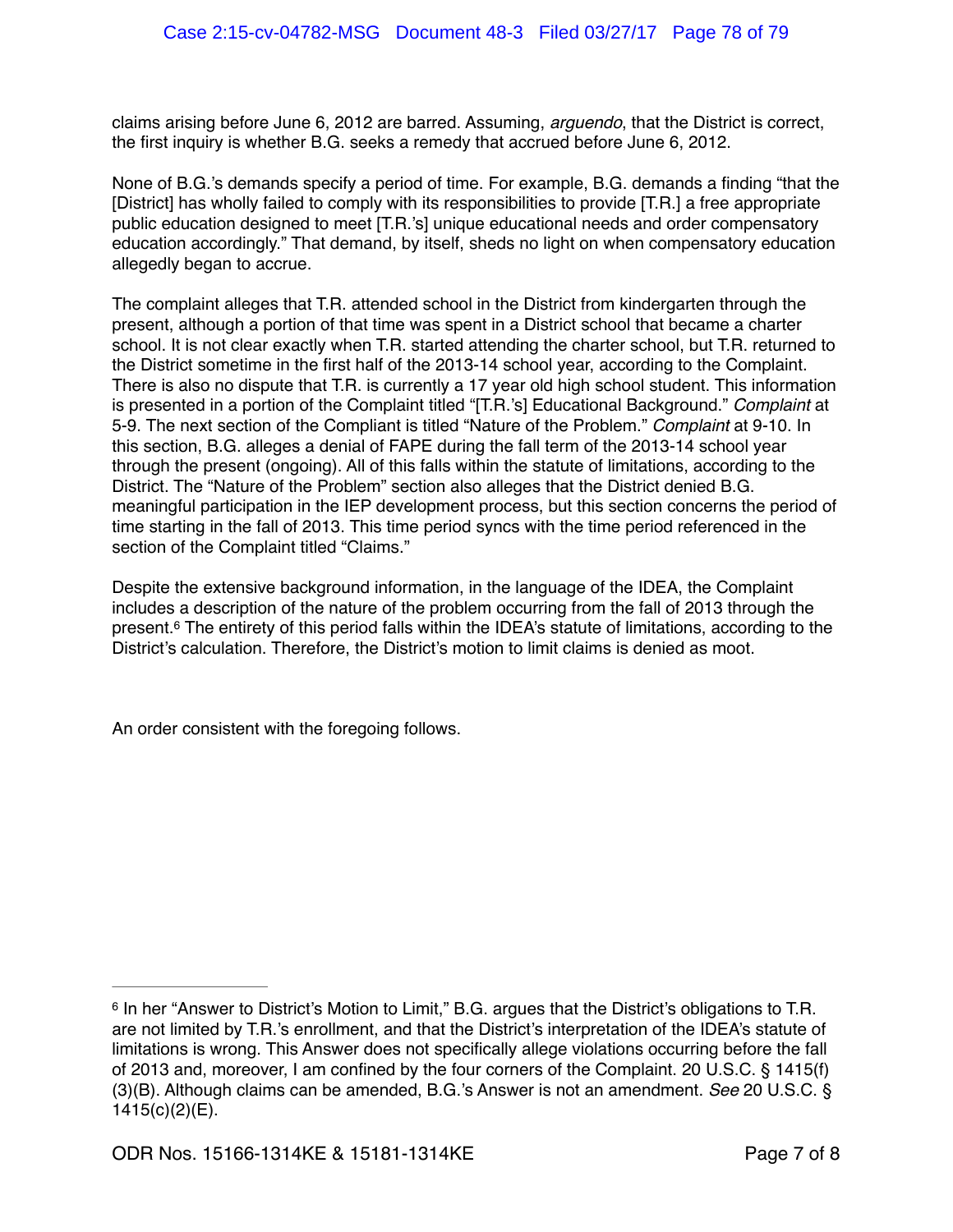## **ORDER**

Now, October 22, 2014, it is hereby **ORDERED** as follows:

- 1. The District's motion to dismiss ADA claims is **DENIED** in both ODR No. 15166-1314KE and ODR No. 15181-1314KE.
- 2. The District's motion to dismiss claims of systemic violations is **GRANTED** in both ODR No. 15166-1314KE and ODR No. 15181-1314KE.
- 3. The District's motion to dismiss claims falling outside of the IDEA's statute of limitations in ODR No. 15181-1314KE is **DENIED** as moot.

/s/ Brian Jason Ford HEARING OFFICER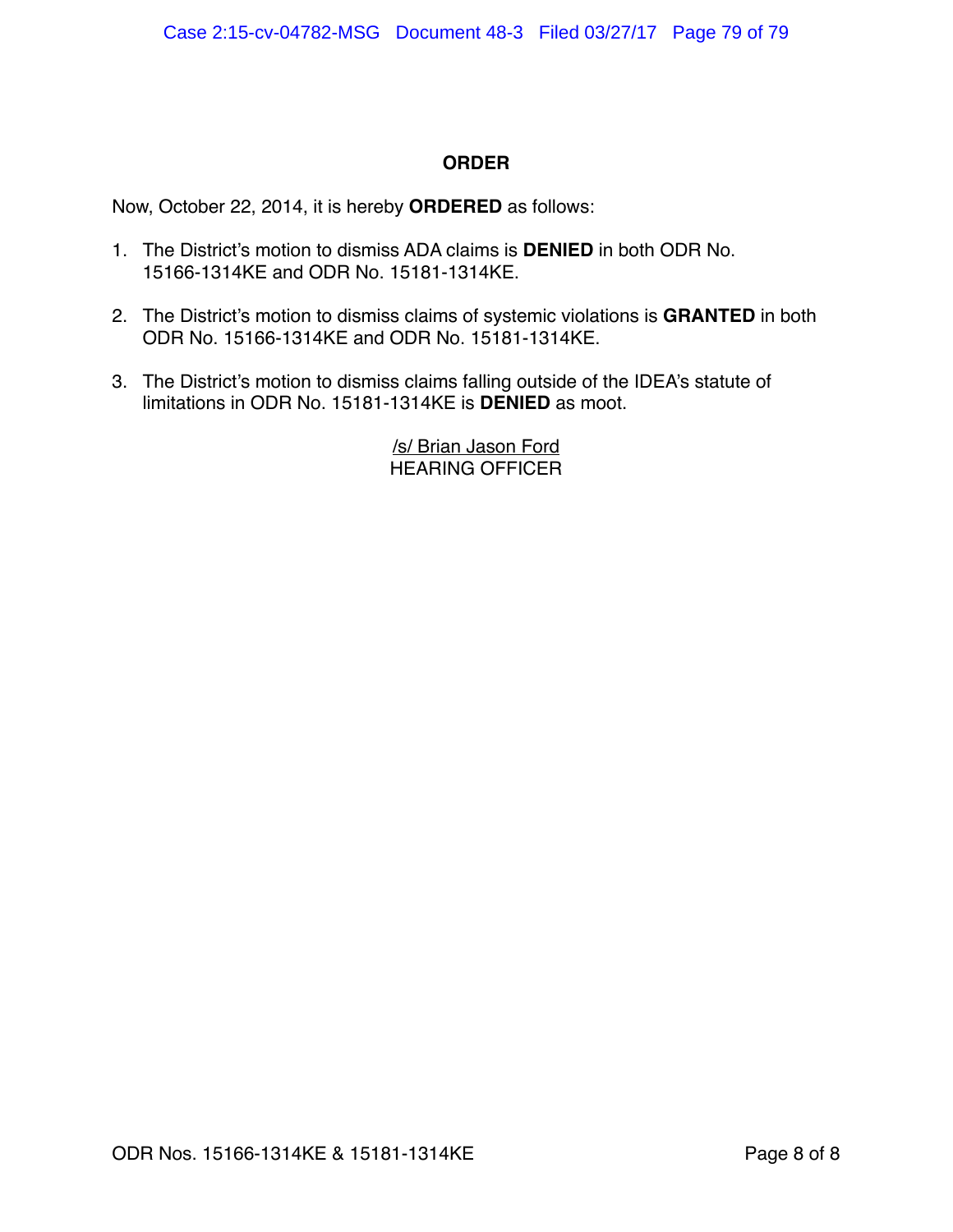Case 2:15-cv-04782-MSG Document 48-4 Filed 03/27/17 Page 1 of 45

## **EXHIBIT B**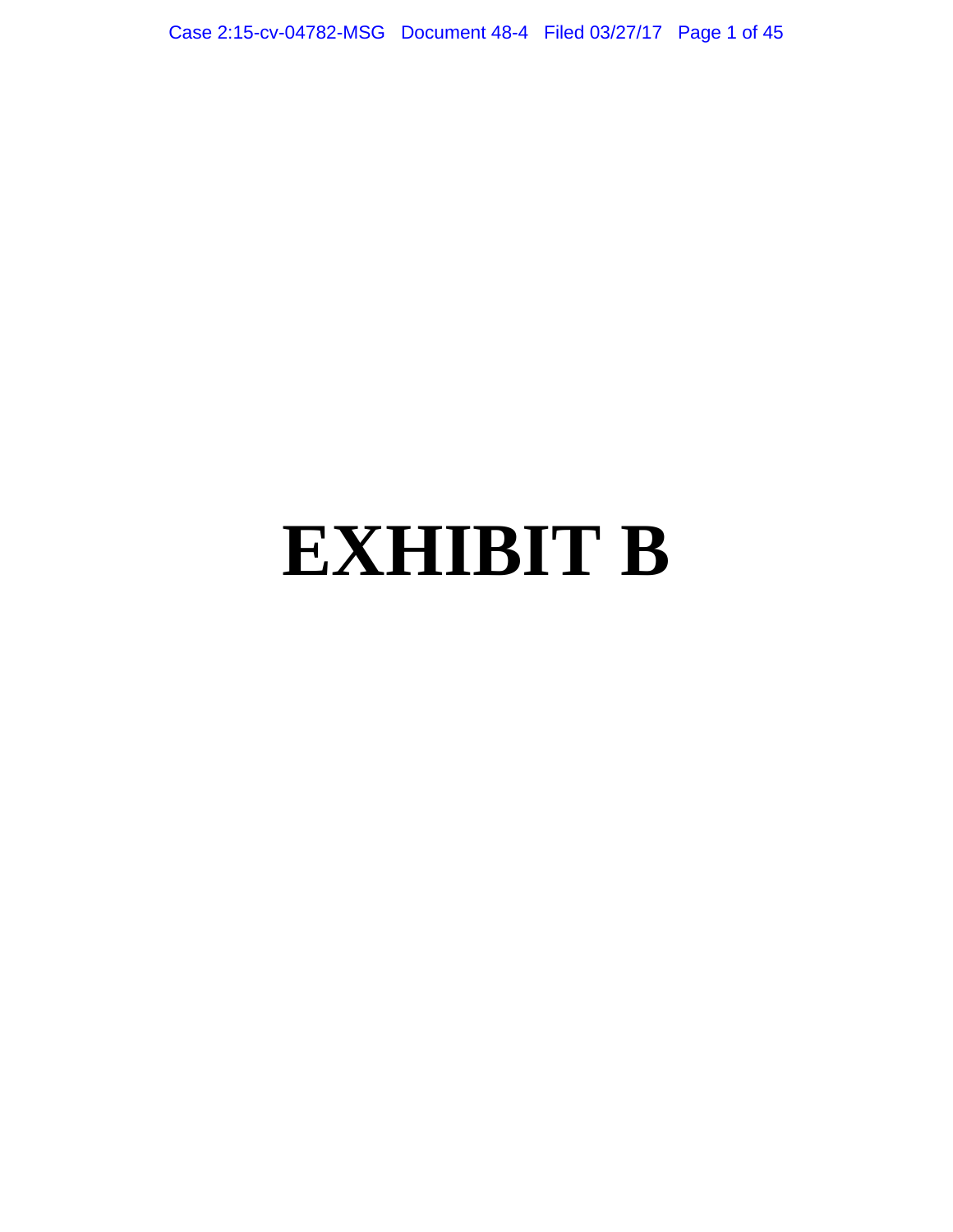## **IN THE UNITED STATES DISTRICT COURT FOR THE EASTERN DISTRICT OF PENNSYLVANIA**

| <b>T.R.</b> , a minor, individually, by and through<br>her parent, Barbara Galarza, and on behalf of<br>all others similarly situated, | Civil Action No. 2003-15-04782-1                      |  |
|----------------------------------------------------------------------------------------------------------------------------------------|-------------------------------------------------------|--|
| Barbara Galarza, individually, and on behalf<br>of all others similarly situated,                                                      | <b>FIRST AMENDED CLASS ACTION</b><br><b>COMPLAINT</b> |  |
| A.G., a minor, individually, by and through<br>his parent, Margarita Peralta, and on behalf of<br>all others similarly situated,       |                                                       |  |
| Margarita Peralta, individually, and on behalf<br>of all others similarly situated,                                                    |                                                       |  |
| <b>L.R.</b> , a minor, individually, by and through his<br>parent, Madeline Perez, and on behalf of all<br>others similarly situated,  |                                                       |  |
| <b>D.R.</b> , a minor, individually, by and through<br>her parent, Madeline Perez, and on behalf of<br>all others similarly situated,  |                                                       |  |
| <b>J.R.,</b> a minor, individually, by and through his<br>parent, Madeline Perez, and on behalf of all<br>others similarly situated,   |                                                       |  |
| <b>Madeline Perez, individually, and on behalf of</b><br>all others similarly situated,                                                |                                                       |  |
| <b>R.H.</b> , a minor, individually, by and through<br>his parent, Manging Lin, and on behalf of all<br>others similarly situated,     |                                                       |  |
| <b>Manging Lin, individually, and on behalf of</b><br>all others similarly situated,                                                   |                                                       |  |
| Plaintiffs,                                                                                                                            |                                                       |  |
| V.                                                                                                                                     |                                                       |  |
| The School District of Philadelphia,                                                                                                   |                                                       |  |

<u>-15-04782-MSG</u>

 $\mathbf{I}$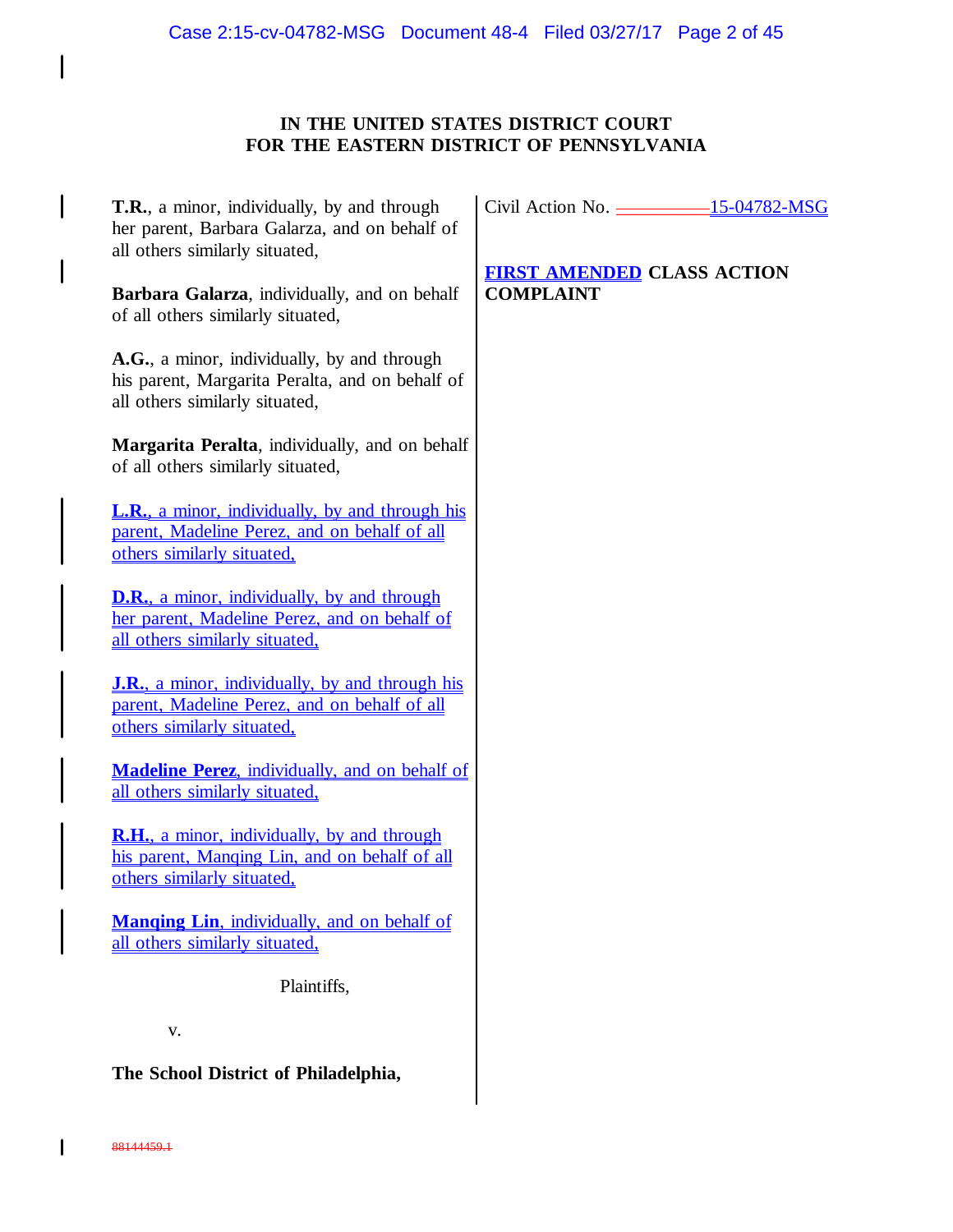Defendant.

I

### **I. PRELIMINARY STATEMENT**

1. The School District of Philadelphia ("District"), like the City of Philadelphia, is a richly diverse community and includes at least 26,000 students from families who speak languages other than English. A significant percentage of these families include children with disabilities who are entitled to individualized education programs. Yet, the parents are unable to participate meaningfully in the development of their children's education programs, because the District has systematically failed in its legal duty to translate essential planning documents and to provide sufficient interpretation services.

2. Plaintiff T.R., who does not speak English fluently, was improperly evaluated only in English, leading to her being incorrectly identified as having an intellectual disability. Her parent, Barbara Galarza, was deprived of sufficient oral interpretation and translation of that evaluation. As a result, T.R. did not receive appropriate educational services and was left without any educational services for a prolonged period of time.

3. In the case of Plaintiff A.G., the District did not evaluate him for disabilities until after a Family Court order notified the District that A.G.'s family was Spanish speaking and that A.G. needed to be evaluated. Despite prior notice from A.G.'s family requesting that documents be sent home in Spanish, the District failed to communicate with his family in Spanish. Meanwhile, A.G. was wrongly retained in ninth grade, deprived of special education services, and left without any schooling for several months while recuperating from leg surgery.

4. The District has also failed to provide Plaintiff Madeline Perez with Spanish translations of the District's evaluations and educational plans for her son, Plaintiff L.R. Ms.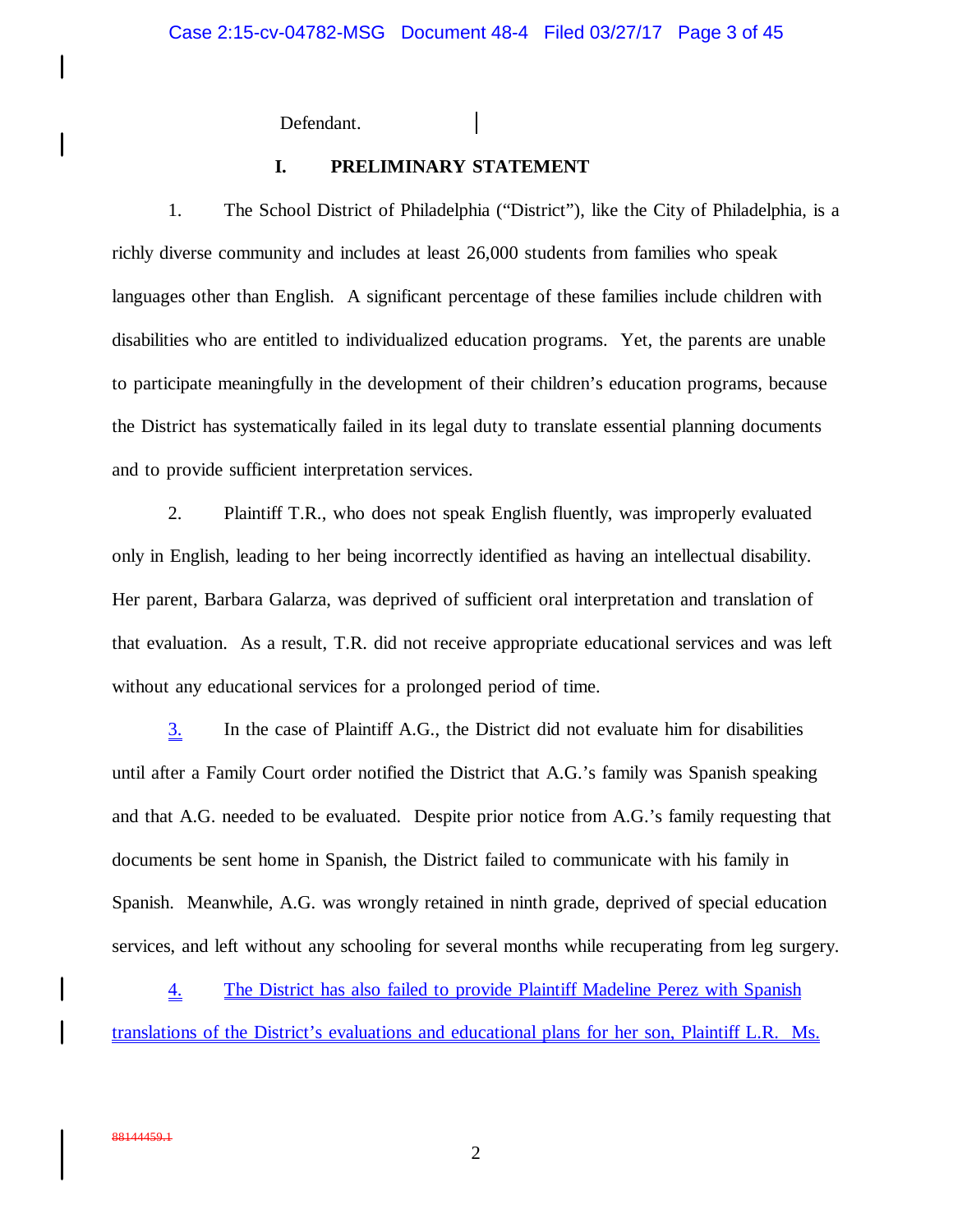### Case 2:15-cv-04782-MSG Document 48-4 Filed 03/27/17 Page 4 of 45

Perez requested complete translations, but the District has only translated section titles of some documents. Although the District had been informed that L.R. was diagnosed as autistic in 2012, Ms. Perez did not learn until 2016 that autism had not been addressed in L.R.'s nontranslated educational plans.

5. Ms. Perez is also the mother of Plaintiffs D.R. and J.R., who, like L.R., have disabilities and are entitled to special education services. As with L.R.'s educational plans, the District has refused to translate into Spanish anything more than section titles of the plans it has provided for D.R. and J.R., despite Ms. Perez's repeated requests for complete translations.

6. Plaintiff R.H. is a kindergarten student who has been diagnosed with autism and is gifted in mathematics, and he has a number of special education needs. Mandarin is the language spoken in R.H.'s home, and both of R.H.'s parents have limited English proficiency. Although the District agreed to translate some final documents into Mandarin, it refuses to provide translations of more than the heading titles and other limited information for R.H.'s proposed re-evaluation and proposed individualized education program. The District's refusal has left his mother, Plaintiff Manqing Lin, unable to participate meaningfully in the planning process for her son.

7.  $\frac{3}{2}$  3. This case is filed on behalf of thousands of students like Plaintiffs A.G. and, T.R., L.R, D.R, J.R., and R.H. with disabilities who have parents like Plaintiffs Barbara Galarza-and, Margarita Peralta, Madeline Perez, and Manging Lin who are "Limited English Proficient" ("LEP").<sup>1</sup> To communicate effectively with school personnel, these LEP parents

88144459.1

<sup>&</sup>lt;sup>1</sup> The term "Limited English proficient" is the terminology used in both the Elementary and Secondary Education Act, § 9101(25) and the Individuals with Disabilities Education Act, 20 U.S.C. § 1401(184). When applicable to a student, the term LEP, or its derivative, student with "Limited English Proficiency" is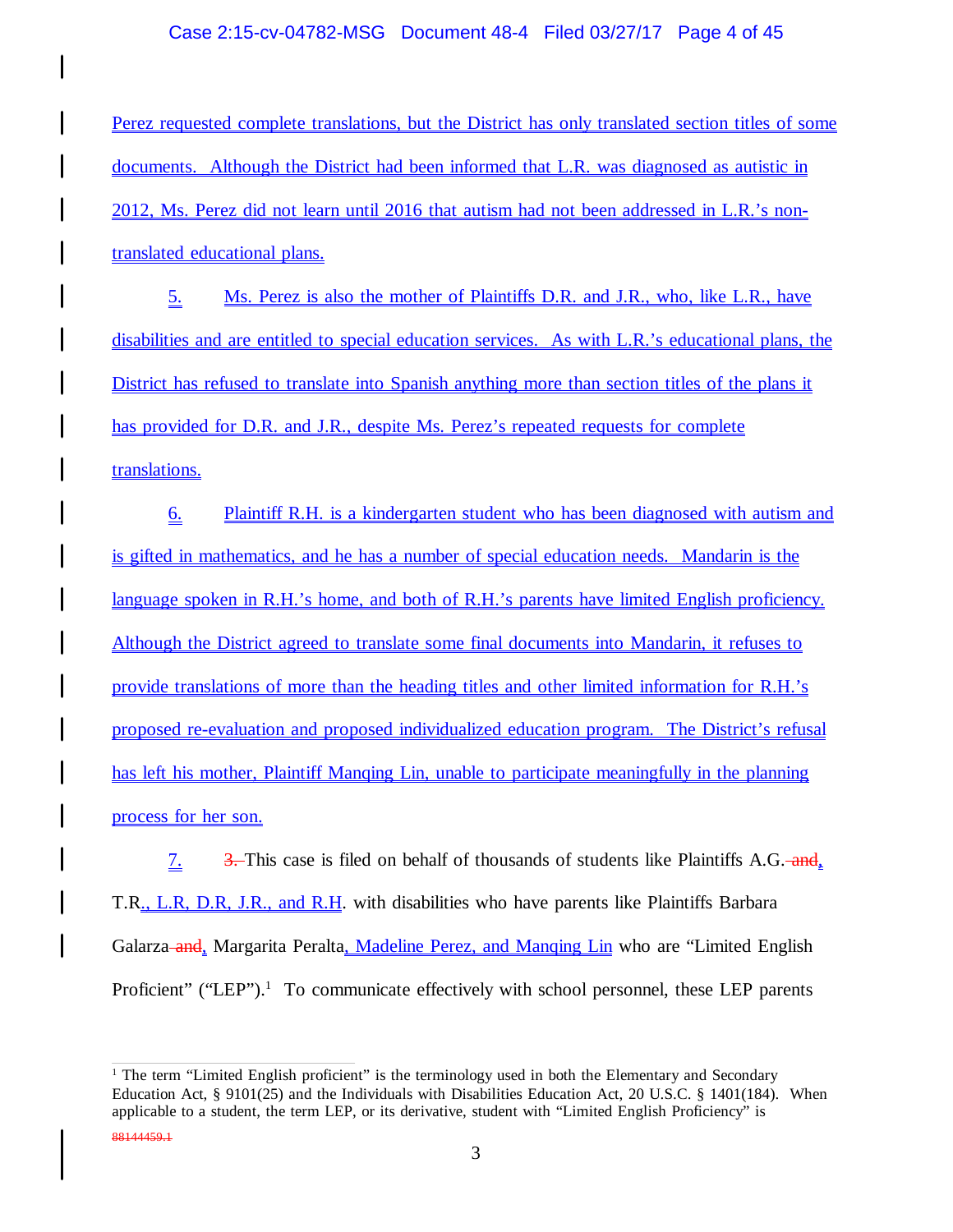### Case 2:15-cv-04782-MSG Document 48-4 Filed 03/27/17 Page 5 of 45

and their children, who often have limited English proficiency themselves, need oral interpretation services (the act of restating spoken language in a different language) and translation services (the act of rewriting a document in another language).<sup>2</sup> Yet, despite the overwhelming and accumulating evidence of need, the District has systematically and with deliberate indifference denied essential translation and interpretation services to LEP parents of children with disabilities, as well as to the children themselves.

8. 4. By law, meeting the educational needs of children with disabilities occurs within a process of written notice, parent consent, a non-discriminatory evaluation, creation and review of documents, development of a plan, and meetings with school staff and parents – all of which is outlined in the Individuals with Disabilities Education Act ("IDEA"), 20 U.S.C. § 1400 et seq., and is referred to as the Individualized Education Program (or "IEP") process. LEP parents<sup>3</sup> and their children with disabilities have been deprived of meaningful participation in the IEP process because the District provides insufficient oral interpretation services and refuses to timely provide completely translated documents. These deficiencies violate the IDEA, 20 U.S.C. § 1400 et seq.; 34 C.F.R. Part 300; 22 Pa. Code Chapter 14; the Americans with Disabilities Act as Amended; Section 504 of the Rehabilitation Act; 22 Pa. Code Chapter 15; the Equal Opportunities Act; and Title VI of the Civil Rights Act of 1964.

synonymous with English Language Learner ("ELL") or English Learner ("EL"). While the term ELL or EL is favored and should be used because it accurately connotes that a student is learning English rather than labeling the student limited or deficient, the term LEP remains applicable to parents in the context of identifying and addressing language barriers to ensure parent participation. The term "native language," when used with respect to an individual who is limited English proficient, means the language normally used by the individual or, in the case of a child, the language normally used by the parents of the child. 20 U.S.C. § 1401(20).

<sup>&</sup>lt;sup>2</sup> See Ex. A, FF ¶ 1, 2. References to the Hearing Officer's explicit findings in the decisions are referred to as "FF" (findings of fact) or as "CL" (conclusions of law). References to the underlying administrative hearing transcript are "N.T." for Notes of Transcript.

<sup>&</sup>lt;sup>3</sup> The word "parent" or "parents" as used in this Complaint includes all persons included in the definition of parent set forth in the IDEA at 20 U.S.C. § 1401(23).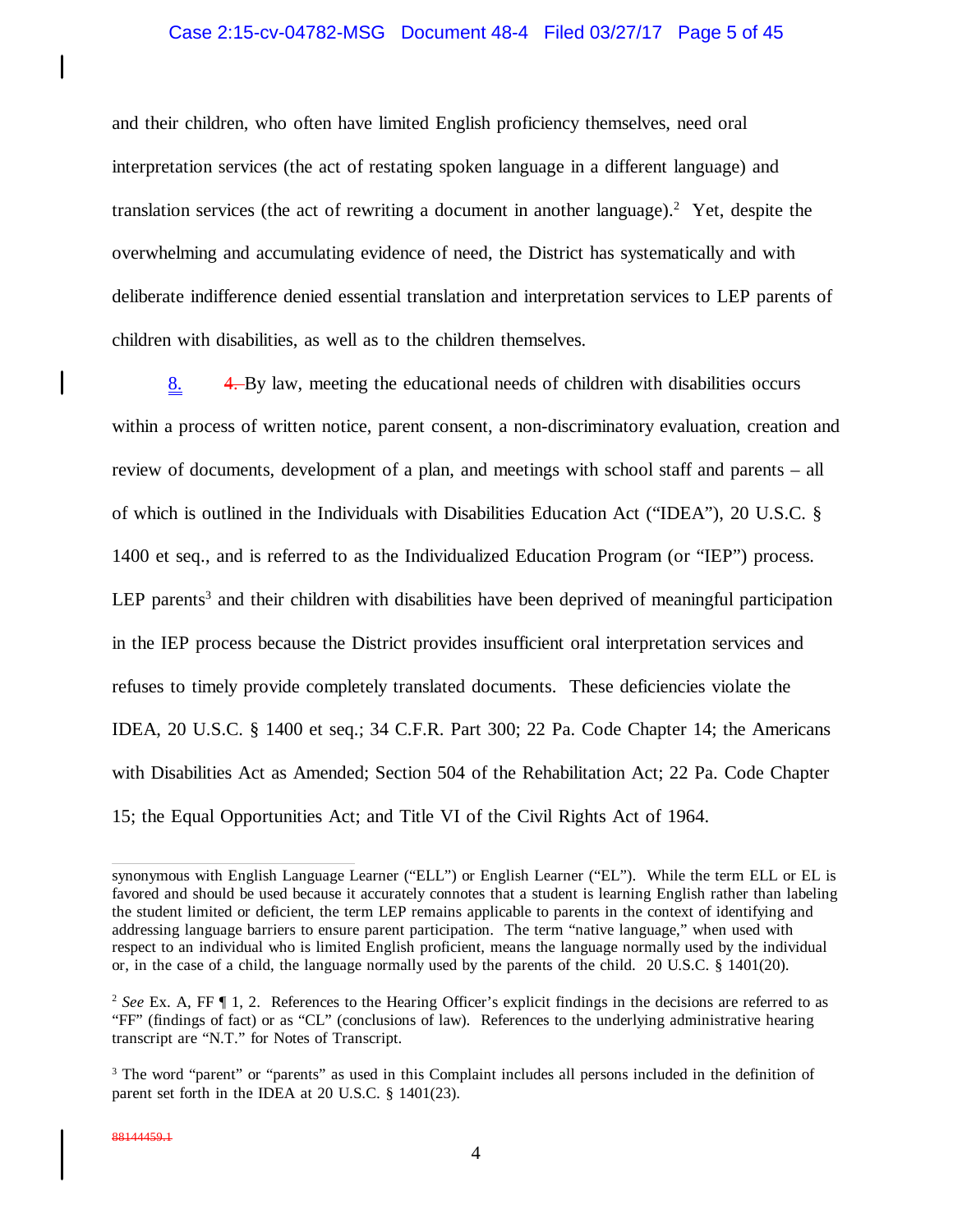### Case 2:15-cv-04782-MSG Document 48-4 Filed 03/27/17 Page 6 of 45

9. 5. Because the special education process is a parent-driven system, LEP parents, like all parents, must be fully informed in order to provide consent. They also must be able to participate meaningfully in the IEP process through the timely receipt of completely translated documents and sufficient interpretation services. Parent participation is essential to ensuring that a child with a disability receives a free appropriate public education in the least restrictive environment.

10. 6. Throughout the IEP process, school staff and parents rely on certain IEP documents. These documents include the Individualized Education Programs ("IEPs"), Notices of Recommended Educational Placement ("NOREP")/Prior Written Notice, Procedural Safeguards Notice, IEP Team Meeting Invitations, Manifestation Determinations, Permission to Evaluate, Permission to Re-Evaluate, Evaluation Reports, Re-Evaluation Reports, Psychoeducational Reports, progress reports, and Medicaid Consent Forms (referred to collectively as "IEP process documents"). In addition, certain regular education form documents which are readily available to non-LEP parents are critical to the parent's knowledge of his or her child's educational progress, placement, and services. These include: report cards, homebound forms, pre-English Language class placement letters, and progress reports (referred to collectively as "regular education forms").

11. 7. These documents are so essential that they must be provided in writing and in the native language of the parent or other mode of communication used by the parent, unless it is clearly not feasible to do so. In contravention of these requirements, the District has refused to timely and completely translate IEP process documents and regular education forms. The District also has failed to provide sufficient comprehensive oral interpretation services and to conduct bilingual evaluations as required by law. As a result, LEP parents of children with

I

I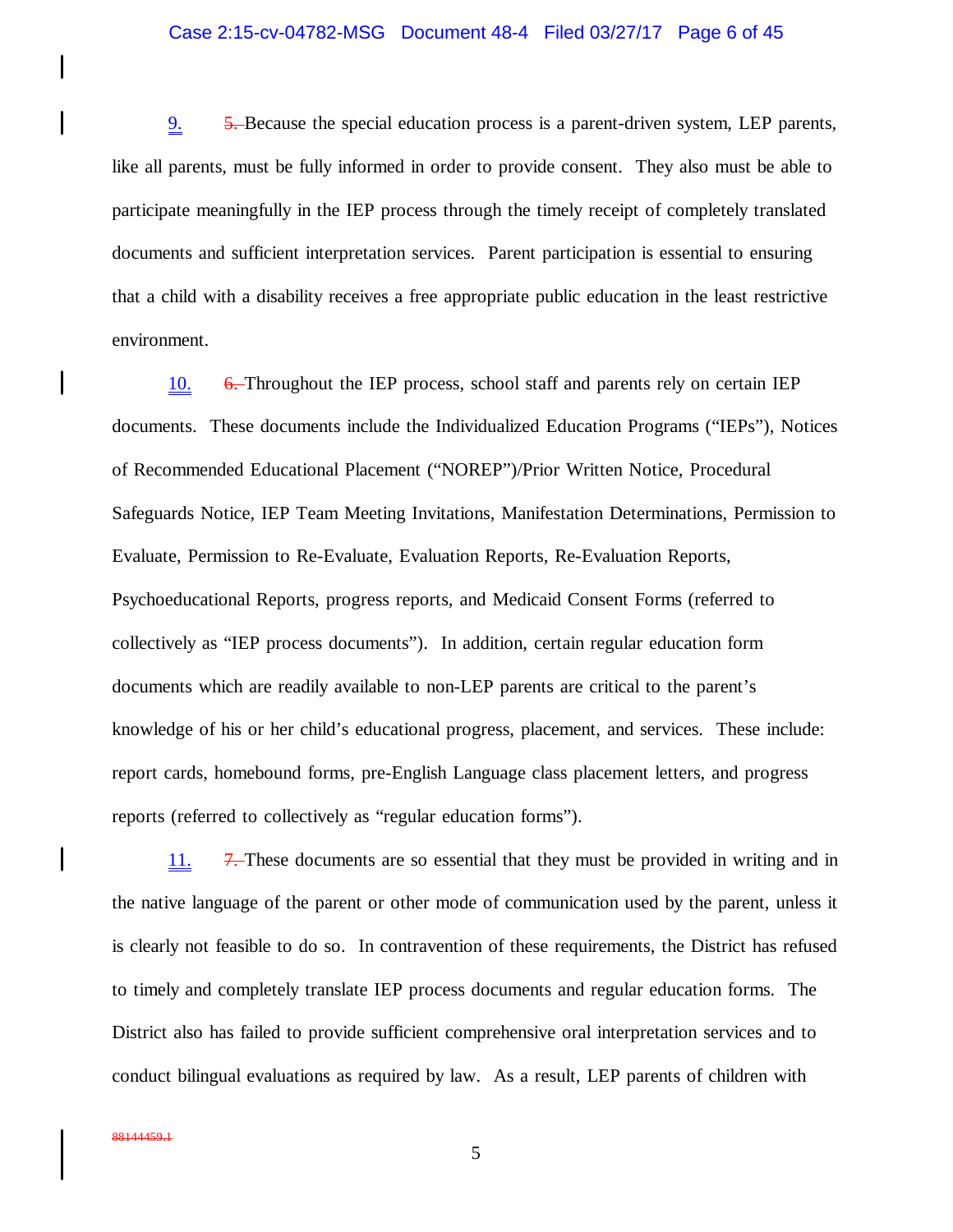### Case 2:15-cv-04782-MSG Document 48-4 Filed 03/27/17 Page 7 of 45

disabilities have been shut out of the IEP process and denied their right to notice, informed consent, and meaningful participation, in violation of governing laws and to the significant detriment of their children.

12. 8. Named Plaintiffs, on behalf of themselves and the thousands of members of the "Parent Class" and the "Student Class," defined below, file this action to require the District to provide legally-mandated translation and interpretation services, so that LEP parents and their children can participate meaningfully in the IEP process. Plaintiffs also seek to ensure that all students who have disabilities are properly evaluated in their native language as required by law.

### **II. JURISDICTION AND VENUE**

13. 9. The claims in this action arise under the IDEA, 20 U.S.C. §§ 1400 et seq., and 34 C.F.R. Chapter 300; Section 504 of the Rehabilitation Act, 29 U.S.C. § 794; the Equal Education Opportunities Act, 20 U.S.C. § 1703(f); Title VI of the Civil Rights Act of 1964, 42 U.S.C. § 2000d; and 22 Pa. Code Chapter 14. This Court has subject matter jurisdiction over the federal law claims pursuant to 28 U.S.C. § 1331 and 20 U.S.C. §§ 1415(i)(2) and 1415(i)(3)(A).

14.  $\frac{10}{10}$ . The claims for declaratory and injunctive relief are authorized by 28 U.S.C. §§ 2201 and 2202.

15. 11. This Court may exercise supplemental jurisdiction over the state law claims pursuant to 28 U.S.C. § 1367. Chapter 14 of the Pennsylvania Code is the state special education law which implements the IDEA and contains additional provisions concerning education for students with disabilities. 22 Pa. Code § 14.1 et seq.

16. 12. Venue in this district is proper under 28 U.S.C. § 1391(b).

 $\overline{\phantom{a}}$ 

 $\mathbf l$ 

 $\mathbf l$ 

I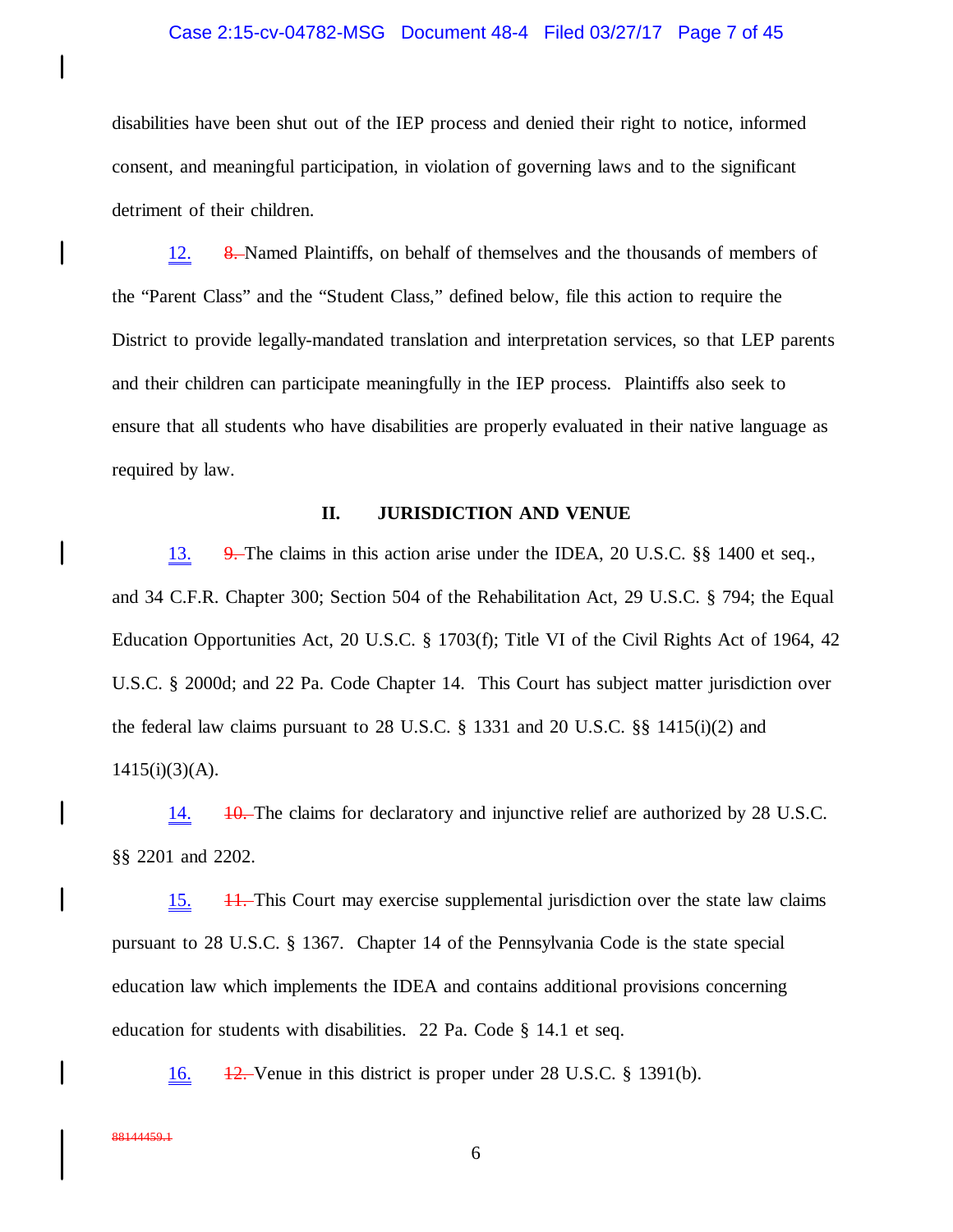### Case 2:15-cv-04782-MSG Document 48-4 Filed 03/27/17 Page 8 of 45

17.  $\frac{13}{13}$ -Plaintiffs A.G. and T.R. have exhausted administrative remedies to the extent required by the IDEA, 20 U.S.C.  $\S$  1415(i)(2) and 1415(i)(3)(A). Plaintiffs A.G. and T.R.They have completed the IDEA hearing process, each of them receiving a due process hearing decision dated May 26, 2015, attached hereto as Ex. A and Ex. B, respectively. *See* Ex. A, *T.R. v. SDP*, ODR No. 15181-13-14 and Ex. B, *A.G. v. SDP*, ODR No. 15166-13-14. In those decisions, the Hearing Officer held that Plaintiff Parents Barbara Galarza and Margarita Peralta were denied meaningful participation in the federally mandated IEP process, due to the District's failure to provide timely and complete translations of vital IEP documents. Specifically, the Hearing Officer concluded:

The purpose of an IEP meeting is to develop an IEP for the student. This requires more than a recitation of an IEP. Rather, it requires a conversation about the Student's needs, and what program and placement will satisfy those needs. Reading a mostly-English document in [Spanish], is not the dialogue contemplated by the IDEA. The Parent's ability to follow along in documents while participating in the required dialogue is essential.

. . . .

 $\mathbf{I}$ 

District witnesses agreed, and I explicitly find, that having the documents in an accessible form either during the meeting, or prior to the meetings when mandated, is critical to meaningful participation. The Parent was placed at an obvious disadvantage by effectively not having access to these documents.

Ex. B, CL at 11 (citations omitted); *see also* Ex. A, CL at 9-10.

The Hearing Officer also concluded, however, that he did not have the power to order

a District-wide systemic change, which is the necessary and appropriate remedy. *See* Ex. C,

Consolidated Pre-Hearing Order, *T.R. v. SDP*, ODR No. 15181-13-14 and *A.G. v. SDP*, ODR

No. 15166-13-14. As a result, the Hearing Officer awarded limited compensatory education of

one hour of time for each IEP process team meeting where he determined there were violations

of the parents' meaningful participation due to translation issues, but did not order any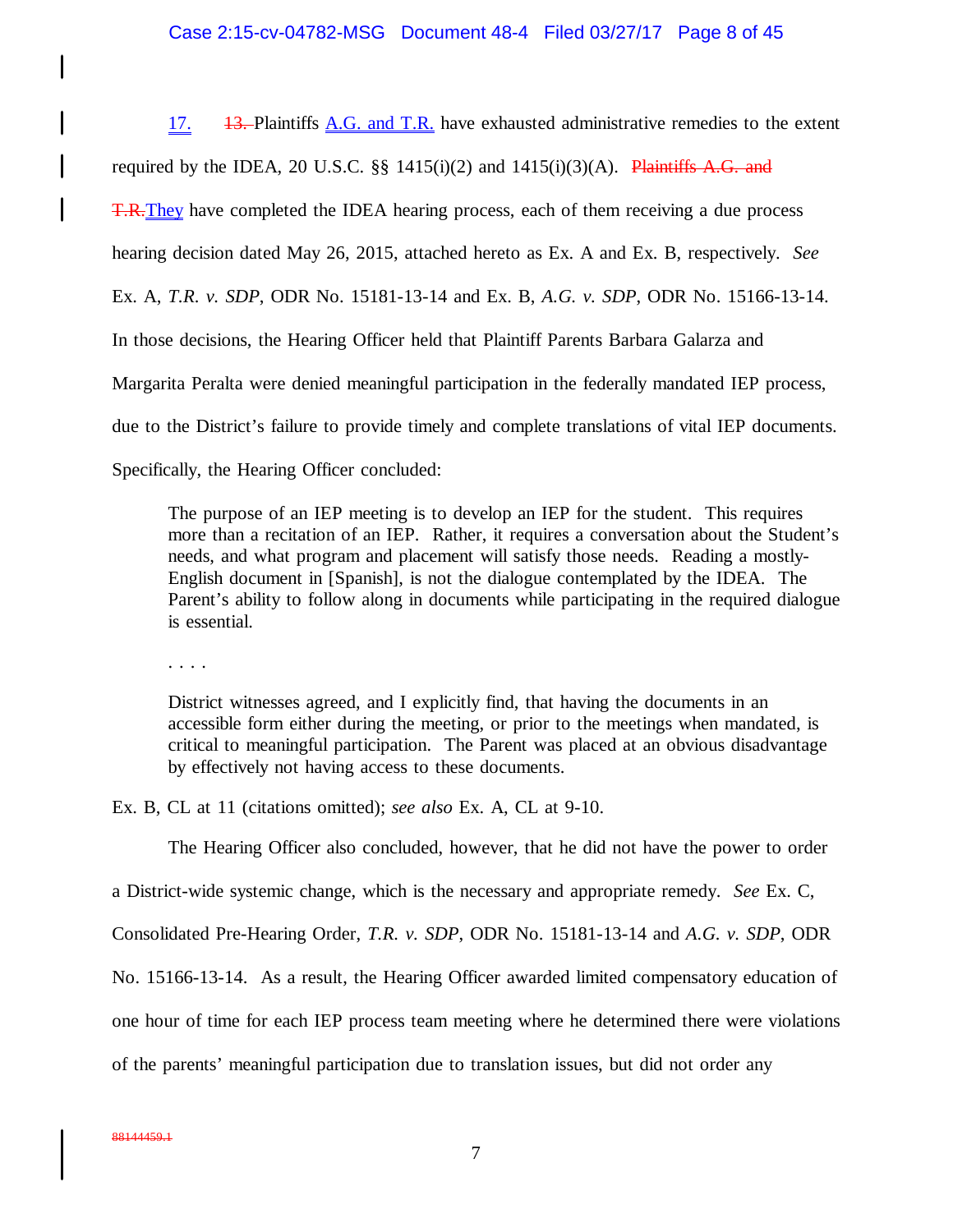### Case 2:15-cv-04782-MSG Document 48-4 Filed 03/27/17 Page 9 of 45

corrective action, including requiring the District to timely and completely translate IEPs and other documents for Plaintiffs in the future. Ex. A, CL at 13 (awarding one hour); Ex. B, CL, at 13 (awarding three hours). This Complaint constitutes an appeal from the administrative proceedings by Plaintiffs A.G. and T.R., who remain subject to the District's legally-deficient IEP process, as well as appeal from the administrative proceedings by this Amended Complaint, which also constitutes a class action lawsuit on behalf of LEP parents and students with disabilities who are similarly situated.

18. 14. Exhaustion of administrative remedies is not required <u>for L.R, D.R, J.R., and</u> R.H. and for other class members because, as the administrative proceedings of A.G. and T.R. reflect, administrative remedies are inadequate to address Plaintiffs' allegations of systemic failures and to afford the system-wide relief requested.

19. 15. The Americans with Disabilities Act as Amended and the Rehabilitation Act incorporates the remedies and procedures of Title VI of the Civil Rights Act of 1964, 42 U.S.C. §§ 2000d et seq. *See* 29 U.S.C. § 794a; 42 U.S.C. § 12133. The EEOA and Title VI have no exhaustion requirement. *See* 20 U.S.C. § 1706; *Herring v. Chichester Sch. Dist.*, No. 06-5525, 2007 WL 3287400 (E.D. Pa. Nov. 6, 2007).

### **III. THE PARTIES**

20.  $\frac{16}{16}$ -Plaintiff T.R. iswas a 17-year-old tenth grade student living within the boundaries of the District at the time the Complaint was filed. She is not fluent in either English or Spanish, speaking a mix of the two languages. Ex. A, FF ¶¶ 3, 4. T.R. has ADHD, a learning disability, and Mood Disorder, and she is currently a special education student. T.R. is enrolled in English for Speakers of Other Languages ("ESOL") classes.

 $\mathbf l$ 

I

I

I

 $\mathsf{l}$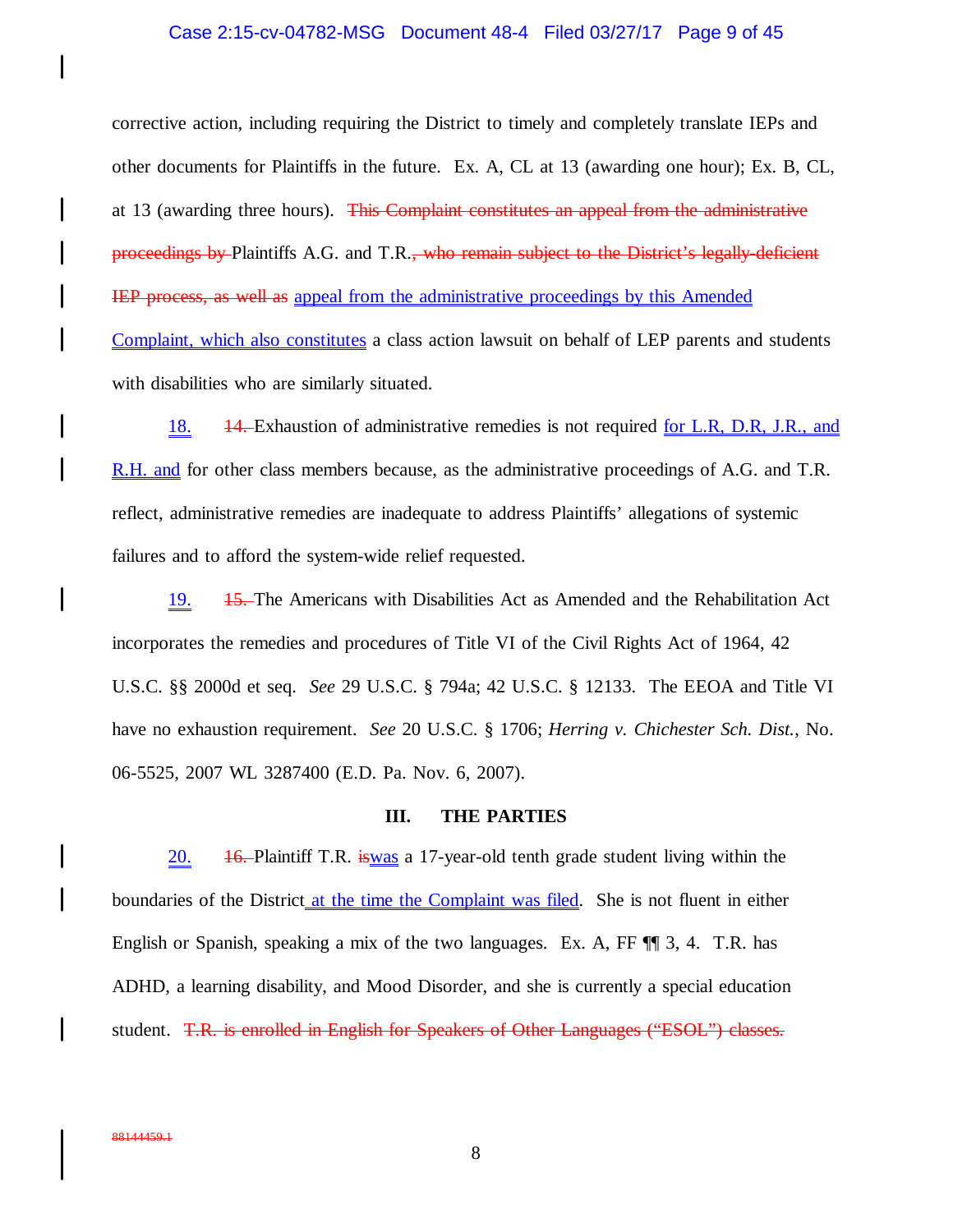### Case 2:15-cv-04782-MSG Document 48-4 Filed 03/27/17 Page 10 of 45

21. <del>17.</del> Plaintiff Barbara Galarza ("Ms. Galarza") is T.R.'s mother. Her native language is Spanish and she is limited English proficient. Ex. A, FF ¶ 3. Ms. Galarza speaks and reads Spanish.

 $\frac{22.}{48.}$  Plaintiff A.G. is was an 18-year-old twelfth grade student living within the boundaries of the District at the time the Complaint was filed. A.G.'s native language is Spanish and he is limited English proficient within the meaning of the IDEA. *See* 34 C.F.R. § 300.27, incorporating by reference § 9101(25) of the Elementary and Secondary Education Act; Ex. B, FF ¶ 4. A.G. has a Specific Learning Disability and a Speech and Language Disorder, and he is currently a special education student. A.G. is enrolled in ESOL classesstruggled to graduate from school and is in the process of seeking to enroll in an accelerated educational program in the District in order to obtain a diploma.

23. 19. Plaintiff Margarita Peralta ("Ms. Peralta") is A.G.'s aunt and legal guardian. Her native language is Spanish and she is limited English proficient. Ex. B, FF ¶ 6. Ms. Peralta speaks and reads Spanish.

24. Plaintiff L.R. is a 13-year-old 7th grade student living within the boundaries of the District. L.R.'s native language is Spanish, and he was enrolled in ESOL classes for several years. L.R. has autism and ADHD, and he is currently a special education student placed by the District in a private school.

25. Plaintiff D.R. is a 14-year-old 9th grade student living within the boundaries of the District. D.R.'s native language is Spanish, and she is limited English proficient. D.R. has Oppositional Defiant Disorder ("ODD") and ADHD, and she is currently a special education student. D.R. is enrolled in ESOL classes.

 $\mathbf l$ 

I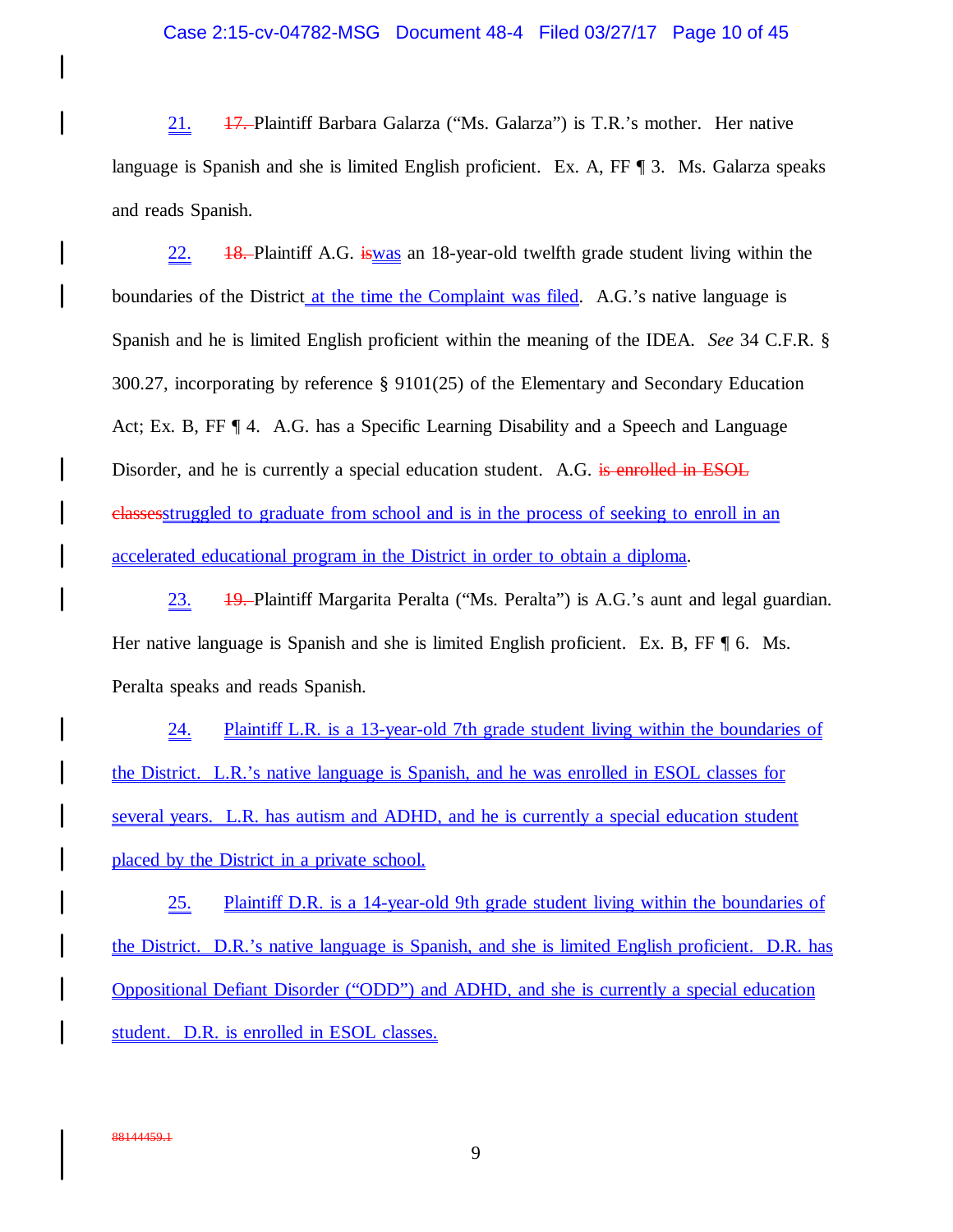26. Plaintiff J.R. is a 16-year-old 11th grade student living within the boundaries of the District. J.R.'s native language is Spanish, and he is limited English proficient. J.R. has ODD and ADHD, and he is currently a special education student. J.R. is enrolled in ESOL classes.

27. Plaintiff Madeline Perez ("Ms. Perez") is L.R., D.R, and J.R.'s mother. Her native language is Spanish, and she is limited English proficient. Ms. Perez and her children speak Spanish in her home, and Ms. Perez reads Spanish.

28. Plaintiff R.H. is a five-year-old Kindergarten student living within the boundaries of the District. R.H.'s native language is Mandarin, and he is limited English proficient within the meaning of the IDEA. R.H. has autism, for which he requires substantial language therapy and specially designed instruction to address substantial weaknesses in expressive and pragmatic language skills, social skills deficits, and significant behavioral issues that undermine learning. R.H. is currently a special education student. R.H. is also intellectually gifted in Math, having tested in the 99th percentile for Math problem solving and 99.5th percentile in overall cognitive functioning.

29. Plaintiff Manqing Lin ("Ms. Lin") is R.H.'s mother. Her native language is Mandarin, and she is limited English proficient. Ms. Lin and R.H. speak Mandarin in their home, and Ms. Lin reads Mandarin.

30.  $20 - T.R.$  and, A.G., L.R, D.R, J.R., and R.H. are referred to collectively as the "Student Plaintiffs"; Ms. Galarza–and, Ms. Peralta, Ms. Perez, and Ms. Lin are referred to collectively as the "Parent Plaintiffs."

31. 21. Defendant, the School District of Philadelphia, is a school district within the Commonwealth of Pennsylvania organized pursuant to the Public School Code of 1949, Act of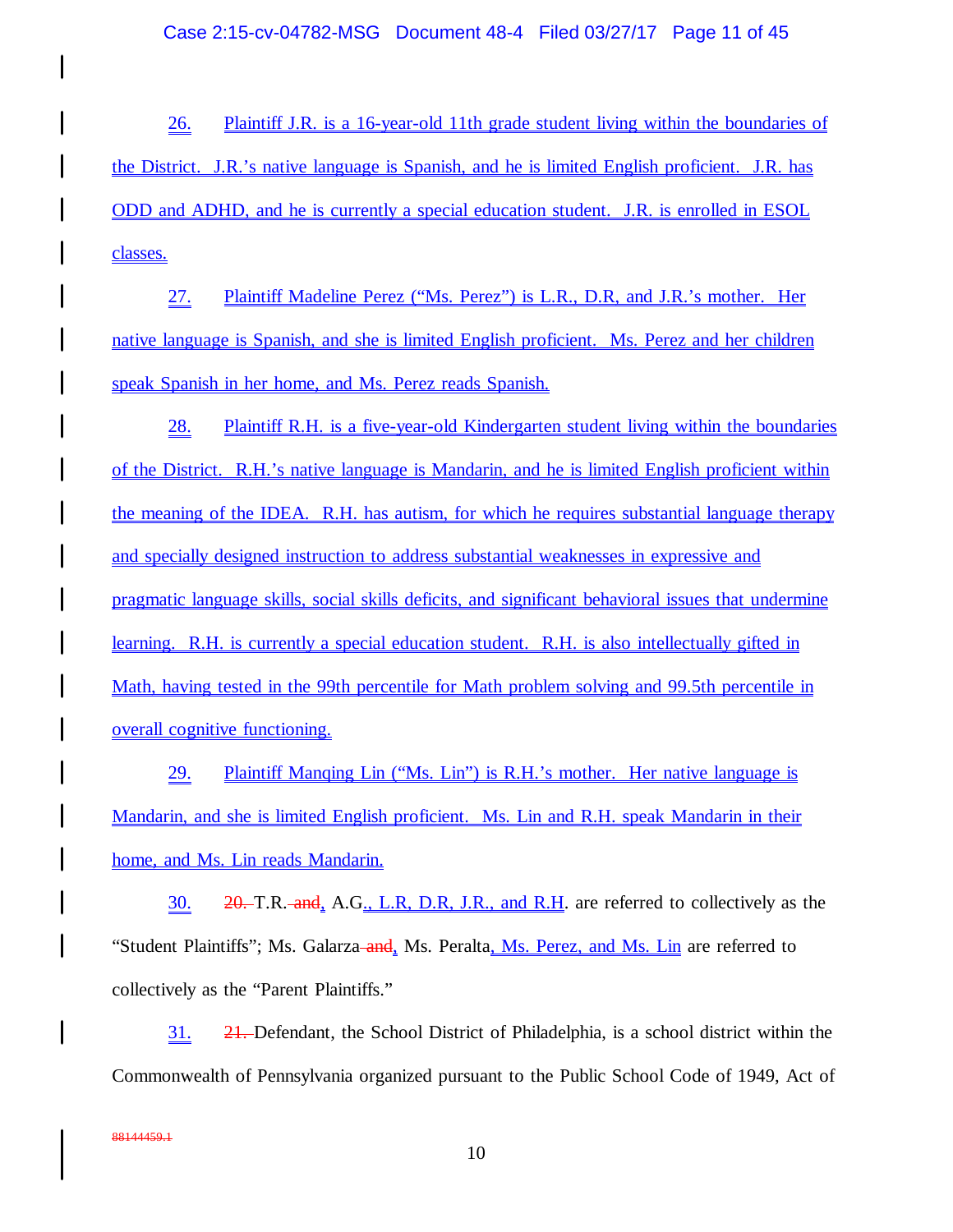March 10, 1949, P.L. 30, as amended, 24 P.S. §§ 1-101 et seq. The District's headquarters and principal place of business is located at 440 N. Broad Street, Philadelphia, Pennsylvania. The District receives federal funds pursuant to the IDEA and is bound by the IDEA. The District is the Local Educational Agency ("LEA") responsible for ensuring that Plaintiffs receive a free appropriate public education pursuant to the IDEA and Chapter 14. The District, as a public entity, receives federal funds and is subject to the Americans with Disabilities Act as Amended, Section 504 of the Rehabilitation Act, the Equal Education Opportunities Act, and Title VI of the Civil Rights Act of 1964. The District is also required to comply with state education law within 22 Chapter 14 and 22 Chapter 4 of the Pennsylvania Code.

### **IV. STATUTORY FRAMEWORK**

### **IDEA Statutory Framework**

 $\mathsf{l}$ 

 $\mathbf l$ 

32. 22. The IDEA requires LEAs and other public agencies to provide a free appropriate public education ("FAPE") to all students with disabilities ages 3 to 21. By definition, a FAPE requires adherence to state agency educational standards. The IDEA seeks to prepare students with disabilities for further education, employment, and independent living, and specifically delineates the rights of children with disabilities and their parents in the special education IEP process and based on IEPs developed through that process. *See* 20 U.S.C. §§ 1401, 1402, 1412(a)(1)(A), 1414(d), 1415; 34 C.F.R. Part 300. The IEP is the "modus operandi" of the IDEA that is to be developed jointly with the parent, the student, and the school staff. *Sch. Comm. of Burlington, Mass. v. Mass. Dep't of Educ.*, 471 U.S. 359, 368 (1985). The IEP is the "primary vehicle" for implementing the IDEA. *Honig v. Doe*, 484 U.S. 305, 311 (1988).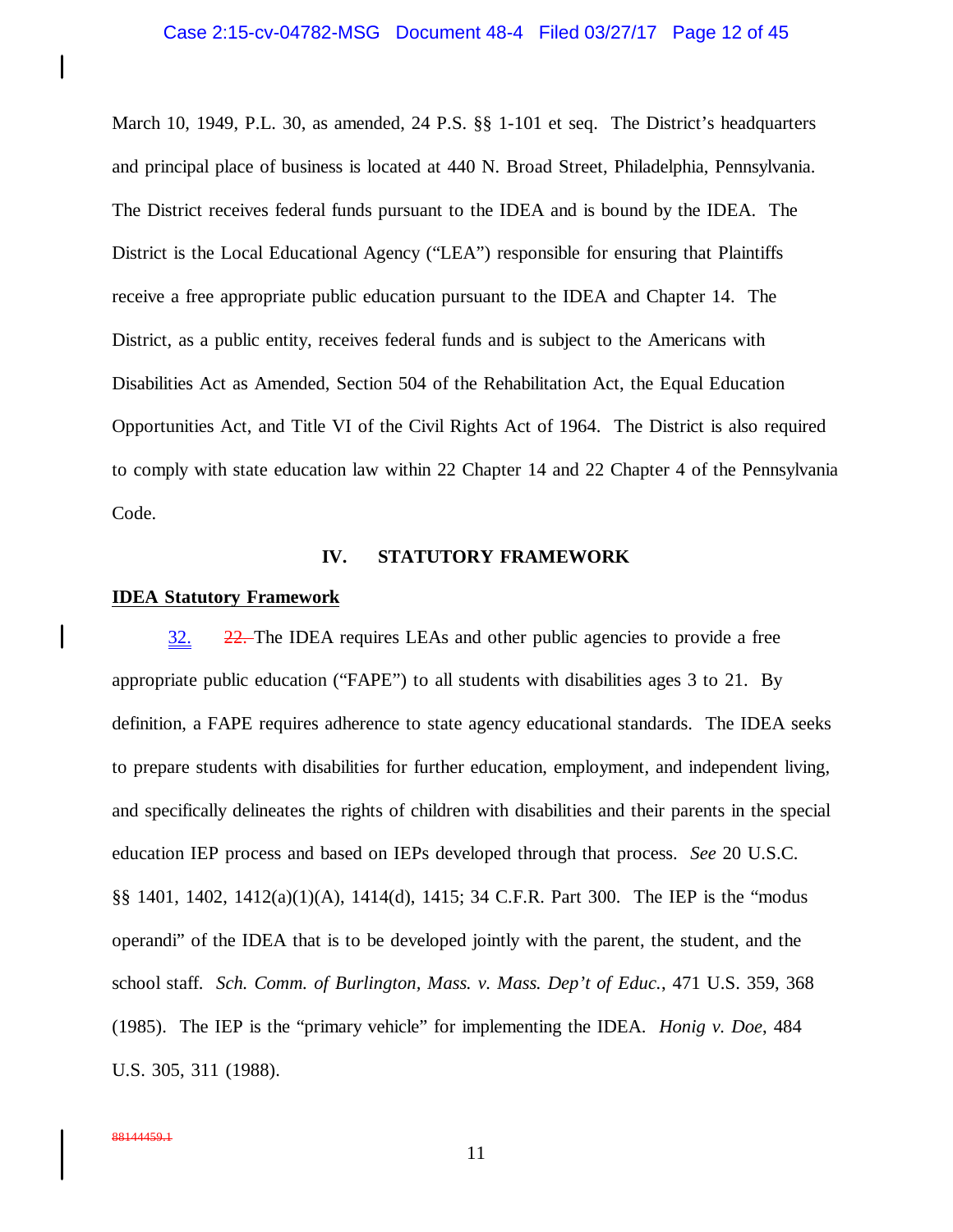### Case 2:15-cv-04782-MSG Document 48-4 Filed 03/27/17 Page 13 of 45

33. 23. Student Plaintiffs and members of the Student Class qualify as "child[ren] with a disability" under the IDEA statute, and each therefore must be provided with an IEP that governs his or her education and afforded meaningful participation in the IEP process. *See* 20 U.S.C. §§ 1401(3), 1414(d), 1415.

34. 24. Parent Plaintiffs and members of the Parent Class qualify as "parents" of a child with a disability as defined by 20 U.S.C. § 1401(23), which includes a natural, adoptive, foster parent, legal guardian or person acting as a parent in the absence of a parent with whom the child lives or individual assigned as a surrogate parent.

35. 25. Each Student Plaintiff and member of the Student Class has or should be provided with an IEP team that is comprised of his or her parent and school staff who are to work collaboratively together to make educational decisions for the child.

36. 26. The IDEA requires that educational decisions about a child's evaluation, educational program, and school placement are made through the IEP team process with the parent's meaningful involvement. 20 U.S.C. § 1414; *see also id.* § 1415; 34 C.F.R. § 300.327. The educational program is then detailed in the IEP document which is legally defined as "a *written* statement for each child that is developed, reviewed and revised" through the mandated notice and meeting process. 20 U.S.C. §  $1414(d)(1)(A)(i)$  (emphasis added). The District must give the parent *a copy* of the child's IEP at no cost to the parent. *Id.*  $\S 1414(d)(1)(B)(i)$ ; 34 C.F.R. § 300.322(f). If changes are made to the IEP, and upon request, the parent must be provided with a *revised copy* of the IEP with the amendments incorporated. 20 U.S.C.  $§1414(d)(3)(F).$ 

37. 27. The IDEA expressly includes certain procedural safeguards, requirements, and duties of the LEA to ensure meaningful parental participation, notification, and consent

 $\mathsf{l}$ 

I

 $\overline{\phantom{a}}$ 

 $\mathbf l$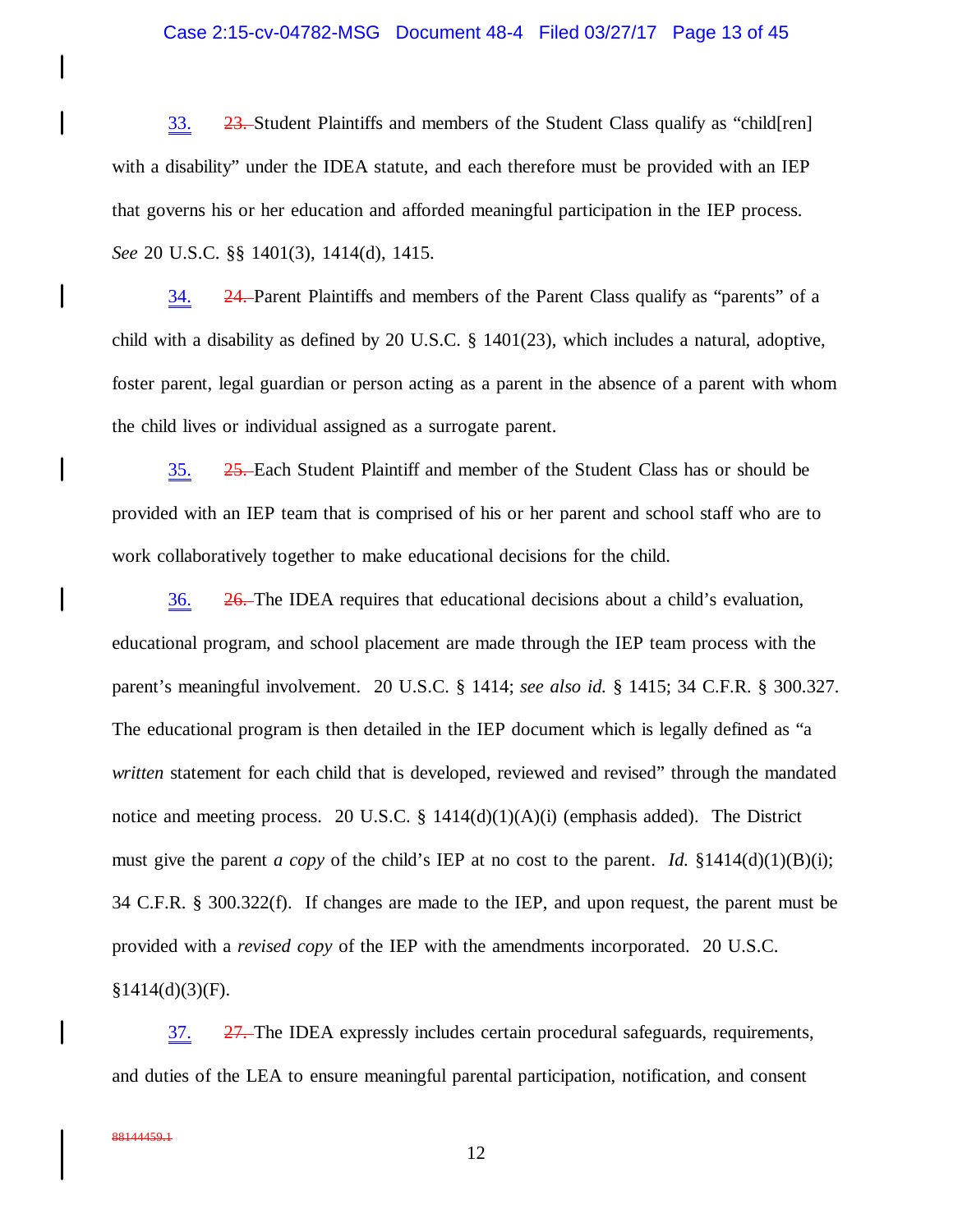### Case 2:15-cv-04782-MSG Document 48-4 Filed 03/27/17 Page 14 of 45

throughout the special education process, including protections for parents whose native language is not English. 20 U.S.C. §§ 1400, 1412(a), 1414, 1415; *see also* 34 C.F.R. Part 300.

38. 28. The District must obtain informed written parental consent in order to support an initial evaluation of a student and initial provision of special education services. Parental consent is required to continue to provide special education services and reevaluations. Parental consent means the parent has been "fully informed of all information relevant to the activity for which consent is sought, *in his or her native language*, or through other mode of communication" and that the parent "understands and agrees" in writing to the carrying out of the activity for which his or her consent is sought. *See* 20 U.S.C. § 1414(a)(1)(D); 34 C.F.R. § 300.9 (emphasis added).

39. 29. The District must ensure that the parents of a child with a disability are invited to each IEP team meeting to decide the program and placement of a child and that the parents are afforded the opportunity to participate, including: (1) notifying parents of the meeting early enough to ensure that they will have an opportunity to attend; (2) providing information to parents; and (3) affording parents the opportunity to know the purpose of the meeting, who will participate, and to identify other representatives who should be invited. 20 U.S.C. §§ 1400, 1412(a), 1414, 1415; *see also* 34 C.F.R. §§ 300.321, 300.327, 300.501(c).

40. 30. The District must take "*whatever action is necessary to ensure that the parent understands the proceedings of the IEP team meeting, including arranging for an interpreter at the IEP team meeting for parents* with deafness or *whose native language is other than English*, and the District must give the parent *a copy* of the child's IEP. *See* 20 U.S.C. § 1414(d)(1)(B)(i); 34 C.F.R. § 300.322 (emphasis added).

88144459.1

I

 $\mathbf l$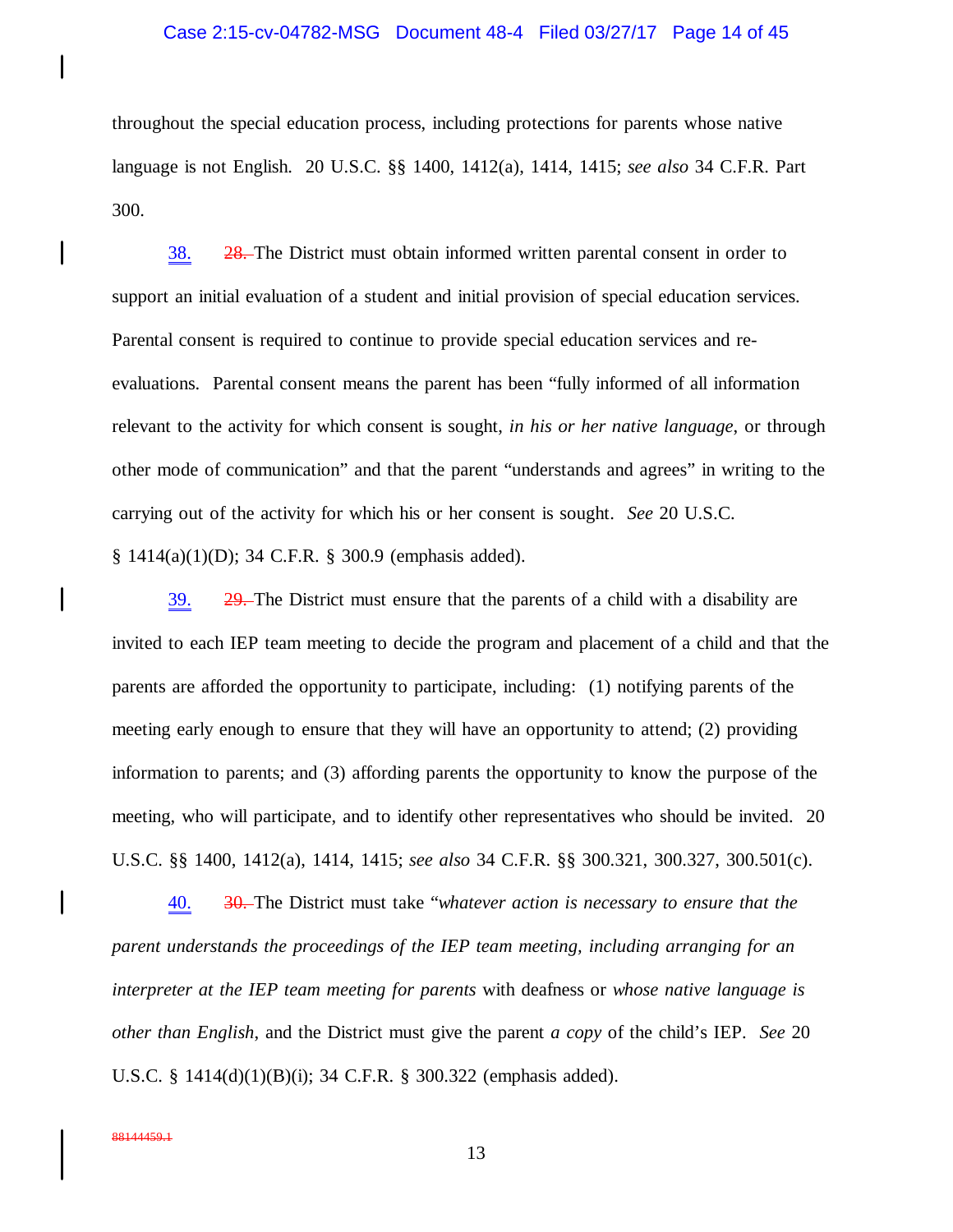### Case 2:15-cv-04782-MSG Document 48-4 Filed 03/27/17 Page 15 of 45

41.  $\frac{31}{10}$  The IDEA also requires that parents of a child with a disability receive prior written notice within a reasonable time before the public agency (1) proposes to initiate or change the identification, evaluation, or educational placement of the child or the provision of FAPE to the child; or (2) refuses to initiate or change the identification, evaluation, or educational placement of the child or the provision of FAPE to the child. *See* 20 U.S.C. § 1415(b)(3). In Pennsylvania, the form utilized to provide prior written notice is called a Notice of Recommended Educational Placement ("NOREP").

 $\frac{42.}{22.}$  Such required prior written notice must be (1) written in language understandable to the general public; and (2) *provided in the native language of the parent or other mode of communication used by the parent*, unless it is clearly not feasible to do so. *See* 20 U.S.C. § 1415(b)(4); 34 C.F.R. § 300.503(c). If the native language or other mode of communication of the parent is not a written language, the public agency must take steps to ensure that (1) the notice is translated orally or by other means to the parent in his or her native language or other mode of communication; (2) the parent understands the content of the notice; and (3) there is written evidence that the notice requirements have been met. *See* 34 C.F.R. § 300.503(c).

43.  $\frac{33}{100}$  33. The IDEA also requires that a child suspected to have a disability must be evaluated "in the child's native language or other mode of communication and in the form most likely to yield accurate information on what the child knows and can do academically, developmentally, and functionally, unless it is clearly not feasible to so provide or administer." 20 U.S.C. § 1414(b)(3)(A); 34 C.F.R. § 300.304(c)(1)(ii). Federal regulations require an IEP team to take the language needs of the child into account. 34 C.F.R. § 300.324(a)(2)(ii).

 $\mathbf l$ 

 $\mathbf l$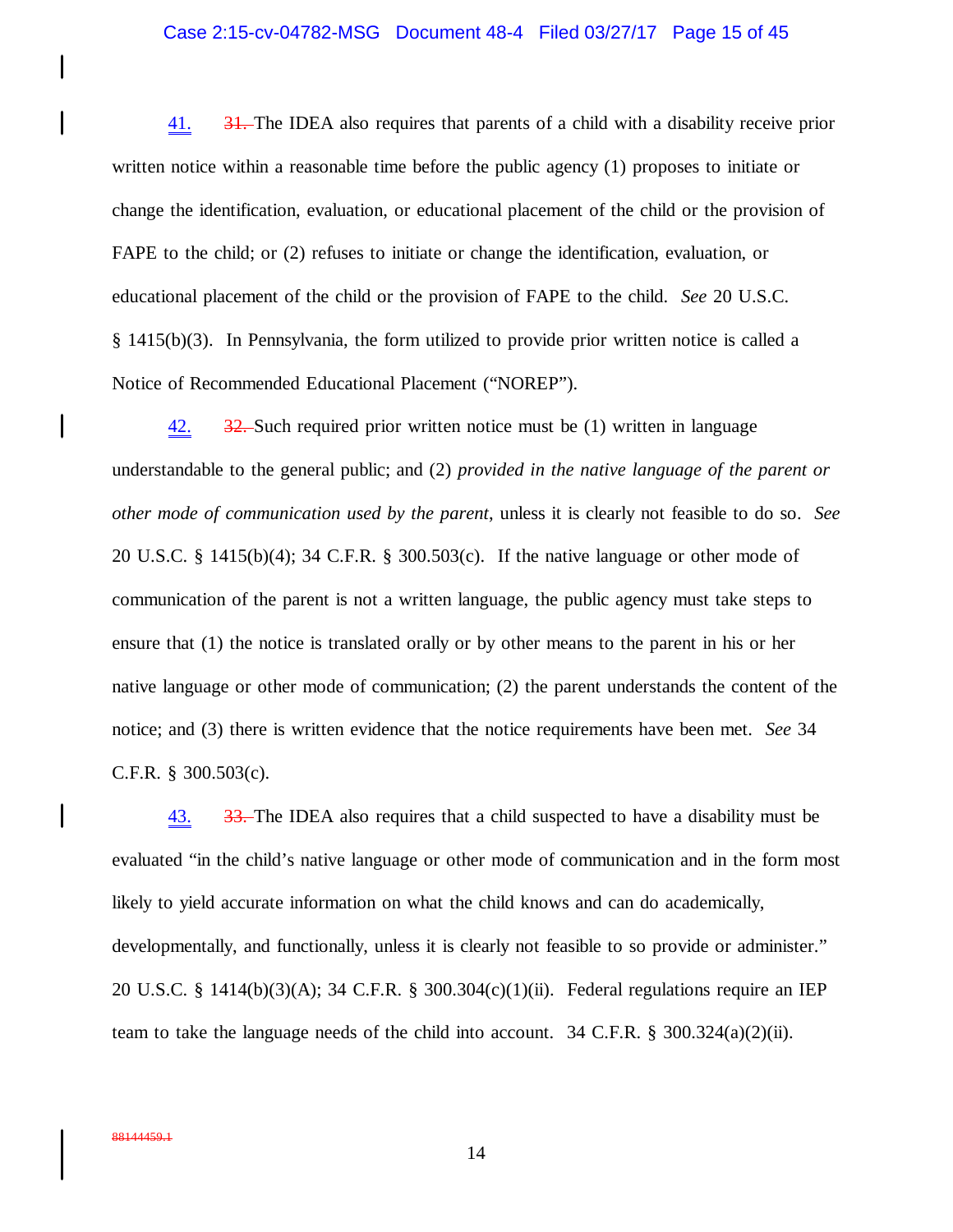### **Section 504 and ADA Statutory Framework**

 $\mathsf{l}$ 

 $\mathsf{l}$ 

 $\mathbf l$ 

 $\mathsf{l}$ 

44. 34. Section 504 of the Rehabilitation Act prohibits disability discrimination in federally funded programs. It mandates that "[n]o otherwise qualified individual with a disability in the United States . . . shall, solely by reason of her or his disability, be excluded from the participation in, be denied the benefits of, or be subjected to discrimination under any program or activity receiving Federal financial assistance." 29 U.S.C. § 794(a). The District is a federal funds recipient within the meaning of 29 U.S.C. § 794(b)(2)(B). Student Plaintiffs and members of the Student Class are entitled to the protection of Section 504.

45. 35. The Americans with Disabilities Act prohibits disability discrimination, including discrimination against those who are associated with individuals having or suspected of having disabilities. 42 U.S.C. § 12101 et seq. The District is subject to the ADA. Student Plaintiffs and members of the Student Class are entitled to the protection of the ADA.

### **EEOA Statutory Framework**

46. 36. The Equal Education Opportunities Act provides that "[n]o State shall deny equal educational opportunity to an individual on account of his or her race, color, sex, or national origin, by . . . the failure by an educational agency to take appropriate action to overcome language barriers that impede equal participation by its students in its instructional programs." 20 U.S.C. § 1703(f).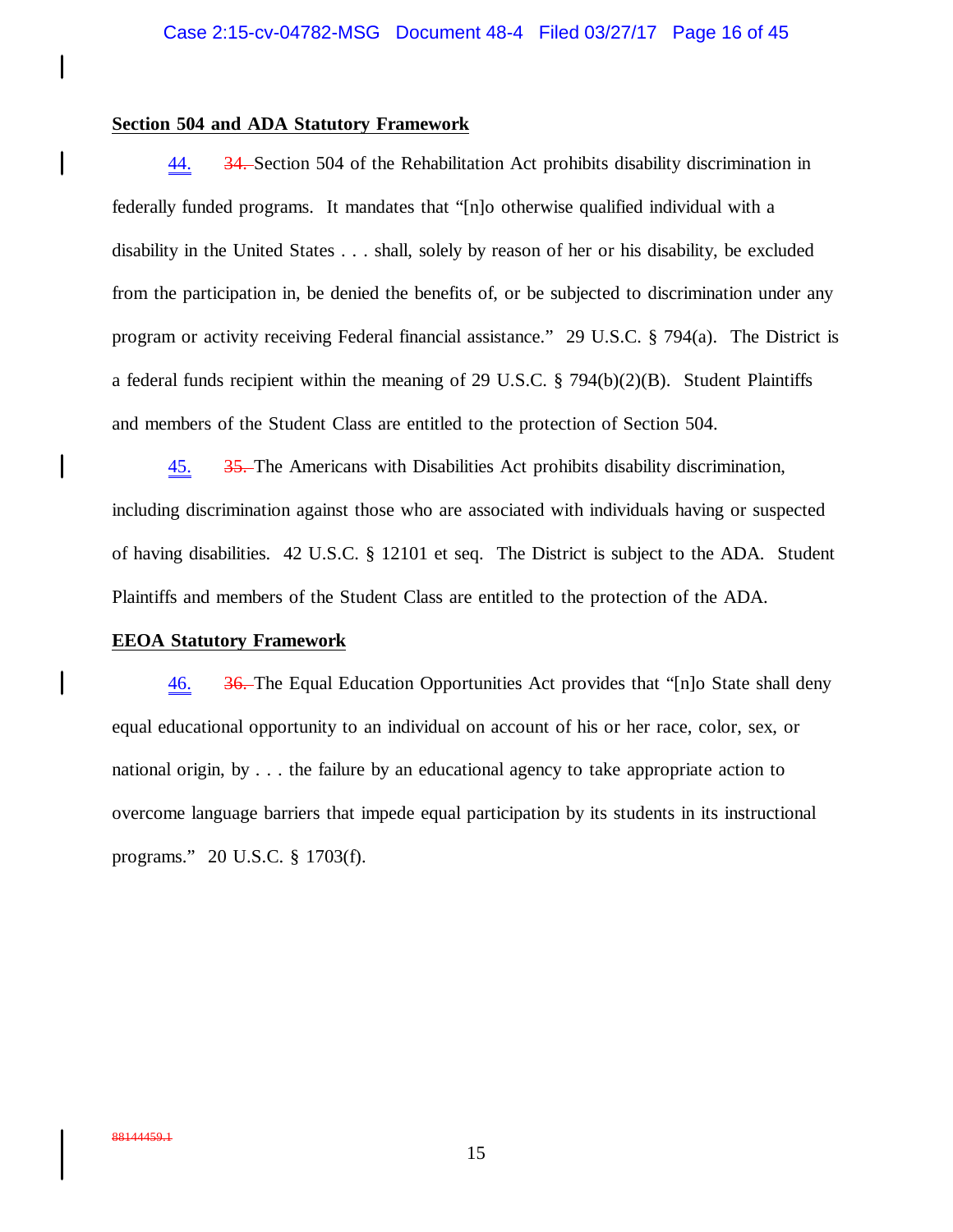### **Title VI Statutory Framework**

 $\mathbf l$ 

 $\mathbf l$ 

I

47. 37. Title VI of the Civil Rights Act prohibits discrimination within any program or activity receiving federal financial assistance. It states that "[n]o person in the United States shall, on the ground of race, color, or national origin, be excluded from participation in, be denied the benefits of, or be subjected to discrimination under any program or activity receiving Federal financial assistance." 42 U.S.C. § 2000d. The District specifically receives federal funding for participating in the IDEA, a program designed to assist students with disabilities. Pennsylvania State Code Statutory Framework

48. 38. Title 22, Chapter 14 of the Pennsylvania Code governs all Pennsylvania school districts and is the Commonwealth's affirmation that it will fully implement the IDEA statute and accompanying regulations. Section 14.102 states that Pennsylvania will adopt federal regulations to satisfy "the statutory requirements under the IDEA." Sections 14.123 (governing evaluations) and 14.124 (governing re-evaluations) both require that "Copies of the evaluation report and re-evaluation report shall be disseminated to the parents at least 10 school days prior to the meeting of the IEP team, unless this requirement is waived by a parent in writing." Section 14.131(a) of Title 22 adopts 34 C.F.R. § 300.320(a), which defines an IEP as "a written statement for each child with a disability that is developed, reviewed, and revised in a meeting," and 34 C.F.R. § 300.27-300.30.

49. 39. Title 22, Chapter 15 of the Pennsylvania Code governs all Pennsylvania school districts and requires them to not discriminate against students with disabilities. Chapter 15 operationalizes Section 504 and the ADA for school districts in Pennsylvania and sets forth specific protections and procedures to inform parents and students of their rights to be provided an education free from discrimination based on their disabilities.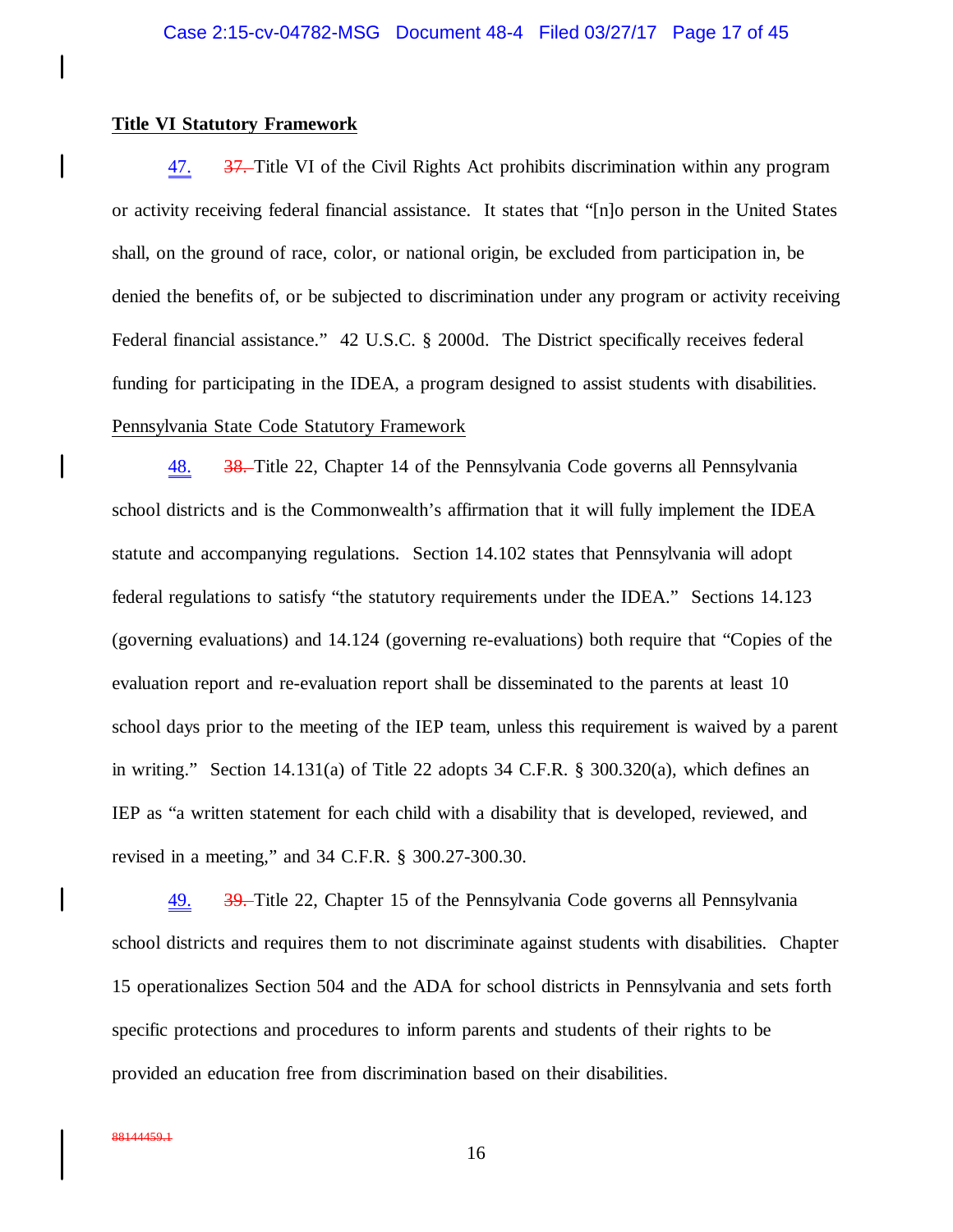50. 40. Title 22, Chapter 4 of the Pennsylvania Code governs academic standards and curriculum requirements generally in Pennsylvania. Sections 4.26 and 4.52 of Title 22, respectively, express the state standards for English language instruction and assessments and are clarified by the Commonwealth in official guidance. *See* Basic Educ. Circular, "Educating Students with Limited English Proficiency (LEP) and English Language Learners (ELL)," Pa. Dep't of Educ. (July 1, 2001) (hereinafter "Basic Educ. Circular").

## **V. CLASS ACTION ALLEGATIONS**

51. 41. Plaintiffs bring this suit individually and as a Class Action pursuant to Rule 23(b)(2) of the Federal Rules of Civil Procedure on behalf of all similarly situated individuals.

The classes that Plaintiffs seek to represent are composed of:

A. All parents as defined by 34 C.F.R. § 300.30(a) with limited English proficiency and whose children now or in the future are enrolled in the School District of Philadelphia and identified or eligible to be identified as children with a disability within the meaning of the IDEA and/or Section 504 and related state laws ("Parent Class"); and

B. All students who now or in the future are enrolled in the School District of Philadelphia in grades kindergarten through the age of legal entitlement who are identified or eligible to be identified as children with a disability within the meaning of the IDEA and/or Section 504 and related state laws, whether or not they are classified as English language learners and whose parents as defined by 34 C.F.R. § 300.30(a) are persons with limited English proficiency ("Student Class").

52. 42. Each class is so numerous that joinder of all members is impracticable.

During the 2013-2014 school year, the District reported that there were approximately 19,670

families who requested to receive documents in a language other than English; approximately

25,990 families who had a primary home language other than English; over 1,500 ELL

students receiving special education services; and 1,887 students with IEPs whose documents

stated that their home language was not English. The exact number of members of each class

88144459.1

 $\mathbf l$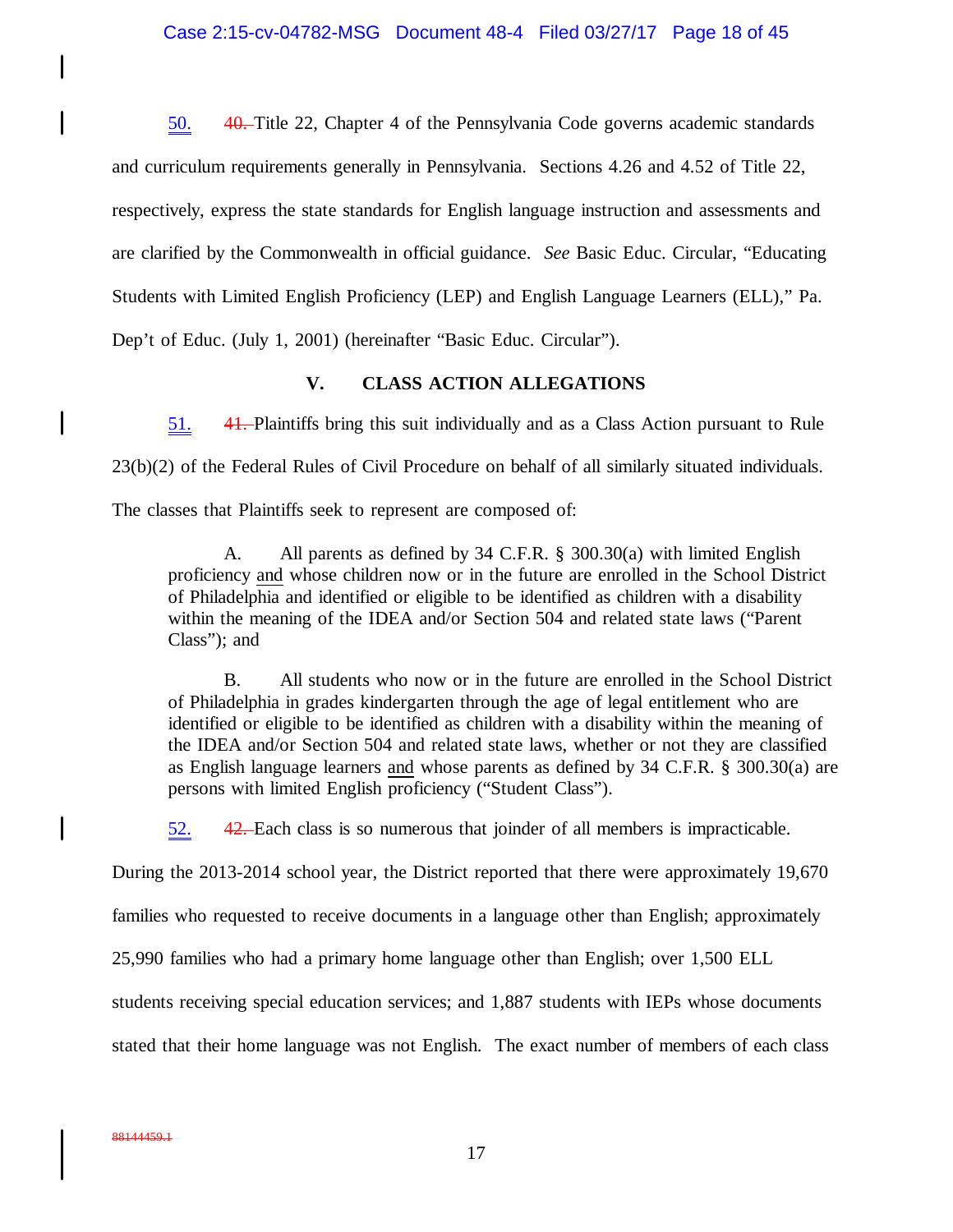## Case 2:15-cv-04782-MSG Document 48-4 Filed 03/27/17 Page 19 of 45

is not fully known to Plaintiffs at the current time, but the members of each class can be ascertained by the District.

53. 43. There are questions of law and fact common to each class. Specifically, there are questions as to whether the District's systemic refusal to provide sufficient interpretation services and to completely and timely translate IEP process documents and regular education forms for parents who are LEP violates the IDEA, ADA, Section 504, the EEOA, Title VI, and provisions of Chapter 14, Chapter 15, and Chapter 4 of the Pennsylvania School Code. Another common question of law is whether the failure to provide an evaluation of a child with a disability in that child's native language violates the IDEA.

54. 44. Plaintiffs' claims are typical of the claims of the classes as all members are similarly treated and affected by the District's conduct in violation of the law that is complained of herein.

55. **45.** Plaintiffs T.R. and, A.G., L.R., D.R., J. R., R.H., and their guardians seek common injunctive relief to have the District adopt and implement a new written special education plan and policy to (1) provide legally mandated translation and interpretation services to members of the Parent Class and the Student Class, including the timely and complete translation of IEP process documents; and (2) require evaluations to be conducted in a child's native language unless it is clearly not feasible to do so.

56. 46. Plaintiffs will fairly and adequately protect the interests of the classes. Student Plaintiffs each qualify as a "child with a disability" under the IDEA, and each has or should be provided an IEP that governs his or her education. 20 U.S.C. §§ 1401(3), 1414(d), 1415. Parent Plaintiffs each qualify as "parents" of a child with a disability. *Id.* § 1401(23). All individually named students and parents are limited English proficient and have experienced

I

 $\mathbf l$ 

I

 $\mathbf l$ 

 $\mathbf l$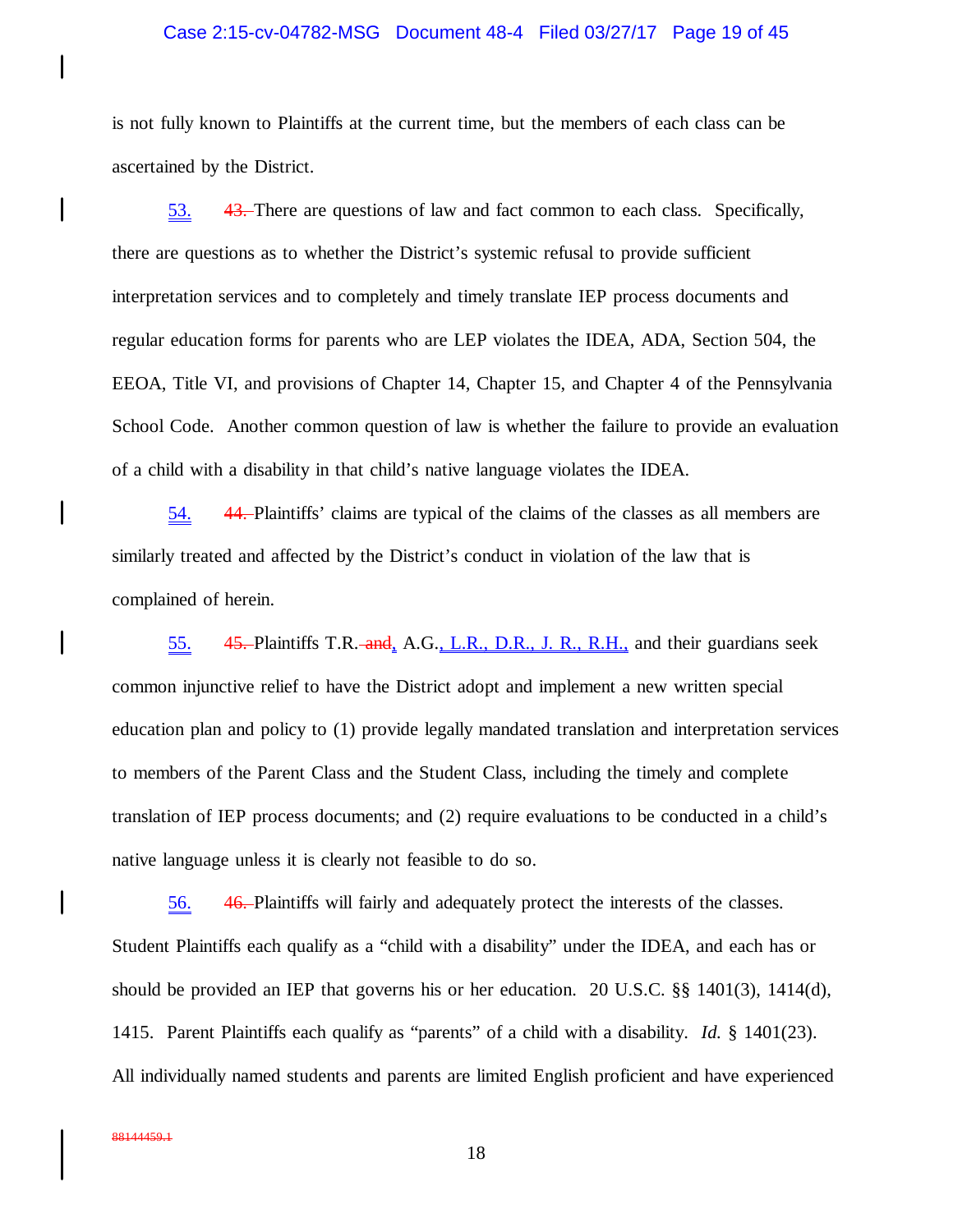### Case 2:15-cv-04782-MSG Document 48-4 Filed 03/27/17 Page 20 of 45

a common harm and seek a common remedy. The District's failure to provide sufficient interpretation services and to completely and timely translate IEP process documents extends to all foreign languages, including but not limited to Spanish.

57. 47. Counsel for Plaintiffs are experienced in handling federal class action litigation and will adequately and zealously represent the interests of the classes. The Public Interest Law Center and Education Law Center have litigated numerous civil rights claims on behalf of persons and children with disabilities. Drinker Biddle & Reath LLP is likewise experienced in complex federal litigation and class action litigation, including representing plaintiffs in class actions asserting civil rights claims.

58. 48. The District has acted or refused to act on grounds that apply generally to the classes, so that final injunctive relief or declaratory relief is appropriate respecting the classes as a whole. T.R. and A.G. filed administrative hearings in June 2014 challenging the legality of the District's policy regarding sufficiency of interpretation and the translation of IDEA-related documents. On May 26, 2015, the Hearing Officer found that the District violated the IDEA by failing to translate a variety of documents during the IEP process. Ex. A, CL at 10; Ex. B, CL at 11. The Hearing Officer also expressly found that his authority was limited, and that he could not issue systemic relief. Ex. C. Subsequently, the District has not changed its policy regarding the sufficiency of interpretation or the complete and timely translation of documents critical to the IEP process.

59. 49. Upon information and belief, no similar litigation concerning the claims herein has already begun by any Class Member.

 $60.$   $50.$  It would be futile to require these named Plaintiffs or other members of the Classes to exhaust or re-exhaust administrative remedies, pursuant to the IDEA, since the

 $\mathbf l$ 

 $\mathbf l$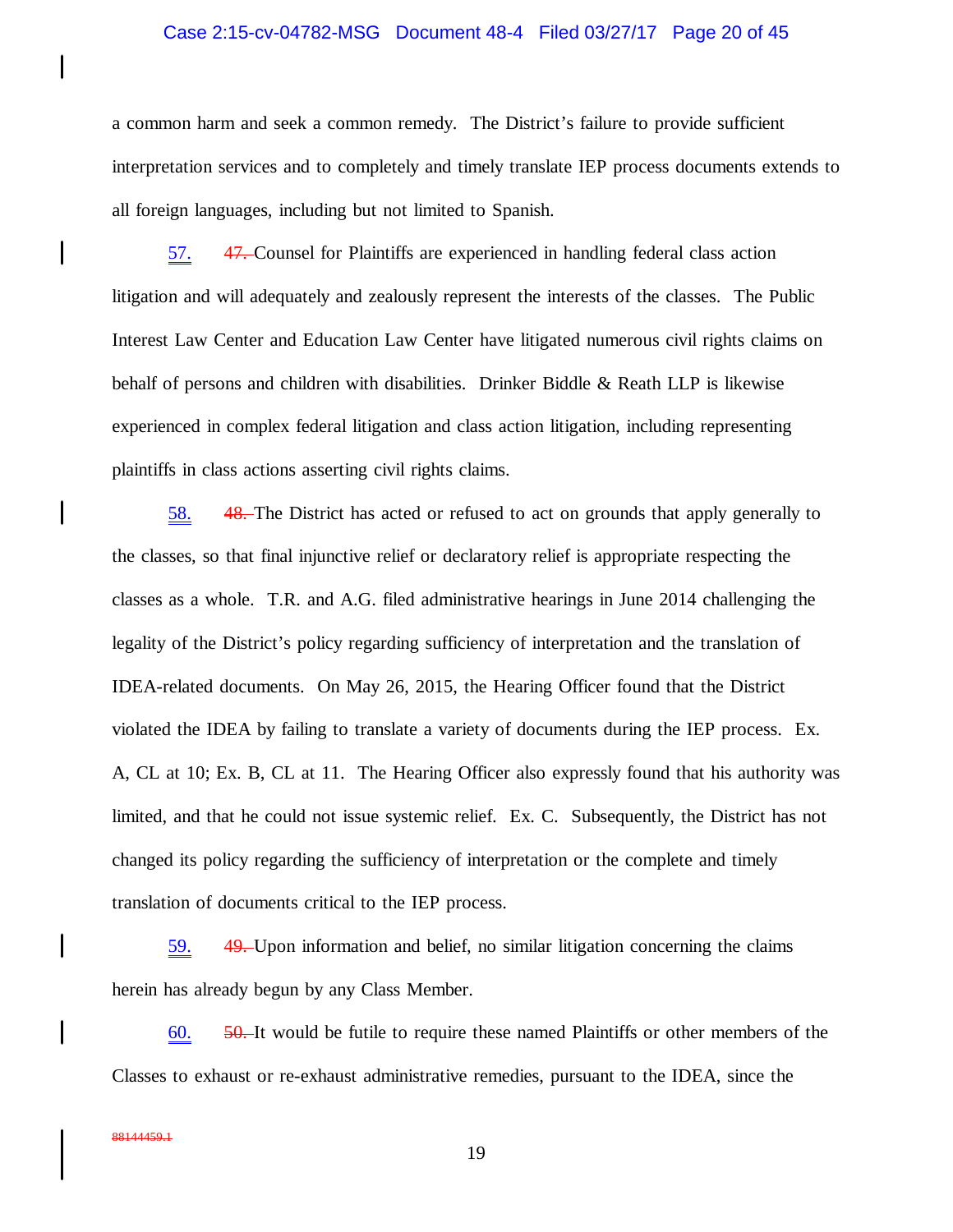## Case 2:15-cv-04782-MSG Document 48-4 Filed 03/27/17 Page 21 of 45

District has adopted a systemic policy of failing to provide sufficient interpretation services and to timely and completely translate IEP process documents and regular education forms. As a result, Pennsylvania's special education administrative hearing system cannot, as expressly noted by the Hearing Officer, adequately remedy the systemic problem. Furthermore, upon information and belief, there are not enough special education hearing officers available to handle the number of due process hearing requests that would be necessary.

## **VI. FACTS**

## **General Facts and District Practices and Policies.**

61. 51. As of November 2013, the District reported that there were approximately 25,990 families whose primary home language was not English and some 19,670 families of students in the District who had expressly requested documents in a language other than English.

62. 52. As of November 2013, the District also reported that there were more than 1,500 ELL students receiving special education services across the District. At that time, the District acknowledged that there was a higher than anticipated number of students who had IEPs and whose parents were LEP and required translation and interpretation services. As of November 2013, there were 1,887 students with IEPs whose records indicated that their home language was not English, but it is not clear that this number captured all of the students with IEPs whose LEP *parents* required sufficient oral interpretation and translated IEP process documents.

63. 53. The District's data reported that, during the 2012-2013 school year, only 487 special education documents of *any type* had been orally interpreted. The District's oral interpretation services are provided primarily by Bilingual Counseling Assistants ("BCAs").

 $\mathbf l$ 

 $\mathbf l$ 

I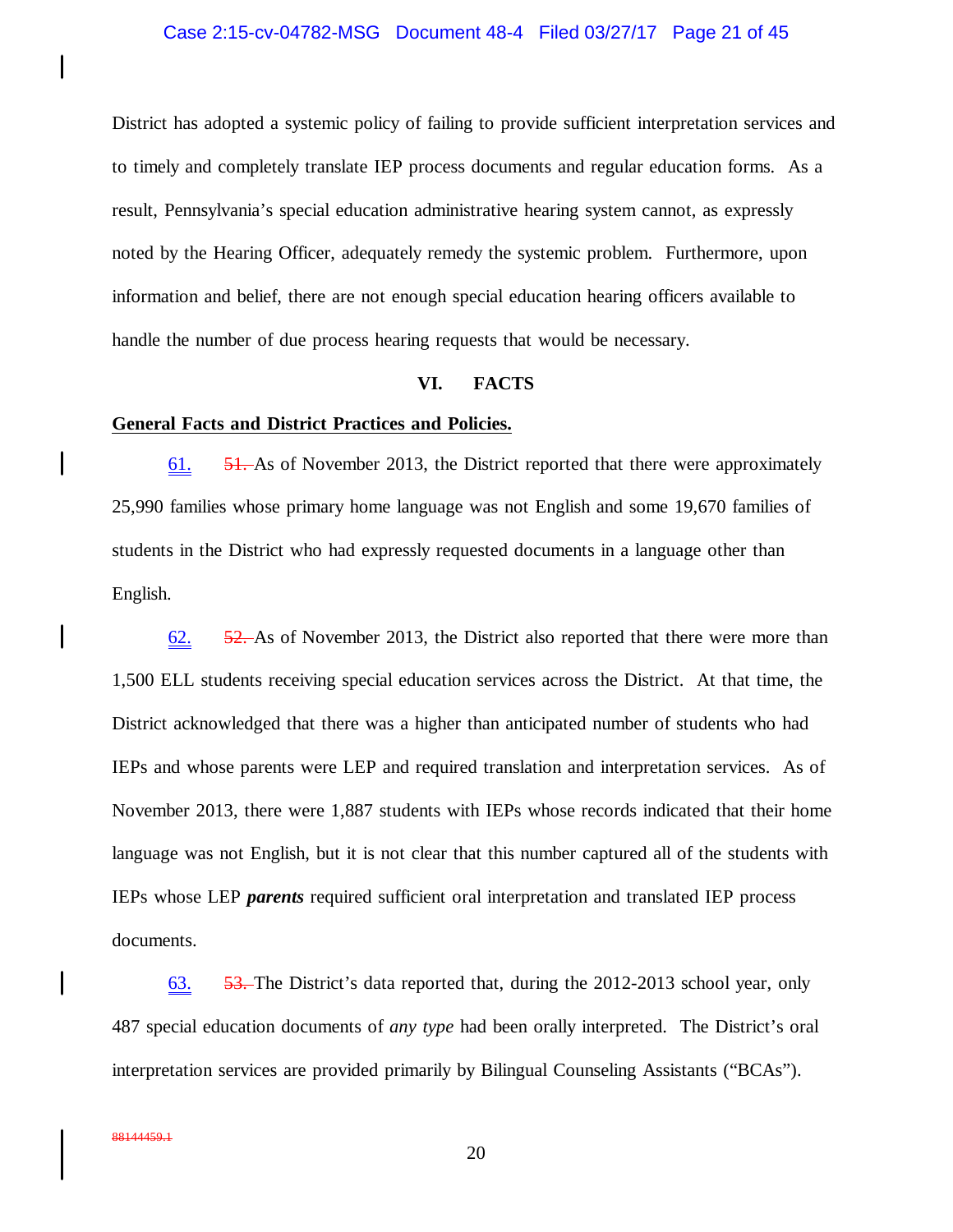## Case 2:15-cv-04782-MSG Document 48-4 Filed 03/27/17 Page 22 of 45

The District employs only 54-55 BCAs to serve all schools across the District. BCAs, among other job duties, provide limited interpretation services but do not provide translation services. *See* Ex. B, FF ¶ 24.

64. 54. Additional special education documents might have been translated by an outside contractor during the 2012-2013 school year, but upon information and belief, the outside contractor did not translate IEP process documents for all of the parents who are LEP. Further, by the 2013-2014 school year (and despite its knowledge that a large number of parents needed IEP process documents translated for them), the District no longer had arrangements with that outside contractor to assist with translation. While the District has a Translation and Interpretation Center which routinely translates documents used throughout the school district for students without disabilities, this office has never completely translated an IEP in its entirety. N.T. 422, 461. Moreover, parents cannot request translation services.

65. 55. Despite these numbers and its knowledge of the problem, the District has adopted a policy in which it does not timely and completely translate IEPs, NOREPs, evaluations, re-evaluations, progress reports, assessments, and other IEP process documents outlining students' procedural and educational rights into the native languages spoken and/or read by LEP students and their parents.

66. 56. Further, the District does not provide completely translated evaluations and re-evaluations to parents at least ten school days prior to IEP team meetings, in contravention of 22 Pa. Code Chapter 14, the state's special education law.

67. 57. As evidenced by the experience of Parent Plaintiffs and Student Plaintiffs, the District has attempted to provide some oral interpretation during some IEP team meetings, but this incomplete, inconsistent effort has not and cannot facilitate the requisite meaningful

 $\mathbf l$ 

I

 $\mathsf{l}$ 

 $\mathbf l$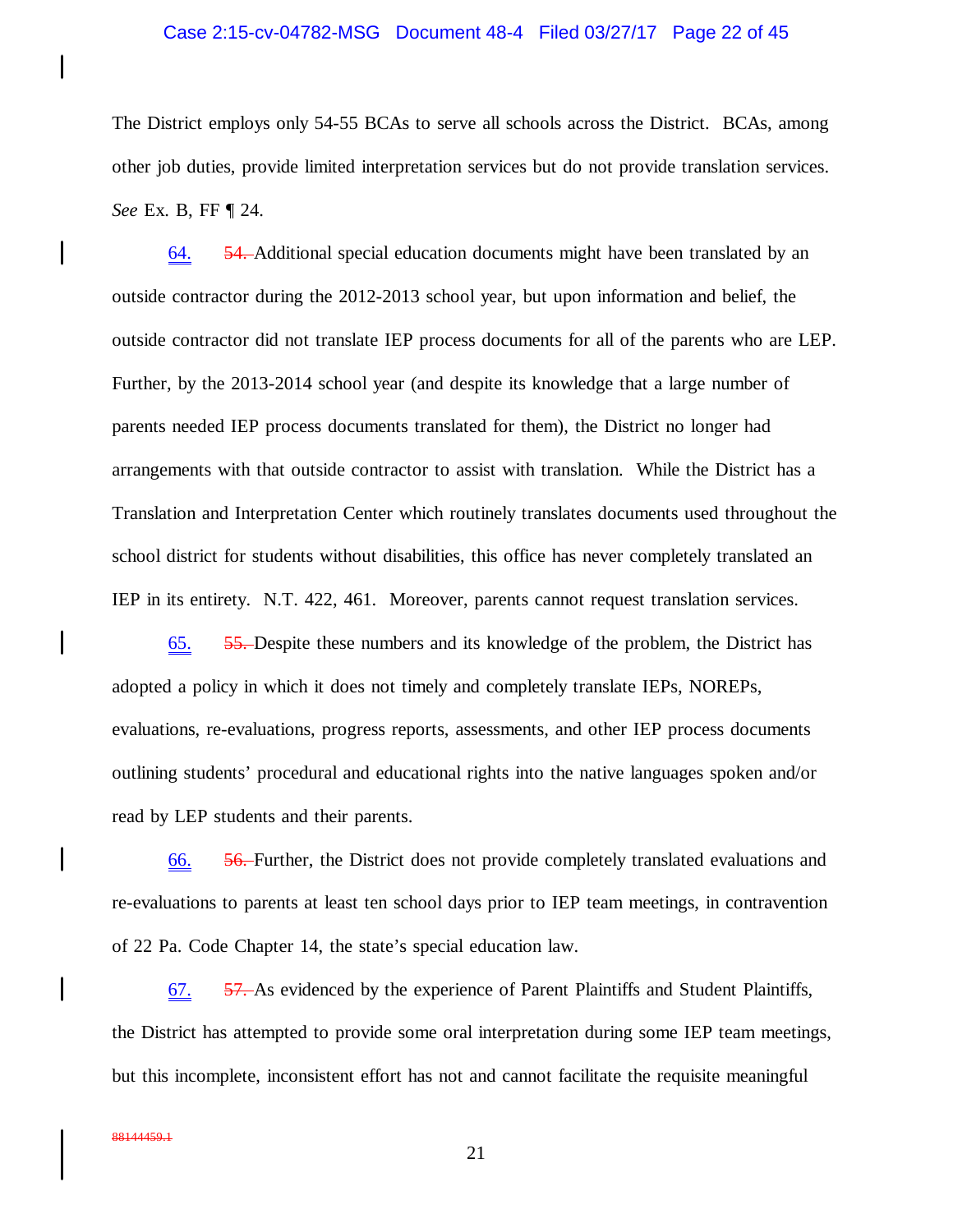### Case 2:15-cv-04782-MSG Document 48-4 Filed 03/27/17 Page 23 of 45

parent participation. It also does not comport with state law requirements that parents have copies of the multiple-page evaluations and re-evaluations at least ten school days prior to IEP team meetings.

68. 58. In the absence of receiving required information in a manner they can comprehend, uninformed parents enter meetings with no knowledge of evaluation reports, IEPs, and other documents and are unable to make informed decisions or provide legally viable consent. The District's policy has denied Parent Plaintiffs and members of the Parent Class their right to informed consent, notice, decision making regarding program and placement, and meaningful participation in the IEP process, including IEP team meetings.

69. 59. The District also has thereby denied members of the Student Class who are LEP equal educational opportunities to participate fully and equally in the IEP process and in the District's educational programs, including programs to address the student's disabilities. The District's policy also has resulted in the inability of Student Plaintiffs and members of the Student Class to receive adequate IEP-related services and has significantly undermined and impaired the ability of members of the Student Class to receive a FAPE or other educational services available to other students.

70. 60. The District deliberately and inexplicably chooses not to utilize TransAct, which is a translation program provided by the Commonwealth of Pennsylvania to school districts to enable them to translate documents.

71. 61. Upon information and belief, the District conducts bilingual evaluations for some but not all LEP students in contravention of the IDEA.

I

 $\mathbf l$ 

 $\mathbf l$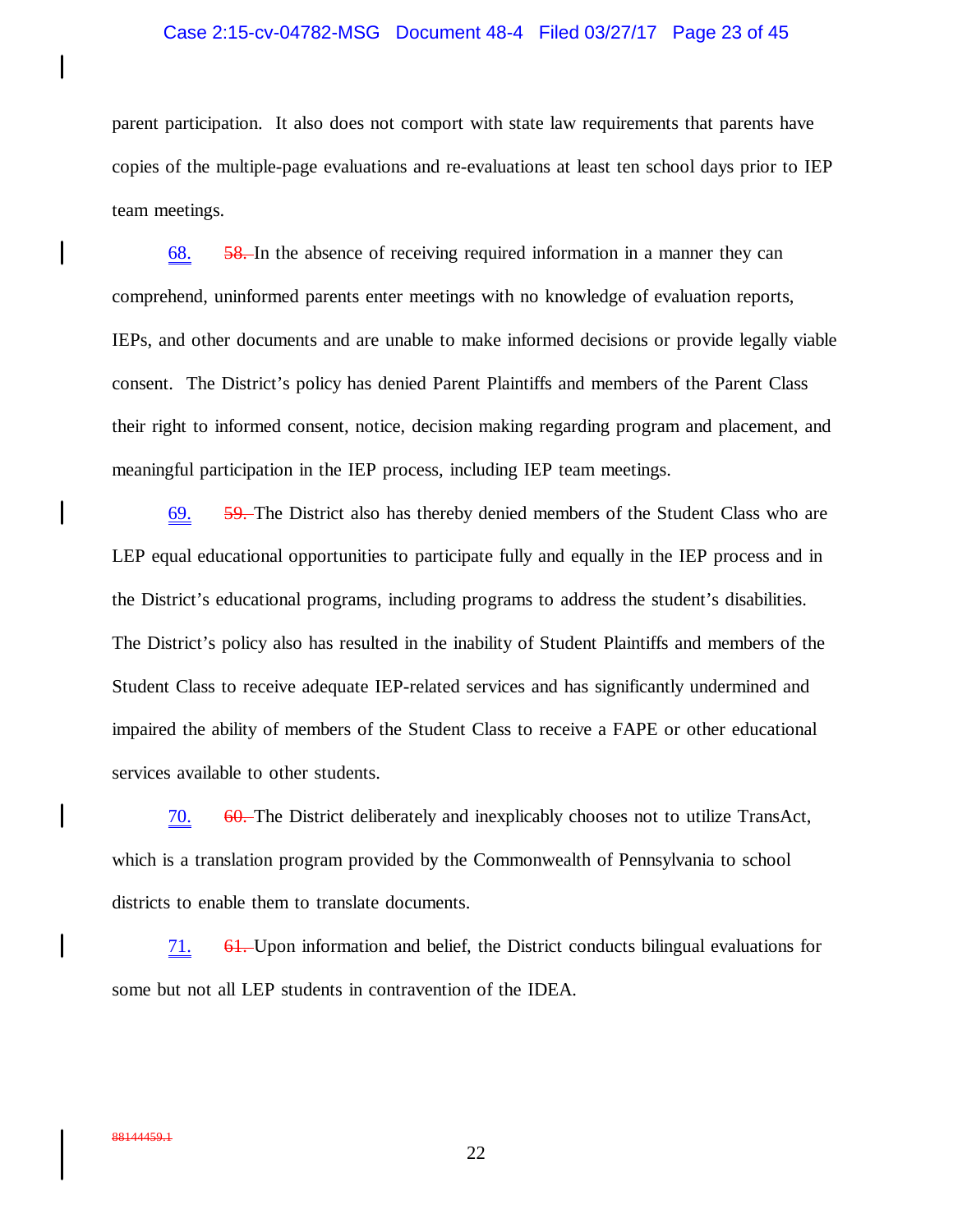## **Class Representatives' Experiences – T.R. and Barbara Galarza.**

72. 62. T.R. attended elementary school in the District, where she was instructed only in Spanish, and then attended a charter school from 5th to 8th grade. The charter school conducted a bilingual evaluation of T.R. in the spring of 2013, determined that T.R. qualified for special education services under the "Other Health Impairment" category based on an ADHD diagnosis, and created an IEP for her. The IEP for T.R. included goals for improving her reading and math skills and to decrease truancy. In 2013, Ms. Galarza sought to transfer T.R. back to the District. Despite making this request in writing, there was a delay in arranging for T.R. to return to the District, due in part to the promise of translating IEP process documents. Throughout the fall of 2013, T.R. was deprived entirely of any educational programming at all, and the parties could not come to an agreement regarding her high school placement. Additionally, in the fall of 2013, T.R. became pregnant and needed services at home, which were delayed.

73. 63. On February 26, 2014, the District's non-bilingual school psychologist and non-bilingual speech therapist evaluated T.R. in English. The District's Reevaluation Report and the psychologist's Psycho Educational Evaluation report were provided to Ms. Galarza in English only. The report determined that T.R. had an "Intellectual Disability," a substantial change from her prior designation of "Other Health Impairment." A follow-up meeting was held nearly a month later, on March 25, 2014, to discuss the Reevaluation Report and the Psycho Educational Evaluation. Despite a specific written request for the evaluation and all documents to be provided in Spanish, the District did not provide the Meeting Invitation, Psychoeducational Report, or Evaluation Report to Ms. Galarza in Spanish either before or during the meeting. Ms. Galarza was therefore unable to participate fully in the meeting,

 $\mathbf l$ 

 $\mathbf l$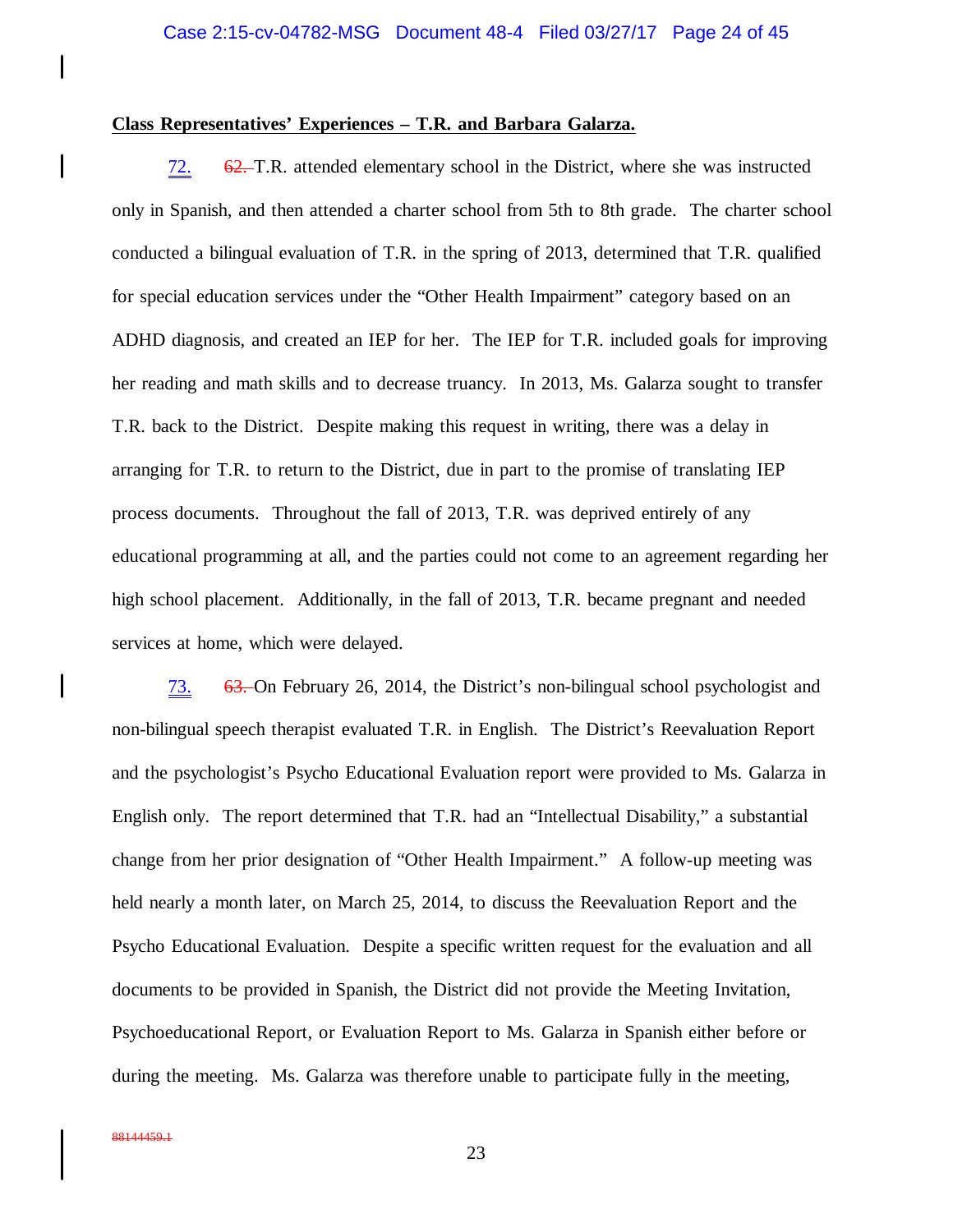#### Case 2:15-cv-04782-MSG Document 48-4 Filed 03/27/17 Page 25 of 45

during which an oral interpreter informed her for the first time that T.R. had an intellectual disability. Additionally, at the meeting, Ms. Galarza requested home instruction for T.R. due to complications related to her pregnancy. The District provided a Physician's Referral Form for homebound instruction in English only, causing delay in the services.

74. 64. Despite the District's awareness that Ms. Galarza only spoke and read Spanish, at a subsequent IEP meeting on June 12, 2014, the District provided Ms. Galarza with a 52-page draft IEP, again in English only. The District proposed an Approved Private School for T.R., removing her from a regular high school. An interpreter was present at the meeting via telephone but did not orally interpret the entire 52-page IEP and other documents or completely translate the IEP. The District did not provide documents related to T.R,'s placement, such as the NOREP/PWN, APS Recommendation Form, or APS Directory in Spanish. Ms. Galarza was therefore unable to understand the IEP or the placement options provided to her and was unable to participate meaningfully in the meeting.

75. 65. The District provided a NOREP to Ms. Galarza on June 17, 2014 in English only. Ms. Galarza rejected the NOREP and filed a Due Process Complaint.

76. 66. On June 27, 2014, four months after the February 26, 2014 evaluation identifying her daughter as having an intellectual disability, the District finally provided Ms. Galarza a Spanish version of the District's February 2014 Evaluation Reports of her daughter.

77. 67. Throughout the 2014-2015 school year, and despite repeated parental requests, the District did not completely translate IEP process documents in a timely manner, such that Ms. Galarza was unable to participate meaningfully in the IEP process. The District also provided insufficient oral interpretation services during the IEP team meetings; in

 $\mathsf{l}$ 

I

 $\mathsf{l}$ 

 $\mathbf l$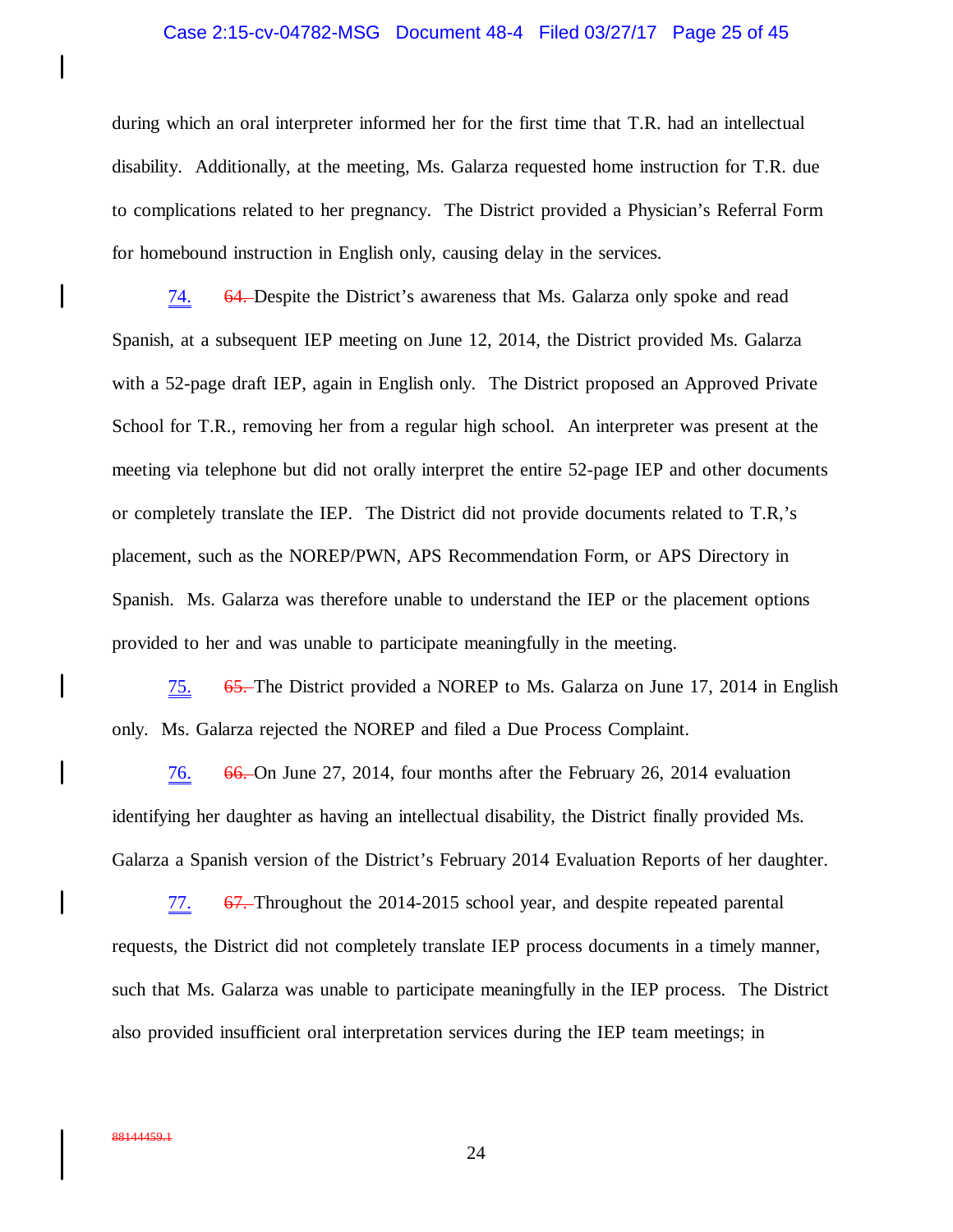#### Case 2:15-cv-04782-MSG Document 48-4 Filed 03/27/17 Page 26 of 45

particular, the interpreters did not fully and completely orally interpret each IEP process document.

78. 68. As part of T.R.'s IEP, she was entitled to receive a "transition assessment" by the District. Transition services are designed to ensure a coordinated set of activities to help the student move on to postsecondary education, or employment. The student's and parent's involvement is an important part of this process. No information, however, about transition services, including a transition services packet or handout, was provided to T.R. or Ms. Galarza in Spanish, and T.R.'s transition assessment was completed by an English speaking teacher.

79. 69. Ms. Galarza washas been denied sufficient oral interpretation services to enable her to speak with school personnel about various everyday educational problems, such as transportation and math class issues that T.R. washas experiencinged. Ms. Galarza was denied translation of report cards and ESOL progress reports.

## **Class Representatives' Experiences – A.G. and Margarita Peralta.**

80. **70.** A.G. was born in the Dominican Republic on September 24, 1996. He was enrolled in ninth grade in the Dominican Republic when his mother passed away in August 2010. He came to the United States in 2011 and has lived in Philadelphia continuously since the fall of 2012.

81.  $\frac{71}{1}$ . The District refused to place A.G. into eleventh or twelfth grade until May 2015. Instead, A.G. was assigned to ninth grade in 2012-2013 at one high school, and again assigned to ninth at another high school for the 2013-2014 school year. Although A.G. was enrolled in English language classes in the fall of 2012, he was never formally tested for

88144459.1

I

 $\mathsf{l}$ 

 $\mathbf l$ 

 $\mathbf l$ 

 $\mathbf l$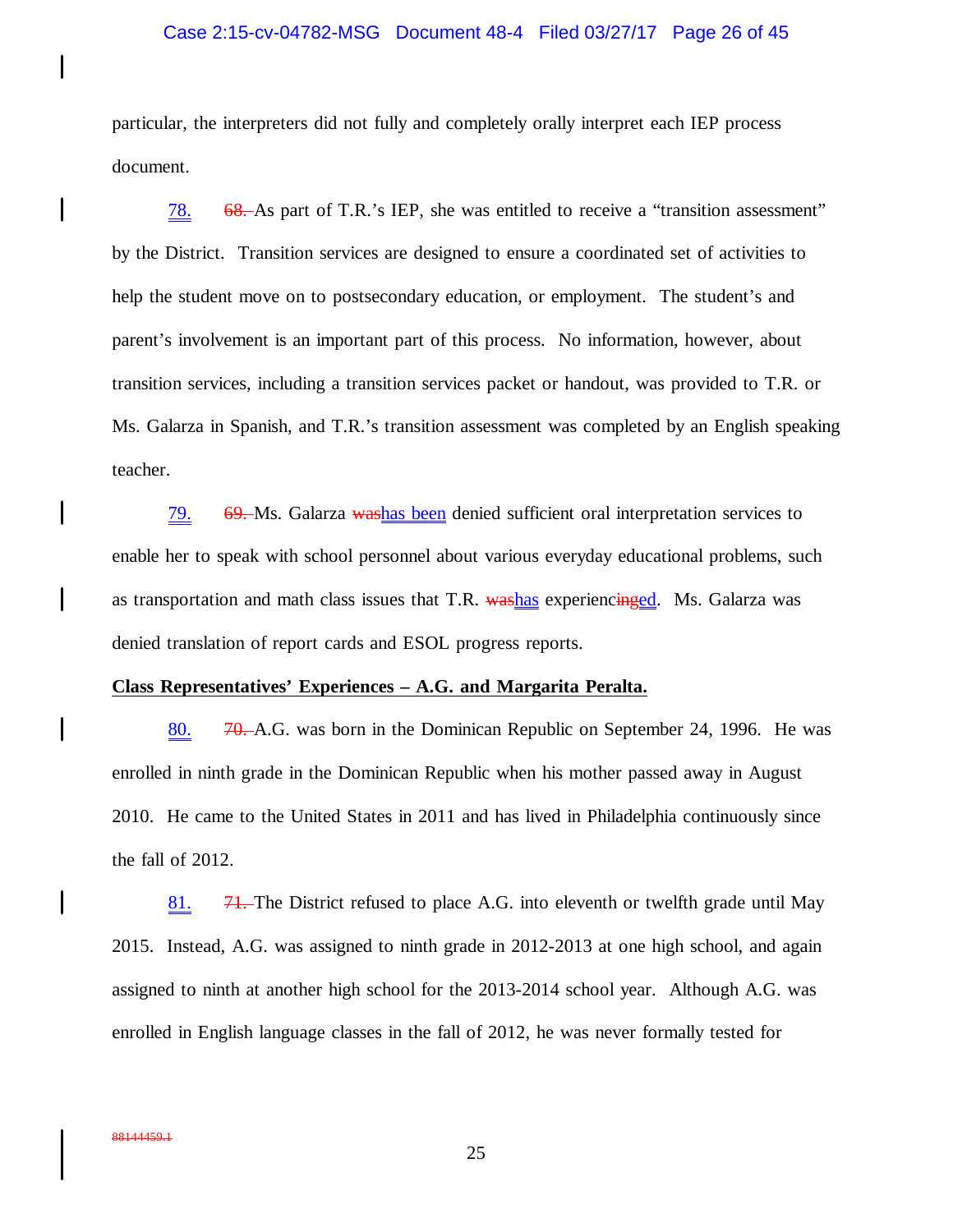### Case 2:15-cv-04782-MSG Document 48-4 Filed 03/27/17 Page 27 of 45

English language placement until the following year, in November of 2013. In addition, progress testing for his ESOL classes was done incorrectly.

82. 72. A.G.'s Parent (first his uncle, and currently Ms. Peralta, his aunt and legal guardian), notified the District in October 2012 and in September 2013, by way of the District's Home Language Questionnaire, that the family is Spanish speaking and requested documents be provided in their native language of Spanish. In March 2014, Ms. Peralta provided an order from a Philadelphia Family Court judge and a letter to the District requesting that A.G. be evaluated for special education services and again explicitly informing the District that the family's native language was Spanish.

83. 73. Despite the family's notifications to the District about their native language and need for language assistance, and despite A.G.'s participation in ESOL classes, the District failed to provide sufficient oral interpretation and timely and complete translation of IEP process documents. For example, in response to the request for special education evaluation, Ms. Peralta met with a non-Spanish speaking teacher, ESOL grade reports were provided only in English, and communications about evaluating A.G. for special education were conducted primarily in English.

84. 74. On June 23, 2014, Ms. Peralta filed a Due Process Complaint on behalf of A.G., resulting in the decision at Ex. B.

85. 75. Even after the filing of the Due Process Complaint, the District continued to issue documents to Ms. Peralta in mostly English or partially in English. Throughout the 2014-2015 school year, Ms. Peralta attended IEP meetings for A.G. in an effort to establish a program for him. Despite both oral and written requests, the District repeatedly refused to provide complete and timely translations of IEP process documents and regular education

I

 $\mathbf l$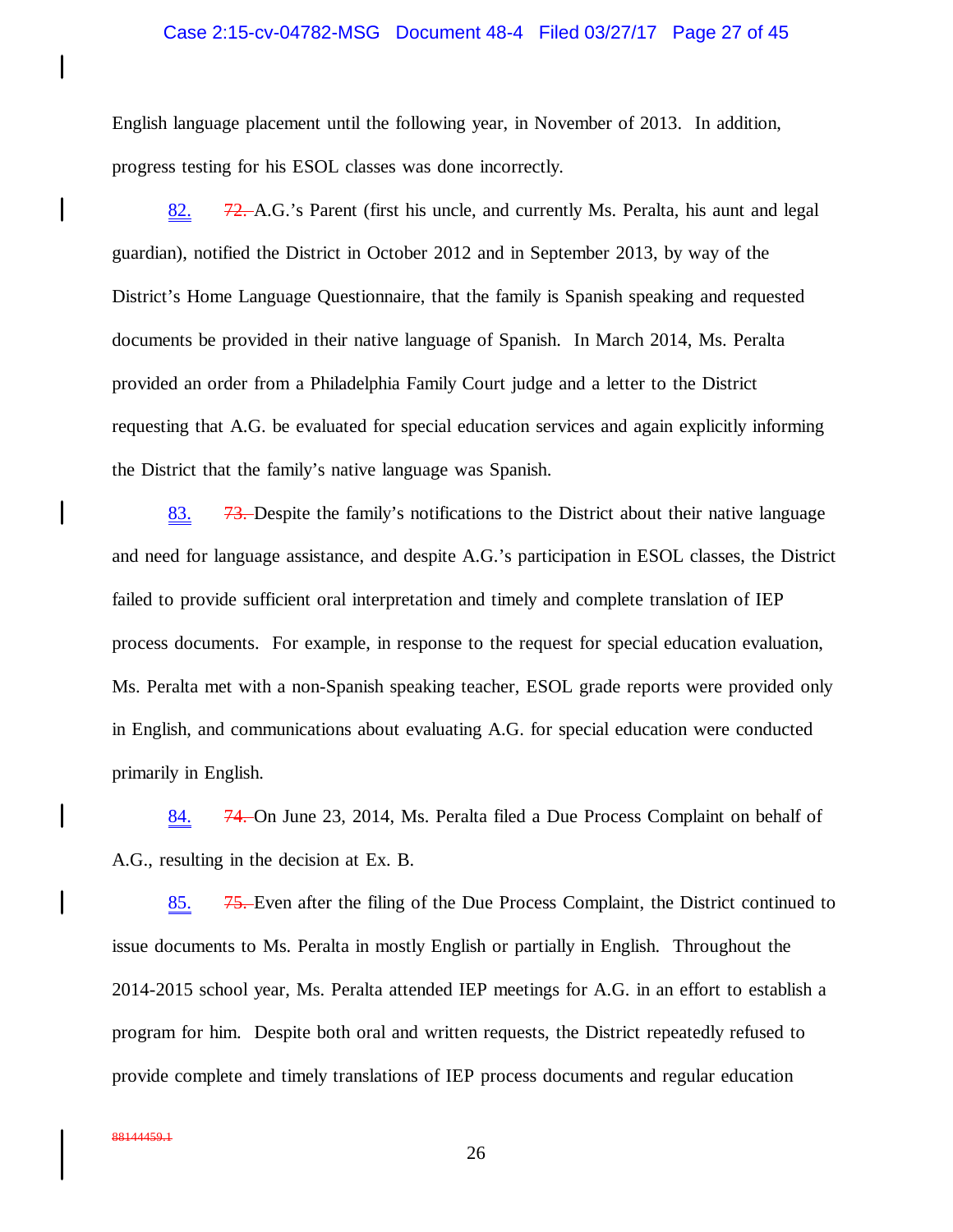#### Case 2:15-cv-04782-MSG Document 48-4 Filed 03/27/17 Page 28 of 45

forms and refused to provide sufficient oral interpretation services. On September 3, 2014, the District sent Ms. Peralta a letter, in English, stating that A.G. would be attending another high school "due to ESOL services [A.G.] require[d]."During the 2014-2015 school year, A.G. underwent intensive surgery on his leg, necessitating his need for homebound instruction provided by the District. Information about homebound instruction was initially not provided completely in Spanish, causing a substantial delay in the provision of services. In addition, Ms. Peralta was not provided a Spanish version of A.G.'s evaluation report prior to the October 16, 2014 IEP team meeting, and at the meeting, she received a draft IEP in English, with only the generic headings of the paragraphs translated into Spanish. On November 21, 2014, the District created an updated IEP and NOREP, which were again only partially translated. Despite a prior written request for a completely translated IEP, on December 2, 2104, the District once again provided an IEP with headings in Spanish and the majority of the IEP in English. A District employee provided on-the-spot, oral interpretation (also referred to as "sight translation") during the December 2, 2014 IEP meeting. Because the "sight translation" process took so long, the District's employee had only "sight translated" three of the forty-four pages of the IEP by the end of the meeting. The pages that were sight translated related to the Medical Assistance Program Billing Notice, a standard form, rather than the substantive content of the IEP addressing A.G.'s special education needs and proposals to meet those needs. At the end of the meeting, Ms. Peralta still did not have a completely translated IEP or a translated copy of the Medical Assistance Program Billing Notice to read at the meeting or take home to review.

86. 76. As part of A.G.'s IEP, he was entitled to receive a "transition assessment" by the District, which was completed in January 2015. No information, however, about

 $\mathbf l$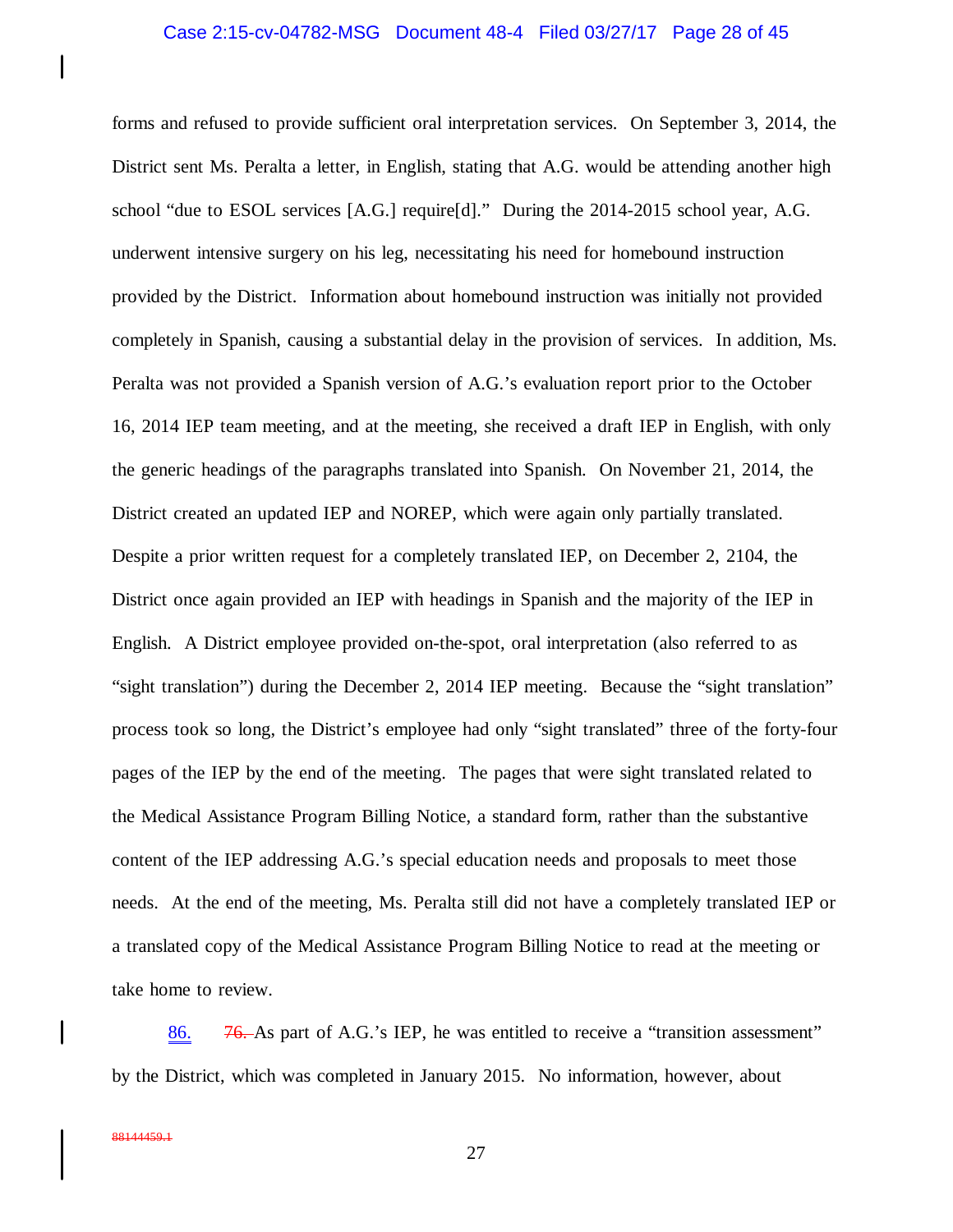transition services, including a transition services packet or handout, was provided to A.G. or Ms. Peralta in Spanish. <del>The District continues to refuse to provide</del> A.G. stopped attending school in 2016, but he is considering a return to school to earn his high school diploma. At the time A.G. stopped attending school, the District still refused to provide him with a completely translated IEP and to ensure such translations would be provided in the future.

**Class Representatives' Experiences – L.R., D.R., J.R., and Madeline Perez**

87. L.R., D.R. and J.R. attended school in Puerto Rico until they moved to Philadelphia in 2012. All three received special education services in Puerto Rico and had IEPs from Puerto Rico when they enrolled in the District.

88. L.R. has ADHD. In 2012, L.R. was evaluated at the Center for Autism and additionally diagnosed with autism. The District was notified of this evaluation and diagnosis, which were provided to Ms. Perez in Spanish. The District then undertook to create a separate Evaluation Report for L.R. in 2012, but it did not translate its own evaluation into Spanish for Ms. Perez.

89. L.R. was enrolled in two elementary schools and one middle school in the District between 2012 and 2016, and the District has given him a private school placement. The District has refused to translate L.R.'s IEP process documents into Spanish for Ms. Perez, despite her requests that the District do so. After receiving some IEP documents with section titles translated into Spanish, she asked that the District translate the entire documents but was told that the District could not provide any further translation.

90. Because Ms. Perez is limited English proficient and can only read simple words or phrases in English, she could not understand the evaluation of L.R. or the IEP process documents provided to her. As a result, she has not been able to understand what services the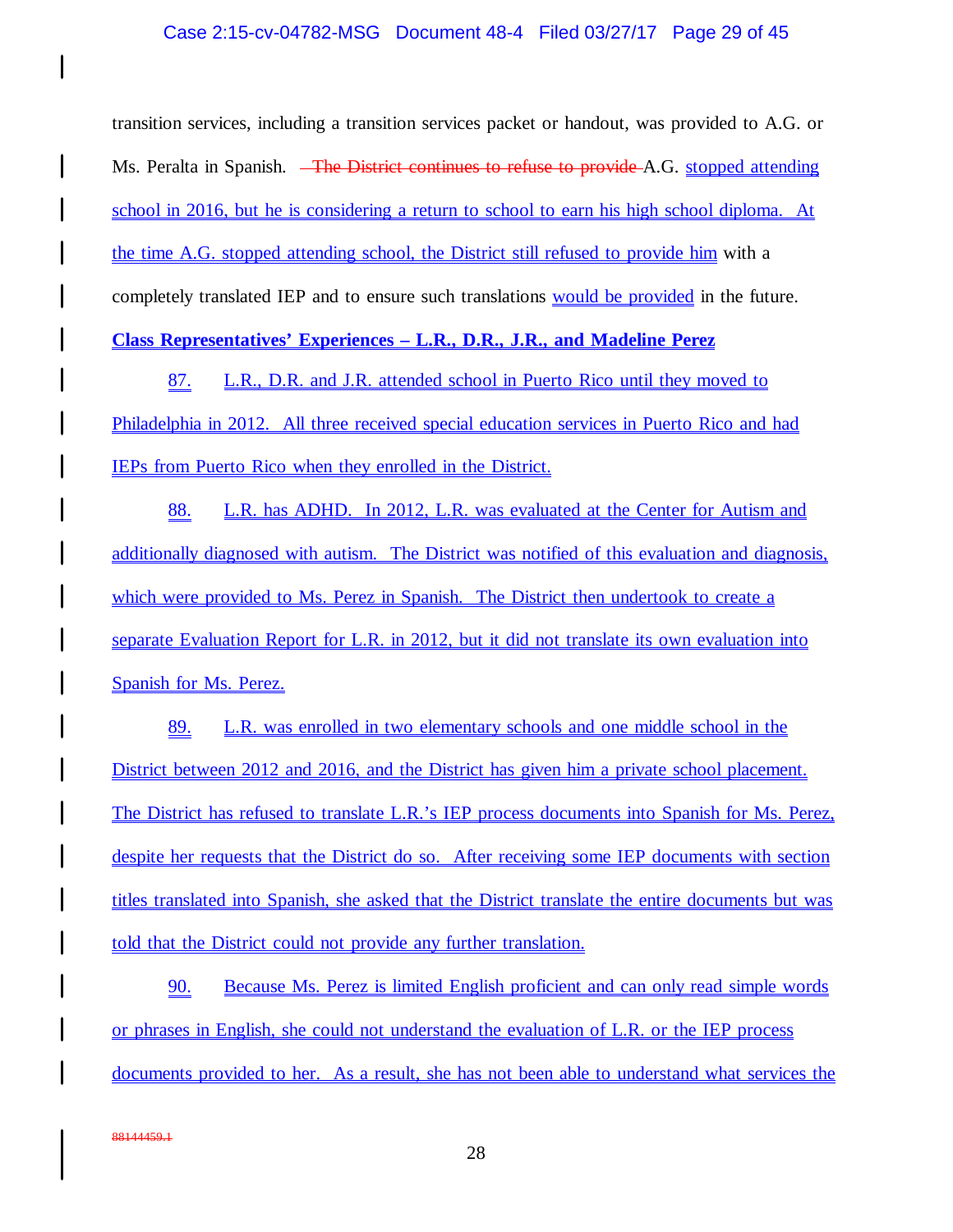## Case 2:15-cv-04782-MSG Document 48-4 Filed 03/27/17 Page 30 of 45

District was providing to L.R., and she has not been able to participate meaningfully in the IEP process for L.R. Furthermore, the District had omitted L.R.'s 2012 diagnosis of autism from his IEPs. Because Ms. Perez did not understand the untranslated IEP documents, she was unaware of this omission until 2016.

91. Like L.R., D.R. and J.R. also attended two elementary schools in the District. D.R. and J.R. are now enrolled in two different District high schools. D.R. and J.R. have both been diagnosed with ODD and ADHD.

92. Ms. Perez has attended IEP meetings for D.R. and J.R. As with L.R.'s IEP documents, the District did not translate D.R.'s and J.R.'s IEP process documents into Spanish for Ms. Perez, even though she requested that the District do so.

93. Ms. Perez's most recent IEP meeting for J.R. occurred in January 2017. At this meeting, she reiterated her request for a fully translated IEP for J.R. The District told her that it could only provide translated caption headings.

94. Ms. Perez's most recent IEP meeting for D.R. occurred on March 6, 2017. At this meeting, Ms. Perez understood the District to have agreed to provide a translated copy of D.R.'s IEP by March 15, 2017. She still has not received a translated copy of D.R.'s IEP.

95. Absent translations of the IEP process documents into Spanish, Ms. Perez has difficulty understanding what services D.R. and J.R. are receiving and is unable to participate meaningfully in the IEP planning process for her children.

96. The District also provided insufficient oral interpretation services to Ms. Perez during the IEP team meetings. At some meetings, the District did not provide any interpreter. At other meetings, the interpreters did not fully and completely interpret the IEP process documents orally for Ms. Perez. As a result, Ms. Perez could not understand what was

88144459.1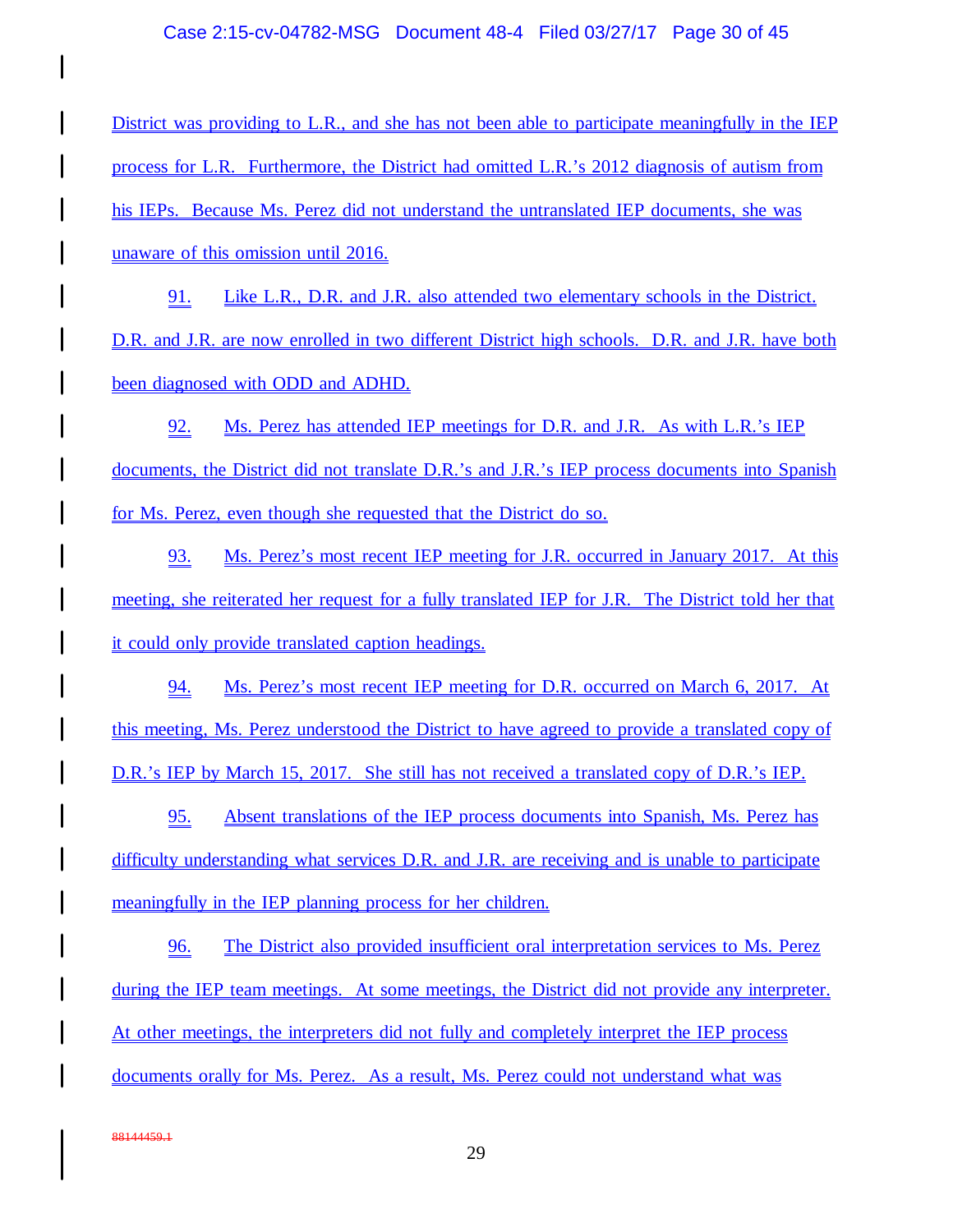## Case 2:15-cv-04782-MSG Document 48-4 Filed 03/27/17 Page 31 of 45

included and what services her child was being provided, and she was unable to participate meaningfully in the IEP planning process for her children.

**Class Representatives' Experiences – R.H. and Manqing Lin**

97. R.H. is a Kindergarten student at an elementary school in the District.

98. In 2014, R.H. underwent several evaluations and was ultimately diagnosed with Autism Spectrum Disorder. As an infant and toddler, R.H. received early intervention services that included speech, special instruction, and occupational therapy, and independently received physical therapy services for poor muscle tone.

99. In a subsequent 2015 evaluation, R.H. was also found to be Mentally Gifted according to the Kaufman Assessment Battery for Children, with a non-verbal standard score placing R.H. in the 99.9% superior range for aptitude in math and at the age equivalent of a 9 year-old.

100. Beginning with R.H.'s transition to Kindergarten from early intervention services, the District has failed to provide Ms. Lin with translations of forms, evaluations, and IEP documents into Mandarin or to provide sufficient oral interpretation services. Although Ms. Lin is able to understand and speak some English words, she has limited English proficiency and speaks only Mandarin at home with R.H.'s father and their children. R.H.'s father understands very little English and does not read or write English.

101. At the first meeting Ms. Lin attended in February 2016 regarding R.H.'s transition to Kindergarten, the District gave Ms. Lin forms, including a "Permission to Evaluate" ("PTE") form, in English only and provided no translation at all and no oral interpretation prior to the meeting. Ms. Lin had to rely on a friend and an interpreter provided by R.H.'s early intervention provider for oral interpretation at the meeting, whose assistance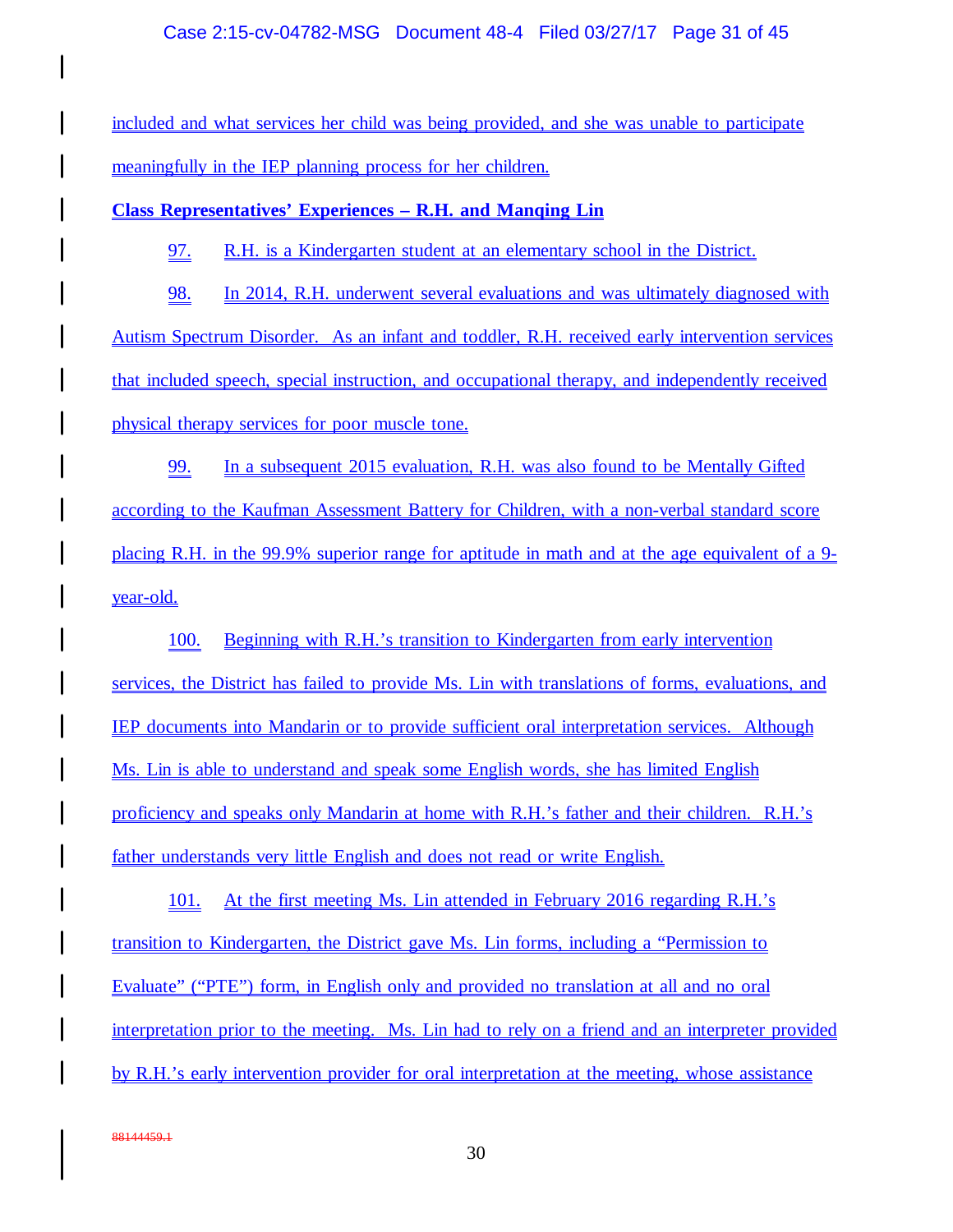## Case 2:15-cv-04782-MSG Document 48-4 Filed 03/27/17 Page 32 of 45

was nevertheless insufficient to assist her in understanding how to answer the questions in the PTE form or whether she had any choice about whether to permit the proposed evaluation of her son. She later signed the PTE form without understanding that this gave consent for the District to conduct a limited evaluation of R.H.

102. Furthermore, due to the lack of translation and interpretation services, Ms. Lin had to request assistance from R.H.'s preschool teacher in completing the required forms she received. Because she could not understand them fully without translation to Mandarin, she only learned later that the teacher had omitted information that was needed to develop appropriate programming for R.H.

103. After the District conducted its evaluation of R.H., it sent Ms. Lin an Evaluation Report in English and only later in Mandarin. The report concluded only that R.H. qualified for speech services, and it omitted his needs for occupational therapy and physical therapy, a functional behavior assessment or a behavior plan, and gifted programming in math.

104. As a result of a mediation regarding the District's evaluation of R.H. and the need for an Independent Educational Evaluation ("IEE"), the District agreed to provide translated copies of the IEE and other documents, which allowed Ms. Lin and her husband to understand R.H.'s diagnosis and complex academic and behavioral needs. The District, however, has refused to provide translations of anything other than the "final" Re-Evaluation Report and "final" IEP, and continues to refuse to provide translated versions of its proposed Re-Evaluation and IEP to Ms. Lin.

105. On or about March 3, 2017, the District provided a proposed IEP that is to be discussed at the next IEP meeting for R.H. The District translated only the section titles and a few sentences regarding R.H.'s placement into Mandarin. When Ms. Lin requested that the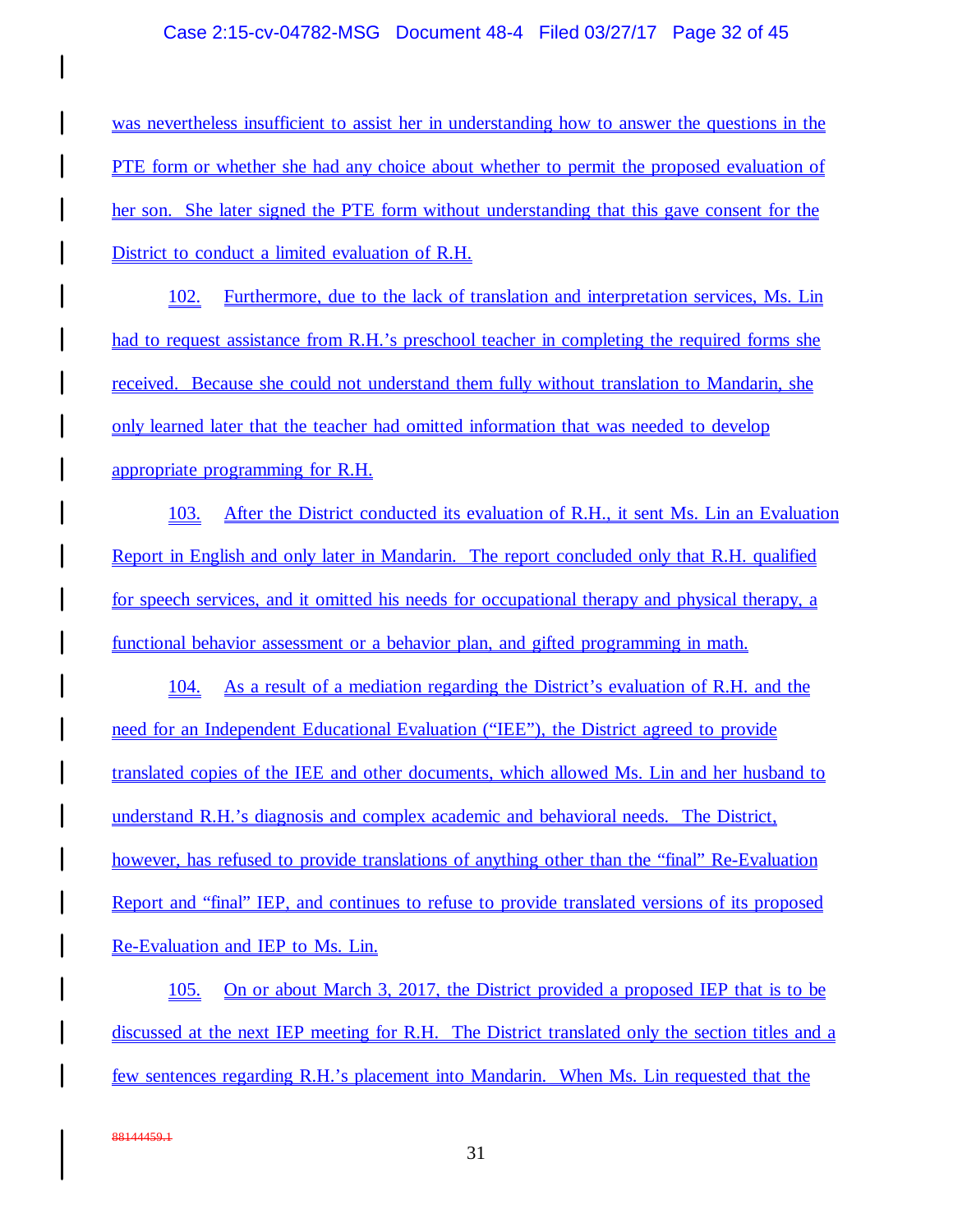proposed IEP be fully translated, the District claimed that it had only agreed to translate the "final" IEP, and the section titles were the most the District would translate.

106. In the absence of a fully translated proposed Re-Evaluation Report and proposed IEP, Ms. Lin is unable to participate meaningfully in IEP meetings for R.H. and to ensure that the District addresses his special education needs.

## **VII. LEGAL CLAIMS**

## **Count One: Violation of the Individuals with Disabilities Education Act: Failure to Provide Meaningful Parental and Student Participation** (On Behalf of the Parent Class and Student Class)

107. 77. Plaintiffs incorporate the preceding paragraphs of this Complaint as if set forth in full herein.

108. 78. Parent Plaintiffs and members of the Parent Class have not received legallymandated written information regarding their children's education in their native language and at times, if written information was received in their native language, it was not provided at the same time the rest of the IEP team received the information and in a manner to ensure meaningful parent and student participation in the IEP process. These documents include IEPprocess documents and regular education forms as defined herein.

109. 79. Student Plaintiffs and members of the Student Class were injured by the inability of their LEP parents to participate meaningfully in the IEP process. In addition, Student Plaintiffs and members of the Student Class who are LEP have been deprived of legally-mandated written information, including evaluations, re-evaluations, transition services information, assessments relating to transition planning and services, and their IEPs, prohibiting them from participating in the IEP process, including engaging in transition planning.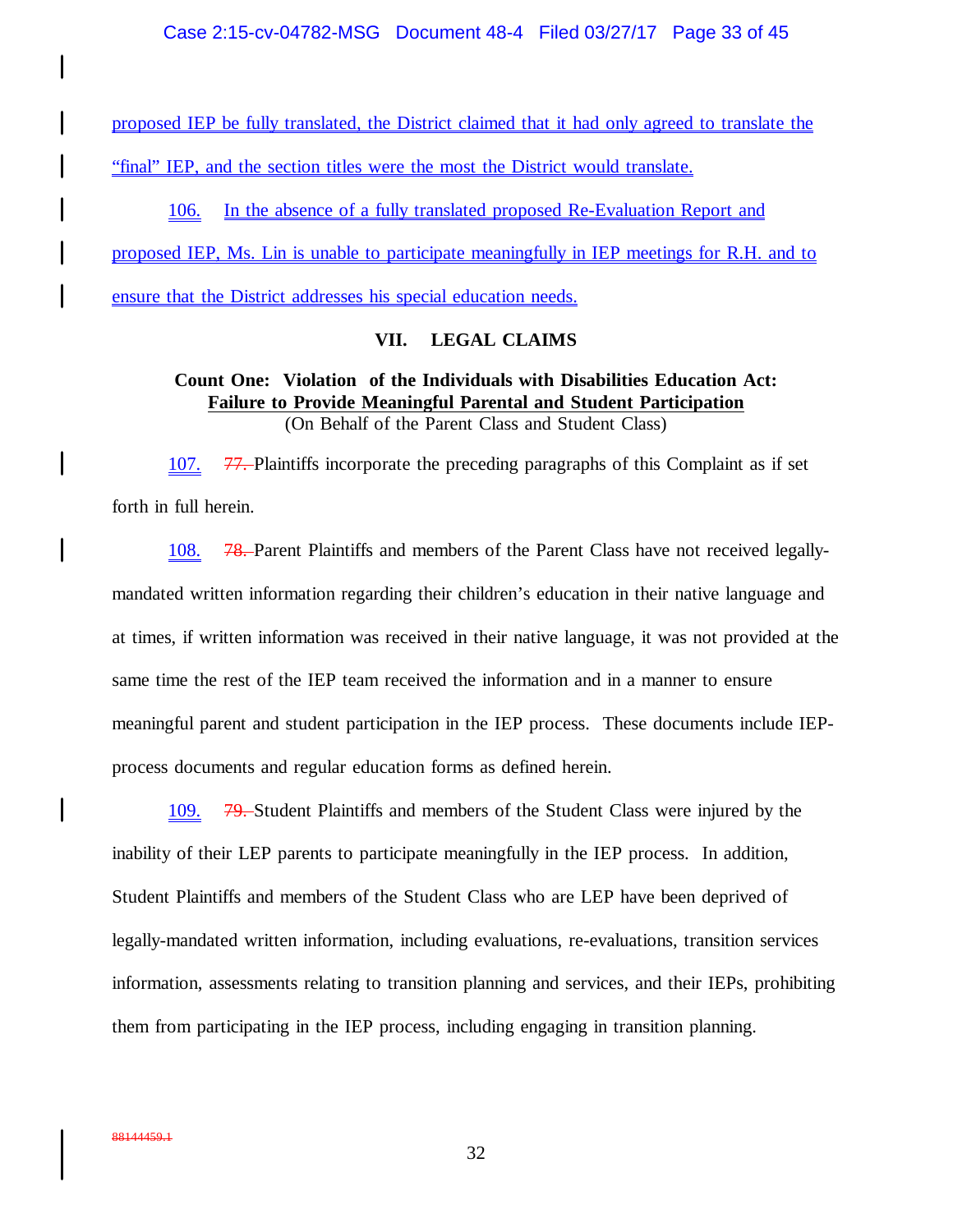#### Case 2:15-cv-04782-MSG Document 48-4 Filed 03/27/17 Page 34 of 45

110. 80. The practice of providing sporadic and incomplete oral interpretation of IEP process documents during an IEP meeting is not an adequate substitute for timely receipt of completely translated, IEP process documents. It is also contrary to 22 Pa. Code 4.26 and state educational standard interpretations. *See* Basic Educ. Circular.

111. 81. The District has denied Parent Plaintiffs and members of the Parent Class the right to participate meaningfully in their children's IEP process.

112. 82. The District's refusal to translate IEPs and other IEP process documents has resulted in a lack of special education services for Student Plaintiffs and members of the Student Class. As a result of the inability of Parent Plaintiffs and members of the Parent Class to participate adequately in the formation and execution of their IEP plans, Student Plaintiffs and members of the Student Class have been denied a free appropriate public education guaranteed to them under the IDEA. Many students have been denied special education services designed to enable them to make progress, such as specially designed instruction, transition planning services, related services, and proper school placement to meet the students' academic needs.

113. 83. Plaintiffs T.R. and A.G. secured the services of the Public Interest Law Center of Philadelphia and Drinker Biddle & Reath LLP to represent them in the due process hearings and are entitled to their fees at same as prevailing parties, in part. 20 U.S.C. § 1415(c). The Law Center incurred approximately \$120,117.00 in representing T.R. and  $$78,724.00$  in representing A.G. in the administrative due process hearings. Drinker Biddle  $\&$ Reath incurred approximately \$264,617.50 in representing T.R. and A.G. in the due process hearings. As Plaintiffs were prevailing parties, in part, the District is responsible for these fees, which can be resolved after the merits of this matter.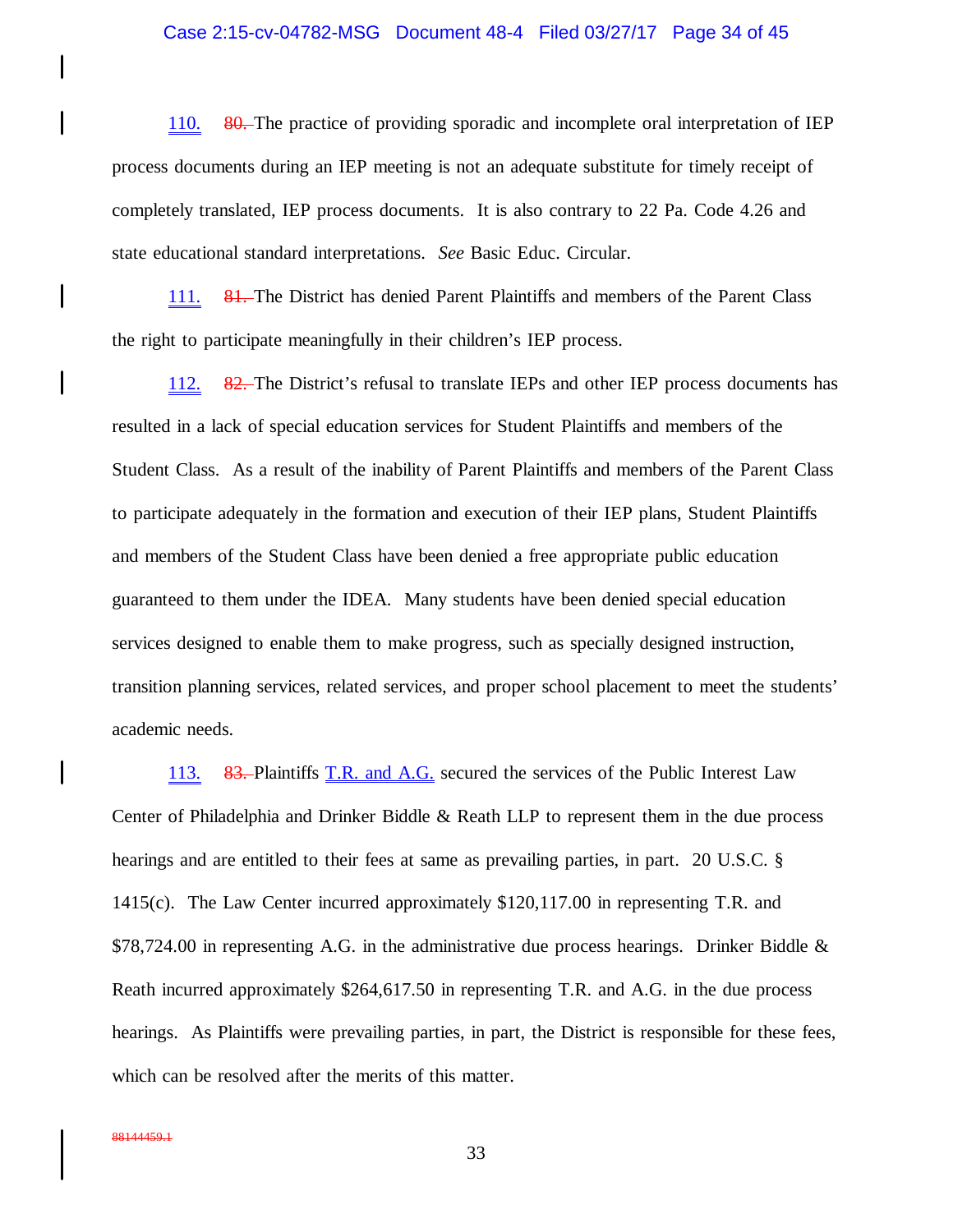114. 84. Wherefore, Parent Plaintiffs, members of the Parent Class, Student Plaintiffs, and members of the Student Class demand judgment in their favor and against the District for declaratory and injunctive relief, as set forth herein.

# **Count Two: Violation of the Individuals with Disabilities Education Act: Failure to Conduct Evaluations of Students in Native Language**

(On Behalf of the Parent Class and Student Class Members Who Are LEP)

115. 85. Plaintiffs incorporate the preceding paragraphs of this Complaint as if set forth in full herein.

116. 86. Student Plaintiffs and some members of the Student Class who are LEP were never evaluated or were not timely evaluated for special education services in their native language. The District's failure to conduct timely evaluations for every LEP child in his or her native language to determine eligibility for special education services deprived Student Plaintiffs and members of the Student Class who are LEP of their rights under the IDEA to receive a non-discriminatory, accurate evaluation to inform the IEP process. As a result, Student Plaintiffs and members of the Student Class who are LEP were inappropriately assessed and failed to receive needed special education services or said services were wrongfully delayed.

117. 87. The District's failure to conduct evaluations in a student's native language and in the form most likely to yield accurate information violated the IDEA. *See* 20 U.S.C.  $§1414(b)(3)(A); 34 C.F.R. § 300.304(c)(1)(ii).$ 

118. 88. Wherefore, Student Plaintiffs and members of the Student Class who are LEP demand judgment in their favor and against the District for declaratory and injunctive relief, as set forth herein.

 $\mathbf l$ 

 $\mathbf l$ 

 $\mathbf l$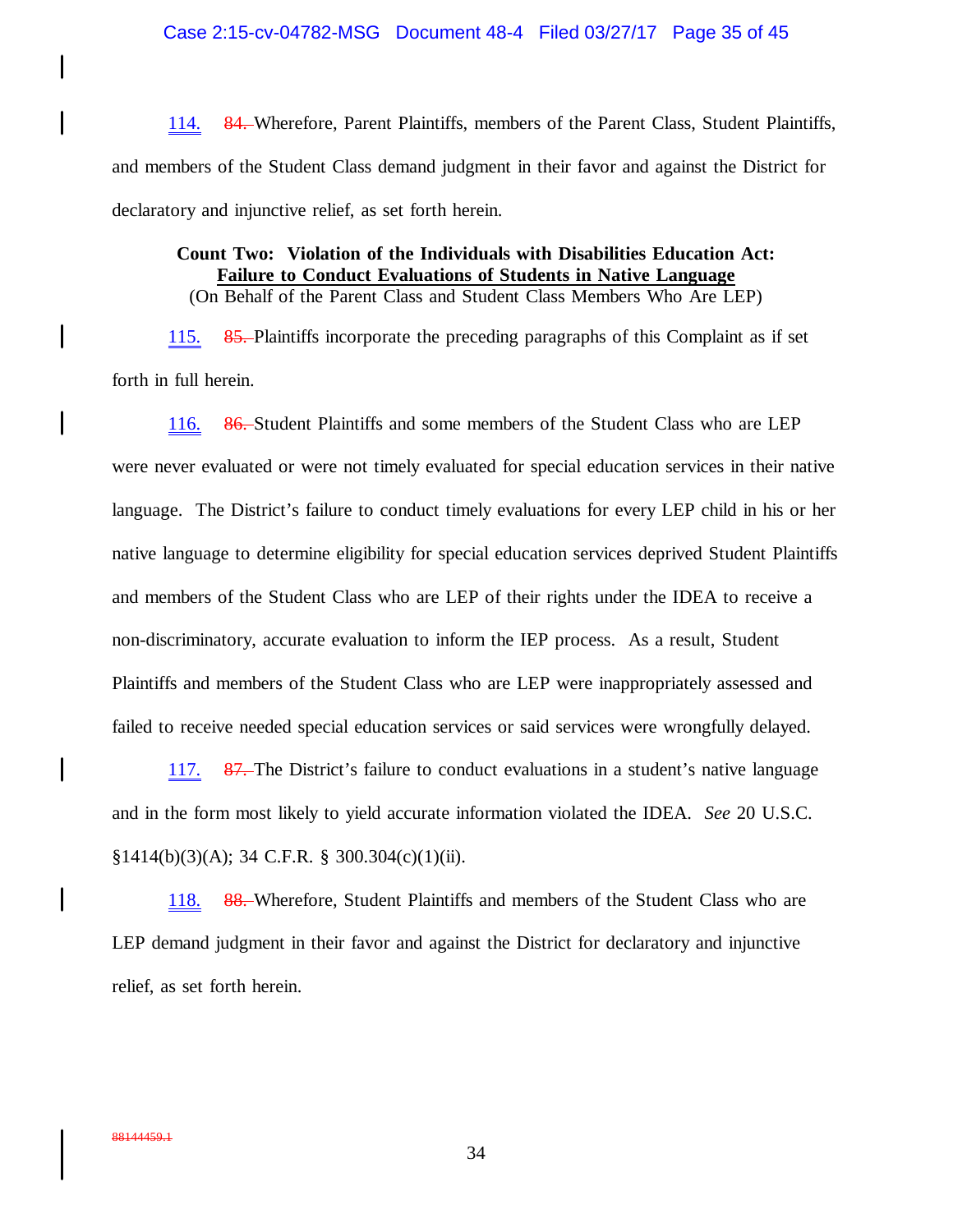**Count Three: Violation of the Section 504 of the Rehabilitation Act, Americans with Disabilities Act as Amended, and 22 Pa. Code Chapter 15** (On Behalf of the Student Class)

119. 89. Plaintiffs incorporate the preceding paragraphs of this Complaint as if set forth in full herein.

120. 90. Student Plaintiffs and members of the Student Class are students with disabilities who were otherwise qualified to participate in school activities and receive equal benefit from them as non-disabled students pursuant to the protection of Section 504.

121.  $91$ . By failing to translate regular education forms for the members of the Parent Class, including homebound forms and information about those services, the District has substantially undermined the ability of members of the Student Class to receive equal access to education services on the same basis as students without disabilities.

122. 92. Wherefore, Student Plaintiffs and members of the Student Class demand judgment in their favor and against the District for declaratory and injunctive relief, as set forth herein.

# **Count Four: Violation of the Equal Education Opportunity Act** (On Behalf of the Student Class)

123. 93. Plaintiffs incorporate the preceding paragraphs of this Complaint as if set forth in full herein.

124. 94. Federal law provides that: "No State shall deny equal educational opportunity to an individual on account of his or her race, color, sex, or national origin, by . . . the failure by an educational agency to take appropriate action to overcome language barriers that impede equal participation by its students in its instructional programs." 20 U.S.C. § 1703(f).

 $\mathsf{l}$ 

 $\mathbf l$ 

 $\mathbf l$ 

I

 $\mathbf l$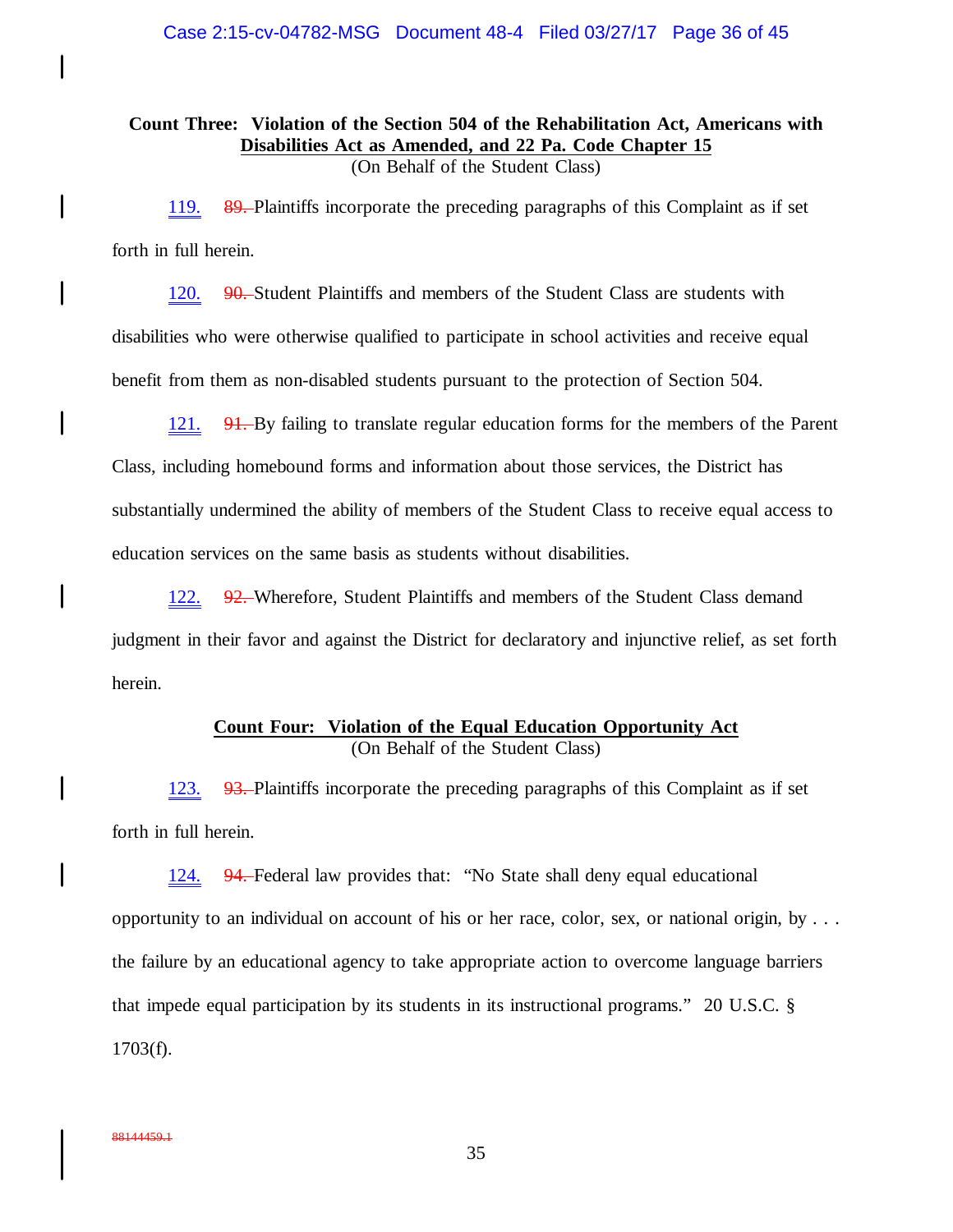## Case 2:15-cv-04782-MSG Document 48-4 Filed 03/27/17 Page 37 of 45

125. 95. National origin discrimination has been defined to include but is not limited to, the denial of equal opportunities due to an individual's, or his or her ancestor's, place of origin; or because an individual has the physical, cultural, or linguistic characteristics of a national origin group, including limited English proficiency. The District has denied equal education opportunity to Student Plaintiffs and members of the Student Class on account of their race and/or national origin or that of their parents by failing to take appropriate action to overcome language barriers of these students and/or their parents. This failure has impeded equal participation by Student Plaintiffs and the members of the Student Class in the District's special education and other instructional programs.

126. 96. Wherefore, Student Plaintiffs and members of the Student Class demand judgment in their favor and against the District for declaratory and injunctive relief, as set forth herein.

> **Count Five: Violation of Title VI of the Civil Rights Act of 1964** (On Behalf of the Parent Class and Student Class Members Who Are LEP)

127. 97. Plaintiffs incorporate the preceding paragraphs of this Complaint as if set forth in full herein.

128. 98. The District has been aware of the widespread need of LEP parents and LEP students to obtain timely and complete translations of IEP process documents in order to participate meaningfully in the IEP process and to ensure access to appropriate education services for their children. Despite this knowledge, the District has acted intentionally, repeatedly, and with deliberate indifference by refusing to timely and completely translate IEP process documents and by refusing to provide sufficient oral interpretation services, in order to

 $\mathbf l$ 

 $\mathbf l$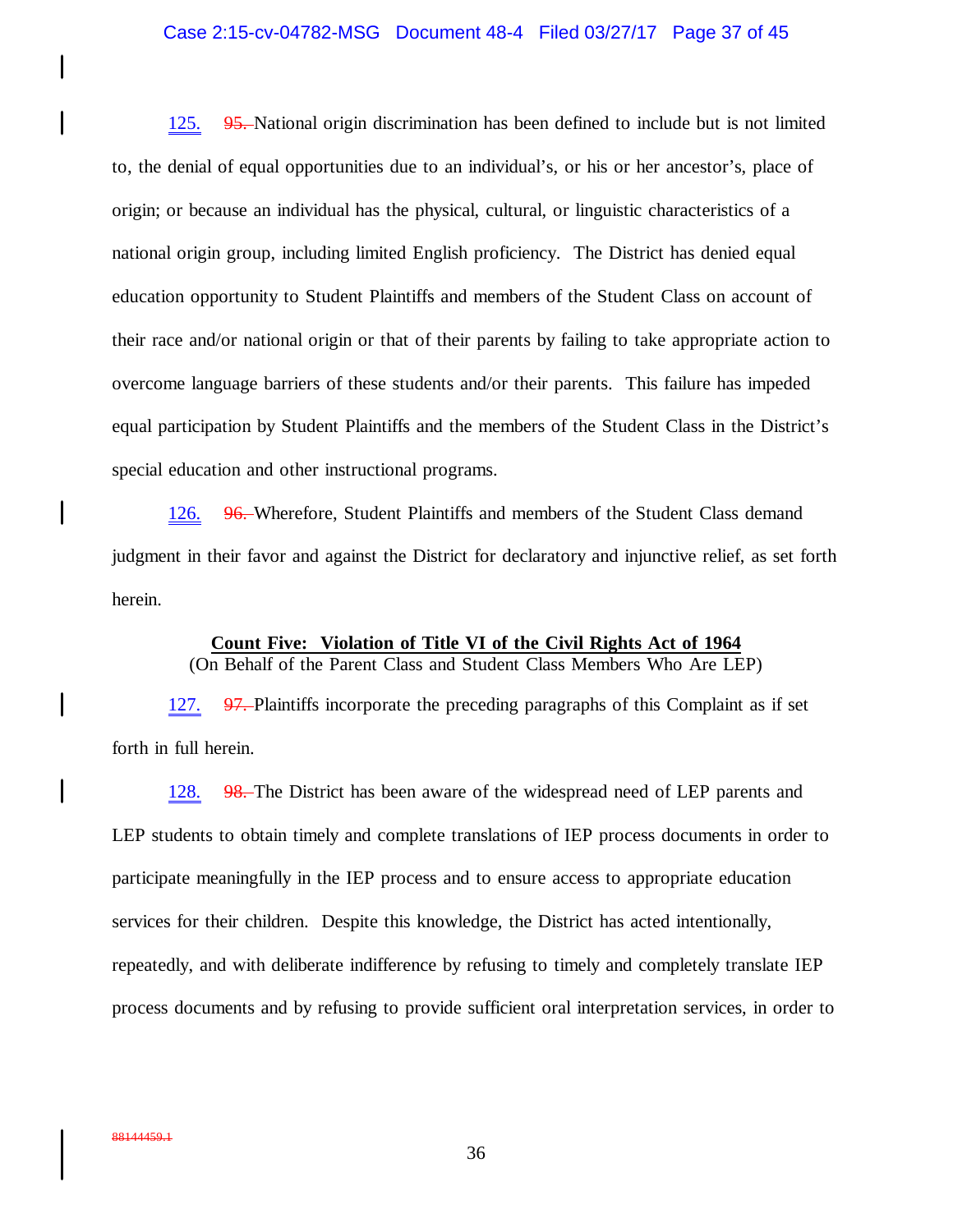#### Case 2:15-cv-04782-MSG Document 48-4 Filed 03/27/17 Page 38 of 45

ensure meaningful participation by Parent Plaintiffs and members of the Parent Class and in order to ensure access to appropriate educational services for their children.

129. 99. The District has been and continues to be aware that LEP parents and LEP students need timely and complete translations of regular education forms that pertain to their children's educational placement and needs, such as home instruction forms, ESOL placement letters, and progress reports. Instead, the District has adopted a policy and procedures which are ineffective to provide adequate support and which it knows does not fulfill its obligations or fails to meet the needs of Parent Plaintiffs, members of the Parent Class, Student Plaintiffs, and members of the Student Class who are LEP.

130. <del>100.</del> The failure to assist Parent Plaintiffs, members of the Parent Class, Student Plaintiffs, and members of the Student Class who are LEP to participate effectively in or benefit from federally assisted programs and activities violate the prohibition under Title VI of the Civil Rights Act of 1964, 42 U.S.C. § 2000d, and Title VI regulations prohibiting discrimination against LEP persons on the basis of race and national origin. Recipients must take appropriate action to ensure that such persons have meaningful access to the programs, services, and information those recipients provide. *See, e.g.*, 34 C.F.R. Part 100.

131.  $101.$  Regulations promulgated pursuant to Section 602 of Title VI forbid the District from utilizing methods of administration which subject individuals to discrimination because of race and/or national origin or that have the effect of defeating or substantially impairing accomplishment of the objectives of the program as respects individuals of a particular race, color, or national origin. These regulations provide in part that no person shall, on the ground of race or national origin, be excluded from participation in, be denied the benefits of, or be otherwise subjected to discrimination under any program; be denied a benefit

 $\mathbf l$ 

 $\mathbf l$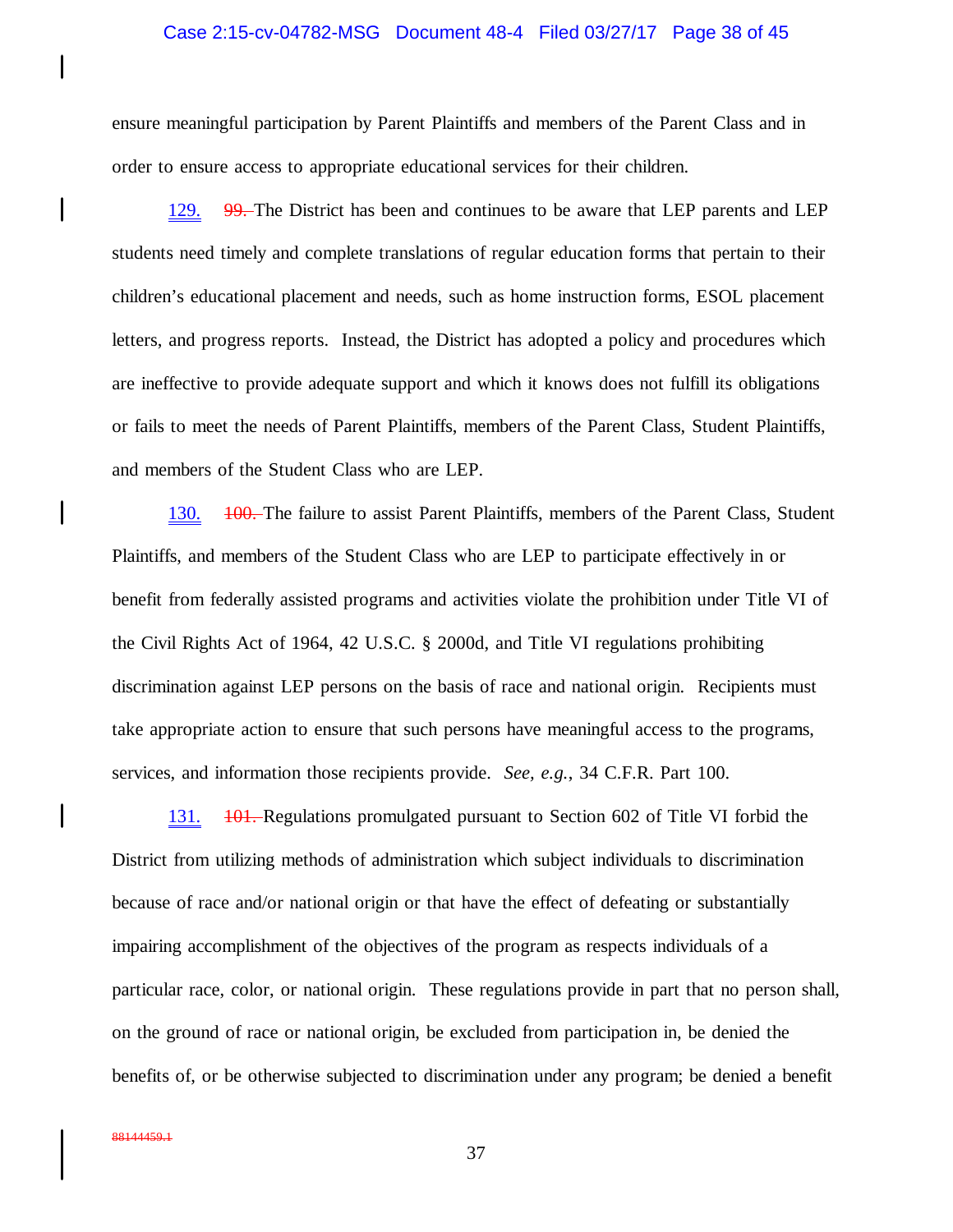## Case 2:15-cv-04782-MSG Document 48-4 Filed 03/27/17 Page 39 of 45

which is different, or is provided in a different manner, from that provided to others under the program; or restrict an individual from receiving any service, financial aid, or other benefit under the program. 34 C.F.R. § 100.3.

132.  $\sqrt{102}$ . The District failed in its obligation to avoid discrimination against LEP persons on the grounds of race and/or national origin by failing to take reasonable steps to ensure that such persons have meaningful access to the programs, services, and information the District provides to others.

133. <del>103.</del> By refusing to completely and timely translate IEP process documents necessary for Parent Plaintiffs, members of the Parent Class, Student Plaintiffs, and members of the Student Class who are LEP to participate meaningfully in the District's IEP process on the same basis as their counterparts who speak and read English, refusing to provide sufficient oral interpretation, and refusing to provide them with the necessary regular education forms in their native language, the District has intentionally discriminated against Parent Plaintiffs, members of the Parent Class, Student Plaintiffs, and members of the Student Class who are LEP on account of their race and/or national origin. Such actions are also contrary to 22 Pa. Code § 4.26 and state educational standard interpretations. *See* Basic Educ. Circular.

134. 104. Wherefore, Parent Plaintiffs, members of the Parent Class, Student Plaintiffs, and members of the Student Class who are LEP demand judgment in their favor and against the District for declaratory and injunctive relief, as set forth herein.

## **Count Six: Violation of 22 Pennsylvania Code Chapter 14** (On Behalf of the Student Class and Parent Class)

135. <del>105.</del> Plaintiffs incorporate the preceding paragraphs of this Complaint as if set forth in full herein.

 $\mathbf l$ 

I

 $\mathbf l$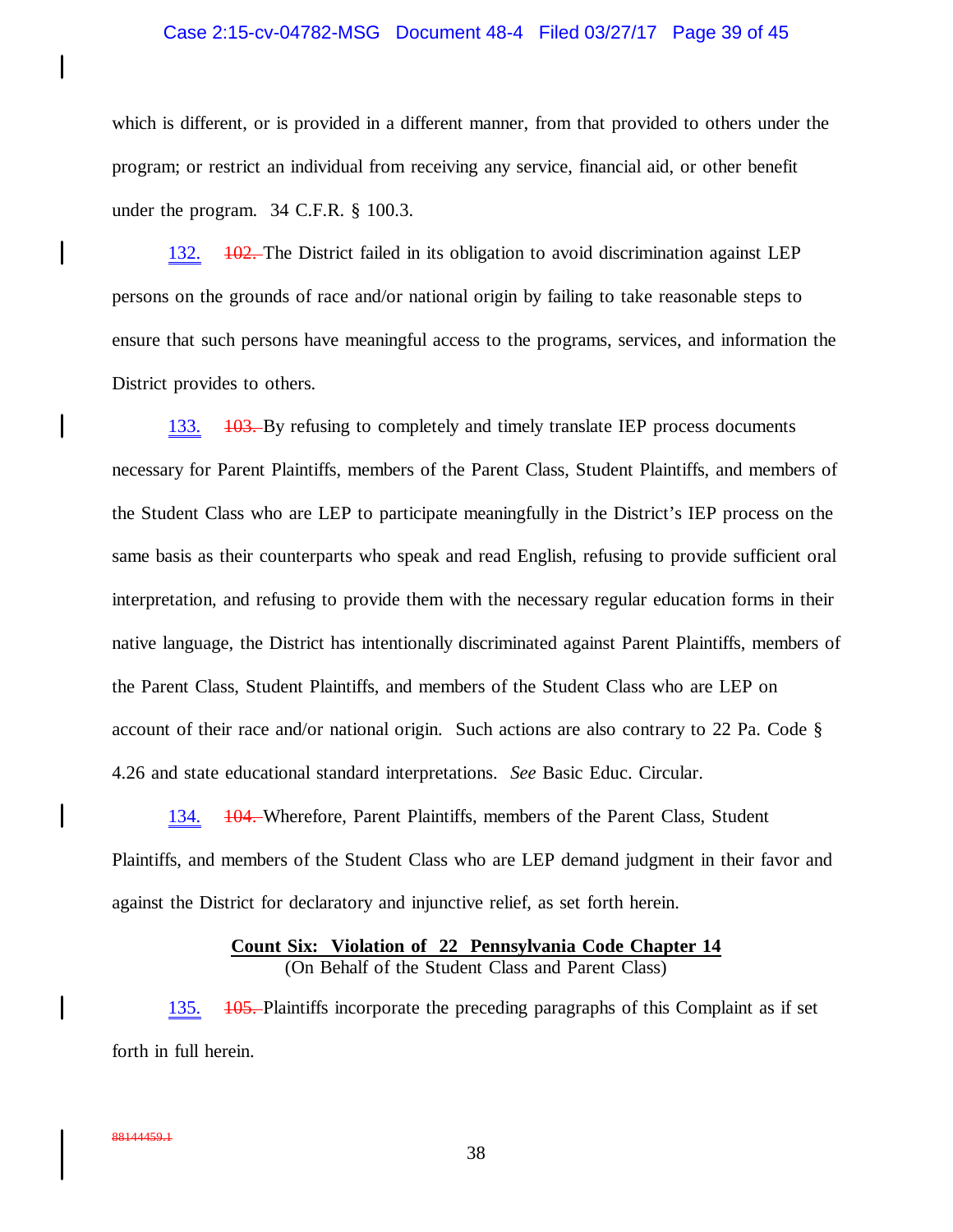## Case 2:15-cv-04782-MSG Document 48-4 Filed 03/27/17 Page 40 of 45

136.  $106.$  By failing to provide complete and timely translated evaluations and reevaluations ten days prior to IEP team meetings, or to make any attempt to interpret evaluations at any time prior to the IEP team meetings, the District has violated 22 Pa. Code §§ 14.123 and 14.124.

137. 107. By its failure to provide sufficient oral interpretation and complete and timely translated IEP process documents, the District has violated and is continuing to violate the IDEA and Chapter 14, especially the state's educational standards for special education. 20 U.S.C. § 1401(9)(A-D); 22 Pa. Code Chapter 14; 22 Pa. Code § 4.26.

138. <del>108.</del> Wherefore, Parent Plaintiffs, members of the Parent Class, Student Plaintiffs, and members of the Student Class demand judgment in their favor and against the District for declaratory and injunctive relief, as set forth herein.

## **Count Seven: Violation of 22 Pennsylvania Code Chapter 15** (On Behalf of the Student Class and Parent Class)

139.  $\overline{109}$ . Plaintiffs incorporate the preceding paragraphs of this Complaint as if set forth in full herein.

140. <del>110.</del> By failing to provide complete and timely translated regular education forms as defined herein, including those for home instruction, the District has violated 22 Pa Code Chapter 15.

141. 111. Wherefore, Parent Plaintiffs, members of the Parent Class, Student Plaintiffs, and members of the Student Class demand judgment in their favor and against the District for declaratory and injunctive relief, as set forth herein.

 $\mathsf{l}$ 

I

I

 $\mathbf l$ 

 $\mathbf l$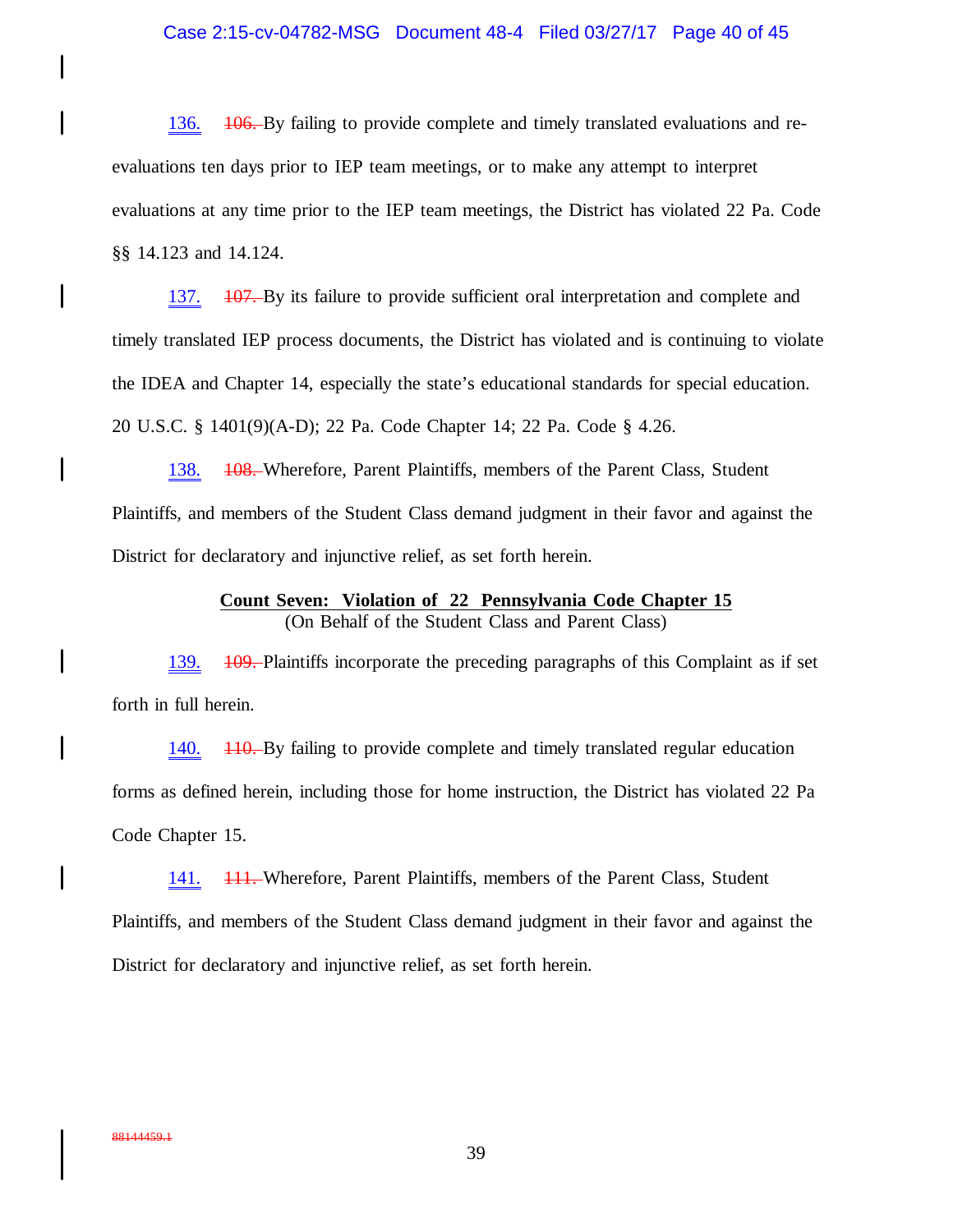## **VIII. RELIEF REQUESTED**

**WHEREFORE**, Plaintiffs respectfully request that the Court:

- 1. Assert jurisdiction over this matter and certify the two classes as defined herein.
- 2. Order that the District adopt and implement a new written special education plan and District policy to provide legally mandated translation and sufficient interpretation services to members of the Parent Class and the Student Class. This policy shall delineate all documents to be completely and timely translated and the protocol for requesting and obtaining translations and interpretation services.
- 3. Order that the District develop a method and written protocol to proactively identify all LEP Parents who may need translation and interpretation services.
- 4. Order that the District timely translate and deliver all IEP process documents to all members of the Parent Class and the Student Class as needed in the appropriate native language in advance of IEP meetings to ensure meaningful participation.
- 5. Order that the District notify all parents at the time of enrollment of their right to receive translated IEP process documents and interpretation services if their child is entitled to services as a student with a disability. This notice shall be provided in the parent's native language if the parent notifies the District that he or she does not read English but does read another language. Alternatively, if the parent notifies the District that he or she does not read or speak English and speaks a language that is not a written language, this notice and future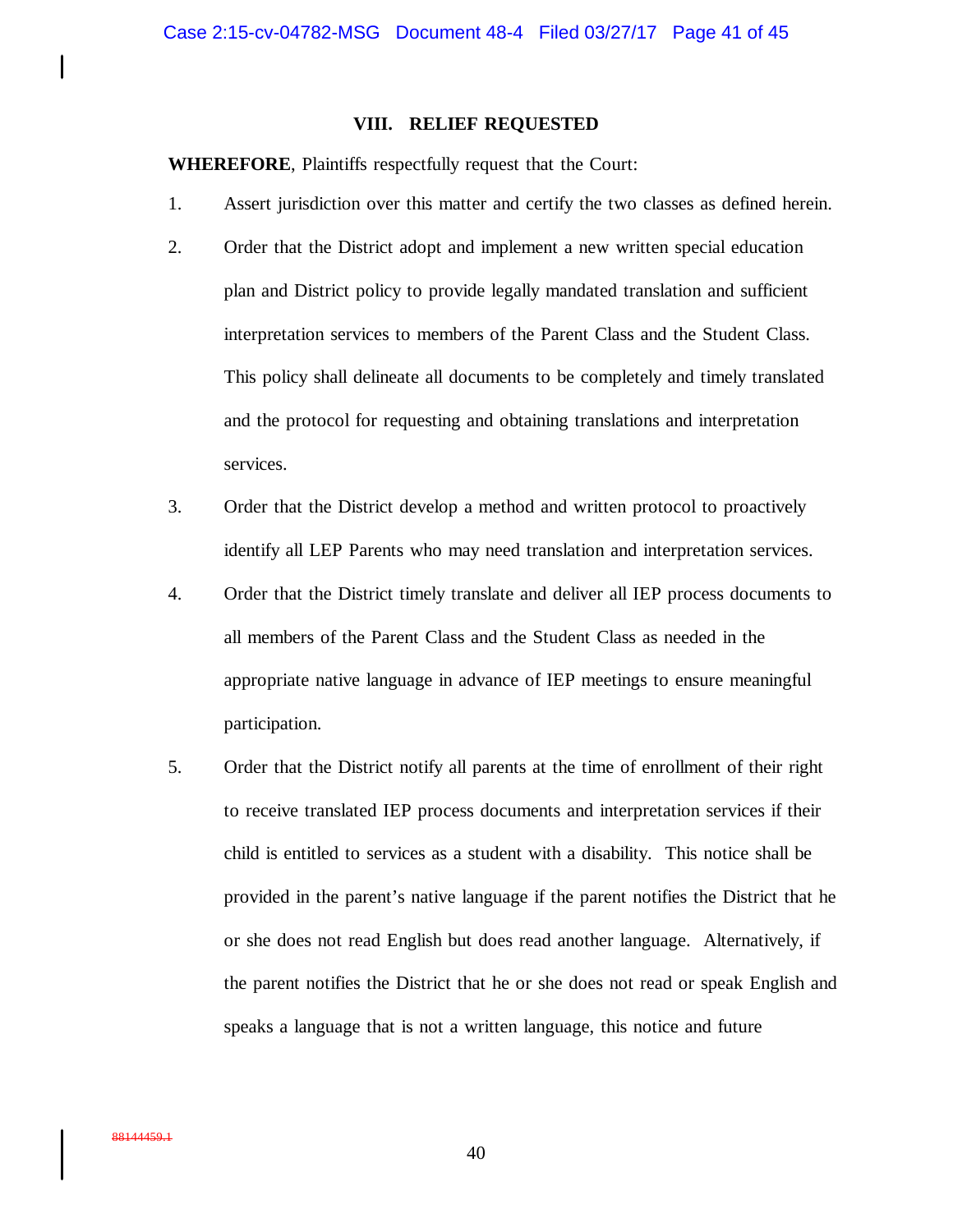## Case 2:15-cv-04782-MSG Document 48-4 Filed 03/27/17 Page 42 of 45

communications shall be provided through sufficient oral interpretation, recorded for the parent, and a copy of the recording provided to the parent.

- 6. Order that, at any time a student becomes entitled to an evaluation for special education services pursuant to IDEA, or becomes entitled to a 504 Plan, the District shall provide notice to the LEP parent and student that they are members of, respectively, the Parent Class and the Student Class, and are entitled to certain documents in his or her native language pursuant to court order.
- 7. Order that the District shall conduct evaluations to determine eligibility for special education services in the native language of the LEP student to the extent required by the IDEA and shall revise its Special Education Plan and policies accordingly.

 $\mathsf{l}$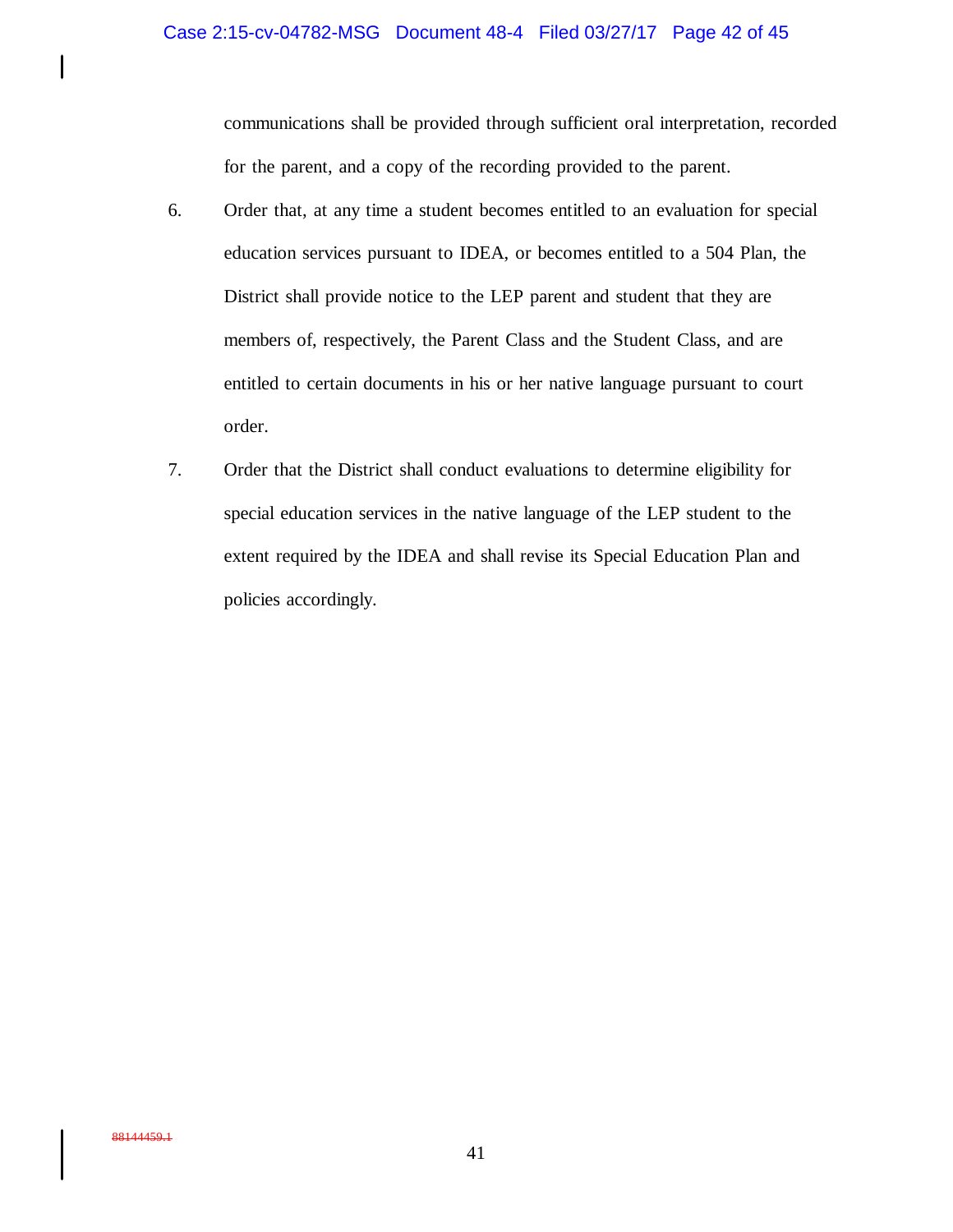- 8. Appoint Plaintiffs' counsel to monitor the Order identified above.
- 9. After adjudication of the merits, award Plaintiffs their costs and attorneys' fees for the underlying required due process administrative hearings.
- 10. Award to Plaintiffs their costs and attorney fees for the bringing of this action.
- 11. Retain jurisdiction over this matter until such time as the District demonstrates full compliance.
- 12. Grant such other and further relief as may be just and proper.

 $\begin{array}{c} \hline \end{array}$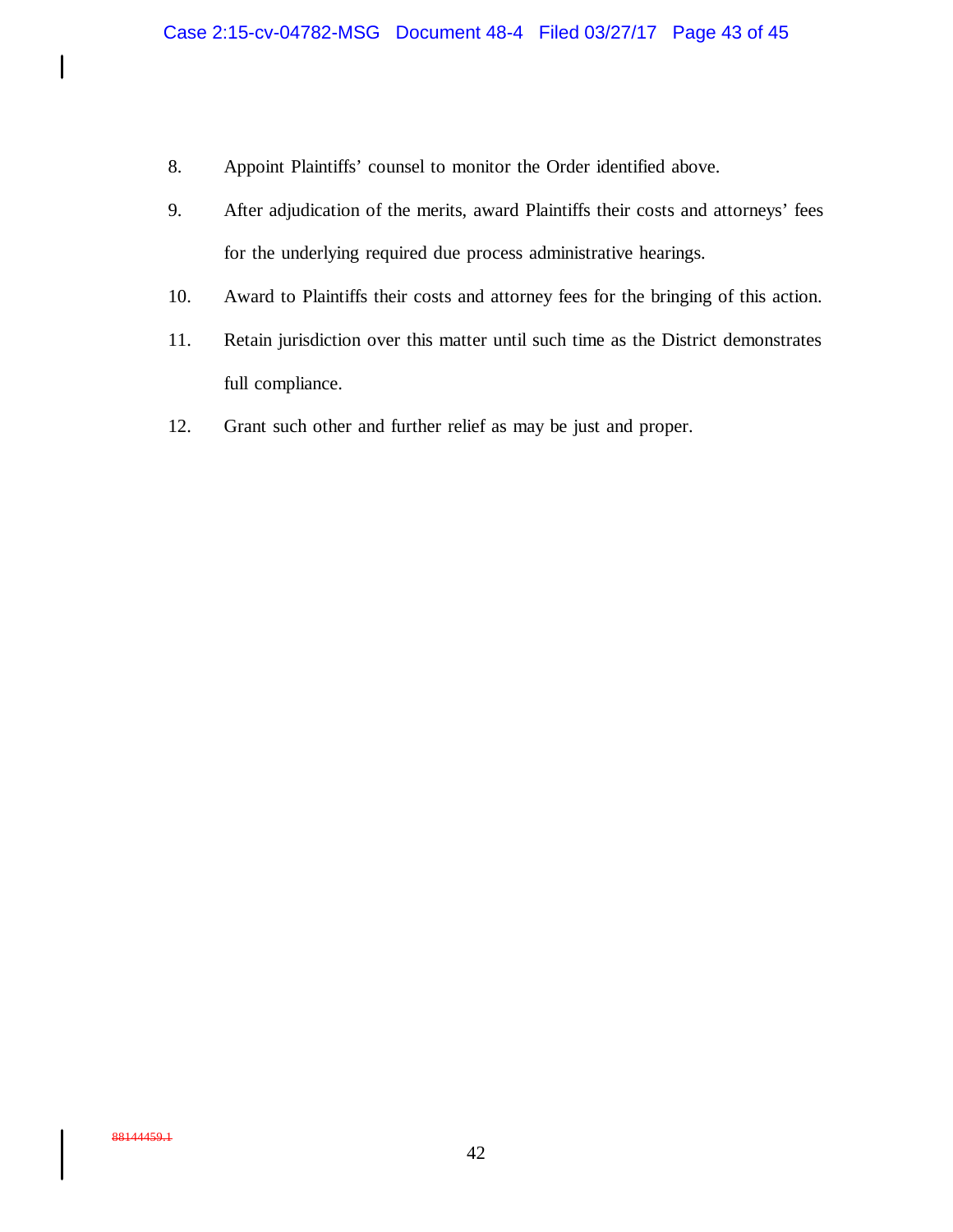Dated: August 24March 27, 2015 2017 Respectfully submitted,

Sonja Kerr (I.D. No. 95137) Michael Churchill (I.D. No. 04661) Dan Urevick-Ackelsberg (I.D. No. 307758) PUBLIC INTEREST LAW CENTER OF PHILADELPHIA

1709 Benjamin Franklin Parkway Second Floor Philadelphia, PA 19103 Telephone: (215) 627-7100 Facsimile: (215) 627-3183 skerrmchurchill@pilcop.org mchurchilldackelsberg@pilcop.org

Maura McInerney (I.D. No. 71468) EDUCATION LAW CENTER 1315 Walnut Street, 4th Floor Philadelphia, PA 19107 Telephone: 215-238-6970 mmcinerney@elc-pa.org

s/ Paul H. Saint-Antoine

Maura McInerney (I.D. No. 71468) EDUCATION LAW CENTER 1315 Walnut Street, 4th Floor Philadelphia, PA 19107 Telephone: 215-238-6970 mmcinerney@elc-pa.org

Paul H. Saint-Antoine (I.D. No. 56224) Chanda A. Miller (I.D. No. 206491) Aviva H. ReinfeldCarol F. Trevey (I.D. No. 314408312087) Lucas B. Michelen (I.D. No. 318585) DRINKER BIDDLE & REATH LLP One Logan Square, Suite 2000 Philadelphia, PA 19103-6996 Telephone: (215) 988-2700 Facsimile: (215) 988-2757 paul.saint-antoine@dbr.com chanda.miller@dbr.com avivacarol.reinfeldtrevey@dbr.com lucas.michelen@dbr.com

*Attorneys for Plaintiffs*